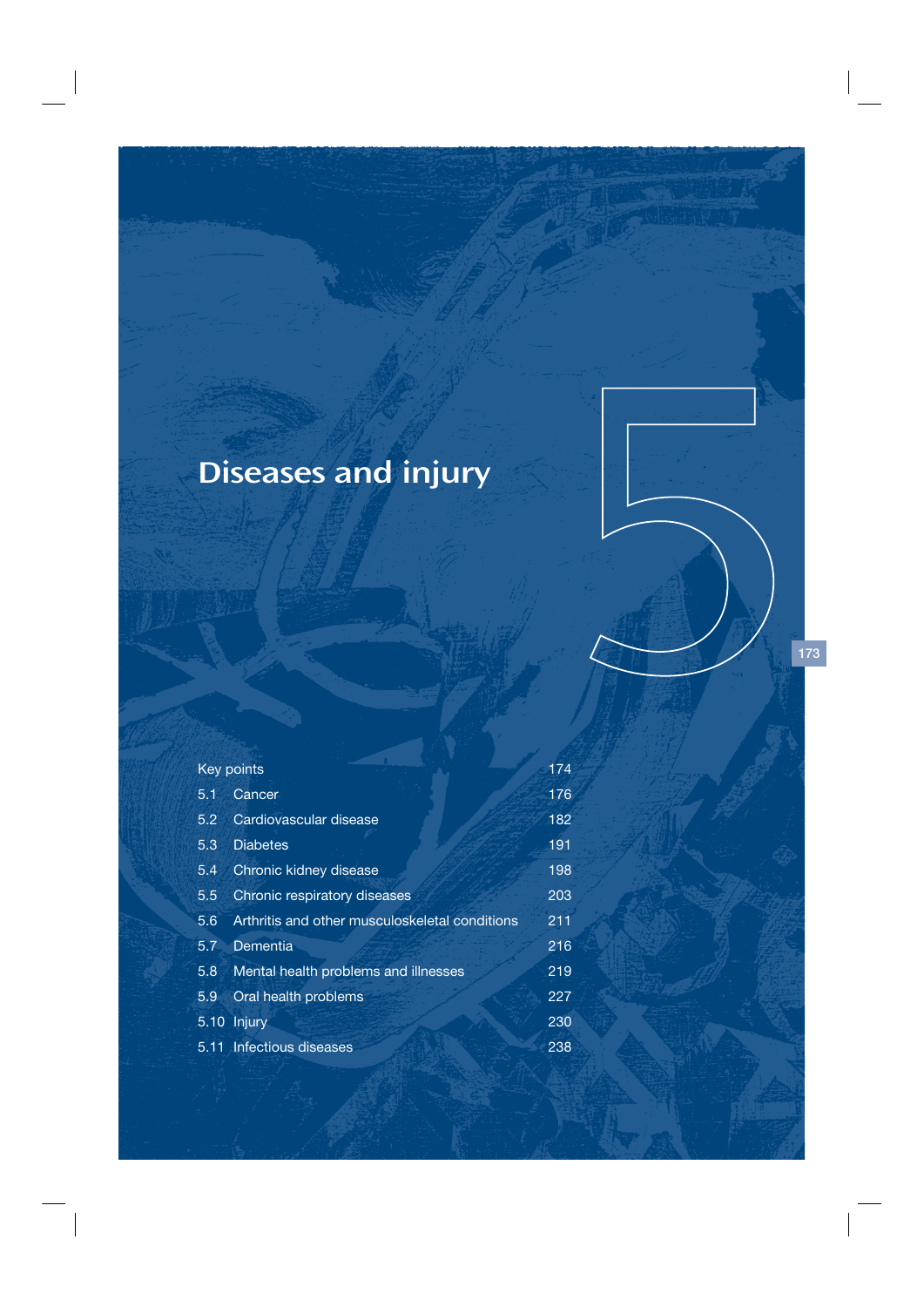# Key points

- Among the broad categories of disease, cancer is the leading cause of disease burden (19% of Australia's total), closely followed by cardiovascular disease (18%), then mental disorders (13%).
- Death rates are falling for many of our leading health concerns: cancer, heart disease, strokes, injury and asthma are examples.
- v Heart attack rates are falling and survival from the attacks is improving.
- Survival is improving for cancer overall.
- Asthma has become less common among children and young adults.
- Diabetes is becoming more common—prevalence at least doubling in the past two decades.
- There has been a tripling in new cases of treated end-stage kidney disease in the past 25 years.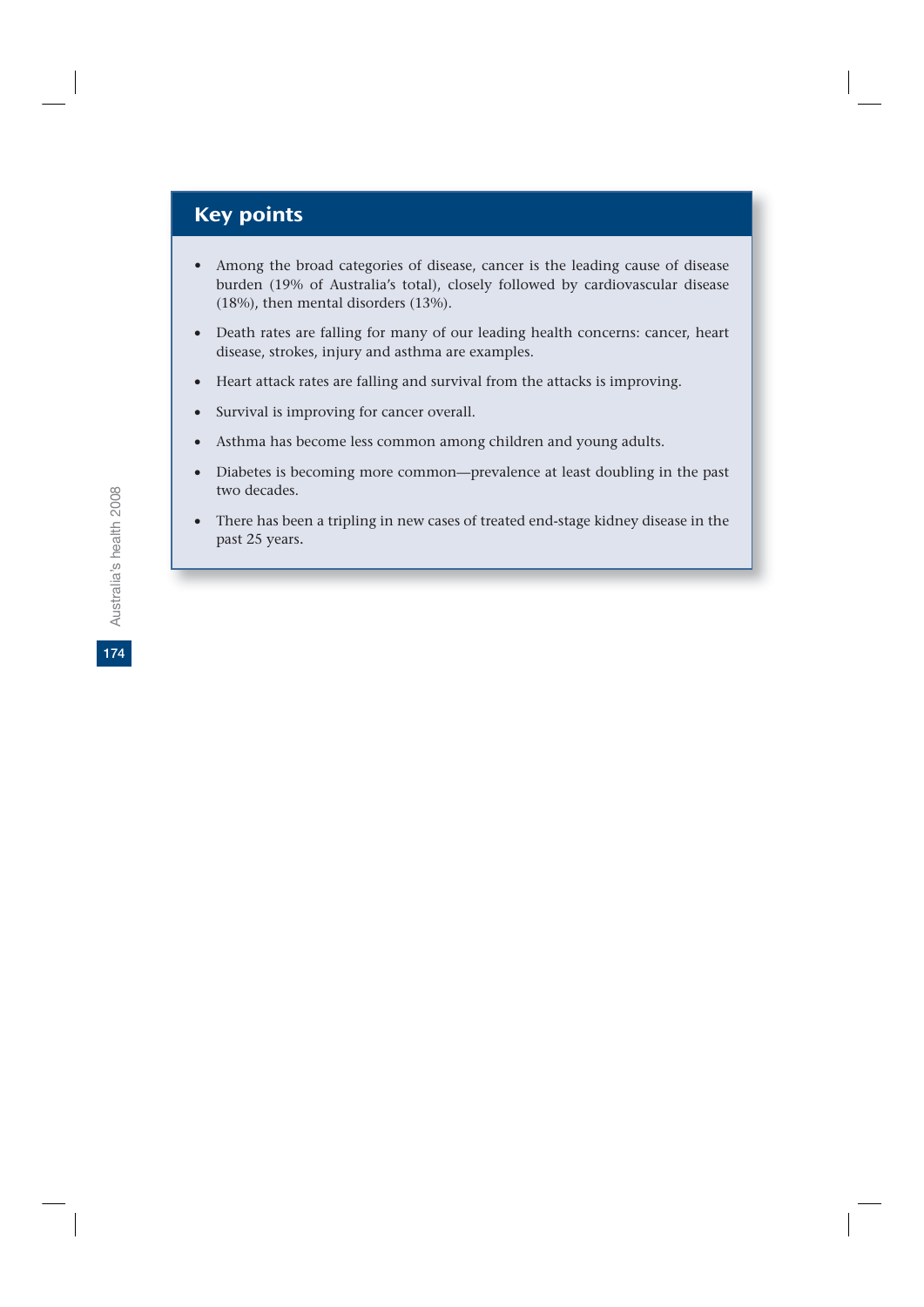175

suffering, disability and premature mortality. They also impose significant costs<br>on society in terms of health system use (see chapters 7 and 8), days off work<br>because of illness or to care for people who are ill and redu suffering, disability and premature mortality. They also impose significant costs on society in terms of health system use (see chapters 7 and 8), days off work because of illness or to care for people who are ill, and reduced quality of life.

Despite diseases and injuries remaining large problems, the situation is improving on many fronts. For example, death rates continue to fall for cancers, cardiovascular disease, asthma, chronic lung disease and injury. This is partly because of fewer of these problems arising in the first place—or at least arising later in people's lives—and partly because of better survival when they do arise. However, the increase in the number of people with certain diseases—notably diabetes and mental health problems—is cause for concern.

This chapter covers Australia's main health problems, namely those that cause the greatest overall disability, premature death or both. The combined extent of disability and premature death —known as 'disease burden'—caused by the conditions covered in this chapter is around 80% of the total burden of disease (see Box 5.1 and Section 2.6).

# Box 5.1: Burden of disease for conditions described in this chapter

Almost 80% of the total burden of disease (see Chapter 2) is covered by the conditions described in this chapter. The largest contributions come from cancers, cardiovascular disease (CVD) and mental disorders. These figures do not include chronic kidney disease, which was not identified separately in the burden of disease study, although some of its burden is included with diabetes.

The conditions vary in whether the burden is mainly because of premature death or years lived with disability or illness. Cancers, CVD and injury have over 70% of their burden coming from premature death; and asthma, musculoskeletal disease, mental disorders and oral health problems have more than 90% of their burden coming from the disability/illness component.

| Broad cause group                     | <b>Specific categories</b>                                | <b>Proportion of</b><br>burden<br>(per cent) | Fatal<br>component <sup>(a)</sup><br>(per cent) |
|---------------------------------------|-----------------------------------------------------------|----------------------------------------------|-------------------------------------------------|
| Cancers                               |                                                           | 19.4                                         | 82                                              |
| Cardiovascular disease                |                                                           | 18.0                                         | 78                                              |
| <b>Diabetes</b>                       |                                                           | 5.5                                          | 22                                              |
| Chronic kidney disease <sup>(b)</sup> |                                                           | n.a.                                         | n.a.                                            |
| Chronic respiratory disease           | Chronic obstructive<br>pulmonary disease (COPD)<br>Asthma | 3.3<br>2.4                                   | 54<br>6                                         |
| Musculoskeletal disease               |                                                           | 4.0                                          | 7                                               |
| Neurological and sense disorders      | Dementia                                                  | 3.6                                          | 26                                              |
| Mental disorders                      |                                                           | 13.3                                         | 7                                               |
| Oral health problems                  |                                                           | 0.9                                          | O                                               |
| <b>Injury</b>                         |                                                           | 7.0                                          | 76                                              |
| Infectious diseases                   |                                                           | 1.7                                          | 69                                              |
| Total in this chapter                 |                                                           | 79.1                                         |                                                 |
| All diseases                          |                                                           | 100.0                                        |                                                 |

#### **Burden of diseases for conditions in this chapter, 2003**

(a) Proportion of burden due to premature death, with the remainder being due to years lived with disability.

(b) Chronic kidney disease is not quantified separately in the Burden of Disease study.

*Source:* Begg et al. 2007.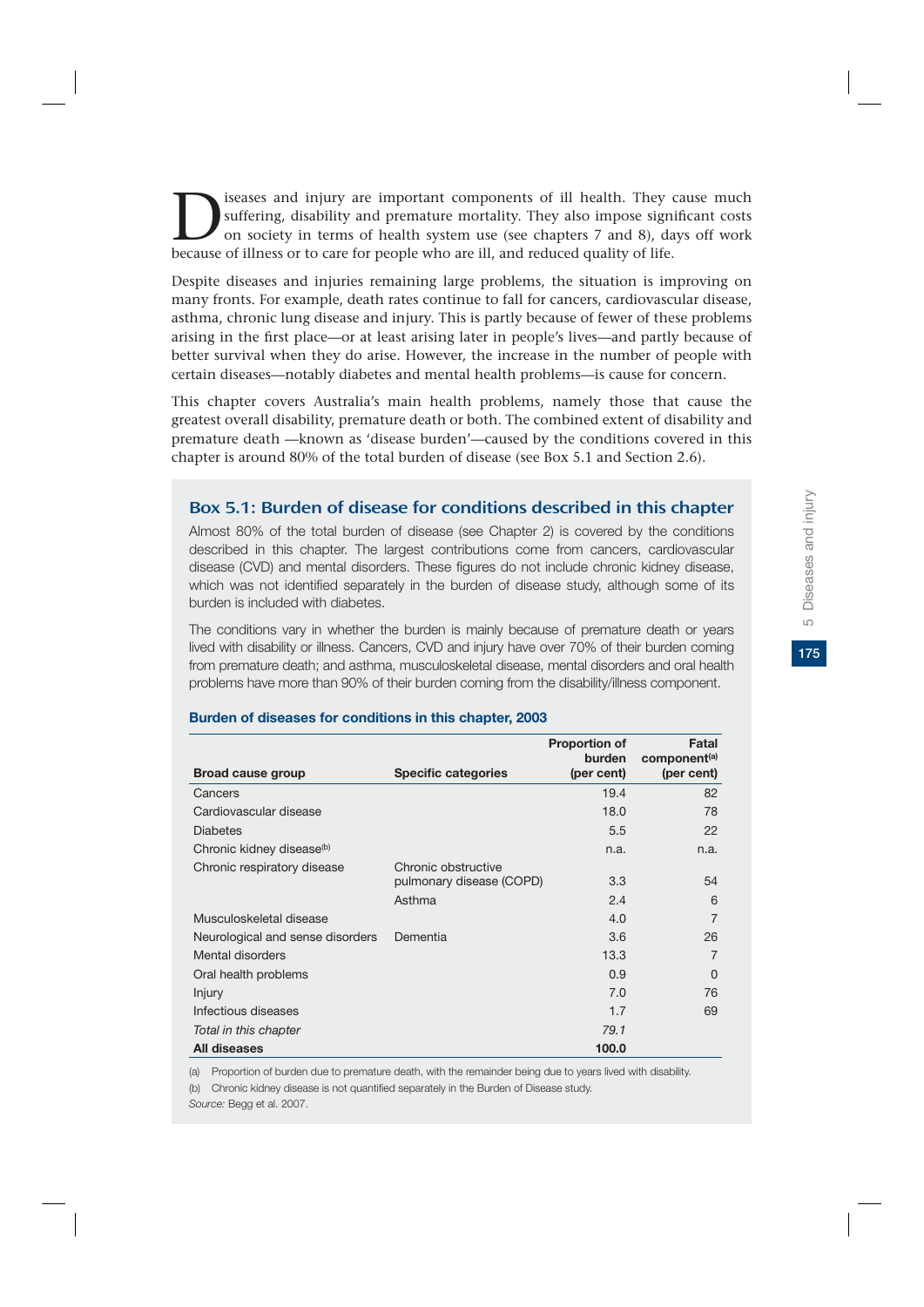# 5.1 Cancer

Cancer is a diverse group of diseases in which some of the body's cells become defective, begin to multiply out of control, can invade and damage the tissue around them, and can also spread (metastasise) to other parts of the body to cause further damage. Cancer was the leading cause of the total burden of disease and injury in Australia in 2003, with four-fifths of this burden due to premature death. However, over the last decade, improvements in early detection and treatment have resulted in improved survival and a clear decline in mortality for most cancers, despite the overall cancer incidence rate remaining virtually unchanged.

This section describes current cancer incidence and mortality for all cancers and for National Health Priority Area (NHPA) cancers. The eight NHPA cancers are colorectal cancer, lung cancer, melanoma of the skin, non-melanoma skin cancer, breast cancer in females, cancer of the cervix, prostate cancer and non-Hodgkin lymphoma.

Information on new cases of cancer is collected by state and territory cancer registries, and compiled by the AIHW at the National Cancer Statistics Clearing House (see Box 5.2). Information on screening for cancer is included in Chapter 7.

### Box 5.2: Cancer surveillance and monitoring in Australia

Cancer registration, excluding non-melanoma skin cancer, is required by law in each of the states and territories, usually under the Public Health Acts, where the data are collated by cancer registries. These registries collect clinical and demographic information about people with newly diagnosed cancer from hospitals, pathologists, oncologists, cancer treatment centres and nursing homes.

All state and territory cancer registries supply records of all new cases of cancer (since 1982), excluding non-melanoma skin cancer, to the National Cancer Statistics Clearing House (NCSCH). The NCSCH is operated by the AIHW under the supervision of the Australasian Association of Cancer Registries). Both the Australian Institute of Health and Welfare Act and the Australian Government privacy law provide for the protection of confidentiality of records supplied to the NCSCH.

# Incidence

The incidence of cancer is the number of new cases in a given period, usually one year. Excluding non-melanoma skin cancer, nearly 100,000 new cases of cancer (54,870 males and 43,466 females) were diagnosed in Australia in 2004. The incidence of 474 cases per 100,000 persons was slightly lower than the rate of 479 a decade earlier, but much higher than the rate of 391 in 1984 (Figure 5.1).

The overall cancer incidence rate was higher among males than females. The imbalance was greatest for mesothelioma, where the male rate was over 6 times as high as the female rate, and for smoking-related cancers such as cancers of the mouth, throat and lung. These excess rates had their origins up to 35 years earlier in the higher exposure of males to asbestos (which causes mesothelioma) and in higher male rates of smoking.

The current situation is that, by the age of 75 years, 1 in 3 Australian males and 1 in 4 females will have been diagnosed with cancer at some stage of their life. The risk by age 85 years increases to 1 in 2 for males and 1 in 3 for females.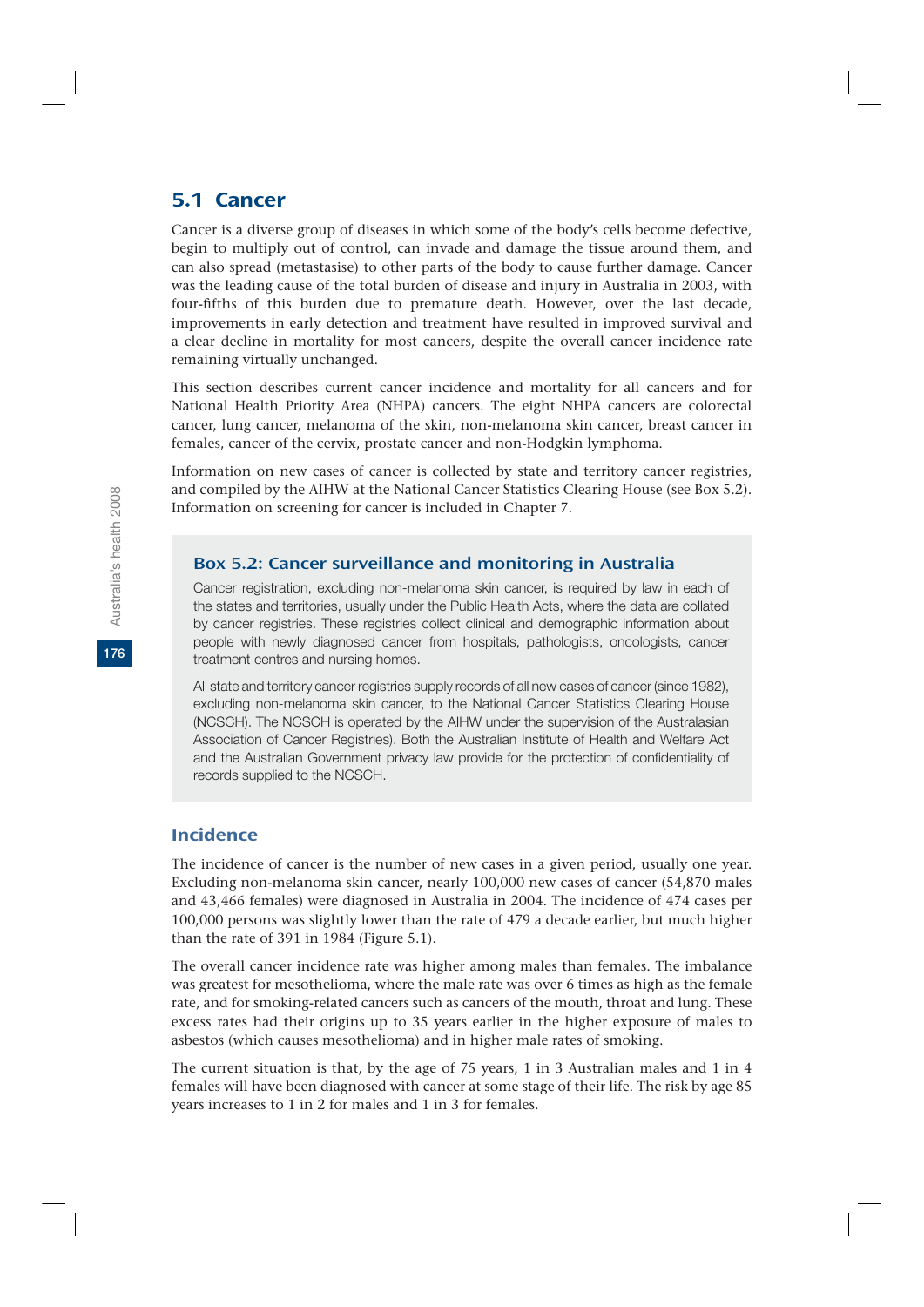

#### **Figure 5.1: Trends in incidence, selected cancers, 1984 to 2004 (***NHPC indicator 1.02***)**

It is projected that the number of new cases of cancer in 2008 will be around 108,000, a 10% increase on 2004. Most of the projected increase is because of growth in the population aged 60 years and over. In 2004 the average age at diagnosis was 67 years for males and 64 years for females.

### Most common cancers

Among males in 2004, prostate cancer was the most common new case of cancer registered, with 15,759 cases diagnosed, a large increase on the 3,886 cases diagnosed in 1984. This increase was largely because of increased use of prostate-specific antigen tests in screening for prostate cancer. Colorectal cancer (7,160 new cases), lung cancer (5,826) and melanoma (5,503) were the next most common cancers diagnosed, apart from non-melanoma skin cancer. Together these four accounted for 62% of all registered cancers in males in 2004.

In 2004, breast cancer (12,126 new cases) was the most commonly registered cancer in females, followed by colorectal cancer (5,817 new cases), melanoma (4,219) and lung cancer (3,270). These four accounted for 59% of all registered cancers in females in 2004.

### Non-melanoma skin cancers

Two kinds of non-melanoma skin cancer, namely basal cell carcinoma and squamous cell carcinoma, are not legally notifiable diseases. Therefore national incidence of these cancers must be estimated from periodic national household surveys (NCCI 2003). Based on the most recent survey (in 2002) there are projected to be around 433,000 new cases of non-melanoma skin cancer in 2008, of which 295,000 will be basal cell carcinoma and 138,000 squamous cell carcinoma.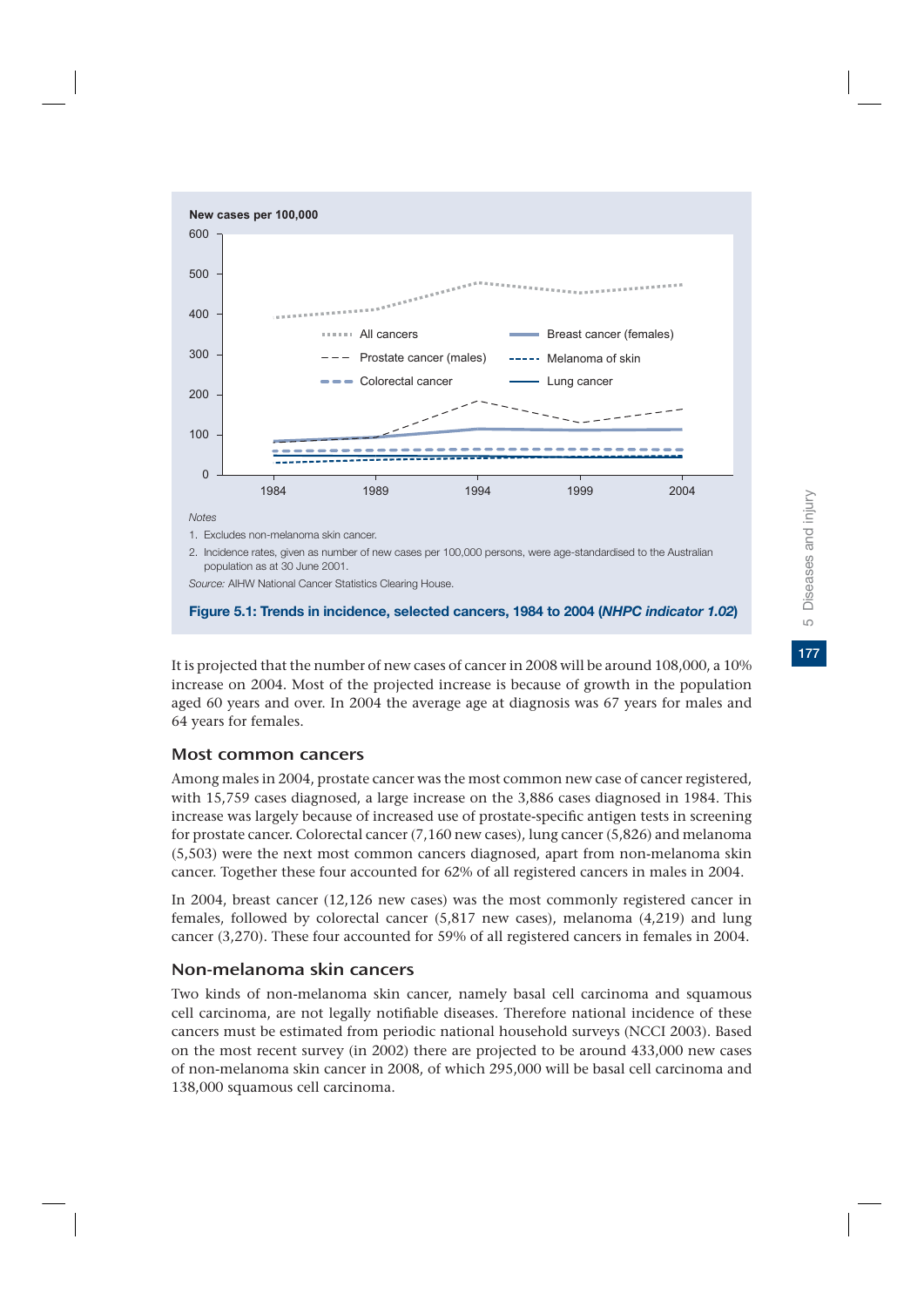# Relative survival

Crude survival from cancer measures the time between diagnosis and death. A more meaningful measure is relative survival, as this adjusts crude survival for expected survival in the general population, taking into account deaths from other causes.

The standard measure for cancer is 5-year relative survival. For cancers as a whole, this improved markedly from 41% for males diagnosed in 1982–1986 to 58% for those diagnosed in 1998–2004 (Table 5.1). There was a similar improvement for females diagnosed in these periods—from 53% to 64%.

These gains have largely been attributed by The Cancer Council Australia to better diagnostic tools, earlier detection and improvements in treatment. But the gains have not been consistent across all types of cancer. For example, brain cancer has poor survival, and its 5-year relative survival has fallen slightly over the 20 years to 2004 from 21% to 19% for males and from 20% to 19% for females. In contrast, early detection through the BreastScreen Australia screening program and improvements in treatment have contributed to 5-year relative survival for breast cancer in females improving from 72% for those diagnosed in 1982–1986 to 88% for those diagnosed in 1998–2004.

There has also been success with the National Cervical Screening Program. It has achieved improvements in early detection and treatment of pre-cancerous abnormalities, thereby considerably reducing both incidence and subsequently mortality since the early 1990s. Despite this preventive success, once cervical cancer has been diagnosed its 5-year relative survival has remained at around 70% for the past two decades.

| <b>Cancer site</b>   | 1982-1986 | 1987-1991 | 1992-1997 | 1998-2004 |
|----------------------|-----------|-----------|-----------|-----------|
| <b>Males</b>         |           |           |           |           |
| All cancers          | 41.3      | 45.9      | 54.8      | 58.4      |
| Stomach              | 16.2      | 18.9      | 20.5      | 24.4      |
| Colorectal           | 47.7      | 52.0      | 56.8      | 61.3      |
| Lung                 | 7.9       | 9.1       | 9.7       | 10.7      |
| Melanoma             | 82.2      | 86.3      | 89.3      | 89.7      |
| Prostate             | 57.4      | 63.2      | 81.7      | 85.3      |
| <b>Testis</b>        | 90.8      | 95.0      | 95.3      | 96.8      |
| Kidney               | 45.2      | 49.8      | 58.6      | 65.6      |
| <b>Brain</b>         | 20.8      | 19.7      | 18.7      | 18.5      |
| Thyroid              | 79.1      | 78.3      | 85.3      | 87.7      |
| Hodgkin lymphoma     | 72.0      | 76.8      | 81.5      | 84.8      |
| Non-Hodgkin lymphoma | 46.3      | 48.2      | 52.3      | 61.6      |
| Leukaemia            | 37.9      | 42.6      | 43.0      | 48.2      |

#### **Table 5.1: Trends in 5-year relative survival for selected cancers, diagnoses from 1982–1986 to 1998–2004 (***NHPC indicator 3.09***) (per cent)**

**178**

*(continued)*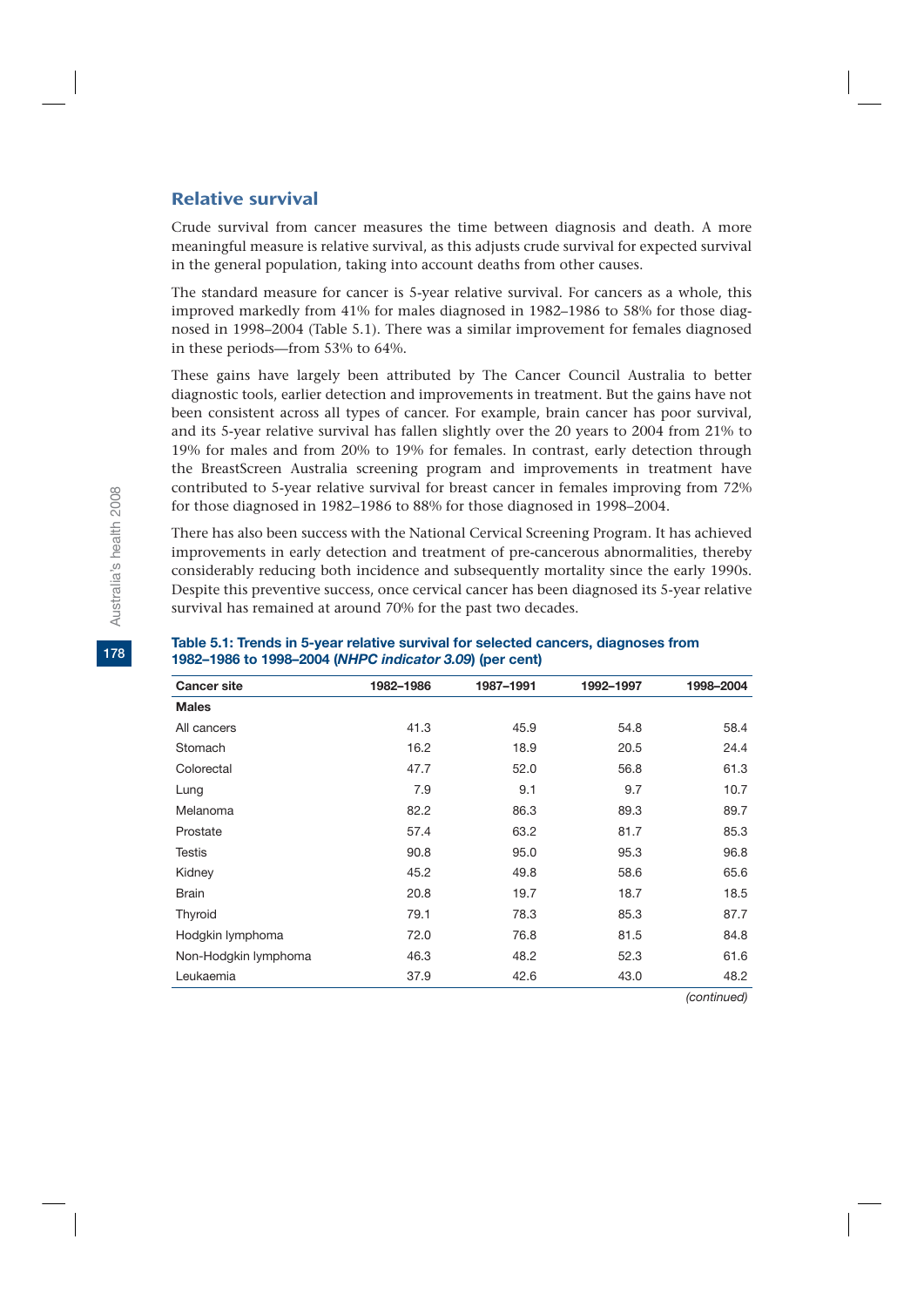| <b>Cancer site</b>   | 1982-1986 | 1987-1991 | 1992-1997 | 1998-2004 |
|----------------------|-----------|-----------|-----------|-----------|
| <b>Females</b>       |           |           |           |           |
| All cancers          | 53.2      | 57.1      | 60.8      | 64.1      |
| Stomach              | 18.2      | 18.9      | 22.3      | 25.3      |
| Colorectal           | 49.7      | 53.2      | 57.4      | 62.4      |
| Lung                 | 10.5      | 10.8      | 12.6      | 14.0      |
| Melanoma             | 90.5      | 92.8      | 93.9      | 94.1      |
| <b>Breast</b>        | 71.8      | 77.5      | 83.7      | 87.8      |
| Body of uterus       | 75.6      | 78.0      | 80.2      | 82.1      |
| Cervix               | 68.3      | 71.2      | 73.6      | 71.8      |
| Ovary                | 32.7      | 35.7      | 37.9      | 39.8      |
| Kidney               | 48.8      | 52.5      | 58.7      | 66.0      |
| <b>Brain</b>         | 19.9      | 20.4      | 18.3      | 19.4      |
| Thyroid              | 85.3      | 89.9      | 94.3      | 95.3      |
| Hodgkin lymphoma     | 71.3      | 77.5      | 83.6      | 85.8      |
| Non-Hodgkin lymphoma | 47.6      | 52.4      | 54.0      | 62.6      |
| Leukaemia            | 37.2      | 42.9      | 42.8      | 47.3      |

**Table 5.1 (continued): Trends in 5-year relative survival for selected cancers, diagnoses from 1982–1986 to 1998–2004 (***NHPC indicator 3.09***) (per cent)**

*Note:* Relative survival calculated using the methodology of Dickman (2004).

*Source:* AIHW National Cancer Statistics Clearing House.

Five-year relative survival for persons diagnosed with cancer in 1998–2004 was highest for those aged 20–29 years, at 88%, and next highest for those aged 30–39 years, at 85% (Figure 5.2). It then declined steadily with age to 26% for those aged 90–99 years.

The greatest gains in survival for persons diagnosed in 1998–2004, compared with those diagnosed in 1982–1986, were in the 50–59 year age group, from 50% to 71%, and in the 60–69 year age group, from 44% to 64%.



*Source:* AIHW National Cancer Statistics Clearing House.

**Figure 5.2: Age-specific all-cancer 5-year relative survival for people diagnosed in 1982–1986 and 1998–2004**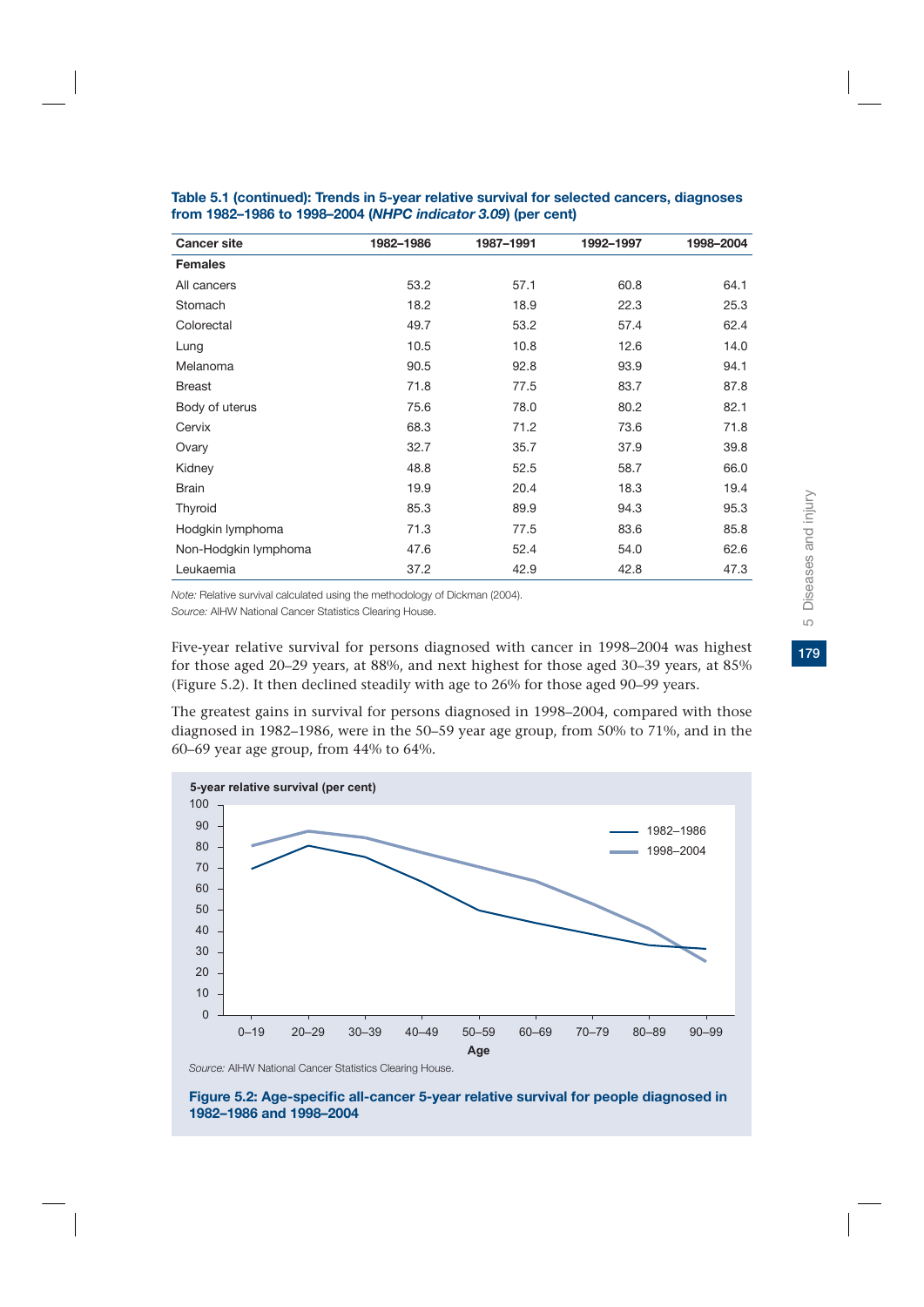### **Mortality**

Cancer is a major cause of death, accounting for 30% of all deaths in 2005. From the perspective of total numbers, the falling death rate from cancer is being offset by increased population growth in the 65 years and over age group, as this group has the highest rates of cancer incidence and mortality.

In 2005 there were 38,838 deaths from cancer (Table 5.2). Of these, 21,860 were of males (33% of all male deaths) and 16,978 were of females (27% of all female deaths). The average age at death was 72 years in both males and females. It is projected that there will be around 41,000 deaths from cancer in 2008.

The age-standardised death rate for cancers overall fell from 212 per 100,000 persons in 1984 to 182 in 2005—a 14% fall over two decades. Among the NHPA cancers, the fall in death rates since 1984 has been highest for cervical cancer, where substantial decreases in the number of females developing the disease has been achieved through the use of Pap smears to detect pre-cancerous abnormalities that can then be treated before they develop into cancer. The death rates have also fallen for breast, lung and colorectal cancers.

|                            |        |        | Year                      |        |        |        |
|----------------------------|--------|--------|---------------------------|--------|--------|--------|
| Type of cancer             | 1984   | 1989   | 1994                      | 1999   | 2004   | 2005   |
|                            |        |        | Number of deaths          |        |        |        |
| All cancers                | 26,645 | 30,555 | 34,134                    | 35,575 | 38,489 | 38,838 |
| <b>NHPA</b> cancers        |        |        |                           |        |        |        |
| Lung cancer <sup>(a)</sup> | 5,555  | 6,308  | 6,734                     | 6,771  | 7,259  | 7,399  |
| Colorectal cancer          | 3,738  | 4,127  | 4,587                     | 4,527  | 4,068  | 4,113  |
| Prostate cancer (males)    | 1,441  | 2.025  | 2.613                     | 2,513  | 2,792  | 2,946  |
| Breast cancer (females)    | 2,166  | 2,449  | 2,669                     | 2,512  | 2,664  | 2,719  |
| Non-Hodgkin lymphoma       | 803    | 1,122  | 1,414                     | 1,503  | 1,468  | 1,390  |
| Melanoma of skin           | 640    | 782    | 897                       | 1,005  | 1,200  | 1,273  |
| Non-melanoma skin cancer   | 228    | 285    | 358                       | 383    | 360    | 405    |
| Cervical cancer (females)  | 339    | 369    | 341                       | 226    | 210    | 216    |
|                            |        |        | Death rate <sup>(b)</sup> |        |        |        |
| All cancers                | 212.3  | 214.4  | 212.6                     | 194.2  | 184.6  | 181.6  |
| NHPA cancers               |        |        |                           |        |        |        |
| Lung cancer <sup>(a)</sup> | 42.6   | 42.9   | 41.2                      | 36.8   | 34.9   | 34.7   |
| Colorectal cancer          | 30.5   | 29.5   | 28.7                      | 24.8   | 19.5   | 19.2   |
| Prostate cancer (males)    | 33.3   | 39.6   | 43.6                      | 35.2   | 33.0   | 33.6   |
| Breast cancer (females)    | 31.6   | 31.6   | 30.8                      | 25.5   | 23.8   | 23.7   |
| Non-Hodgkin lymphoma       | 6.2    | 7.8    | 8.8                       | 8.2    | 7.1    | 6.5    |
| Melanoma of skin           | 4.8    | 5.4    | 5.5                       | 5.5    | 5.8    | 6.0    |
| Non-melanoma skin cancer   | 2.0    | 2.1    | 2.3                       | 2.1    | 1.7    | 1.9    |
| Cervical cancer (females)  | 4.9    | 4.7    | 3.9                       | 2.3    | 1.9    | 1.9    |

#### **Table 5.2: Trends in mortality, selected cancers, 1984 to 2005 (***NHPC indicator 1.08***)**

(a) Includes trachea, bronchus and lung cancer.

(b) Death rates, given as number of deaths per 100,000 persons, were age-standardised to the Australian population as at 30 June 2001.

*Source:* AIHW National Mortality Database.

**180**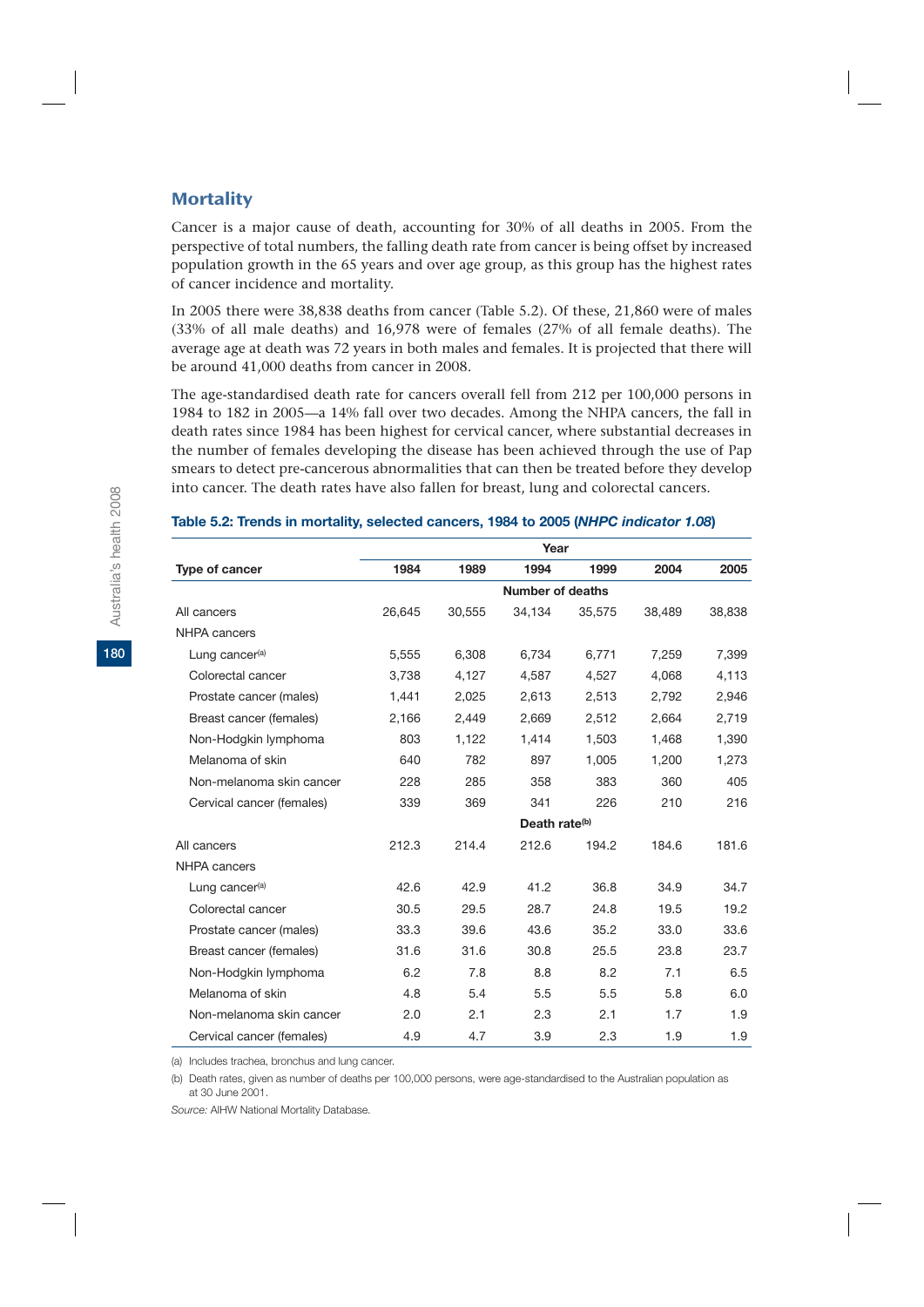The current risk of dying from a cancer before the age of 75 years is 1 in 8 for males and 1 in 11 for females. The risk of dying from cancer before the age of 85 years is double these proportions: 1 in 4 for males and 1 in 6 for females.

# Burden of disease

Cancer was the leading cause of the total burden of disease and injury in Australia in 2003. It accounted for 19% of the total burden, compared with 18% for cardiovascular disease. Four fifths (82%) of the cancer burden was due to premature death and the remainder to the non-fatal burden of years of life lost due to disability (YLD). (See Section 2.6 about the burden of disease generally.)

Males accounted for 53% of the cancer burden and females 47%. Among males in 2003, the cancers with the highest burden, measured by disability-adjusted life years (DALYs), were lung cancer (55,028 DALYs), prostate cancer (36,547), colorectal cancer (34,643) and melanoma (13,734). Among females the highest burden was due to breast cancer (60,520 DALYs), lung cancer (33,876), and colorectal cancer (28,962).

Since the 1990s, cancer has replaced cardiovascular disease as the greatest cause of years of life lost (YLL), or fatal burden. Among males in 2003, the cancers most responsible for fatal burden were lung cancer (51,505 YLL), colorectal cancer (27,997), prostate cancer (23,175), pancreatic cancer (11,136), brain cancer (10,718), lymphoma (10,474), melanoma (10,108) and leukaemia (10,039). Among females the cancers with the highest fatal burden were breast cancer (40,080 YLL), lung cancer (31,551), colorectal cancer (23,735), pancreatic cancer (10,984), ovarian cancer (10,946), lymphoma (8,324), brain cancer (7,809) and leukaemia (7,468).

Cancer has a lower contribution to non-fatal burden than other major diseases and injury. In males the cancer with the highest non-fatal burden in 2003 was prostate cancer with 13,372 YLD, and in females it was breast cancer with 20,440 YLD.

# Cancer in Aboriginal and Torres Strait Islander peoples

Aboriginal and Torres Strait Islander peoples are under-represented in cancer incidence reporting because Indigenous status is not yet included in pathology forms, and the extent to which Aboriginal and Torres Strait Islander cancer patients are identified in hospital statistics varies around Australia.

Nevertheless, just over 3,000 new cases of cancer in Aboriginal and Torres Strait Islander peoples were notified to state and territory cancer registries from 2000 to 2004. In contrast to the non-Indigenous population, more new cases of cancer were reported in females (1,598) than in males (1,485). The most common cancers diagnosed in Indigenous males in 2000–2004 were cancer of the lung, bronchus and trachea (288 cases reported), prostate cancer (145), colorectal cancer (141), cancer of unknown primary site (95), and lymphomas (71). The most common cancers diagnosed in Indigenous females were breast cancer (392 cases reported), cancer of the lung, bronchus and trachea (186), colorectal cancer (142), cancer of the cervix (110) and cancer of unknown primary site (102).

When the age-standardised incidence rate of these cancers among Indigenous Australians was compared with that of their non-Indigenous counterparts, even with the underreporting it was higher in both males and females for lung cancer and cancer of unknown primary site and more than double the rate for cervical cancer. High lung cancer incidence is caused by high rates of smoking earlier in life, and high cervical cancer incidence is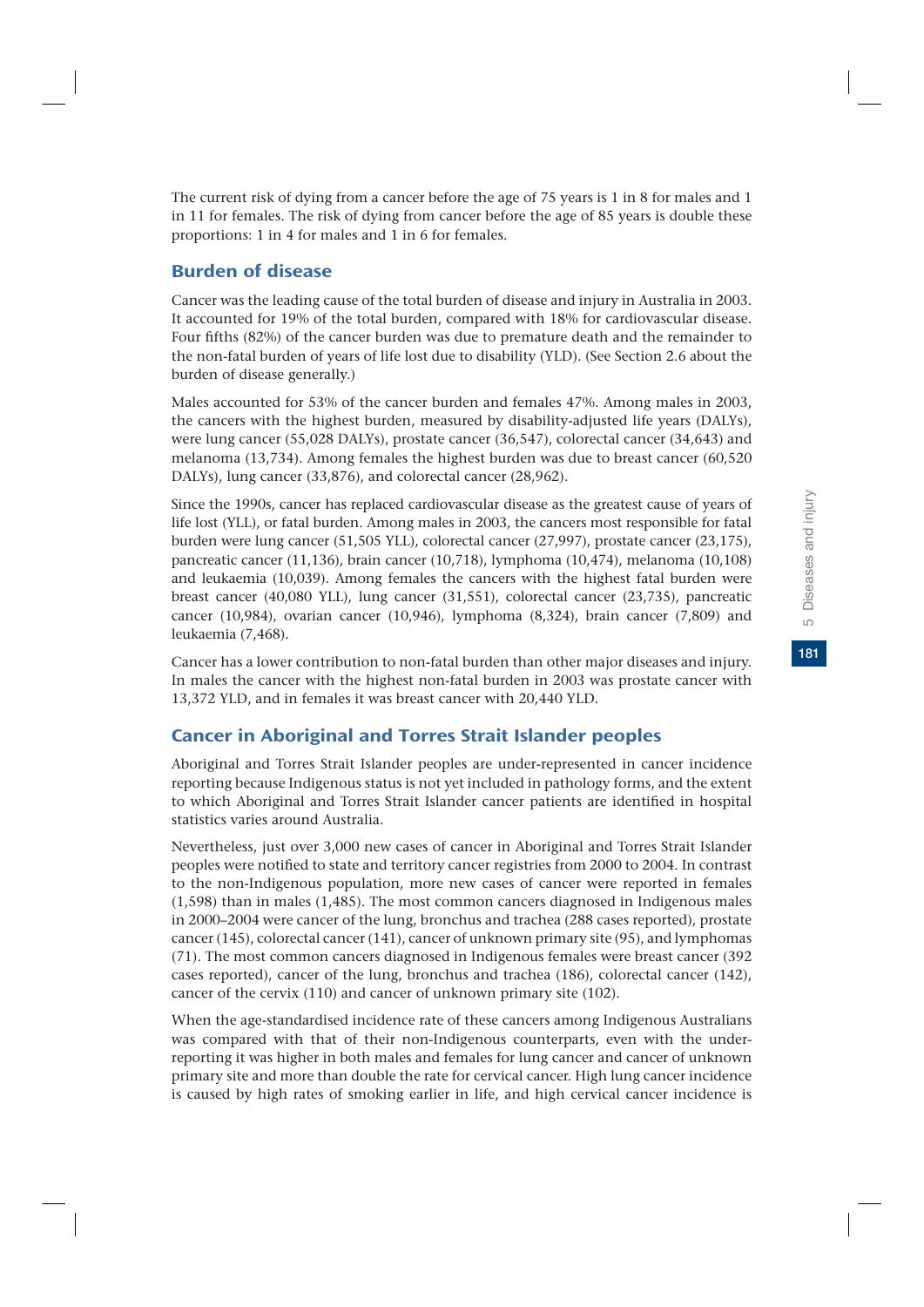preventable by early detection in Pap test screening. High incidence of cancer of unknown primary site is likely to be associated with late diagnosis.

The most common causes of cancer death registered in Indigenous males in 2000–2004 were cancer of the lung, bronchus and trachea, cancer of unknown primary site, cancer of the oesophagus, colorectal cancer and liver cancer. For Indigenous females, the most common causes of cancer death were cancer of the lung, bronchus and trachea, breast cancer, cancer of unknown primary site, cancer of the cervix and colorectal cancer.

# 5.2 Cardiovascular disease

The term 'cardiovascular disease' (CVD) covers all diseases and conditions of the heart and blood vessels (see Box 5.3). Closely behind cancer, CVD is Australia's second leading cause of disease burden, mainly because of the deaths it causes. Over the past few decades, Australia has made impressive gains in fighting CVD, with its death rates falling dramatically to levels below those of 100 years ago. Despite these great advances, among the broad groupings of disease CVD is still Australia's biggest killer, now mostly because of the deaths it causes among older people.

Coronary heart disease, stroke, heart failure and peripheral vascular disease are the major contributors to the cardiovascular disease burden in Australia. Congenital heart and vascular diseases constitute one of the leading causes of death in the first year of life. Rheumatic fever and chronic rheumatic heart disease are a significant problem among Aboriginal and Torres Strait Islander peoples.

# Box 5.3: Cardiovascular disease definition and estimates

The definition of 'cardiovascular diseases' differs between organisations. In this report, as in other material prepared by the AIHW, the terms 'cardiovascular disease', 'circulatory disease' and 'heart, stroke and vascular diseases' are used interchangeably to convey the same meaning. The ABS has used the term 'heart, stroke and vascular diseases' to represent a subgroup of 'diseases of the circulatory system' (ABS 2006a).

In addition, the figures on prevalence of cardiovascular conditions shown in this section are based on data on long-term conditions collected in the ABS National Health Survey but the method used here to analyse the data is different from that used by the ABS. Hence the data presented in this section differ from those presented by the ABS, and from those in *Australia's health 2006*.

The main underlying causal mechanism in CVD is plaque formation, a process marked by abnormal build-ups of fat, cholesterol and other substances in the inner lining of the arteries. It is most serious when it leads to a reduced or blocked blood supply to the heart (causing angina or heart attack) or to the brain (causing a stroke).

The major preventable risk factors for CVD are tobacco smoking, high blood pressure, high blood cholesterol, insufficient physical activity, overweight and obesity, poor nutrition and diabetes. Atrial fibrillation, transient ischaemic attack and a high intake of alcohol also increase the risk of stroke.

This section provides a brief statistical profile of CVD, followed by sections on coronary heart disease, stroke, heart failure and rheumatic heart disease. Information is also presented on health services use and CVD in Indigenous Australians.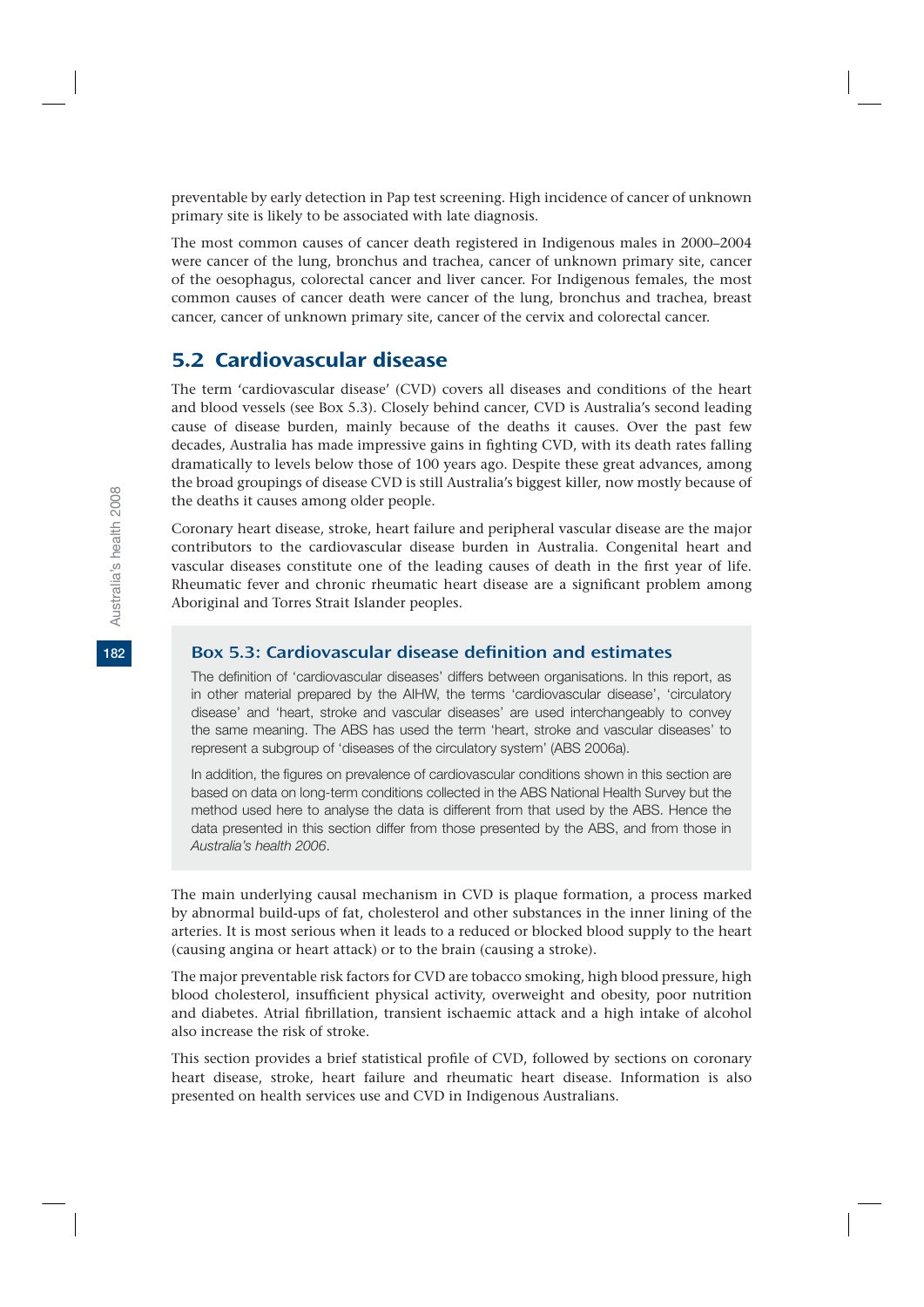183

# All cardiovascular disease

CVD accounted for 46,134 deaths (35% of all deaths in Australia) in 2005. It is also one of the leading causes of disability, with around 1.4 million Australians (6.9% of the population) estimated to have disability associated with cardiovascular conditions. In the 2004–05 National Health Survey, about 19% of those surveyed reported one or more long-term diseases of the circulatory system, corresponding to 3.7 million Australians. The prevalence of CVD was significantly higher in females (55%) than in males (45%). Comparing males and females after adjusting for differences in age structure, females were 10% more likely to have CVD (19,449 females per 100,000 versus 17,439 for males).

Combining both the burden from premature death and the extent of its disability, CVD was estimated to account for 18% of the overall disease burden in Australia in 2003, with coronary heart disease and stroke contributing over four-fifths of this burden (Begg et al. 2007). Most of the cardiovascular burden was due to years of life lost (YLL) to premature death and they represented 29% of total YLL for Australia in 2003. Years of 'healthy' life lost due to poor health or disability (YLD) arising from CVD accounted for 8% of Australia's total YLD in 2003. The cardiovascular burden increases markedly with age, particularly from 60 years onwards.

CVD is the most expensive disease group in terms of direct health-care expenditure, at \$5.9 billion, which is 11.2% of the health system's expenditure in 2004–05 that can be reliably attributed to various diseases.

# Coronary heart disease

Coronary heart disease (CHD), also known as ischaemic heart disease, is the most common form of heart disease. There are two major clinical forms—heart attack (often known as acute myocardial infarction or AMI) and angina. A heart attack is a life-threatening event that occurs when a blood vessel supplying the heart itself is suddenly blocked completely, threatening to damage the heart and its functions. The blockage is due to a blood clot that forms when a plaque breaks open. Angina is a chronic condition in which short episodes of chest pain can occur periodically when the heart has a temporary deficiency in its blood supply. Episodes occur when one of the heart's arteries is already significantly narrowed by plaque and cannot meet an extra demand for blood flow, such as with exercise or strong emotion.

In 2003, CHD was the leading specific cause of disease burden overall for males (11% of overall burden in males) and the second leading specific cause for females (9% of overall burden in females) (Begg et al. 2007). Over 80% of the CHD burden was due to premature death.

From the 2004–05 National Health Survey, about 3.2% of Australians have CHD, corresponding to around 637,900 people. Among those with CHD, around 359,500 had angina and 354,700 people had had a heart attack (note that a person may report more than one disease). The prevalence of angina was higher among males than females, at 2.2% and 1.4% respectively. For a history of heart attack, the difference between males and females was greater still, with prevalences of 2.6% and 1.0% respectively. These differences remained after adjusting for differences in age structure, with males 1.8 times as likely as females to report angina (2,315 per 100,000 versus 1,319), and 3 times as likely to report heart attack (2,729 per 100,000 versus 905).

The prevalence of CHD increases markedly with age. Based on self-reported information in the NHS, around 7.5% of Australians aged 55–64 years have CHD, increasing to 20.3% among those aged 75 years and over.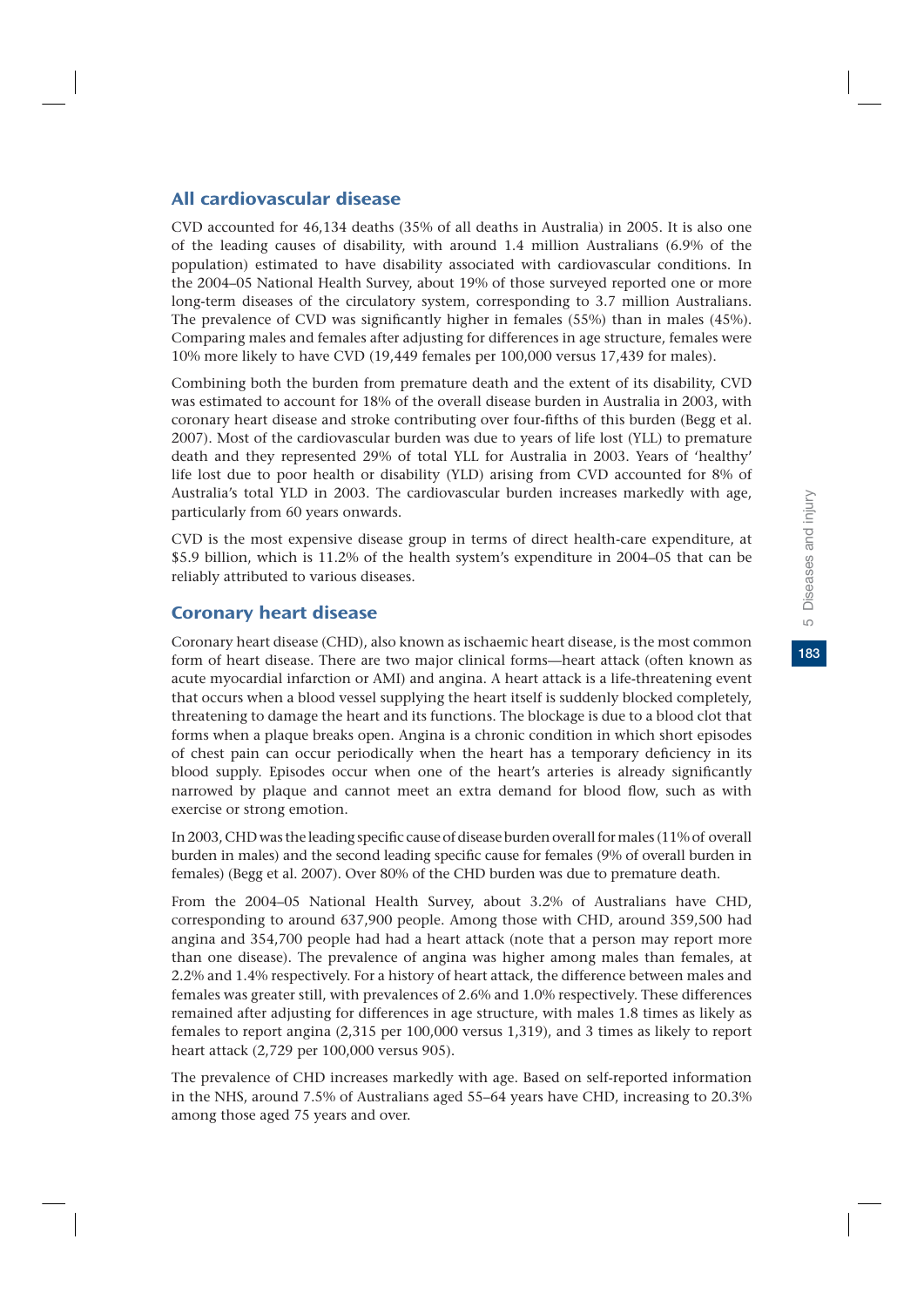The incidence of 'major coronary events' has been estimated from CHD deaths and nonfatal AMI hospitalisations (Jamrozik et al. 2001). Using this method, about 47.730 such events are estimated to have occurred in Australia in 2005 among those aged 40–90 years about 130 per day. Around 40% of these events (19,430 cases) were fatal. The incidence rate for CHD events was higher among males than females at every age. This difference decreased with age: the ratio of the male to female rate was 4.9 for ages 40–54 compared with 1.4 for those aged 75–90 years. Both male and female incidence rates increased with age (Figure 5.3). The age-standardised incidence of major coronary events fell from 719 per 100,000 in 1996 to 511 in 2005.



### **Figure 5.3: Major CHD events and CHD mortality, ages 40–90 years, 2005 (***NHPC indicators 1.01 and 1.08***)**

CHD is a major cause of disability in Australia. In the 2003 Survey of Disability, Ageing and Carers, 1.5% of respondents reported one or more disabling conditions associated with CHD, corresponding to about 303,500 Australians. Of these, almost half (49%) needed help or had difficulties with self-care, mobility or communication.

CHD is the largest single cause of death in Australia, accounting for 23,570 deaths (18% of all deaths) in 2005. The number of CHD deaths increases greatly with age: 74% of all CHD deaths occur among those aged 75 years and over, and around 5% occur among those aged under 55 years. The male CHD death rate in 2005 was almost twice as high as the female rate (Figure 5.3). The proportion of people aged 40–90 years dying after a major coronary event (age-standardised case fatality rate) fell from 53% in 1996 to 40% in 2005 (Figure 5.4).

CHD death rates have fallen rapidly since the 1970s (Figure 5.5). In the latest decade alone (1996–2005), the age-standardised CHD death rate declined by 43% in males and 41% in females. These declines are due to both a reduction in heart attacks and better survival.

Australia's CHD death rates compare favourably with those of countries such as Slovakia, Hungary, Czech Republic, Finland, New Zealand and the United States, but they are still 1.5–3 times as high as in Spain, Portugal, France, Korea and Japan (OECD 2007).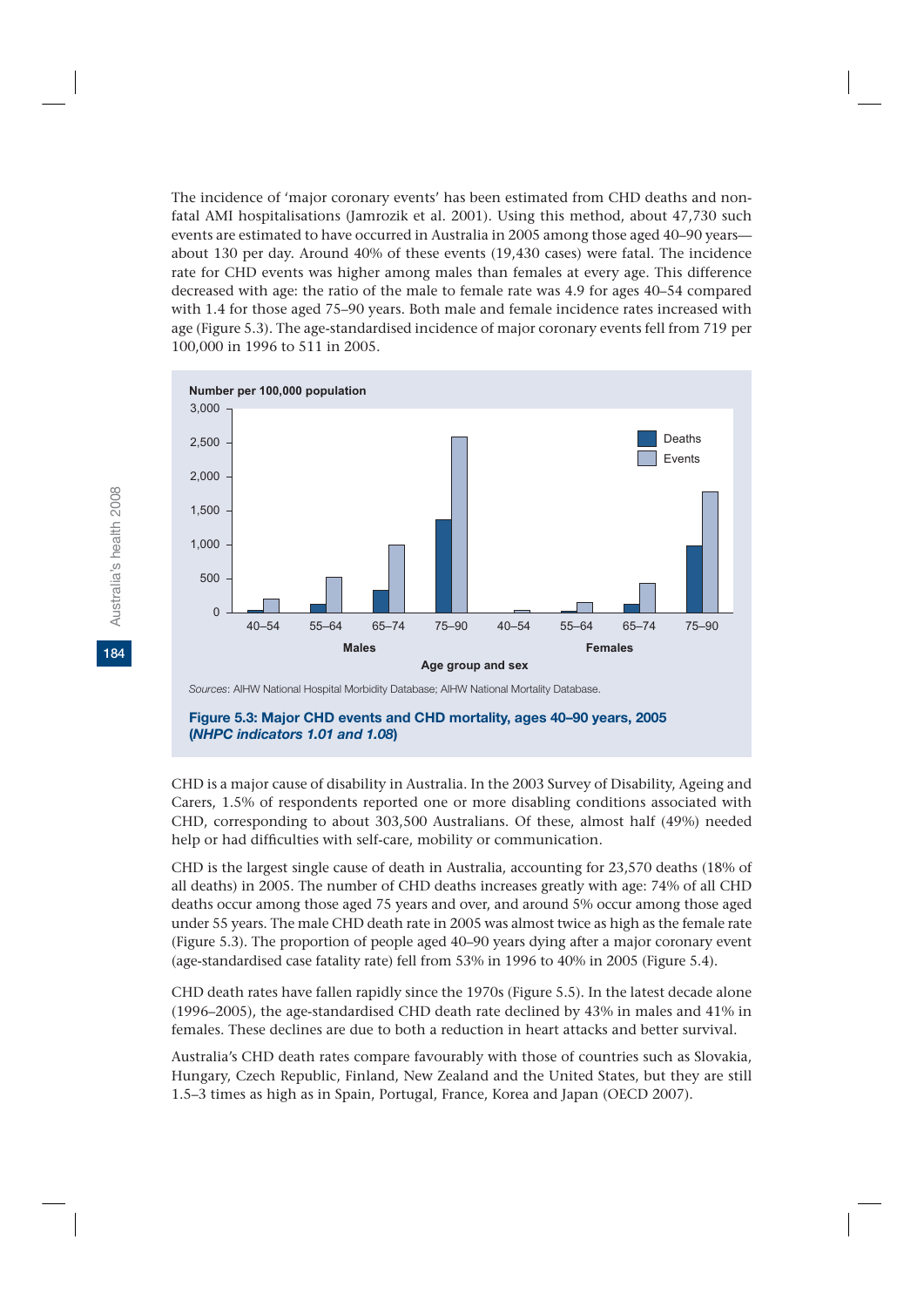

*Sources:* AIHW National Hospital Morbidity Database; AIHW National Mortality Database.

**Figure 5.4: Proportion of people aged 40–90 years dying after major CHD events, 1996–2005 (***NHPC indicator 3.08***)**

# Cerebrovascular disease

Cerebrovascular disease refers to any disorder of the blood vessels supplying the brain and its covering membranes. Most cases of cerebrovascular death are due to stroke. Stroke occurs when a blood vessel to the brain is suddenly blocked or bleeds. This may result in part of the brain dying because of the lack of blood, leading to a loss of brain function or impairment in a range of activities including movement, thinking and communication. Blockage is the most common cause of stroke. There can also be temporary strokes (where symptoms disappear within 24 hours), known as transient ischaemic attacks.

(Note that this section uses the terms 'cerebrovascular disease' (ICD-10 codes I60–I69) and 'stroke' (ICD-10 codes I60–I64) in their strict meanings as explained above. However, sometimes other reports have used 'stroke' to mean 'cerebrovascular disease', as shorthand. Thus, the figures presented here may not be comparable to those shown elsewhere.)

Cerebrovascular disease was the fifth leading specific cause of disease burden overall for males (4% of overall burden in males) and the third leading cause for females (5% of overall burden in females) in 2003 (Begg et al. 2007). More than 70% of the cerebrovascular disease burden was due to premature death.

An estimated 40,000 to 48,000 stroke events occur in Australia every year—about one every 12 minutes. Most of these (70%) are first-ever strokes (AIHW 2004). Based on the 2003 Survey of Disability, Ageing and Carers (SDAC), 346,700 Australians in 2003 had had a stroke at some time in their lives. Of those who reported having had a stroke, 4 out of 5 were aged 60 years or over. More females than males report having had a stroke, but the age-standardised incidence is higher among males as they tend to have the stroke at a younger age.

Stroke is a significant cause of disability. From the SDAC, about 282,600 persons had a disability in 2003 along with a history of stroke, representing 7% of all people with disability. In about half of these cases, the disability was mainly attributed to the stroke.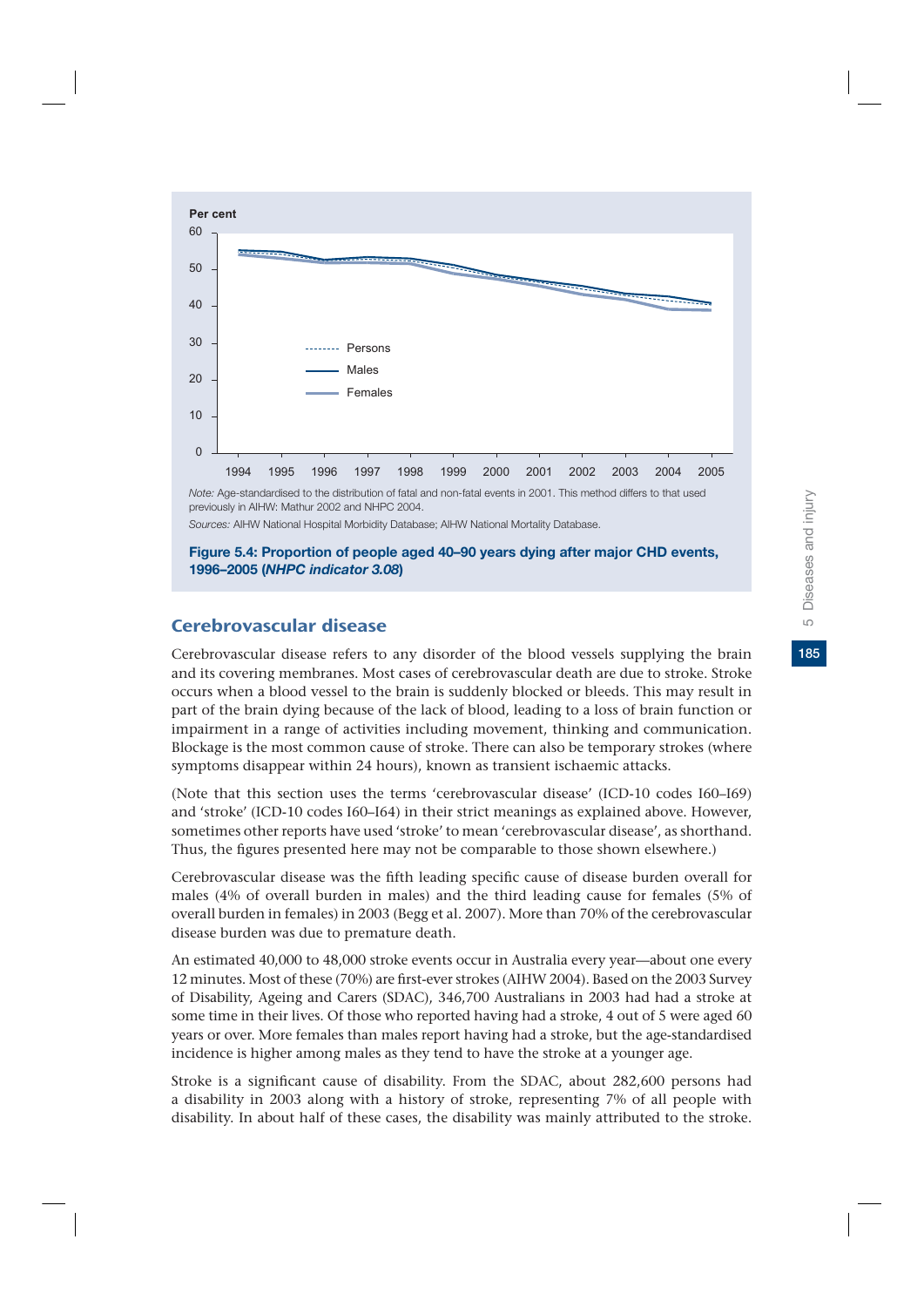Stroke survivors with disability were much more likely to have a profound core activity limitation than the average person with disability. This means that the person is unable to achieve, or always needs help with, communication, mobility or self–care.

Most stroke survivors live at home, including those with disability. About half of this latter group needed assistance with health care, household chores, home maintenance, mobility and transport; and around one-quarter needed help with self-care, cognitive and emotional tasks, meal preparation and paperwork. The vast majority of people with stroke had a carer and informal carers provided most of the assistance with activities for those not in institutions (AIHW: Senes 2006).

Cerebrovascular disease accounted for 11,513 deaths (9% of all deaths) in 2005. Most of these deaths (83%) occurred among those aged 75 years or over. More females than males (6,845 compared with 4,668) died of cerebrovascular disease. However, the agestandardised death rate was slightly higher among males, reflecting the higher death rates for males in most age groups except the very oldest.

Australia's mortality from cerebrovascular disease has been declining in recent decades. There was no downward trend in the death rates between 1950 and 1975. However, since the mid-1970s, consistent declines have been noted for both males and females. Agestandardised death rates for cerebrovascular disease fell by 37% (males) and 35% (females) over the period 1996–2005 (Figure 5.5).

Stroke death rates in Australia are low compared with other OECD countries such as Hungary, Portugal, Czech Republic and Korea; but they are 1.4 times as high as in Switzerland, which had the lowest rates overall (OECD 2007).



*Note:* Age-standardised to the Australian population as at 30 June 2001. *Source:* AIHW National Mortality Database.

#### **Figure 5.5: Death rates for coronary heart disease and cerebrovascular disease, 1950 to 2005 (***NHPC indicator 1.08***)**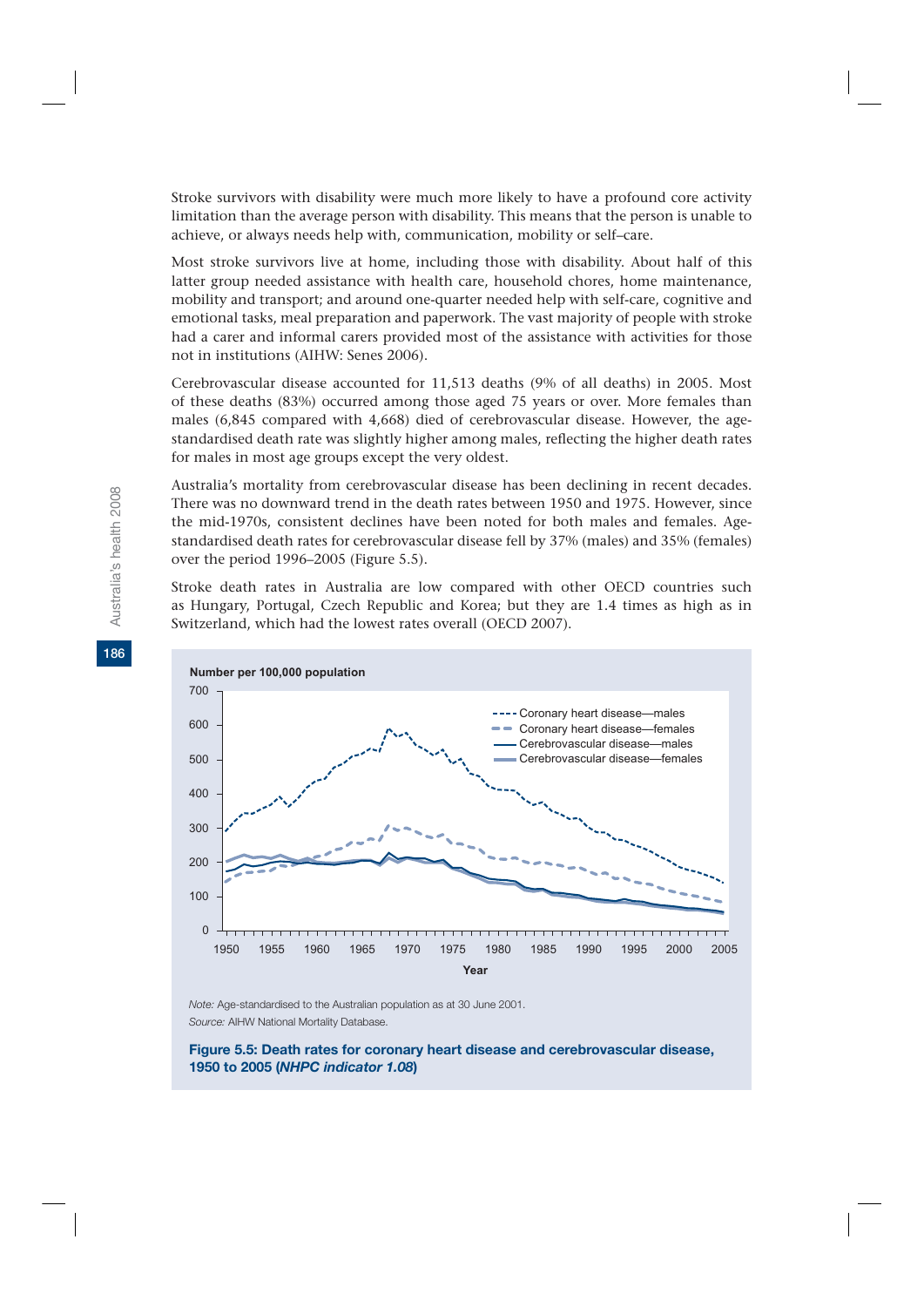# Heart failure

Heart failure occurs when the heart functions less effectively in pumping blood around the body. It can result from a variety of diseases and conditions that impair or overload the heart, notably heart attack, high blood pressure or a damaged heart valve. People with mild heart failure may have few symptoms, but in more severe cases it can result in chronic tiredness, reduced capacity for physical activity, and shortness of breath.

Based on 2004–05 National Health Survey self-reports, 263,000 Australians (1.3% of the population) had heart failure or oedema (swelling, which can be a sign of heart failure when it occurs in the lower legs). More than two-thirds of these were females. The prevalence of heart failure or oedema increases with age from 2.5% in people aged 55–64 to 8.2% in those aged 75 years and over.

There are no national data on the incidence of heart failure in Australia. However, applying overseas findings to the Australian population, it has been estimated that around 30,000 new cases are diagnosed each year in Australia (AIHW: Field 2003).

Heart failure accounted for 2,225 deaths in 2005, with 91% of these occurring among people aged 75 years and over. Because females live longer, more females than males (1,390 compared with 835) died of heart failure. The condition is more likely to be listed as an associated cause of death than as the underlying cause—it was mentioned as an associated cause of death in 14,466 cases in 2005. (See Section 2.5 for more information about underlying and associated causes of death.) Heart failure occurs frequently as an associated cause when the underlying cause of death is kidney failure, CHD, diabetes or chronic lower respiratory disease.

In recent years there has been a major decline in mortality from heart failure in Australia. Age-standardised death rates for heart failure as an underlying or associated cause of death fell by 29% for both males and females between 1997 and 2003 (Najafi et al. 2006). It is not clear whether this trend reflects a fall in the incidence of heart failure as a result of reduced incidence of CHD or improved care of people with CHD, or better management of people with heart failure and reduced case fatality.

# Acute rheumatic fever and chronic rheumatic heart disease

Both acute rheumatic fever and rheumatic heart disease are preventable causes of ill health and death. They are a major problem in the Indigenous Australian population of northern and central Australia. In contrast, they are very rare in other Australians. Acute rheumatic fever is a delayed complication of untreated throat infection with Group A streptococcus bacteria, but may also follow streptococcal skin sores. The infection and illness occur mainly in children and young adults. Rheumatic heart disease is caused by the long-term damage done to the heart muscle or heart valves by acute rheumatic fever (AIHW: Field 2004).

Acute rheumatic fever is believed to be under-reported, partly because it is difficult to diagnose. Therefore the reported incidence of the disease is likely to underestimate the true incidence (AIHW: Field 2004). Between 2002 and 2006 there were 350 new registrations of people with acute rheumatic fever in the Top End of the Northern Territory and in Central Australia—all registrations in Central Australia and 98% in the Top End were of Indigenous Australians. The incidence of acute rheumatic fever among Indigenous Australians was 1.1 per 1,000 in the Top End and 1.4 per 1,000 in Central Australia. The peak age of incidence is 5–14 years and 55% of cases occurred in this age group in 2002–2006 (AIHW: Penm 2008).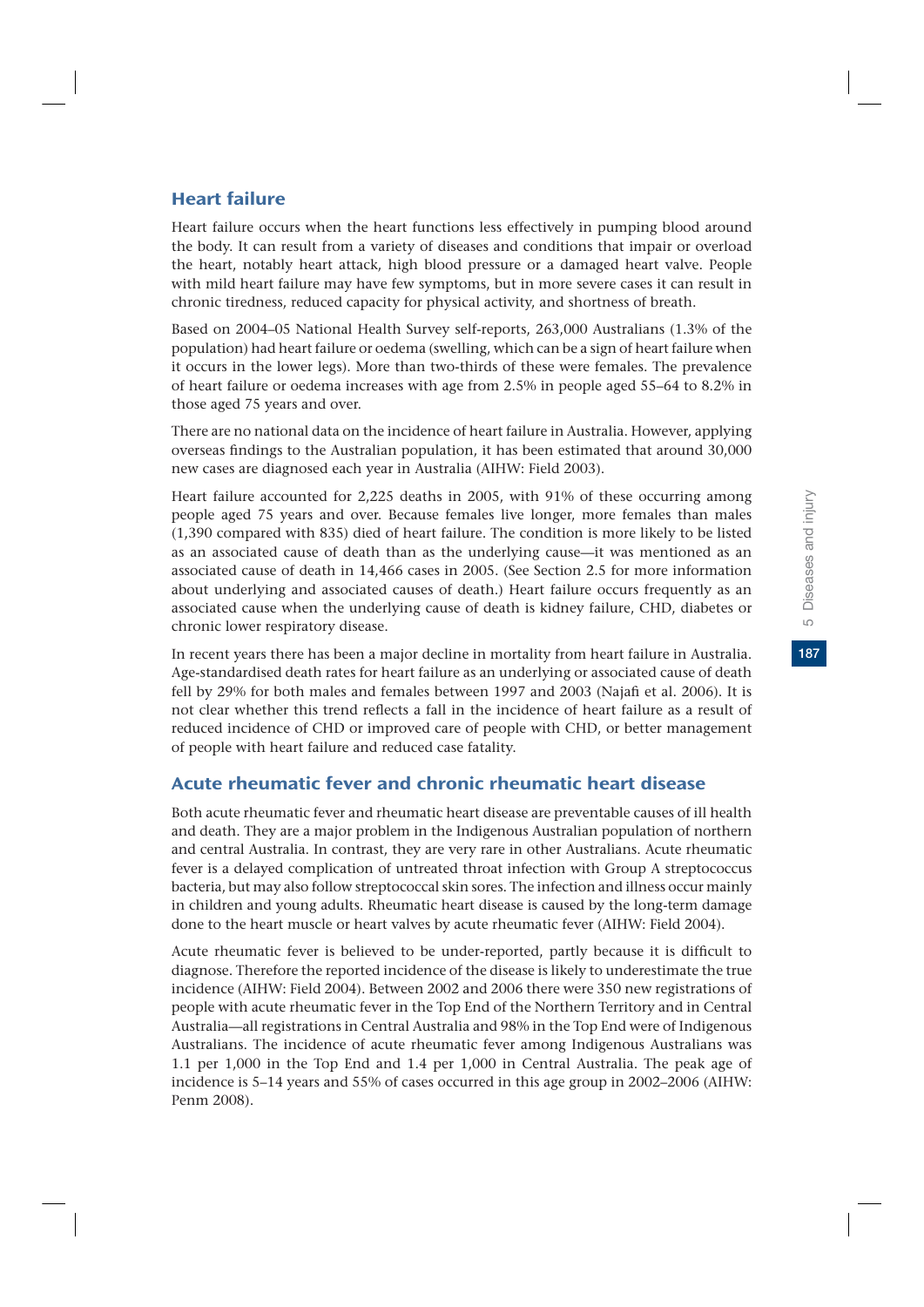By the end of 2006, there were 1,053 people with chronic rheumatic heart disease registered in the Top End of the Northern Territory and 349 in Central Australia. Almost all of these (91% and 94%, respectively) were Indigenous Australians. Overall, about 65% of Indigenous cases were females and around 60% were aged 15–44 years. After adjusting for differences in age structure of both populations, the prevalence rate of rheumatic heart disease among Indigenous Australians was 35 and 30 times that of other Australians in the Top End of the Northern Territory and in Central Australia, respectively.

In 2005, there were 284 deaths with acute rheumatic fever and rheumatic heart disease recorded as the main cause of death. They were mentioned as an associated cause of death in another 418 death certificates. As would be expected, the death rates for Indigenous Australian males and females because of rheumatic heart disease are far higher than for other Australians—15 and 23 times as high, respectively, over the period 2002–2005 (AIHW: Penm 2008).

# Health service use

The treatment and care of people with cardiovascular disease (CVD) covers a variety of settings and phases of care. This section presents data on care provided by general practitioners (GPs), on hospitalisations and on use of medicines.

### GP visits

According to the BEACH survey of general practice, cardiovascular conditions are one of the problems most commonly treated by GPs, accounting for 12% of all problems they managed in 2005–06 (Britt et al. 2007). Overall, GPs managed cardiovascular problems at a rate of 16.9 per 100 encounters with their patients.

High blood pressure was the most commonly treated cardiovascular problem, at a rate of 9.4 per 100 encounters, accounting for over half of all cardiovascular problems managed. Lipid disorders (abnormal blood levels of cholesterol or related substances) were managed at a rate of 3.4 per 100 encounters. The management rates of high blood pressure and lipid disorders increased significantly between 1999–00 and 2005–06. Other relatively common cardiovascular problems managed by GPs in 2005–06 were CHD, heart check-ups and the heart rhythm problems of atrial fibrillation or flutter.

For problems that are chronic in nature, these were among the 20 most frequently managed in general practice overall—high blood pressure (18.5% of all chronic problems), lipid disorders (6.7%), CHD (2.5%), atrial fibrillation or flutter (1.8%) and heart failure (1.2%).

# Hospitalisations

CVD was the principal diagnosis for 458,615 hospitalisations (6% of all hospitalisations) in 2005–06. Of these, 35% were due to CHD, 9% to heart failure, 9% to cerebrovascular disease, 6% to peripheral vascular disease and 0.5% to acute rheumatic fever and chronic rheumatic heart disease.

Among those aged 45 years and over, CVD hospitalisation rates for males in 2005–06 were almost twice as high as those for females. The number of hospitalisations for CVD increases rapidly with age, with those aged 55 years and over accounting for 78% of CVD hospitalisations.

The number of hospital procedures to diagnose and treat people with CVD has continued to increase. Prominent among these are coronary angiography, percutaneous coronary interventions (PCI) and coronary artery bypass grafting (CABG). Over the period 1996–97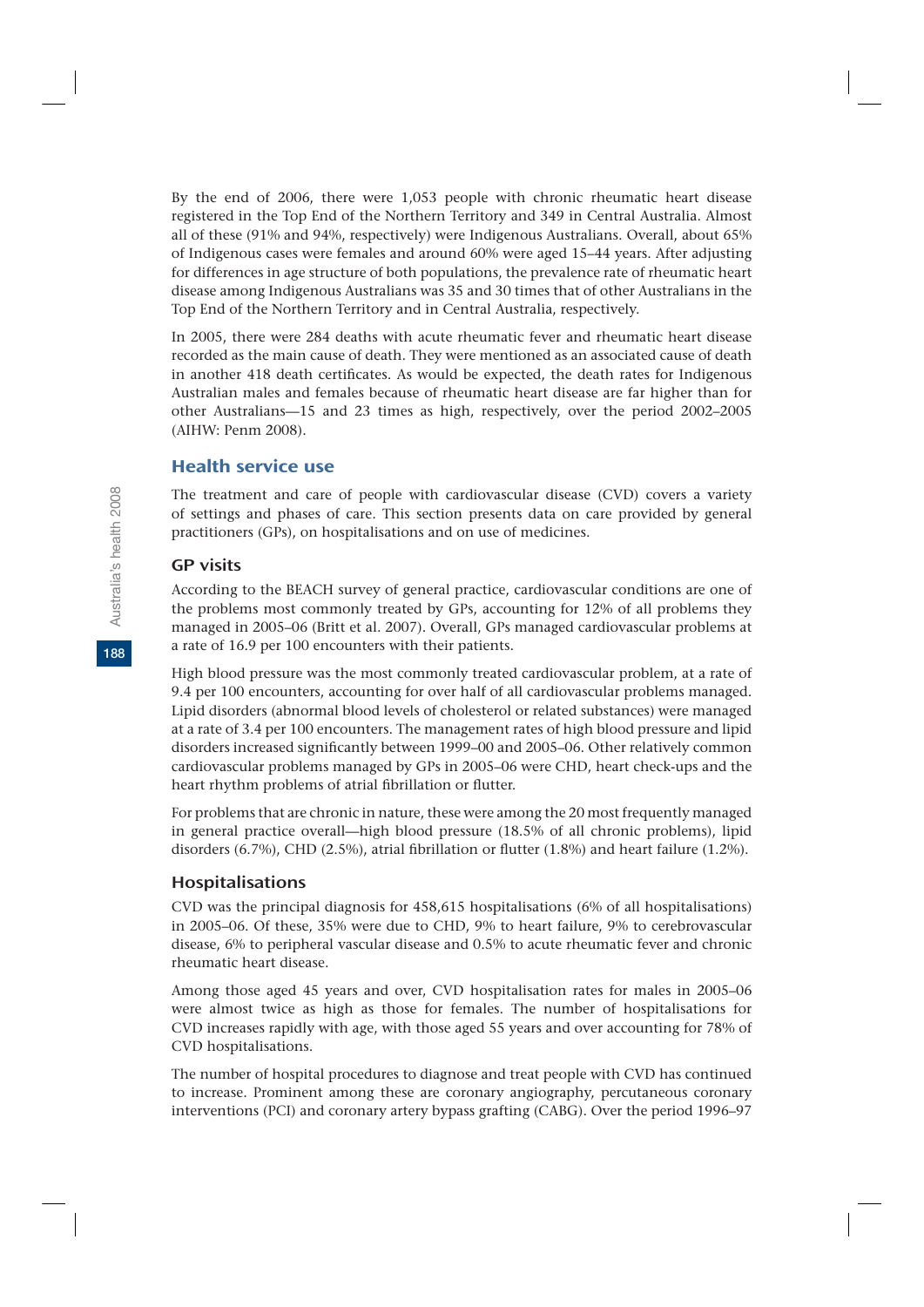**189**5 Diseases and injury Diseases and injury  $\overline{10}$ 

189

to 2005–06, there was a doubling in the use of PCI, the term which describes coronary angioplasty and coronary stenting. In contrast, the rate of CABG procedures declined by 33% (Figure 5.6). However, both PCI and CABG are used to remove artery blockages and their combined rate continued to increase over the period.



# Use of medicines

Most people need medicines to treat their cardiovascular conditions—65% of people who reported a cardiovascular condition in 2004–05 also reported using medicines for it (ABS 2006a). The rate of GP prescriptions for cholesterol-lowering agents, certain bloodpressure-lowering medicines and clot-preventing medicines increased between 2000 and 2006 (AIHW: Senes & Penm 2007). In 2005–06 there were 67 million governmentsubsidised prescriptions dispensed for medicines used to prevent or treat CVD (37% of all subsidised prescriptions). Seven cardiovascular medicines were in the ten most commonly used medicines in Australia overall in 2005–06.

These figures reflect both the large numbers of Australians at risk of or with CVD and the chronic nature of the disease: once people start on these medicines, they usually need to use them for life to gain the benefits. However, many people stop taking medicines— 10–25% had discontinued their medicines at 6 months from the start of therapy, rising to 21–47% at 24 months (AIHW: Senes & Penm 2007). Reasons for this may include cost, medicine side effects, treating conditions with no symptoms, patients not understanding their condition or the benefits of treatment, and complexity of therapy.

People living in metropolitan areas were dispensed cardiovascular medicines at twice the rate of those in rural areas, and 29–58 times the rate of those in remote areas. This is despite higher death rates from CVD in rural and remote areas compared with Major Cities. These great disparities in supply may relate to problems accessing medical services and medicines in rural and remote areas.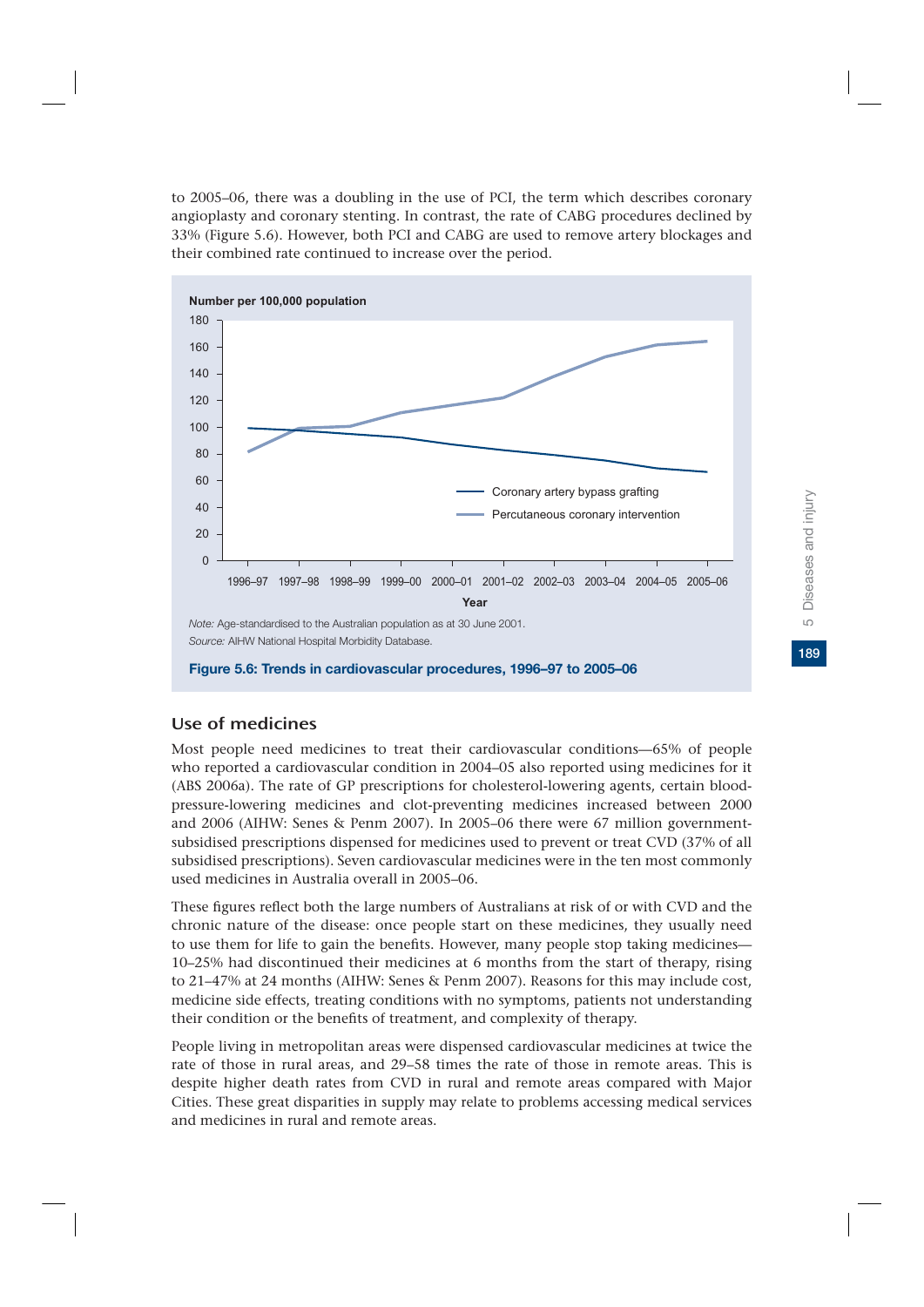## Cardiovascular disease in Indigenous Australians

Aboriginal and Torres Strait Islander peoples develop CVD and die from it at much higher rates than non-Indigenous Australians (AIHW: Penm 2008). The high prevalence of tobacco smoking, overweight and obesity, poor nutrition and diabetes among Indigenous Australians increases their risk of CVD. The presence of multiple cardiovascular risk factors is also very common in adult Indigenous Australians, with 53% of those surveyed in the 2004–05 National Aboriginal and Torres Strait Islander Health Survey (NATSIHS) reporting three or four risk factors (AIHW: Penm 2008). Indigenous Australians are also likely to experience other factors recognised as important contributors to the development of CVD. These include environmental and socioeconomic risk factors, such as poor housing, low income and poverty; and psychosocial stressors, such as the death of a family member or close friend, serious illness or disability and inability to get a job (ABS & AIHW 2005; Bunker et al. 2003; Marmot 2005; van Holst Pellekaan & Clague 2005).

Based on NATSIHS self-reports, 12% of Indigenous Australians had a long-term circulatory condition. Comparing the Indigenous and non-Indigenous populations after adjusting for differences in their age structure, Indigenous Australians were twice as likely to have CHD and 1.6–1.7 times as likely to have cerebrovascular disease, heart failure or hypertension (Table 5.3). Furthermore, the pattern of CVD prevalence among Indigenous Australians was equivalent to that of non-Indigenous Australians who were 10 years older (AIHW: Penm 2008).

| <b>Disease</b>                                 | Per cent of Indigenous<br>population | Number of people<br>affected | Indigenous to<br>non-Indigenous<br>rate ratio <sup>(a)</sup> |
|------------------------------------------------|--------------------------------------|------------------------------|--------------------------------------------------------------|
| Coronary heart disease                         | 1.2                                  | 5.800                        | 2.1                                                          |
| Cerebrovascular disease                        | 0.3                                  | 1.300                        | 1.7                                                          |
| Heart failure                                  | 1.0                                  | 4,500                        | 1.7                                                          |
| Hypertension                                   | 7.0                                  | 33,600                       | 1.6                                                          |
| Rheumatic fever and<br>rheumatic heart disease | 0.7                                  | 3.500                        | $\cdot$ $\cdot$                                              |
| <b>Total cardiovascular</b><br>disease         | 12.0                                 | 55,900                       | 1.3                                                          |

### **Table 5.3: Prevalence of major cardiovascular diseases as long-term conditions in Aboriginal and Torres Strait Islander peoples, 2004–05**

(a) Standardised prevalence ratio; that is, the ratio of the observed number of cases to the number of cases expected if Indigenous Australians had the same age- and sex-specific prevalence rates as non-Indigenous Australians.

*Note:* Based on self-reported information collected in the ABS 2004–05 National Aboriginal and Torres Strait Islander Health Survey.

*Source:* AIHW: Penm 2008.

Compared with other Australians, in 2002–2003 Indigenous Australians were 3.0 times as likely to suffer a coronary event such as a heart attack, 1.4 times as likely to die from it without being admitted to hospital, and 2.3 times as likely to die from it if admitted to hospital (AIHW: Mathur et al. 2006). In hospital they were less likely to be investigated by angiography and receive coronary angioplasty, stenting or coronary bypass surgery.

CVD is the leading cause of death for Indigenous Australians, accounting for 27% of all deaths in 2002–2005. After adjusting for age differences, Indigenous males were twice as likely to die from CVD as females.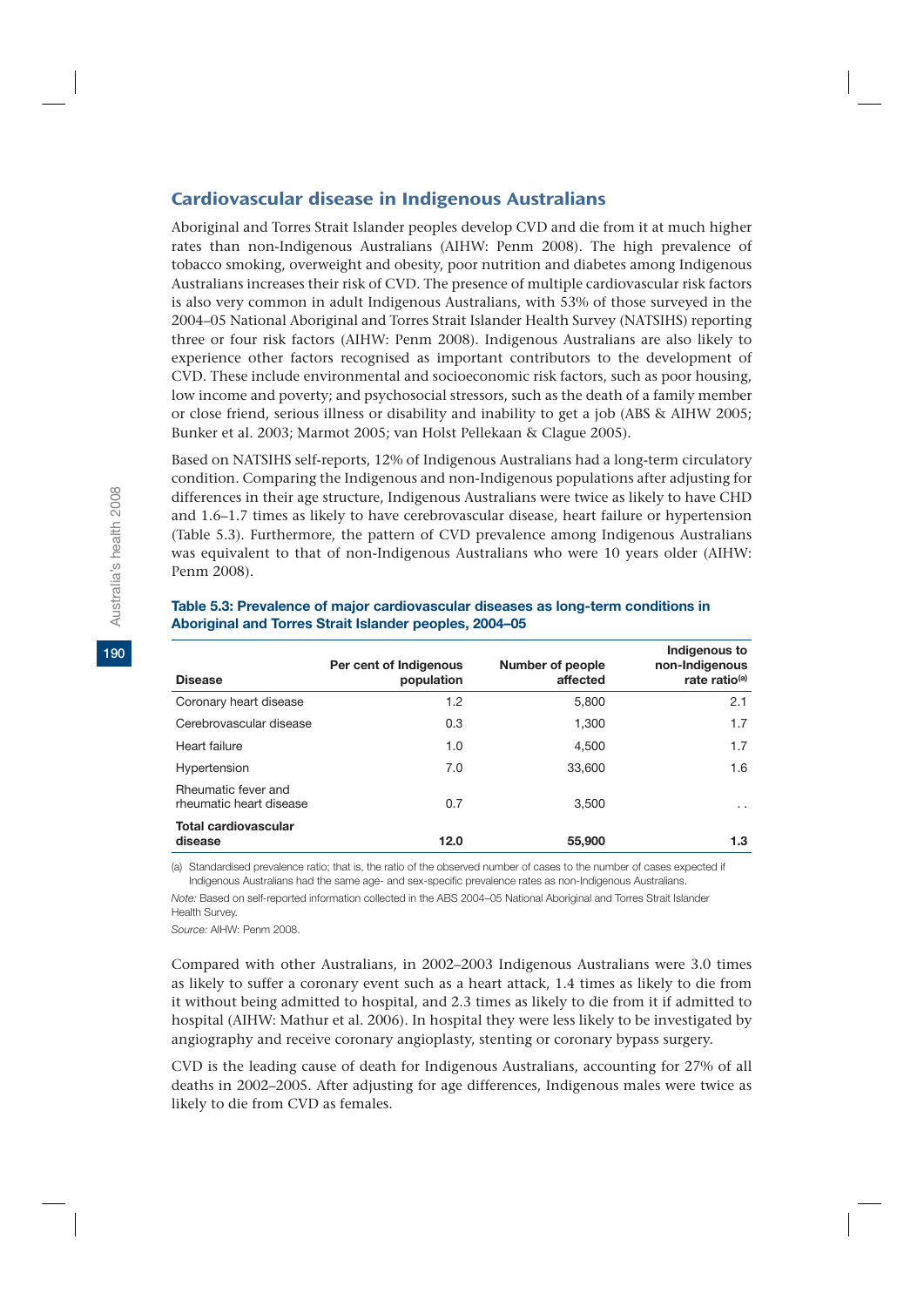**191**5 Diseases and injury Diseases and injury  $\overline{10}$ 

191

In 2002–2005, Indigenous Australians were three times as likely to die from CVD as their non-Indigenous counterparts. This disparity was evident for CHD, cerebrovascular disease and heart failure but was most marked for rheumatic fever and rheumatic heart disease (Table 5.4). Indigenous Australians were also more likely to die from CVD at younger ages than non-Indigenous Australians.

|                                                | Indigenous Australian<br>males     |             | Indigenous Australian<br>females   |             |
|------------------------------------------------|------------------------------------|-------------|------------------------------------|-------------|
|                                                | Number of<br>deaths <sup>(c)</sup> | $SMR^{(d)}$ | Number of<br>deaths <sup>(c)</sup> | $SMR^{(d)}$ |
| Coronary heart disease                         | 140                                | 3.3         | 83                                 | 2.8         |
| Cerebrovascular disease                        | 28                                 | 2.1         | 33                                 | 1.8         |
| Heart failure                                  | 4                                  | 2.1         | 7                                  | 2.4         |
| Rheumatic fever and rheumatic<br>heart disease | 5                                  | 15.0        | 13                                 | 23.0        |
| <b>Total cardiovascular diseases</b>           | 217                                | 3.1         | 170                                | 2.7         |

### **Table 5.4: Average annual deaths from cardiovascular diseases for Aboriginal and Torres Strait Islander peoples(a), 2002–2005(b)**

(a) Data are for Indigenous deaths for usual residents of Queensland, Western Australia, South Australia and Northern Territory.

(b) Deaths are based on year of occurrence of death for 2002–2004 and year of registration of death for 2005.

(c) The number of deaths has been averaged over the period 2002–2005.

(d) SMR (standardised mortality ratio) is the ratio of the observed number of deaths to the number of expected deaths if Indigenous Australians had experienced the same age- and sex-specific death rates as non-Indigenous Australians.

*Note:* All ratios are significantly different from those for non-Indigenous Australians. *Source:* AIHW: Penm 2008.

# 5.3 Diabetes

Diabetes mellitus (diabetes) is a chronic metabolic disease marked by high levels of glucose in the blood, which is a result of too little insulin (a hormone produced by the pancreas to control blood glucose), insulin becoming ineffective, or both. Diabetes is on the rise in Australia and across the world, and according to estimates from the Australian Diabetes, Obesity and Lifestyle Study (AusDiab study), in 1999–2000 it affected nearly 900,000 Australians aged 25 years and over. Recent increases in the number of people with diabetes have led to claims that it has now risen to 'epidemic' proportions (Colagiuri et al. 2005).

If left undiagnosed or poorly controlled, diabetes can lead to a range of complications including coronary heart disease, peripheral vascular disease, stroke, diabetic neuropathy, renal failure, amputations and blindness. Together with these complications, diabetes places a large burden on the affected individuals, their families and the community.

Diabetes accounted for the second and fourth highest disease burden for males and females respectively in 2003 and as a cause of death was ranked fifth for males and seventh for females in 2005.

There are several types of diabetes with different causes and clinical histories. The three main types are Type 1, Type 2 and gestational diabetes (Box 5.4).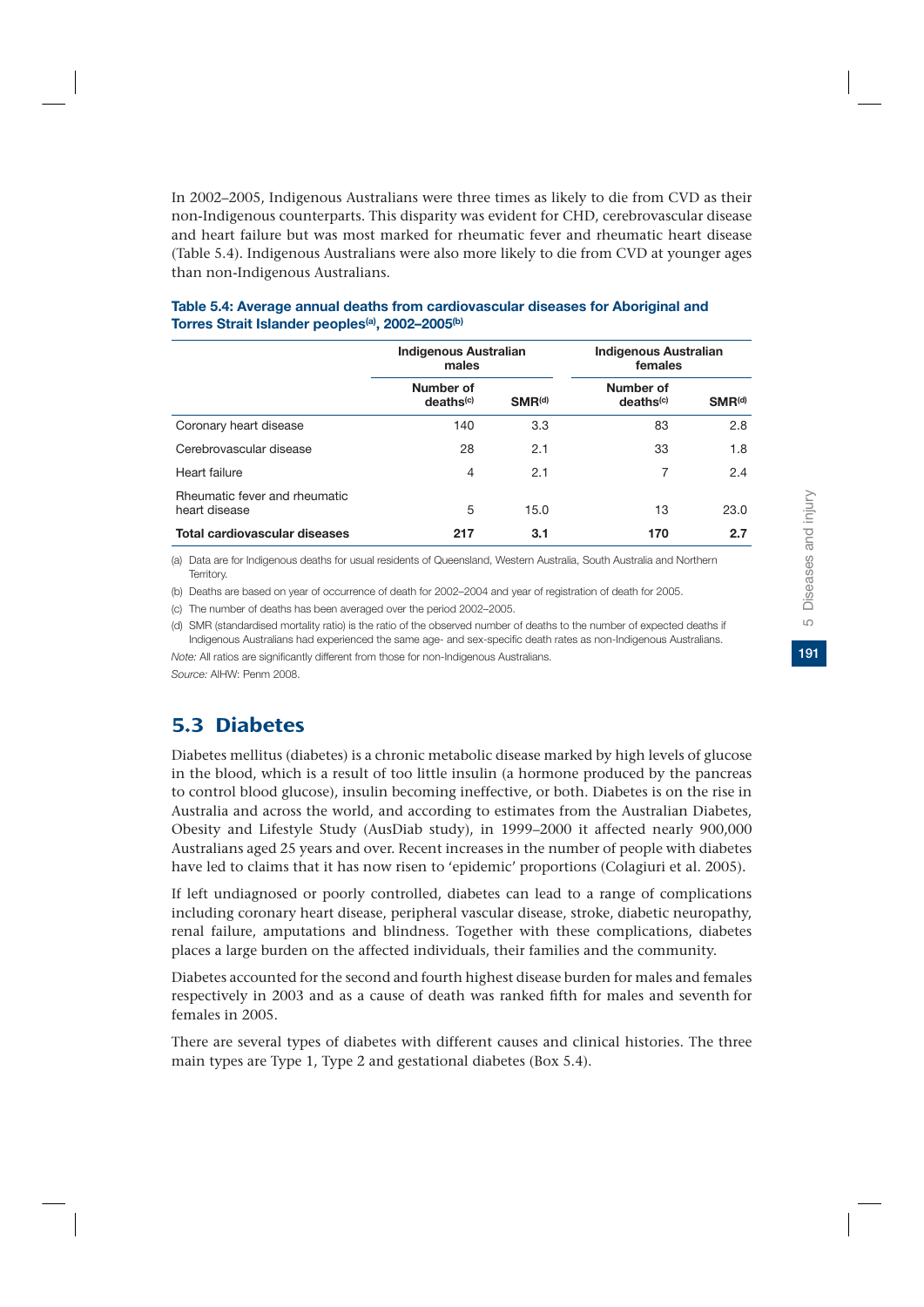### Box 5.4: Main types of diabetes

**Type 1 diabetes** mostly arises in children or young adults, although it can occur at any age. It is marked by the inability to produce insulin. People with Type 1 diabetes need insulin replacement for survival. Type 1 accounts for around 10–15% of all diabetes cases.

**Type 2 diabetes** is the most common form of diabetes, occurring mostly in people aged 50 years and over. Although uncommon in childhood, it is becoming increasingly recognised in that group. People with Type 2 diabetes produce insulin but may not produce enough or cannot use it effectively. Type 2 diabetes may be managed with changes to diet and exercise, oral glucose-lowering drugs, insulin injections, or a combination of these.

**Gestational diabetes** is a form of diabetes that develops during pregnancy in some females. It involves high blood sugar levels appearing for the first time during pregnancy among females who have not previously been diagnosed with other forms of diabetes. It usually disappears after the baby is born, but it can recur in later pregnancies. It is also a marker of increased risk of developing Type 2 diabetes later in life. Some cases of gestational diabetes are managed with changes to diet and exercise alone and some require insulin treatment.

# Risk factors for diabetes

Risk factors for diabetes differ by type of diabetes. Type 1 diabetes is believed to be caused by particular biological interactions and exposure to environmental agents among genetically predisposed people (Atkinson & Eisenbarth 2001). Age is a risk factor for Type 2 diabetes and another strong factor is a genetic predisposition shown by family history and ethnic background. Several modifiable risk factors also play a role in Type 2 diabetes—notably obesity, physical inactivity and an unhealthy diet (Shaw & Chisholm 2003). The metabolic syndrome—the clustering of a number of risk factors including abdominal obesity, impaired fasting blood glucose levels, raised blood pressure, raised blood triglycerides and reduced blood HDL cholesterol—substantially increases the risk of Type 2 diabetes (Chew et al. 2006). The risk factors for gestational diabetes are mostly similar to those for Type 2 diabetes, with females being at higher risk if they are in an older age group or obese when they are pregnant (Virjee et al. 2001).

# Incidence

Good information on the incidence of Type 1 diabetes in Australia is available from the National Diabetes Register (NDR). The register also provides information on other types of diabetes for the subset of cases where insulin is used to treat the disease (see Box 5.5).

In 2005, 901 new cases of Type 1 diabetes in children aged under 15 years were recorded. This equates to an annual incidence of 22.6 cases per 100,000 population (around 1 in 4,000) in this age group and represents a 20% increase in the rate of new cases compared with that in 2000 (19.2 per 100,000 population). This increase in the incidence of Type 1 diabetes in Australian children is consistent with international trends (DIAMOND Project Group 2006) as well as with the findings of previous Australian studies.

The NDR also records new cases of Type 1 diabetes among adults. In 2005, there were 788 new cases of Type 1 diabetes in people aged 15–39 years, equating to an incidence rate of 10.9 cases per 100,000 population.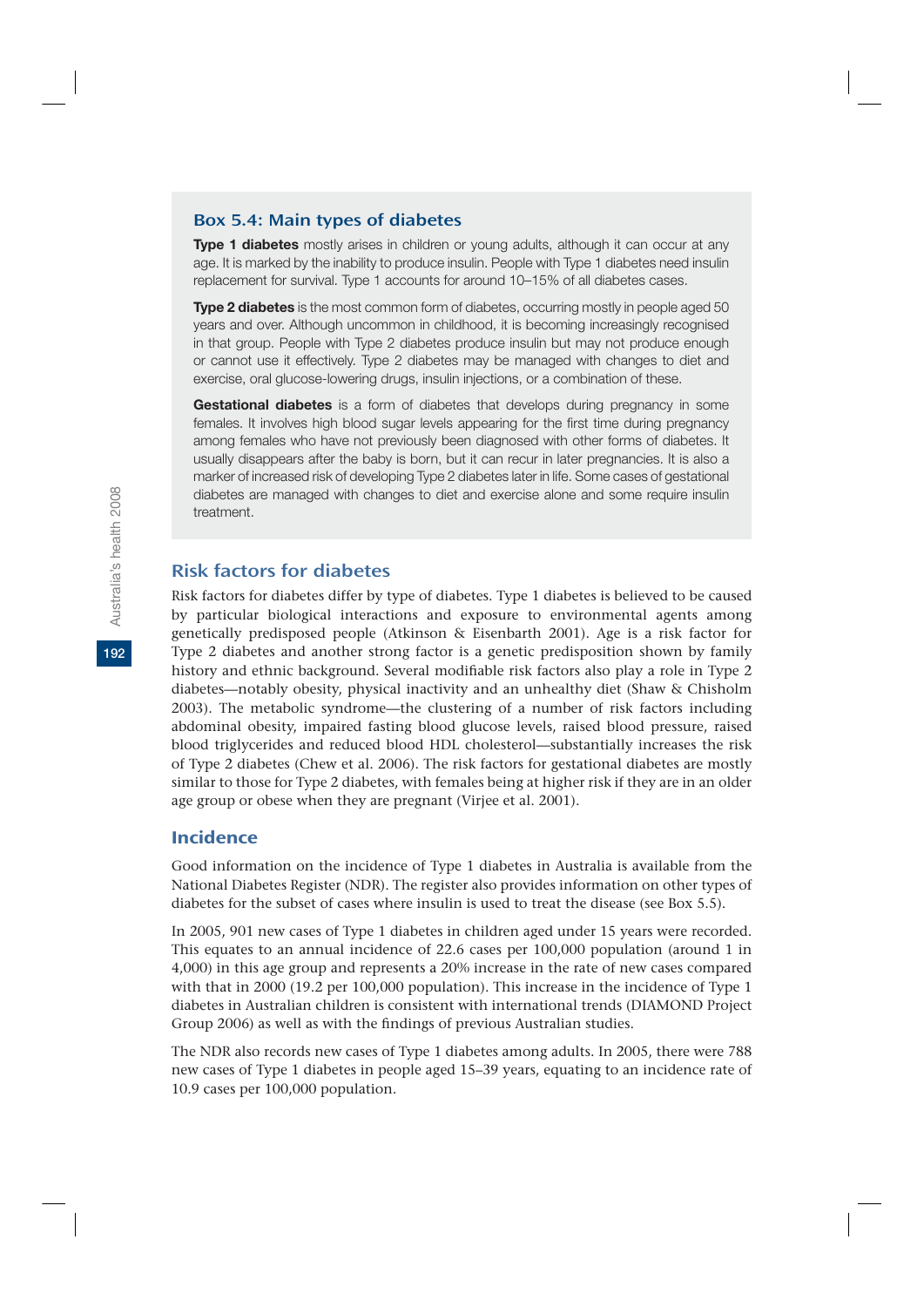# Box 5.5: National Diabetes Register

The National Diabetes Register (NDR) is a confidential database established in 1999 to collect information about new cases of insulin-treated diabetes—that is, all new Type 1 diabetes cases and all other new cases of individuals needing insulin treatment, whether Type 2, gestational or other types. The register is operated by the AIHW, using data from the National Diabetes Services Scheme and the Australasian Paediatric Endocrine Group.

The NDR holds diabetes-related information on all cases for which the insulin treatment began on or after 1 January 1999. This means that the register should cover all new cases of Type 1 diabetes since 1999 because they all require insulin treatment. However, not all Type 2 and gestational diabetes cases require insulin treatment so those that do not are excluded.

For children aged 0–14 years, the NDR receives information about new cases of insulintreated diabetes from two sources, providing reliable estimates of Type 1 diabetes incidence in this age group, with an estimated coverage rate of more than 96%. With ethics approval, researchers are now able to use the register as an important source of information for clinical and population studies of the causes, complications and patterns of diabetes.

Of the 76,000 people who were registered on the NDR in 2005, around 69% were found to have Type 2 diabetes and 18% Type 1. At diagnosis, 56% of registrants were aged 45 years or over and 8% were aged under 15 years (AIHW: Catanzariti et al. 2007).

Between 1999 and 2005, an estimated 100,400 persons began using insulin to treat their Type 2 diabetes. The NDR registers only those requiring insulin, so this estimate does not include people with Type 2 diabetes who are not using insulin to manage their diabetes.

Gestational diabetes is estimated to occur in about 5% of pregnancies in Australia each year (ADIPS 2007). Estimates of gestational diabetes incidence can also be obtained from data on hospitalisations. During 2005–06, about 12,400 (4.6%) of those females who gave birth in hospital had diagnosed gestational diabetes, with 33.7% of cases occurring in females aged 35 years and over.

### Prevalence

There are two main sources of national diabetes prevalence data in Australia. The first is the 1999–2000 Australian Diabetes, Obesity and Lifestyle Study (AusDiab study), in which diabetes prevalence was estimated on the basis of measured blood glucose levels. The second is the ABS National Health Survey (NHS), in which prevalence estimates are based on self-reported information.

Measured data such as those collected in the AusDiab study provide more accurate assessment of diabetes status in an individual. In addition, measured data can be used to estimate prevalence according to whether cases had already been diagnosed or not. The accuracy of self-reported data, such as those collected in the NHS, relies on respondents being aware of and accurately reporting their health status, and therefore previously undiagnosed cases of diabetes will not be counted. However, the NHS is conducted regularly so it provides relatively recent information and should be useful for producing trends on the prevalence of diabetes. The accuracy of prevalence estimates from surveys will depend on both the collection method—such as blood measurements or self-reported information—and other factors including the response rate achieved in a survey.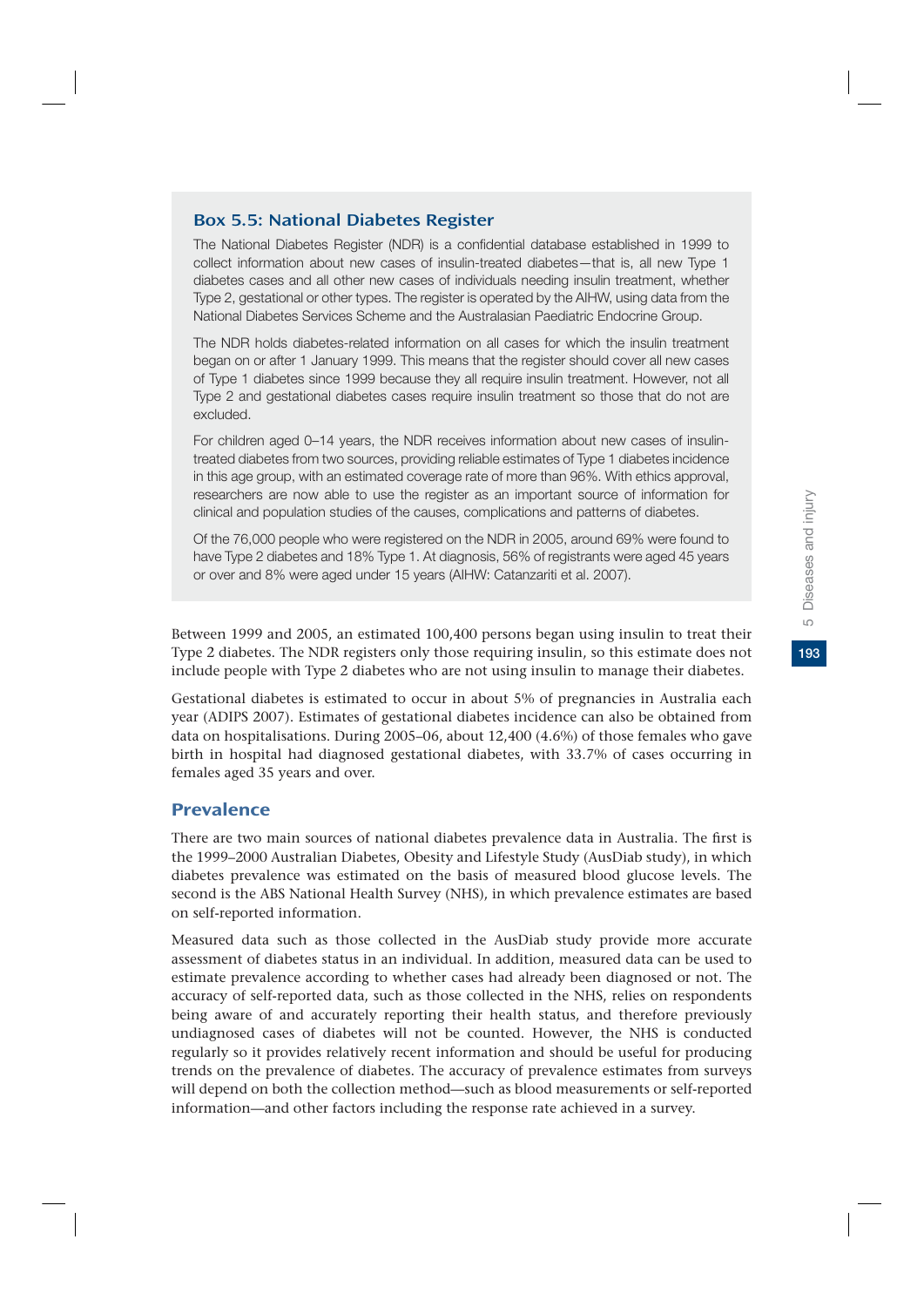Based on measured data from the AusDiab study, it has been estimated that 880,000 Australian adults aged 25 and over had diabetes in 1999–2000, or 7.4% of adults (more than 1 in 14). About half these people were not aware that they had diabetes.

From self-reported data in the 2004–05 NHS, over 700,600 Australians of all ages (3.6% of the population) had been diagnosed with diabetes. Among people with diabetes, 13% reported having Type 1 diabetes and 83% reported having Type 2; a further 3.6% did not know which type they had. The proportion of people with diagnosed diabetes increased with age, and the highest prevalence rate was for those aged 65–74 years (Figure 5.7). Males had a higher rate of diabetes than females (4% and 3% respectively).



**Figure 5.7: Age-specific prevalence of diagnosed diabetes by sex, 2004–05**

# Population groups

Aboriginal and Torres Strait Islander peoples have markedly higher rates of diabetes (specifically Type 2) compared with other Australians. According to the 2004–05 National Aboriginal and Torres Strait Islander Health Survey, an estimated 29,900 Indigenous people had diabetes/high-sugar level—around 6% of the total Indigenous population. The agestandardised prevalence of diabetes among Indigenous people was almost 3 times as high as that of non-Indigenous Australians (11% and 4% respectively) (ABS 2006b).

Data from the 2004–05 NHS show that there are also higher rates of diabetes among other sections of the Australian community, namely those living in more remote areas, those with lower socioeconomic status, and those born overseas (AIHW 2008).

# **Trends**

The prevalence of diagnosed diabetes in Australia based on self-reported information has more than doubled since 1989–90 (Figure 5.8). Although an increase in the incidence of diabetes may play a major role in trends in diabetes prevalence, rising awareness in the community, better detection and better survival may also help explain them.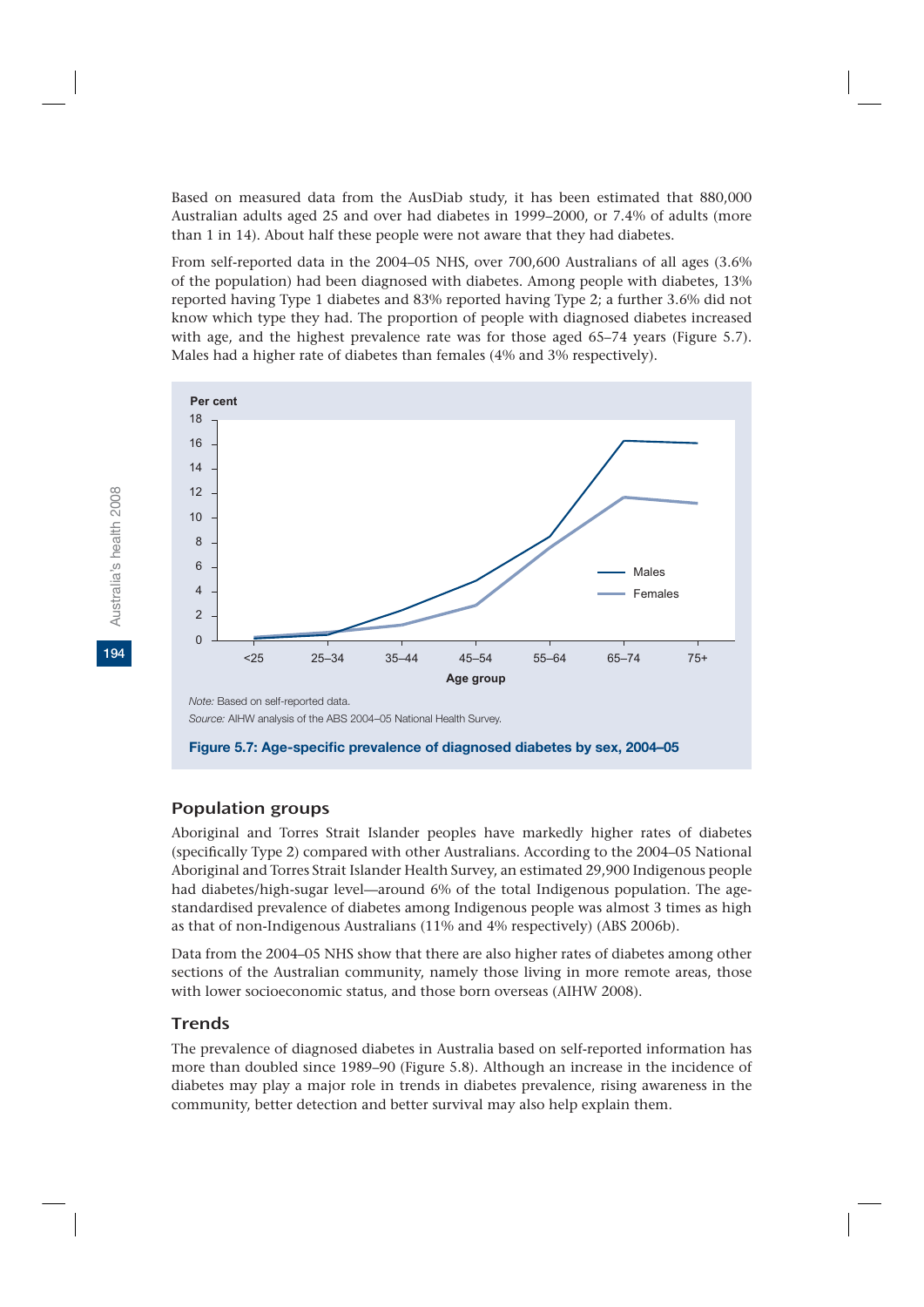

Estimates of diabetes prevalence from measured data show a similar trend; the prevalence of diabetes in the 1999–2000 AusDiab study was more than double that estimated from the 1981 Busselton survey (Dunstan et al. 2002).

# Complications of diabetes

Diabetes complications can arise quickly or develop over a number of years. Short-term complications are considered a medical emergency and may lead to coma and death in a short time. These include a condition known as diabetic ketoacidosis that can occur from a severe lack of insulin in those with Type 1 diabetes and another condition called hypoglycaemia (low blood glucose) that is a complication of insulin treatment. There is limited statistical information about short-term complications, although it has been found that 4.6% of people with diabetes who attended specialist diabetes services in 2004 had suffered at least one episode of severe hypoglycaemia in the previous 12 months (Flack & Colagiuri 2005).

Long-term complications include disease of large blood vessels (macrovascular disease) that leads to conditions such as coronary heart disease, stroke and peripheral vascular disease; and disease of small blood vessels (microvascular disease) that can cause chronic kidney disease, nerve damage and retinopathy (loss of vision). From the 2004–05 NHS, the prevalence rates of stroke and heart attack among people with diabetes were twice as high as the rate among those without diabetes and the rate of angina was 2.6 times as high. Specific eye health problems such as glaucoma, cataract and blindness were also more commonly reported by people with diabetes than by those without it (2.4, 1.5 and 1.3 times respectively).

Type 2 diabetes is also the most common cause of severe kidney disease. In 2005, 697 Australians began kidney replacement therapy (dialysis or kidney transplant) due to diabetic nephropathy, accounting for 32% of all new cases registered in the Australia and New Zealand dialysis and kidney transplant registry for that year (McDonald et al. 2006).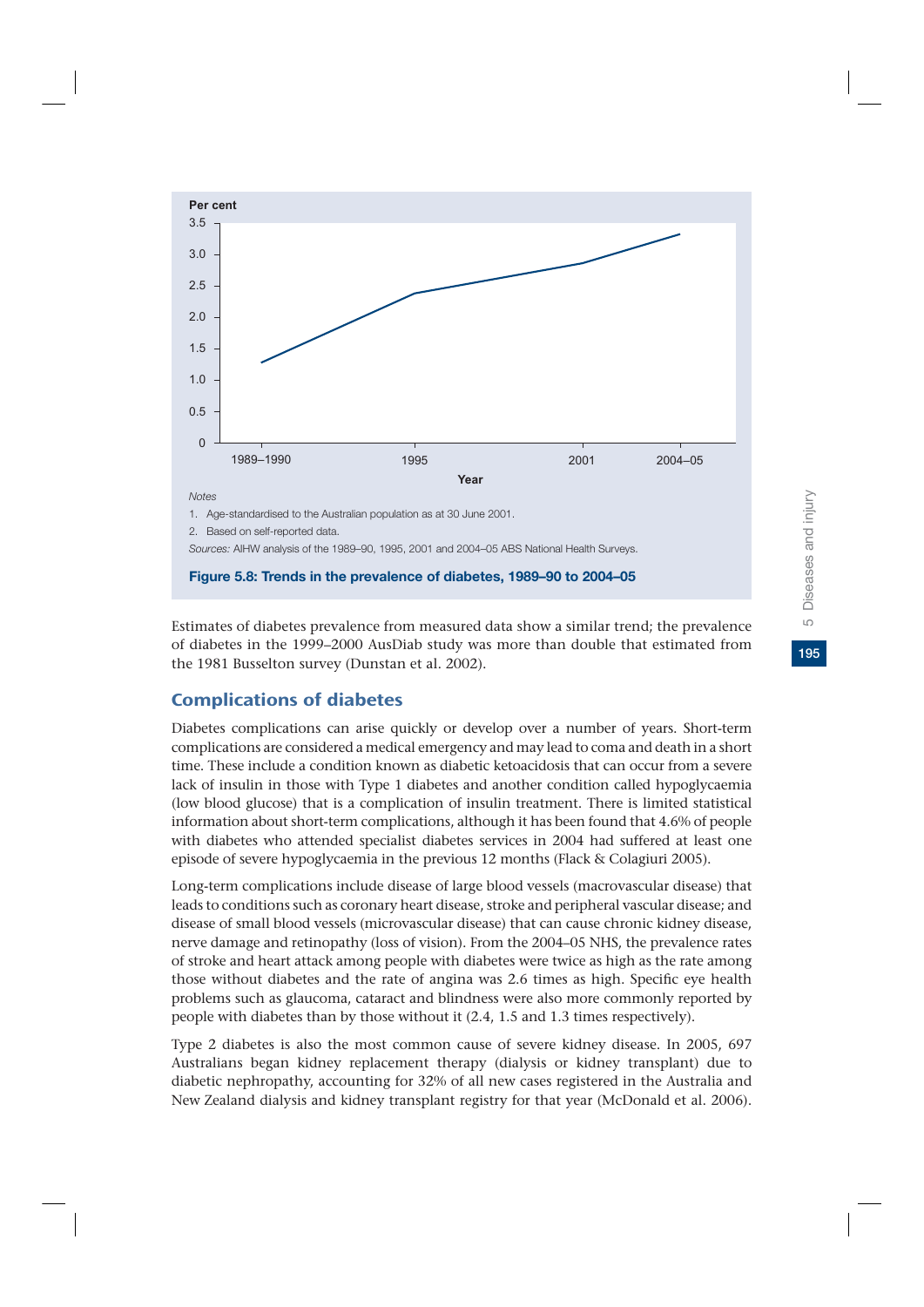This represents an increase in the proportion of new cases of end-stage kidney disease caused by diabetes, from 25% in 2001. Of all people beginning kidney replacement therapy in 2005, 41% had diabetes, the majority Type 2.

Among people attending specialist diabetes services in 2004, 9.0% gave a history of at least one episode of heart attack, 5.1% had had a stroke and 12.4% had peripheral vascular disease (reduced blood flow to the legs). In addition, 1.1% had been diagnosed with endstage kidney disease, 1.1% were blind and 1.1% had had a lower limb amputation (Flack & Colagiuri 2005). It is important to note that specialist diabetes clinics are likely to see more patients with complications than would be seen among people with diabetes generally.

# **Mortality**

A total of 11,864 deaths in Australia in 2005 were caused to some degree by diabetes. It was listed as the underlying cause of 3,529 deaths (2.7% of all deaths) and as an associated (contributory) cause in 8,335 deaths (6.4% of all deaths).

Where diabetes was the underlying cause of death, common conditions listed as associated causes included coronary heart diseases (in 67% of cases), kidney-related diseases (30%), stroke (20%) and heart failure (20%). When diabetes was listed as an associated cause, coronary heart disease was listed as the underlying cause of death in 28% of cases, cancer in 25% and stroke in 8%.

There have not been major changes in the death rate from diabetes (as an underlying cause) over the last 25 years (Figure 5.9), although there have been some differences for males and females. For males, the death rate rose by an average of 0.7% per year. In contrast, the rate for females fell by an average of 0.5% per year.



*Notes*

1. Age-standardised to the Australian population as at 30 June 2001.

2. For 1980 to 1996 the disease grouping is classified according to the ICD-9 code: 250 for diabetes.

3. For 1997 to 2005 the disease grouping is classified according to the ICD-10 codes: E10–E14 for diabetes. *Source:* AIHW National Mortality Database.

#### **Figure 5.9: Deaths with diabetes as the underlying cause of death, 1980 to 2005 (***NHPC indicator 1.08***)**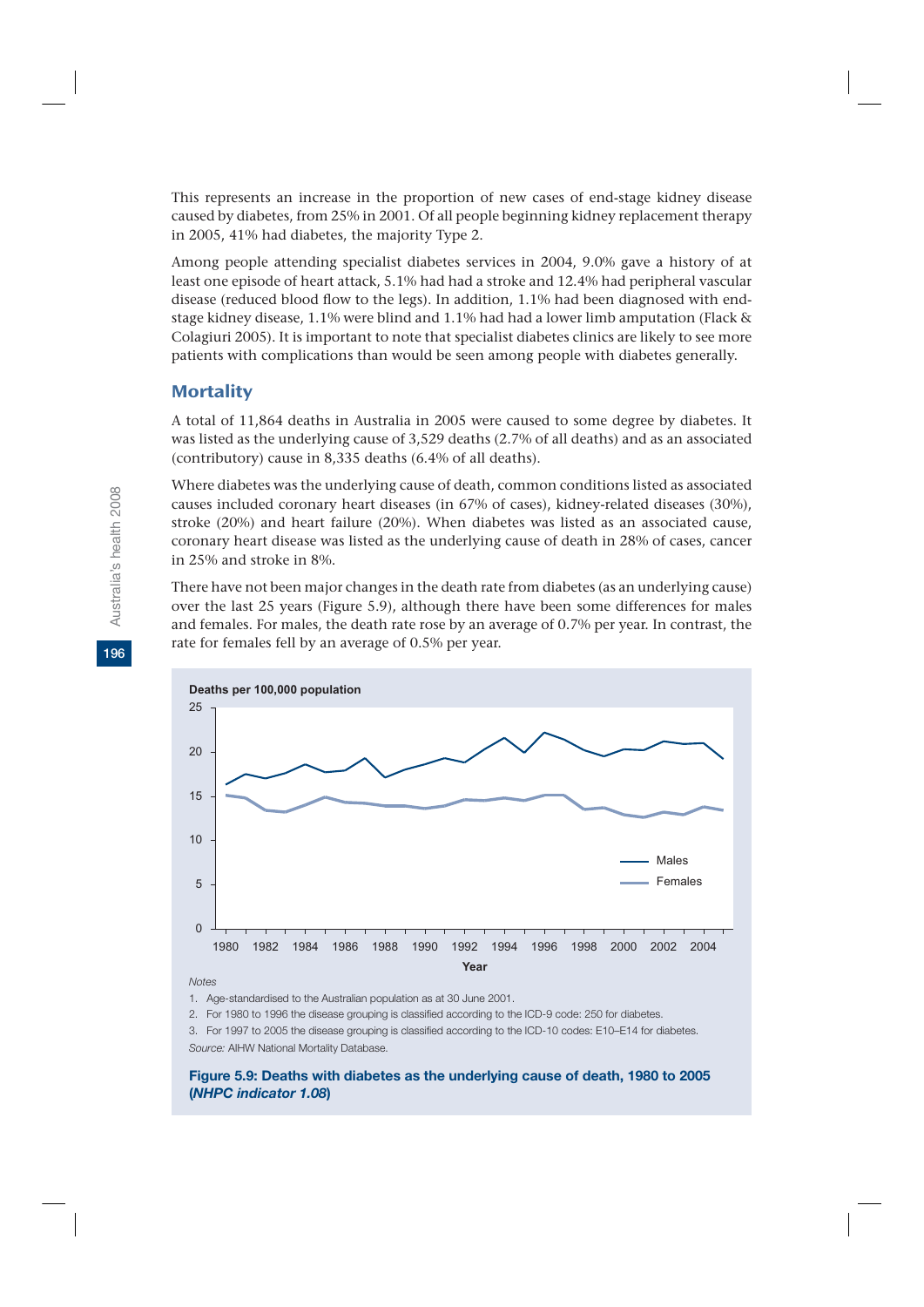The death rate for diabetes increases progressively with age; about 87% of people who died with diabetes in 2005 were aged 65 years and over. Males were more likely to die from diabetes than females, with age-standardised death rates of 68 and 43 per 100,000 people respectively.

# Disability and functioning

Based on the 2003 Survey of Disability Ageing and Carers, an estimated 56% of people with diabetes also had a disability. Of them, 42% had a profound or severe core activity limitation, indicating that they were unable to do, or always/sometimes needed help with, a task such as self-care, mobility and communication. Disability among people with diabetes was higher at older ages: 67% of such people aged 65 years and over reported a disability compared with 46% of those aged less than 65 years. Twenty four per cent of people with diabetes and a disability reported diabetes as the main condition causing their disability in 2003.

# Burden of disease

Using a conservative estimate, diabetes was held responsible for nearly 6% of the total disease burden in 2003, making it the eighth leading cause of burden of disease and injury in Australia. However, diabetes increases the risk of coronary heart disease and stroke, and when this contribution is added, the burden attributable to diabetes increases to 8.3%, ranking it fourth out of all diseases (Begg et al. 2007).

In 2003, Type 2 diabetes accounted for 92% of the diabetes burden. It was ranked sixth among the 20 leading causes of burden for both males and females in 1993 and by 2003 it was ranked second for males and fourth for females. Type 2 diabetes is projected to be the leading specific cause of disease burden for males and second for females by 2023.

# Health service use

The first aim of diabetes management is to prevent complications, mainly by maintaining normal blood glucose levels. The second is to detect and treat any complications early. This requires frequent attention and monitoring by patients, their doctors and other health professionals.

People with diabetes are therefore more likely than others to consult health professionals or use hospital services. Recent data suggest that health service use by people with diabetes is increasing. This may reflect the increasing prevalence of diabetes, but may also be because of greater compliance with guidelines for diabetes management and rising awareness of diabetes and its complications.

# GP visits

According to the 2005–06 BEACH survey, diabetes was the third most frequently managed chronic condition and represented 2.4% of all problems managed by GPs, at a rate of 3.5 per 100 encounters (Britt et al. 2007). There has been a gradual increase in this proportion since 1999–00, when the corresponding figure was 1.8% (a rate of 2.7 per 100 encounters).

Diabetes was the problem most frequently referred by GPs to specialists and other health professionals in 2004–05: 6.9% of all diabetes encounters resulted in a referral to a specialist and 4.9% in a referral to an allied health professional (Britt et al. 2007).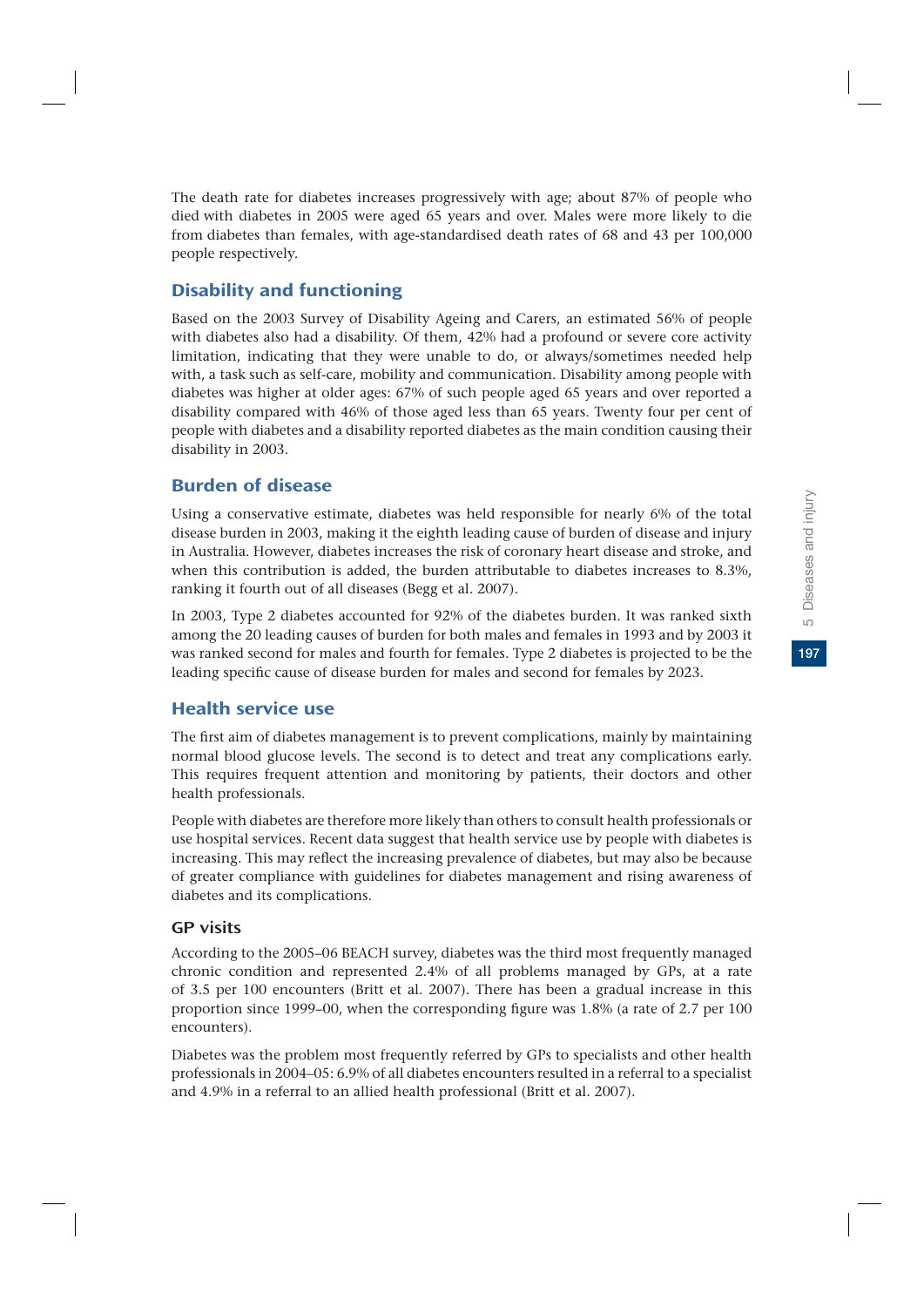## Hospitalisations

Diabetes was the principal diagnosis for 80,380 hospitalisations in 2005–06 and an additional diagnosis for 506,355 hospitalisations. These almost 600,000 events can be termed diabetes-associated hospitalisations and they accounted for 8% of all hospitalisations in that year. The rates increased with age, with 53% of hospitalisations occurring among people aged 65 years and over.

As well as diabetes accounting for a large proportion of hospitalisations, the average length of stay for such cases was longer than the overall average—4.8 days for diabetes as the principal diagnosis and 5.7 days as the additional diagnosis, compared with 3.3 days for all hospitalisations.

The reasons for hospitalisations for people with diabetes are diverse. Diseases of the circulatory system were the most common principal diagnoses for those with diabetes (16% of all diabetes-associated hospitalisations). When diabetes was the principal diagnosis, about 32% of hospitalisations were for eye complications (ophthalmic), 13% for multiple complications, just over 9% for diabetes in pregnancy and 9% for poor control. When diabetes was listed as an additional diagnosis, multiple complications were more common (43%).

Hospitalisation rates involving any diagnosis of diabetes increased by 42% between 2000–01 and 2005–06, from 1,932 to 2,744 hospitalisations per 100,000 people. This increase is also represented in the proportion of hospitalisations involving diabetes: in 2000–01, diabetes contributed to 6% of the total hospitalisations and by 2005–06 this had risen to 8%.

# International comparisons

Australia has a relatively low prevalence of overall diabetes compared with other OECD countries, ranking the third lowest in 2006, with an estimated 5% of the population aged 20–79 years having diabetes (IDF 2006).

However, Australia's incidence of Type 1 diabetes among 0–14 year olds in the late 1990s to early 2000s was the fourth highest in the range of estimates for OECD countries, with around 23 per 100,000 (IDF 2006).

# 5.4 Chronic kidney disease

Chronic kidney disease (CKD) is the occurrence of kidney damage and/or reduced kidney function, lasting for 3 months or more. In severe cases, kidney function may deteriorate to the extent that it is no longer sufficient to sustain life and, if untreated, will cause death within a few weeks. This is called 'end-stage kidney disease' (ESKD). People with ESKD require kidney replacement therapy (KRT)—either dialysis or kidney transplant—to survive.

# Risk factors and causes

A variety of factors may contribute to the development of CKD. The major risk factors include diabetes, high blood pressure, glomerulonephritis, urinary tract infections and drug toxicity. Other factors, such as tobacco smoking, ageing, genetic makeup, physical inactivity, and low socioeconomic status may also contribute (AIHW 2005a). The most common reasons for people starting KRT in 2005 were diabetes (32%), glomerulonephritis (23%) and high blood pressure (15%) (McDonald et al. 2007).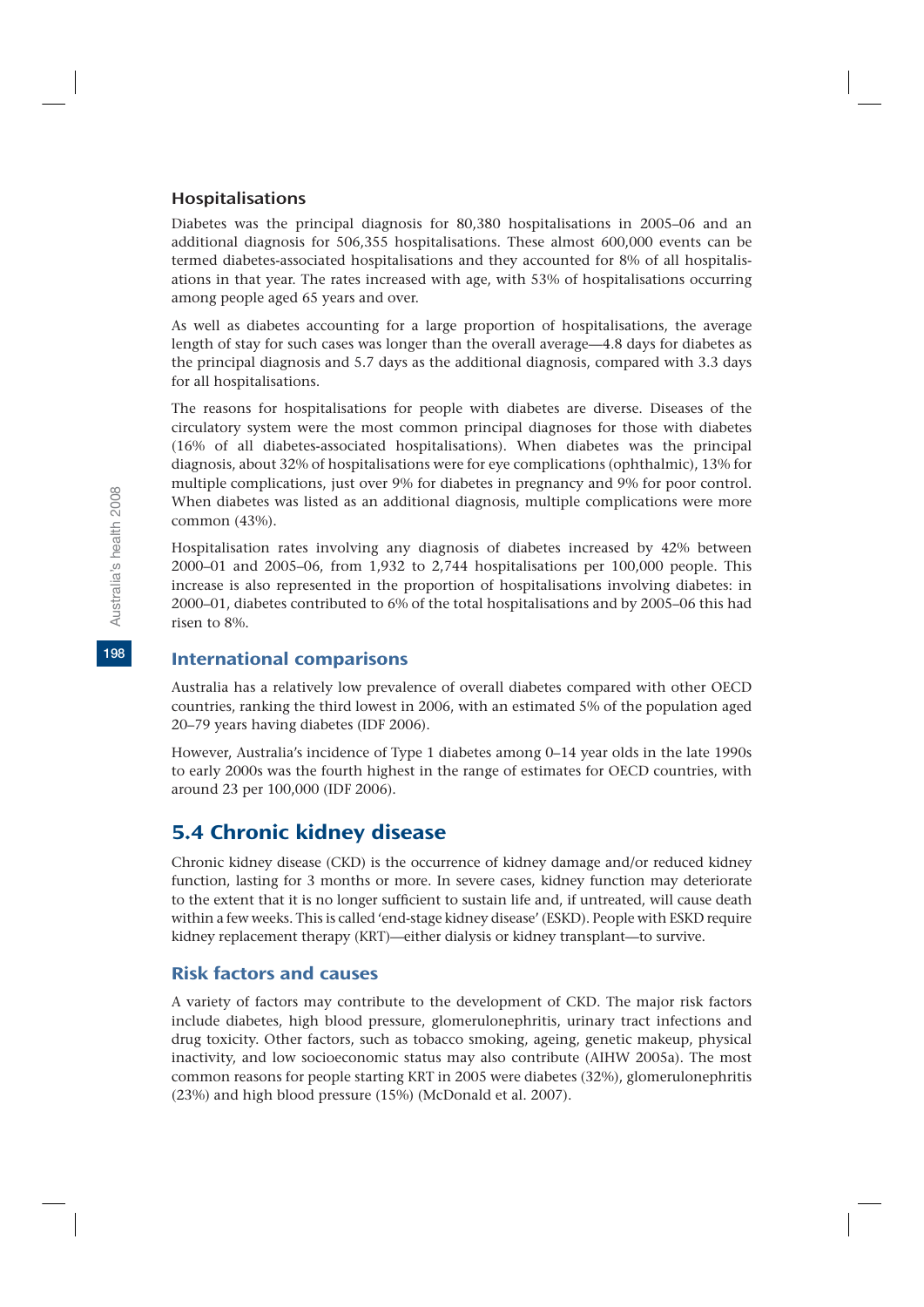# Incidence and prevalence

It is not clear how many Australians have CKD. As it has few specific symptoms, it often remains undetected until the late stages, and many people may not know that they have it. Any self-reported information, therefore, will underestimate its prevalence. The 1999–2000 AusDiab study found that about 7.5% to 11.2% of Australians aged 25 years and over had evidence of reduced kidney function, and a further 5.1% had evidence of protein and/or blood in their urine, indicating possible kidney damage (Chadban et al. 2003, Australasian Creatinine Consensus Working Group 2005).

# Treated end-stage kidney disease

Information on people receiving KRT for ESKD in Australia is compiled by the Australia and New Zealand Dialysis and Transplant (ANZDATA) Registry. According to this, 2,378 persons (1,441 males and 937 females) began KRT in Australia in 2006. The rate of new patients increased with age, being highest among 65–74 year olds (39 per 100,000 population). The average age of patients beginning treatment in 2006 was 60.7 years (McDonald et al. 2007), well above the average of 42.3 years in 1981.

The number of new KRT patients has been increasing over the last 25 years. However, this increase has not been seen across all age groups. Under the age of 45 years, incidence rates of treated ESKD are relatively stable, but rapid increases have occurred among the older age groups (Figure 5.10). Major contributors to this increase are the increasing prevalence of diabetes, reduced cardiovascular mortality and a greater readiness to offer this treatment to older people.



*Note:* Age-standardised to the Australian population at 30 June 2001. *Source:* AIHW analysis of ANZDATA Registry data.

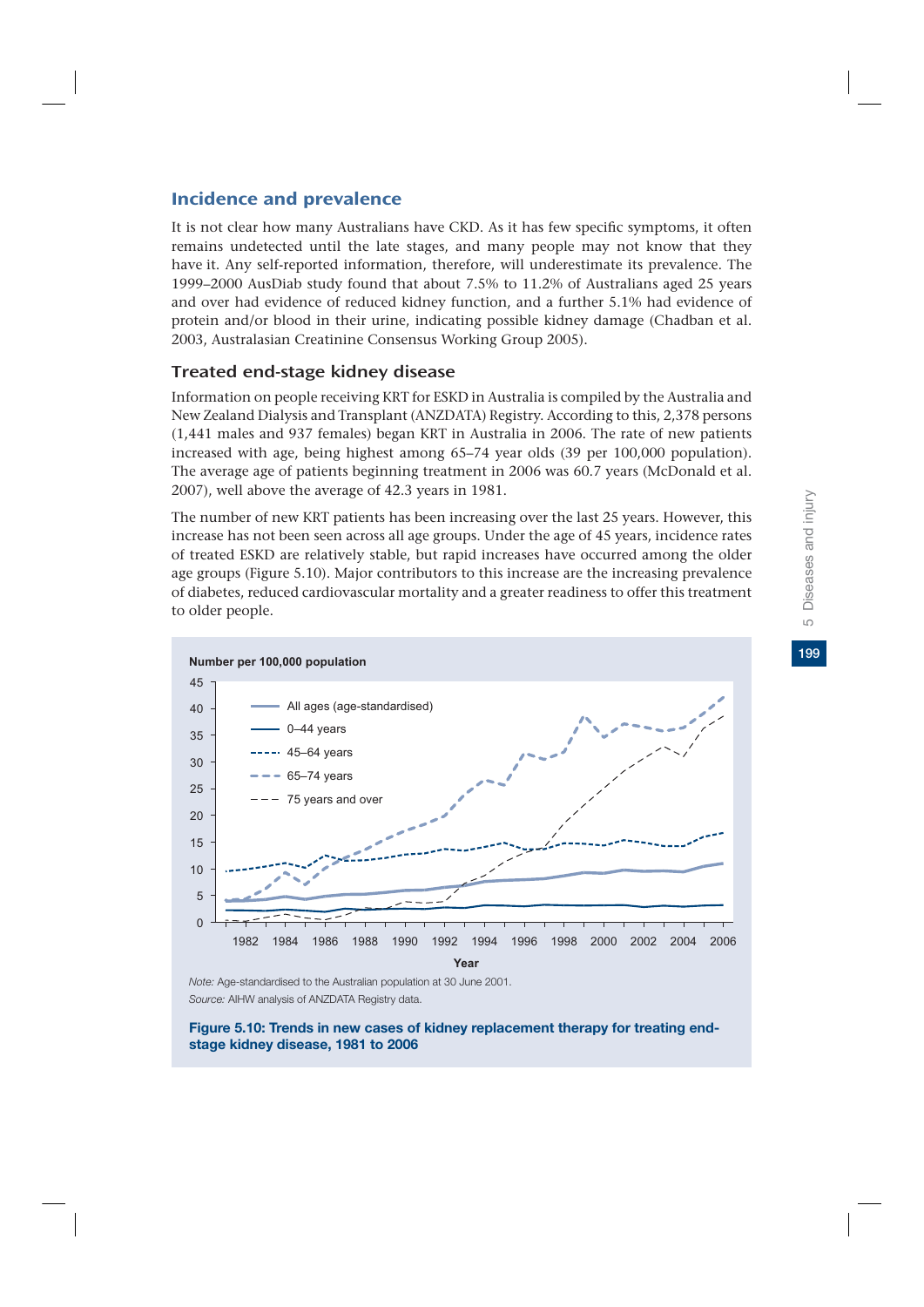At the end of 2006, 9,182 Australians were having dialysis and a further 6,845 were living with a kidney transplant (McDonald et al. 2007). The rate of functioning transplants was greatest among those aged 55–64 years (71 per 100,000 population), whereas dialysis was most common among those aged 75–84 years (192 per 100,000) (Figure 5.11).

As with the incidence, the prevalence of treated ESKD has greatly increased over the past 25 years, more than tripling from 22 per 100,000 population in 1981 to 74 in 2006. Although some of this increase may be attributed to a greater incidence of ESKD and increased numbers of patients beginning treatment, improved management of other illnesses and new technologies have also contributed to these numbers by increasing patient survival.



**Figure 5.11: Prevalence of kidney replacement therapy, by age and treatment type, 2006**

# Complications and comorbidities

Loss of kidney function can have serious effects on the body, causing damage to other organs and disruption of bodily processes. This can lead to various complications including heart disease, infections and problems with the bones and muscles. The impairments of other organ systems can be detected at the early stages, and the risk of such impairments increase progressively with worsening kidney function (Johnson 2004). As well as diseases that are complications of CKD, people with CKD may have diseases that have arisen independently, or through a common risk factor such as high blood pressure. The overall burden of the comorbidity and the various complications of CKD has not yet been well studied. However, records of hospitalisations and deaths among Australian adults show that CVD and diabetes often coexist with CKD (Table 5.5).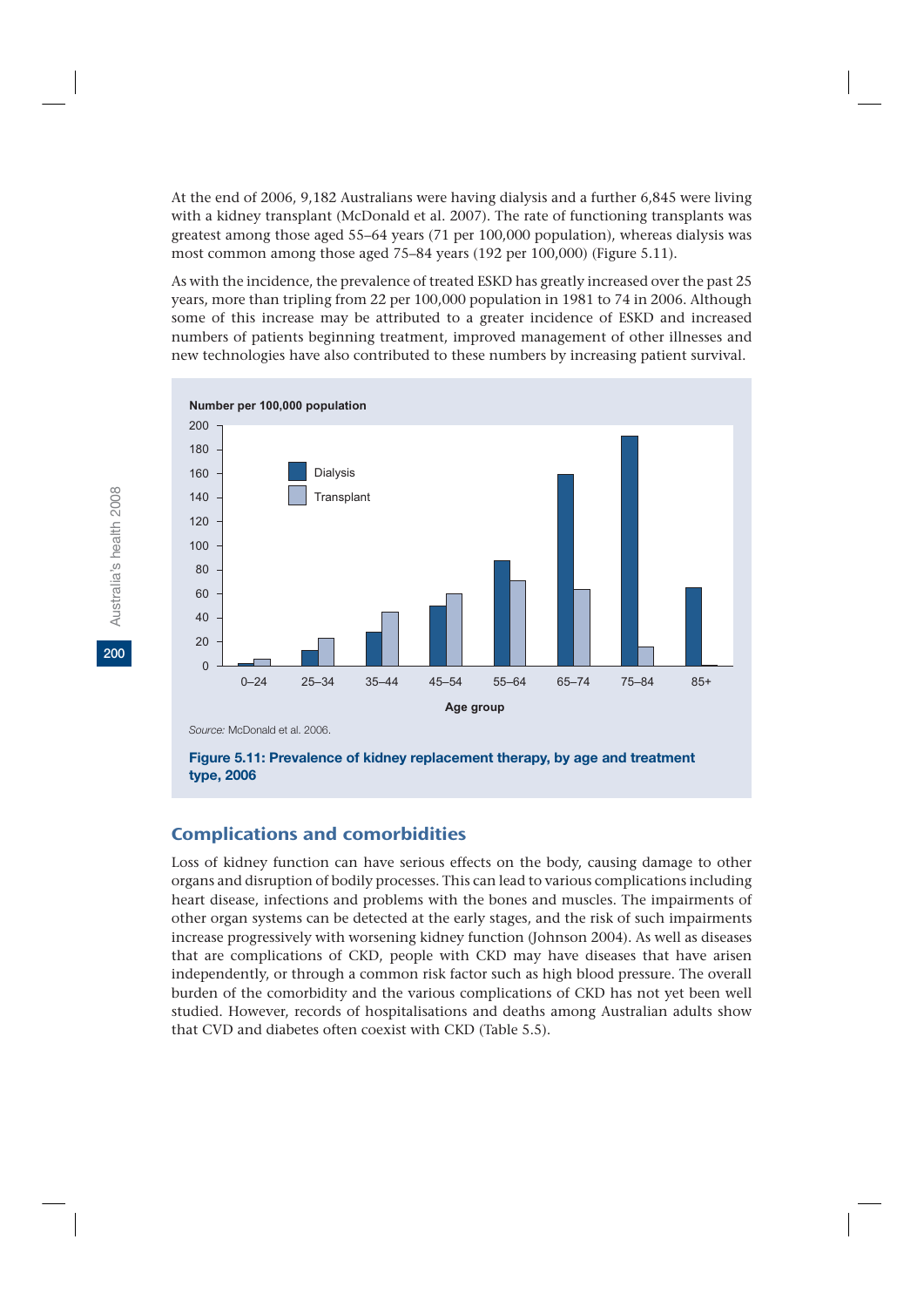| Type of record                                                        | <b>With CVD</b><br>(without diabetes) | With diabetes<br>(without CVD) | With CVD and<br>diabetes |
|-----------------------------------------------------------------------|---------------------------------------|--------------------------------|--------------------------|
|                                                                       |                                       | Per cent                       |                          |
| Hospitalisations with a diagnosis<br>of CKD in 2004-05 <sup>(a)</sup> | 32.8                                  | 6.1                            | 36.9                     |
| Deaths with CKD as a cause of<br>death in 2004                        | 59.7                                  | 27                             | 16.3                     |

### **Table 5.5: Comorbidity of CKD with CVD and diabetes: hospitalisations and deaths**

(a) Hospitalisations for regular dialysis were excluded from this analysis.

*Note:* Only people aged 18 years and over are included.

*Source:* AIHW: Tong & Stevenson 2007.

# **Mortality**

CKD contributes significantly to mortality. People with CKD have an increased risk of death in the early stages compared with people without the disease, and this risk increases progressively with worsening kidney function. At the end stage of the disease, people without kidney replacement therapy will die in a few weeks because of uraemia—the damaging build-up in the blood of urea and related waste products, which the kidneys would normally eliminate through the urine. CKD also contributes to death by increasing the risk of death from other diseases, such as CVD and infection.

In 2005, CKD was recorded as contributing to 11,954 deaths (6,367 males and 5,587 females), which represents over 9% of total deaths in Australia. Among these deaths, CKD was recorded as the underlying cause in 2,426 cases (a fifth of the total) and as an associated cause in 9,528 cases.

From 1997 to 2005, the mortality rate for CKD as the underlying cause of death fell from 13 to 11 deaths per 100,000 population. In the same period, the death rates where CKD was recorded as an associated cause of death remained at about 43 deaths per 100,000 population.

# Health service use

Management of chronic kidney disease aims to slow or halt further deterioration of function and to prevent complications. This may involve lifestyle modifications, regular check-ups, use of medications and kidney replacement therapy. As with most chronic conditions, day-to-day management is generally provided by a GP or specialist, whereas acute illness and treatment of end-stage disease may require hospital services.

# GP visits

The BEACH survey found that chronic kidney disease was managed at a rate of around 2 per 1,000 GP encounters in 2005–06. This equates to around 177,401 Medicare-reimbursed GP consultations in that year. The kidney problem most commonly managed by GPs was described as 'chronic kidney failure'.

# Hospitalisations

People with CKD, particularly those at the later stages, require a large number of hospital services. The most frequent reason for hospitalisation among these people is day-admission for dialysis. In 2005–06, day-admission for dialysis was the leading cause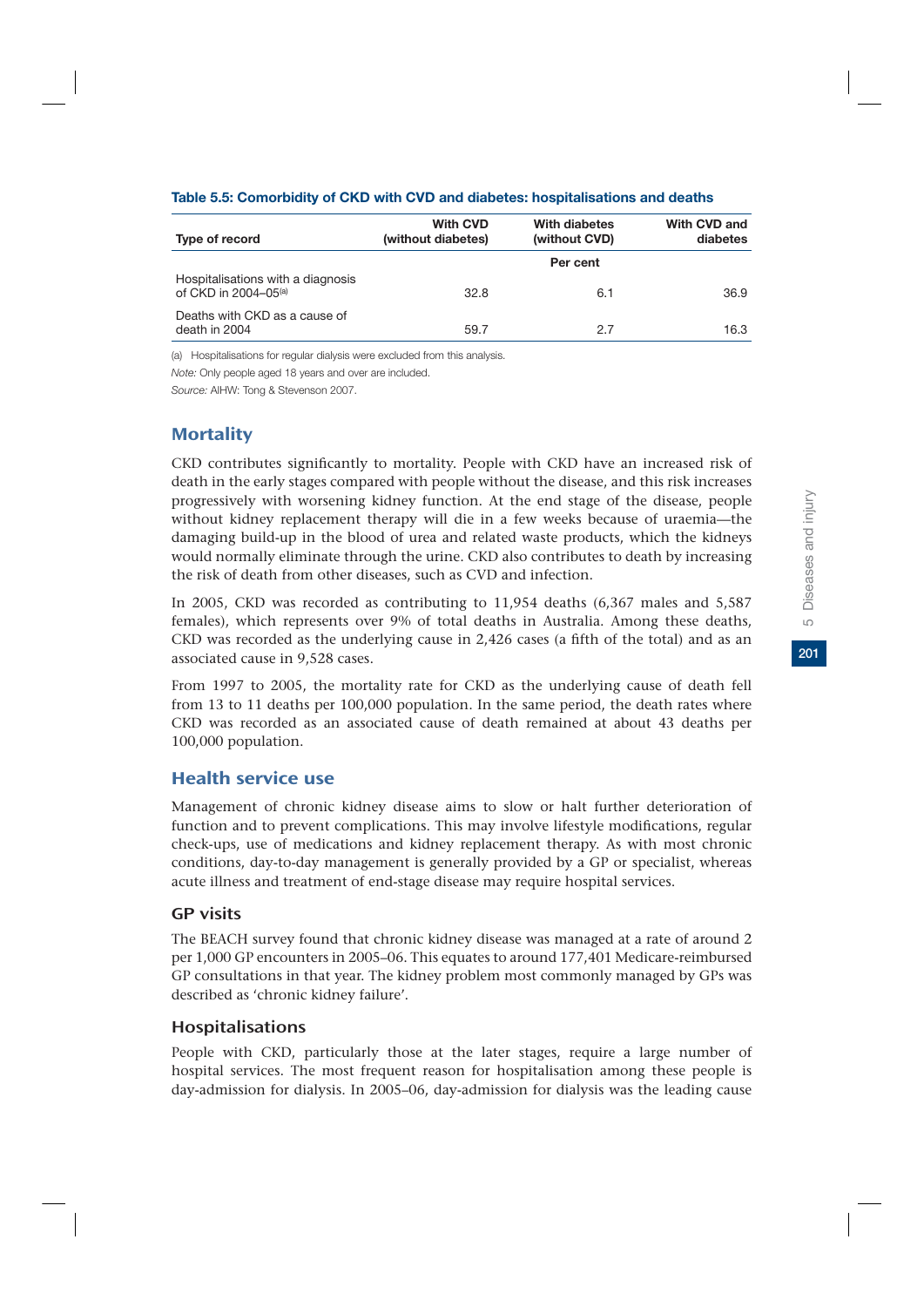of hospitalisation in Australia, with a total of 883,593 hospitalisations (12.1% of all hospitalisations). These high numbers reflect the need for those having dialysis to receive it three to four times per week.

Besides day-admission for dialysis, people with CKD are also hospitalised for other treatment. In 2005–06, there were 28,955 such episodes of care (0.4% of total hospitalisations), where CKD was recorded as the principal diagnosis. The average length of stay was 4.6 days, well above the average length of stay for all hospitalisations (3.3 days).

In addition, many hospitalisations were attributed to the clinical management of comorbidities of CKD and complications of KRT. These hospitalisations were more likely to record CKD as an additional diagnosis. In 2005–06, there were 145,746 of these (2.0% of all hospitalisations). The common principal diagnoses recorded included CVD (32,359), respiratory diseases (12,083) and diabetes (8,206).

# Kidney replacement therapy

Despite increases in the number of older patients and patients with comorbidities, better management and advances in technology have led to increases in the proportion of people receiving dialysis (AIHW 2005a; McDonald et al. 2007).

In addition, people with ESKD also survive longer after kidney transplant. For patients who received a kidney from a deceased donor in 1999–2000, 95% of them survived more than 1 year and 90% survived more than 5 years. This is higher than the 93% and 84% respectively in 1991–1992. For patients who received a kidney from a live donor, besides the nearly 100% survival rate after 1 year of transplantation, the 5-year survival rate also improved from 86% in 1991–1992 to 95% in 2000–2001 (McDonald et al. 2007).

However, choices of treatment and access to kidney transplant were reduced in around 23% of patients because they were referred to kidney physicians too late. There is also a long waiting list for kidney transplant. At the end of 2006, 1,344 people were waiting for a kidney transplant, and 92% of them were aged under 65 years (McDonald et al. 2007).

# Chronic kidney disease in Indigenous Australians

Data on the prevalence of CKD among Aboriginal and Torres Strait Islander peoples are limited to self-reported information, with no large-scale Indigenous biomedical surveys having been done. From the 2004–05 ABS National Aboriginal and Torres Strait Islander Health Survey, an estimated 7,500 (3%) Indigenous Australians aged 18 years and over had kidney disease as a long-term condition (AIHW: Penm 2008). Note that some kidney diseases may not cause permanent damage to kidney function or kidney structure despite being long-term, and that the 2004–05 survey did not collect information from health-care facilities. For these reasons, the survey estimates are unlikely to fully reflect the prevalence of chronic kidney disease in the Indigenous population.

End-stage kidney disease is much more common among Indigenous Australians than among other Australians. According to the ANZDATA Registry, 207 (8.7%) patients beginning kidney replacement therapy in 2005 were Indigenous, compared with Indigenous representation of 2.5% among the total Australian population. At the end of 2005, 1,041 Indigenous Australians relied on this therapy to survive. Overall there were nearly five times as many Indigenous cases of treated ESKD as would be expected from Australia's national prevalence rate.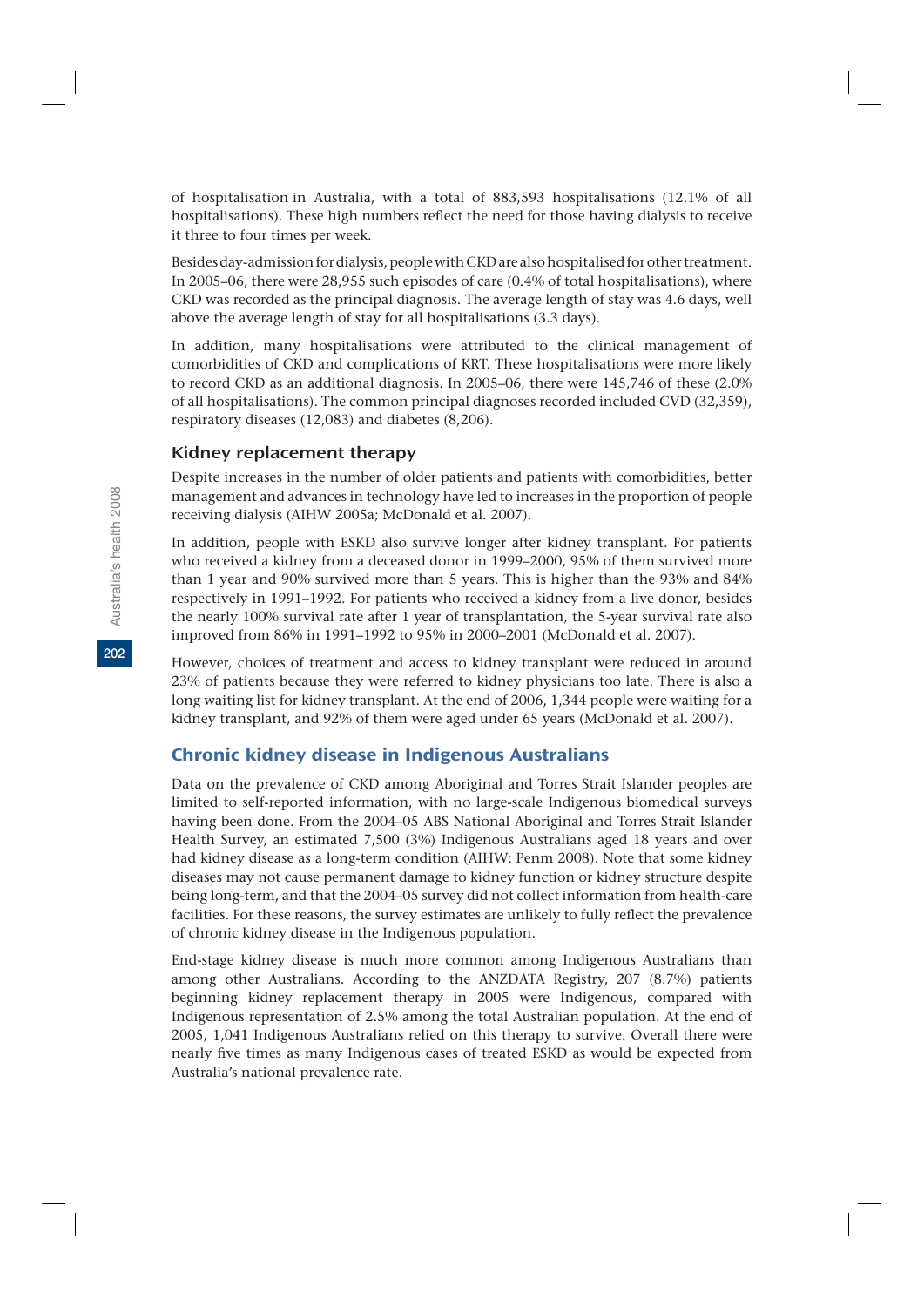CKD also contributed greatly to hospital use and mortality in this population. Based on data from Queensland, Western Australia, South Australia and the Northern Territory, CKD was recorded as the principal diagnosis in 46% of hospitalisations of Indigenous Australians in 2005–06, and was recorded as a cause of death (as either the underlying or an associated cause of death) in 14% of Indigenous deaths in 2005. These hospitalisation and mortality rates for CKD among Indigenous Australians were much higher than among other Australians in these jurisdictions.

# 5.5 Chronic respiratory diseases

# Chronic obstructive pulmonary disease

Chronic obstructive pulmonary disease (COPD) is a serious, progressive and disabling disease in which destruction of lung tissue and narrowing of the air passages obstructs oxygen intake, causing chronic shortness of breath. The person is also prone to episodes where shortness of breath is more severe and he or she has fits of coughing with mucus. The lung damage is mainly due to the long-term inhalation of irritant gases and particles, and by far the main cause of this is cigarette smoking.

The main pattern of COPD is known as emphysema but if the person's cough is a fairly constant feature the condition is often labelled as chronic bronchitis.

# Risk factors

Tobacco smoking is by far the most important risk factor for COPD. It is estimated that 82% of global deaths due to COPD are attributable to smoking (Zaher et al. 2004). Based on estimates from the Australian Burden of Disease and Injury Study (Begg et al. 2007), about 73.4% of COPD deaths in Australia in 2003 could be attributed to tobacco smoke.

Other risk factors for COPD may worsen respiratory symptoms or may contribute to the risk of developing the disease, either independently or in conjunction with tobacco smoking. These include respiratory infections (see Box 5.6) and exposure to environmental (passive) tobacco smoke, indoor and outdoor air pollution, and occupational dusts and chemicals (Chapman et al. 2006; Rennard 1998).

# Prevalence

The prevalence of COPD in Australia is difficult to determine. Definitions of the disease can vary and the term COPD is not commonly used in health surveys (Mannino et al. 2002). Instead, prevalence calculations are often based on combining separate estimates for emphysema and bronchitis (sometimes with no distinction between chronic and acute bronchitis).

From self-reports in the 2004–05 National Health Survey (NHS), about 591,000 persons (3% of the Australian population) were estimated to have emphysema and/or bronchitis down from 665,000 persons in 2001. The self-reported prevalence of emphysema/ bronchitis among those aged 65 years and over is about 8%. For people aged 65 years and over, emphysema/bronchitis is more common in males than in females.

It is possible that the NHS overestimates the prevalence of COPD in younger people. The approach taken by the ABS for the survey is to include bronchitis as a 'long-term condition' rather than to specify and define 'chronic bronchitis'. Long-term bronchitis may be interpreted as recurring episodes of acute bronchitis (Mannino 2001). On the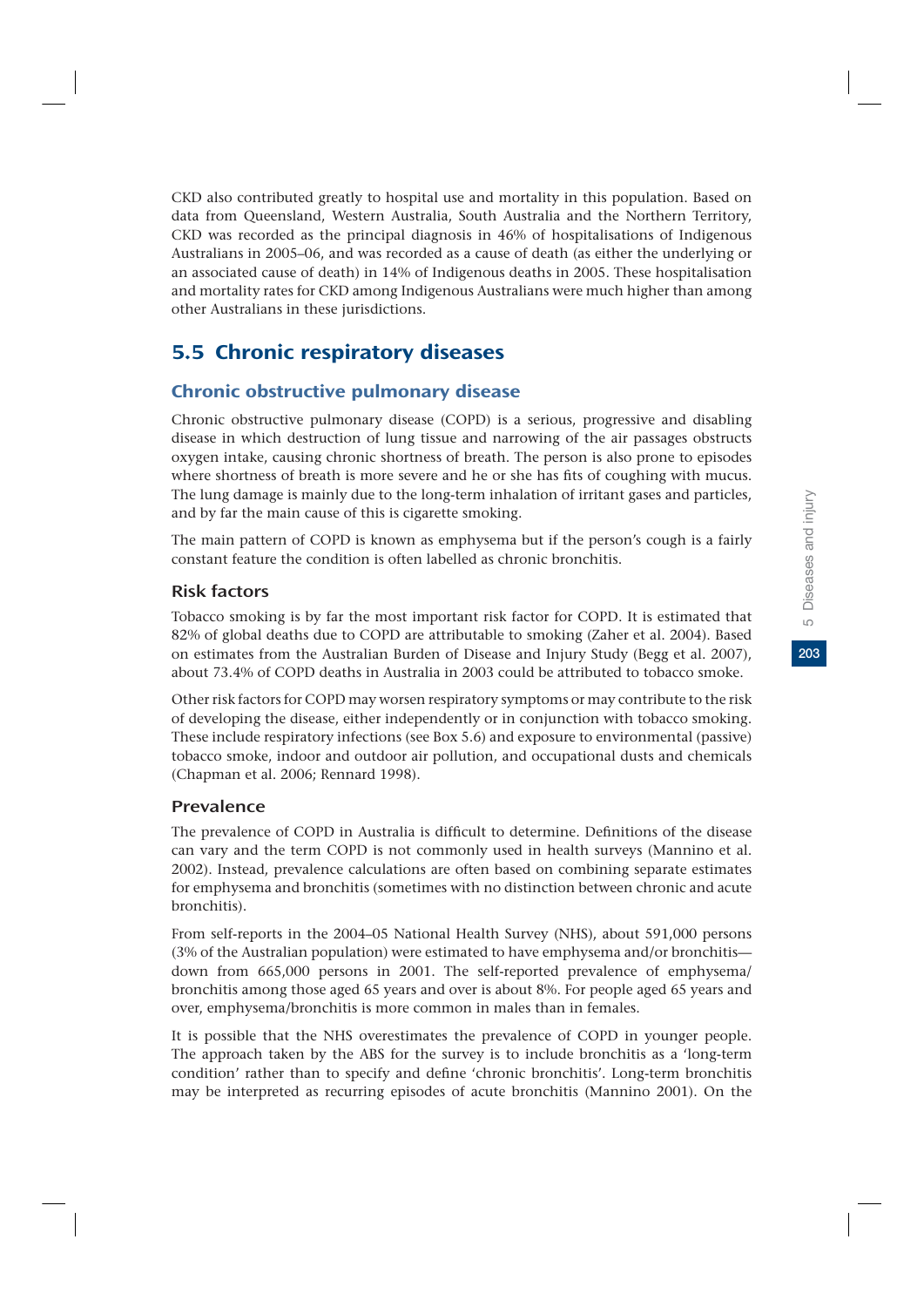other hand, the NHS probably underestimates the prevalence in older people. This is because the symptoms of COPD overlap with those of other conditions (such as asthma) and COPD is usually not diagnosed until it is moderately advanced and begins to restrict a person's daily activities.

Direct comparisons with the prevalence of COPD in other countries are difficult to make because of differences in how the disease is defined and how data are collected. An international survey of people aged 20–44 years ranked Australia third out of 16 highincome countries in the prevalence of mild COPD, with 4.3%, and fourth in the prevalence of moderate to severe COPD, with 1.4% (de Marco et al. 2004). However, Australia had the lowest prevalence of those considered 'at risk' (some chronic symptoms but no airflow obstruction), with 7.2%.

# Box 5.6: Influenza and pneumococcal vaccination for people with COPD

Influenza and pneumonia can worsen the symptoms of COPD, decrease lung function, and lead to hospitalisation or, in severe cases, death. These risks can be reduced significantly by vaccination (see Chapter 4 for more information).

Estimates from the National Health Survey (NHS) suggest that people with COPD are more likely than others to receive influenza and pneumococcal vaccination. From self-reports in the 2004–05 NHS among people aged 65 years and over, 88% of those with emphysema/ bronchitis had been vaccinated against influenza in the previous 12 months, compared with 72% of others. This proportion had remained stable since 2001. However, only 61% of respondents with emphysema/bronchitis reported being vaccinated against pneumococcal infection in the previous 5 years, compared with 41% of those without emphysema/ bronchitis.

### **Mortality**

COPD is a major cause of death in Australia, reflecting the progressive decline in lung function associated with the disease. In 2005, COPD was the underlying cause of 4,886 deaths (45.2% of deaths due to respiratory diseases and 3.7% of all deaths). It was also listed more than 7,000 times as an associated cause of death, most often when coronary heart disease or lung cancer was the underlying cause. The death rate among males was almost double the female rate (age-standardised rate of 31.2 deaths per 100,000 population for males and 16.3 for females).

Overall, the death rate for COPD fell over the 25 years to 2005 (Figure 5.12). In males, the age-standardised death rate fell every year for the latest 10 years, except in 2002 (during which there was a small rise). In females, the rate appeared to level off after peaking in 1997, until a small fall in 2005.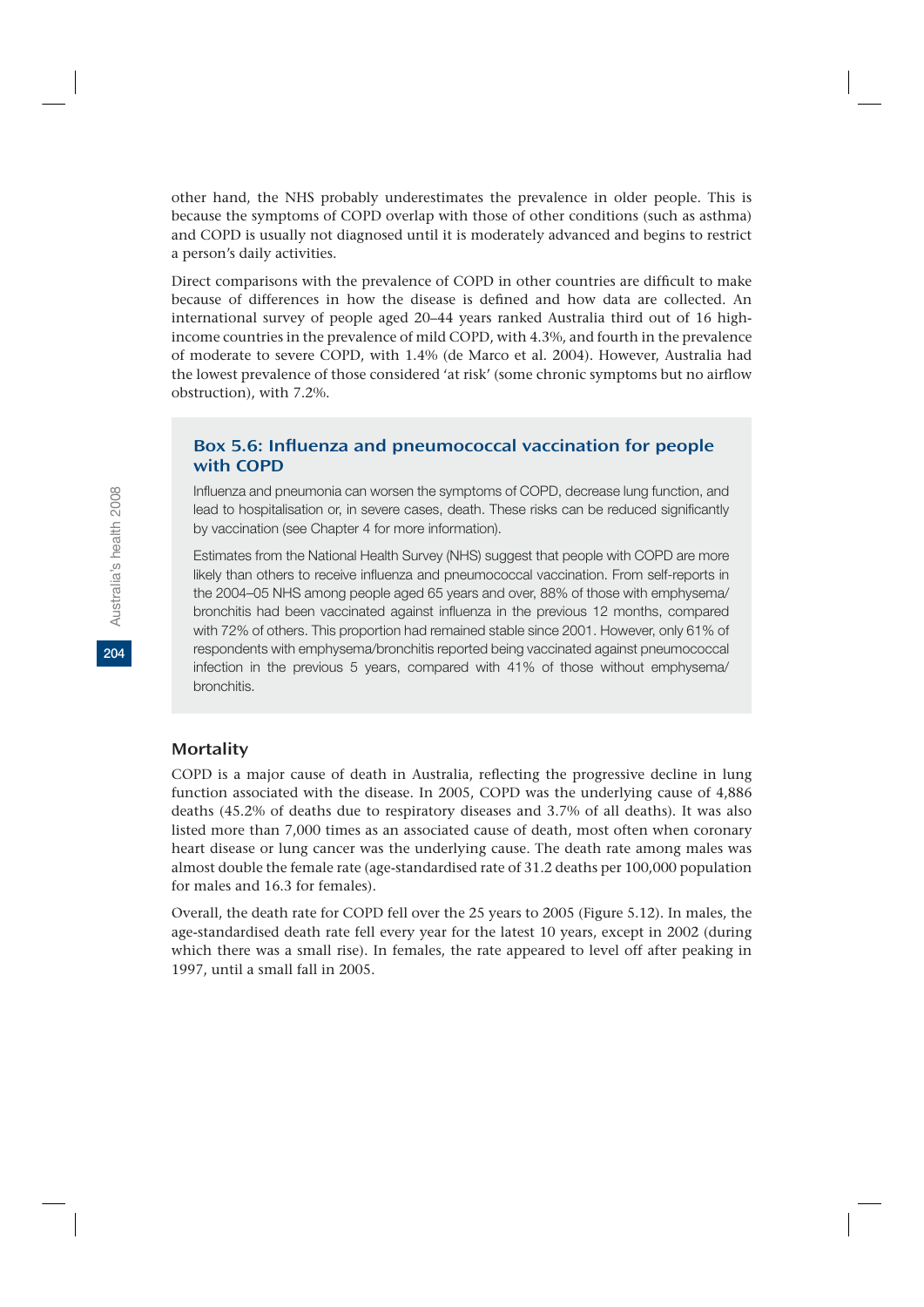

*Notes*

1. Age-standardised to the Australian population as at 30 June 2001.

2. COPD classified according to ICD-9 codes 491, 492, 496 (1980–1996) and ICD-10 codes J41 to J44 (1997–2005).

3. Rates for 1980–1996 have been adjusted by a factor of 0.93 to be comparable with 1997–2005 rates.

*Source:* AIHW National Mortality Database.

**Figure 5.12: Trends in COPD mortality, by sex, 1980 to 2005**

# Burden of disease

COPD was estimated to account for 3.3% (3.6% among males and 3.0% among females) of the total burden of disease and injury in Australia in 2003 (Begg et al. 2007). The proportion of the total burden of disease and injury associated with COPD increases with age among males, but peaks at 65–74 years among females. Due mainly to declining smoking rates, especially among males, the proportion of the total burden of disease and injury associated with COPD is projected to fall to 2.2% for males and 2.8% for females by 2023 (Begg et al. 2007).

# Health service use

COPD may require regular hospital care when symptoms worsen, lead to increased disability or become life-threatening. There were 53,726 hospitalisations in 2005–06 with COPD as the principal diagnosis. The average length of stay in the hospital for COPD in 2005–06 was 7.1 days compared with 4.2 days for all respiratory diseases. A large proportion (87%) of COPD hospitalisations followed an emergency admission. Hospitalisations for COPD occur mainly among the elderly, with those aged 65 years and over accounting for 77% of them. Males are more likely than females to be hospitalised for COPD; however, the agestandardised hospitalisation rate in males has fallen in recent years (Table 5.6). Between 2001–02 and 2005–06, the average length of stay in hospital fell by about half a day for females and slightly less for males.

Chronic respiratory diseases are often aggravated by acute respiratory infections. It is not surprising, therefore, that hospitalisations for COPD are most common during the winter months, with about one-third occurring between June and August.

205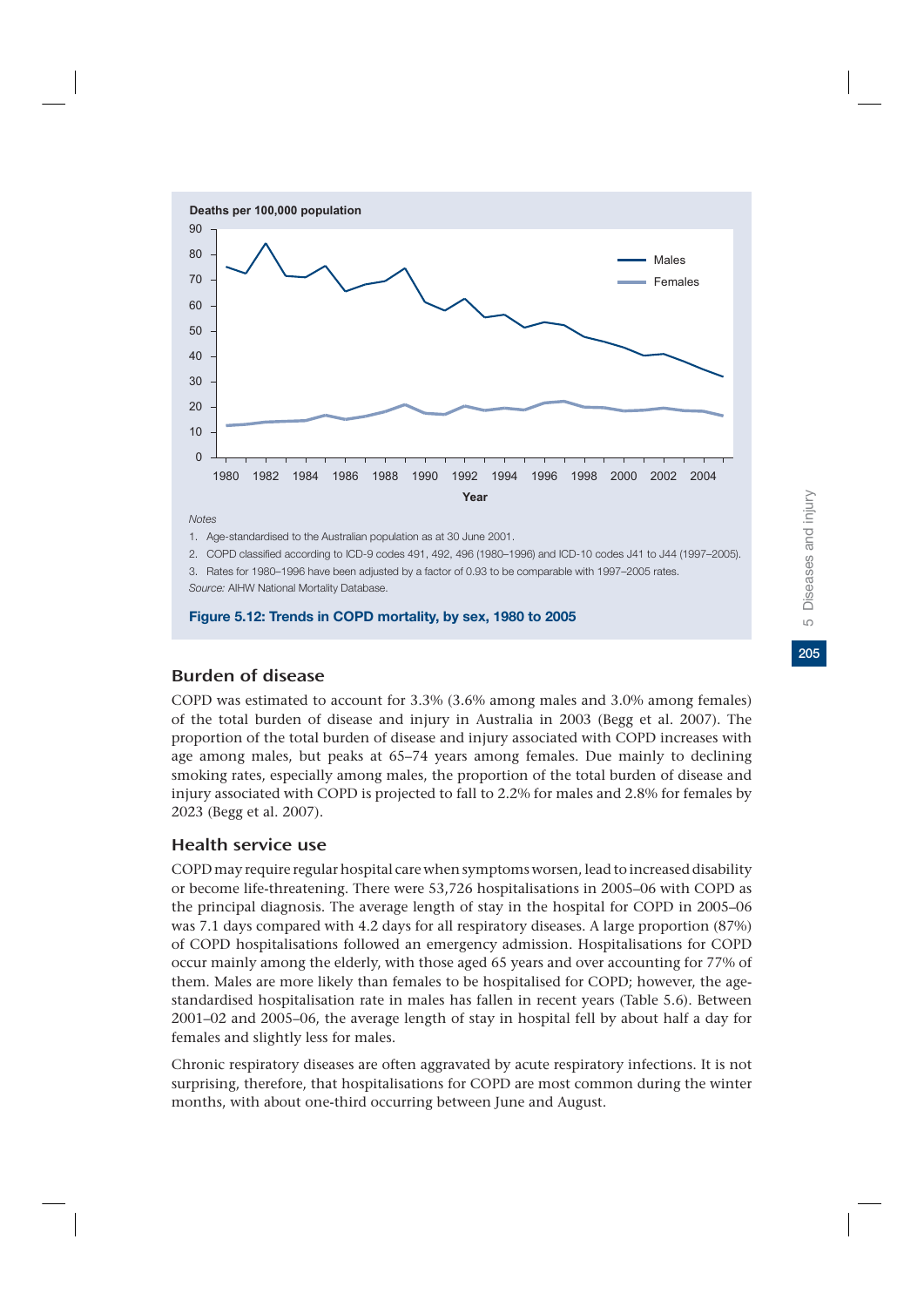COPD is not managed very often in general practice: less than once every 100 encounters (Britt et al. 2007). However, in terms of both the number of hospitalisations and the average length of time spent in hospital, COPD accounts for considerable health-care resources. Each year COPD incurs health-care expenditure of several hundred million dollars in Australia, about two-thirds of which is attributed to hospital use (AIHW 2005b).

|             | Hospitalisation rate <sup>(a)</sup> (per 100,000 population) | Average length of stay (days) |              |                |
|-------------|--------------------------------------------------------------|-------------------------------|--------------|----------------|
| Year        | <b>Males</b>                                                 | <b>Females</b>                | <b>Males</b> | <b>Females</b> |
| $2001 - 02$ | 344                                                          | 206                           | 7.3          | 7.8            |
| $2002 - 03$ | 346                                                          | 211                           | 7.3          | 7.7            |
| 2003-04     | 340                                                          | 211                           | 7.2          | 7.7            |
| 2004-05     | 325                                                          | 202                           | 7.1          | 7.5            |
| 2005-06     | 313                                                          | 204                           | 7.0          | 7.3            |

| Table 5.6: Trends in hospitalisation rates and average length of stay for COPD, 2001–02 |  |
|-----------------------------------------------------------------------------------------|--|
| to 2005-06                                                                              |  |

(a) Age-standardised to the Australian population as at 30 June 2001.

*Source:* AIHW National Hospital Morbidity Database.

# Asthma

Asthma is a common chronic inflammatory condition of the airways which presents as episodes of wheezing, breathlessness and chest tightness because of widespread narrowing of the airways. The symptoms are usually reversible, either spontaneously or with treatment.

The underlying causes of asthma are still not well understood, but environmental and lifestyle factors, as well as constitutional factors such as an allergic tendency, may increase the risk of developing asthma. Among those with the condition, airway narrowing and symptoms can be triggered by a wide range of exposures and other factors. These include specific allergens, such as house dust mites, pollens, mould spores, animal danders and occupational allergens; viral infections; irritants such as tobacco smoke and other air pollutants; exercise; and some food preservatives.

### Prevalence

During the 1980s and early 1990s there was a substantial worldwide increase in the prevalence of asthma. However, in recent years this trend appears to have plateaued (Asher et al. 2006; Eder et al. 2006) and may even have reversed in children. Although the prevalence of asthma in Australia remains high by international standards (ACAM 2005), national data show a recent decrease in prevalence among children and young adults in Australia, consistent with worldwide trends.

An estimated 10.3% of the Australian population had asthma in 2004–05, down from 11.6% in 2001 (ACAM 2007). The prevalence of asthma among children and adults aged under 35 years fell significantly during this period (11.7% in 2004–05 versus 14.0% in 2001). However, in the same period, there was no change in its prevalence among people aged 35 years and over.

Based on the 2004–05 NHS, among those aged under 15 years the prevalence is higher among boys than girls, but after the teenage years asthma is more prevalent in females than males (Figure 5.13). Overall, females had a significantly higher prevalence of asthma than males (11.5% compared with 8.9%).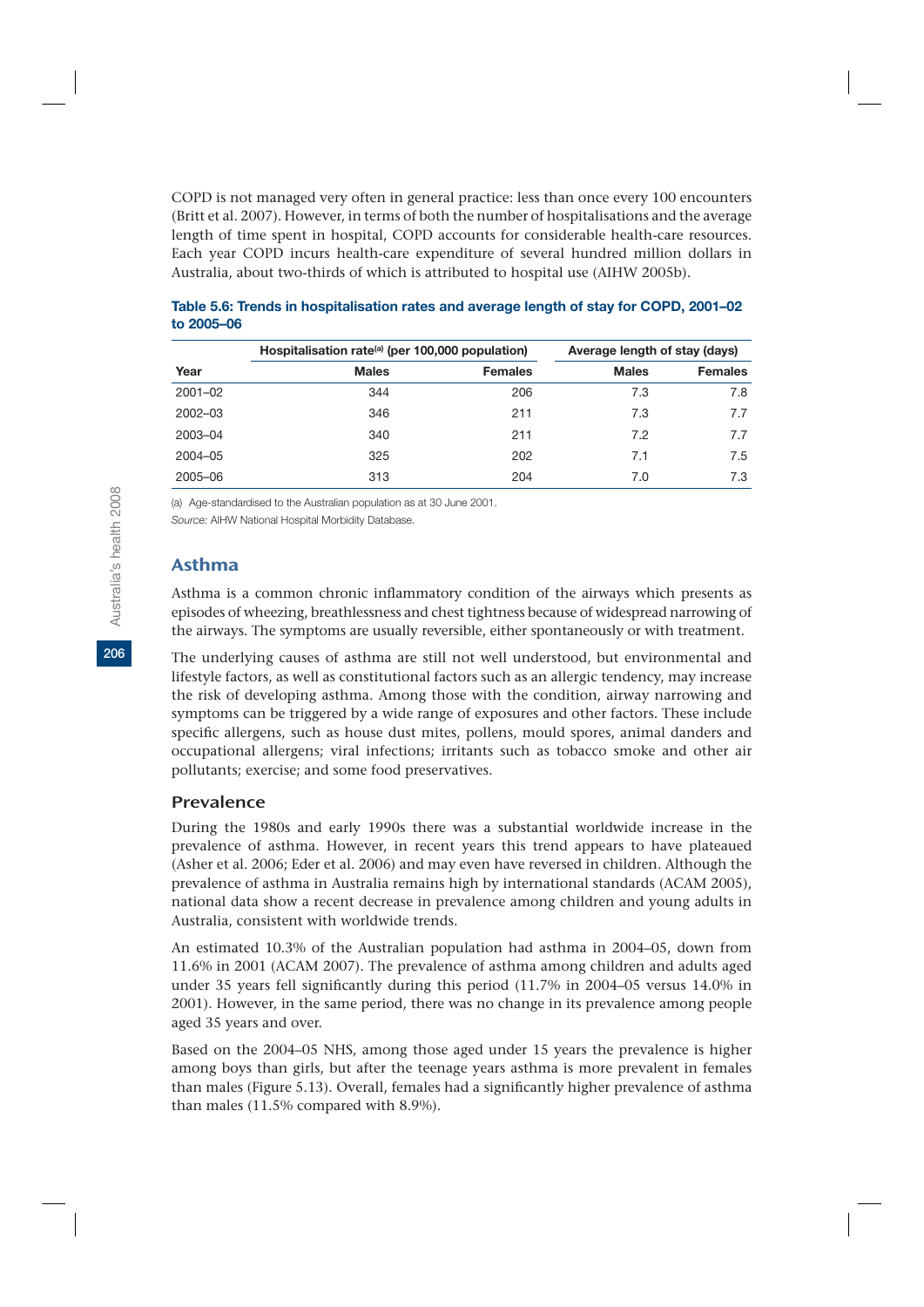

2. Error bars represent 95% confidence intervals; that is, a range (interval) of values within which we can be '95% confident' that the true value lies.

*Source:* ABS National Health Survey 2004–05.

#### **Figure 5.13: Prevalence of current asthma, by age group and sex, all ages, 2004–05**

According to the 2004–05 National Aboriginal and Torres Strait Islander Survey and National Health Survey, the prevalence of asthma is also higher among Aboriginal and Torres Strait Islander Australians than other Australians (16.5% versus 10.2% in 2004–05, age-standardised). Although this difference exists across all age groups, it is more prominent in older adults, particularly females aged 35 years and over and males aged 55 years and over.

People from non-English-speaking backgrounds have a lower prevalence of asthma than those from English-speaking backgrounds, especially among those aged under 65 years. People with lower socioeconomic status have a higher prevalence of asthma than those with higher socioeconomic status. In 2004–05, the difference in the prevalence of asthma between the lowest and the highest fifth of the population based on socioeconomic status was 2.2 percentage points. This gap had widened since 2001, when the difference was 0.9 percentage points.

# **Mortality**

Death rates due to asthma in Australia are high by international standards, although asthma is not a leading cause of mortality. Asthma was attributed as the underlying cause of 318 deaths in 2005, representing 0.24% of all deaths in that year. Although deaths caused by asthma occur in all age groups, the risk of dying from asthma increases with age.

The mortality rate attributed to asthma has been falling since the late 1980s and has fallen by more than 50% since 1989 (Figure 5.14). Until the late 1980s, the rate was higher in males but since the early 1990s it has been higher in females.

207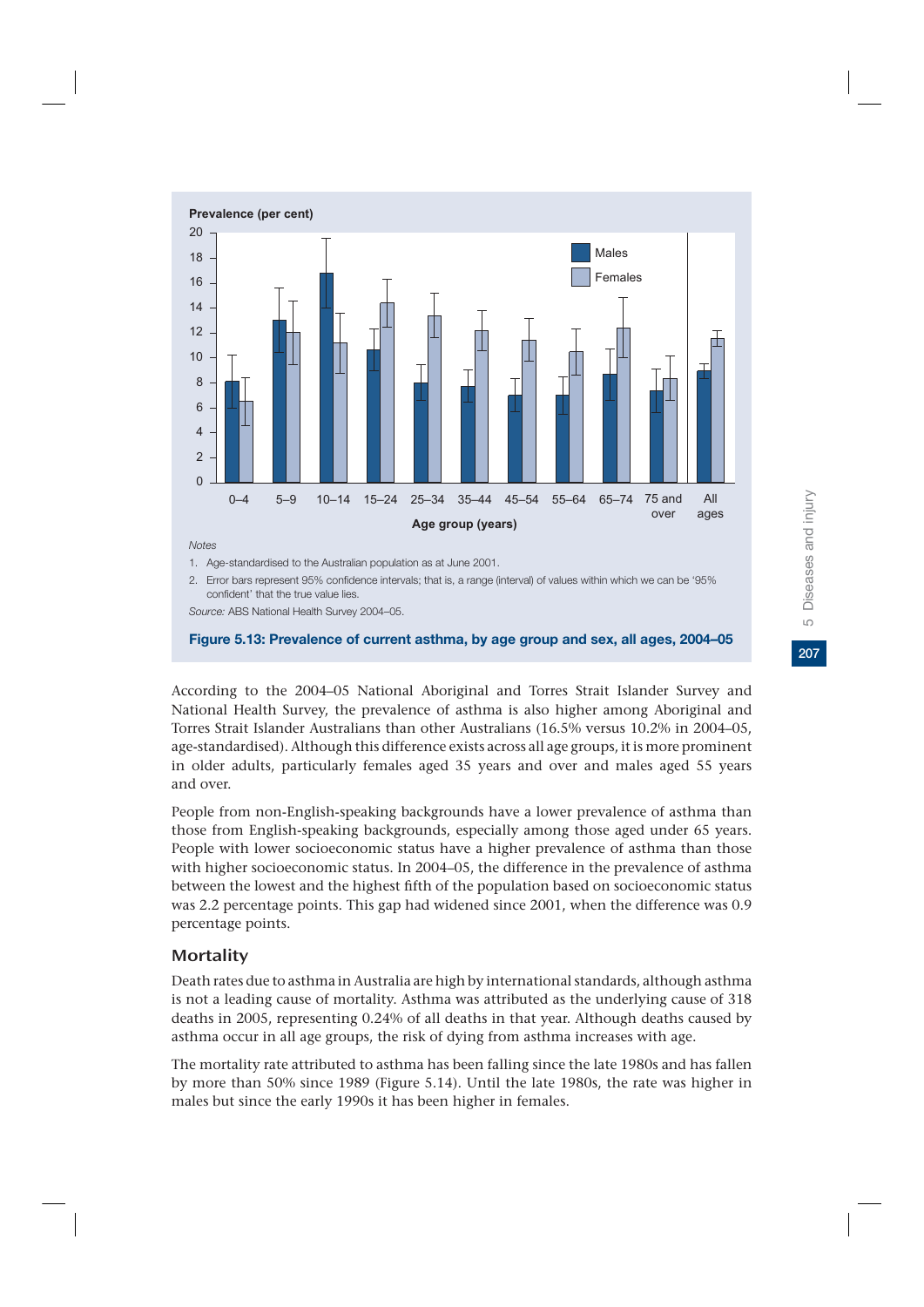In older people, there are problems in attributing deaths to asthma because misclassification can occur between asthma and other diseases, in particular COPD. So a more reliable guide to trends may come from deaths among those aged 5–34 years, where classification is more accurate. Deaths attributed to asthma in this age group have also declined substantially since the mid to late 1980s but, in contrast to the trend observed for the population as a whole, there has been little difference in the asthma death rate between the sexes.



#### *Notes*

1. Age-standardised to the Australian population as at June 2001.

2. Asthma classified according to ICD-0 code 493 and ICD-10 codes J45 and J46.

3. Deaths coded to ICD-9 (1979–1997) were converted to ICD-10 using the following conversion: ages 0–34 years, no conversion; 35–64 years, converted by a factor of 0.84; 65+ years, converted by a factor of 0.68. *Source*: AIHW National Mortality Database.

#### **Figure 5.14: Trends in asthma mortality, 3 year moving average, 1979 to 2005 (***NHPC indicator 1.08***)**

### Disability and functioning

People with asthma compare poorly in a range of health-related quality-of-life measures. Across all age groups and for both sexes, they rate their general health worse than people without the disease (ACAM 2007). In addition, a higher proportion of people with asthma report taking days off work or school or having other days of reduced activity. Furthermore, they report worse psychological or 'mental' health. This is particularly true among females, for whom those with asthma are 2.2 times as likely to have high or very high psychological distress as others.

However, there appear to have been some recent improvements in quality of life for those with asthma. Compared with 2001, Australians with asthma in 2004–05 rated their general health as better and reported less asthma-related days off work or study (ACAM 2007).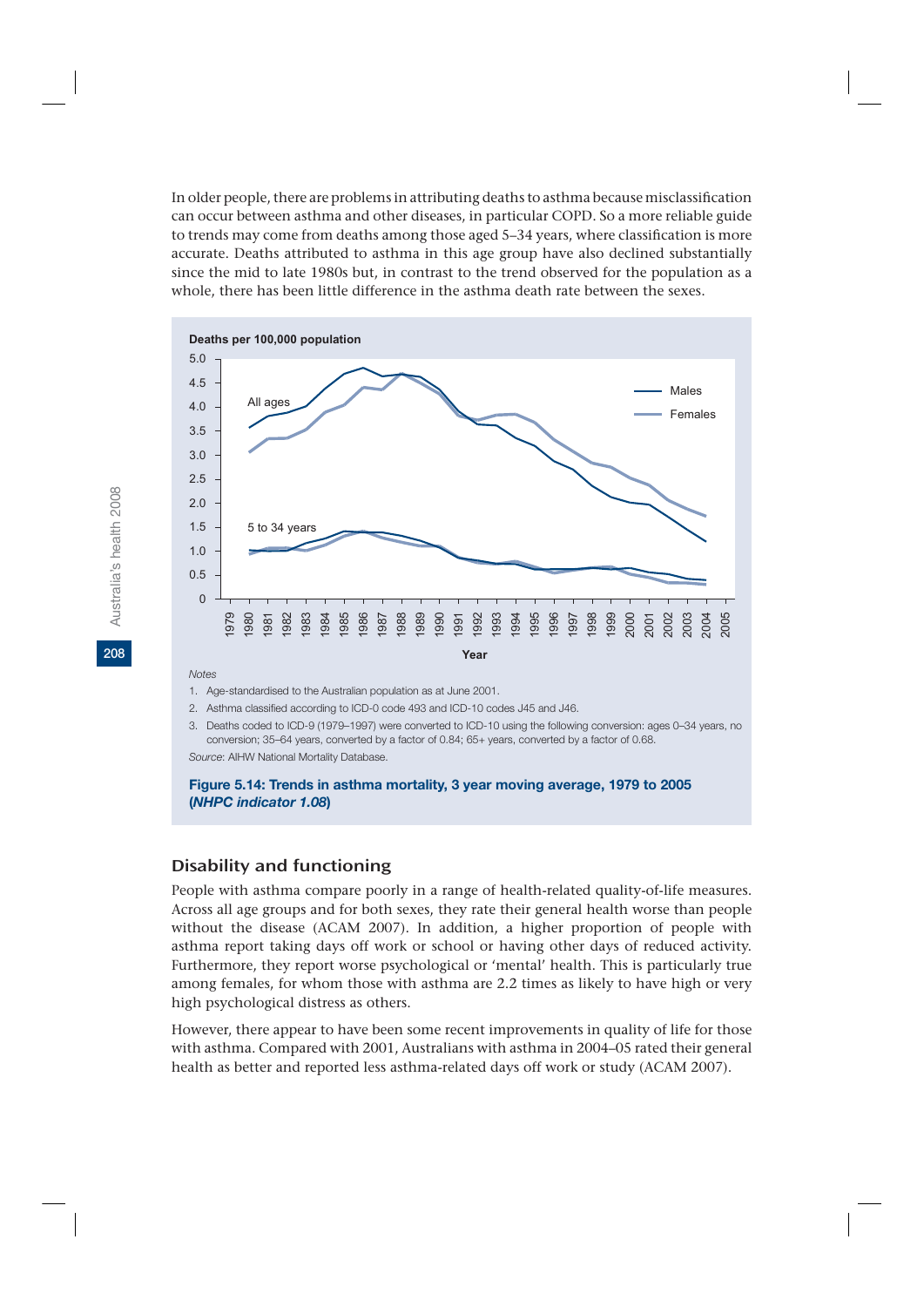## Burden of disease

Asthma was estimated to account for 2.4% of the total disease burden in 2003, as measured by disability-adjusted life years (DALYs) (Begg et al. 2007), with the distribution of asthma burden in the population mirroring its prevalence. Among children aged under 15 years, asthma was the leading specific cause of disease burden, accounting for 17.6% of the total DALYs among boys and 17.0% among girls. Asthma was also the fourth leading cause of DALYs among 15–44 year old females.

### Health service use

### GP visits

General practitioners (GPs) play a central role in the management of asthma in the community. This includes assessment, prescription of regular medications, education and review, as well as managing acute episodes. Data from BEACH surveys show that the rate of GP encounters for asthma has decreased since 1998–99 (Figure 5.15). The largest reduction has been among young children aged under 5 years. Although this group had the highest rate of GP encounters for asthma compared with other ages between 1998–99 and 2006–07, the rate fell by around 50% during this time.

Among children, boys are more likely than girls to have an asthma-related GP encounter. However, after the age of 15 years this trend reverses and continues into older age groups, with more females having GP encounters for asthma than males.



*Notes*

1. Asthma classified according to ICPC-2 PLUS codes R96001–R96005, R96007, R96008.

2. BEACH data year is April to March.

*Source:* BEACH survey of general practice.

**Figure 5.15: General practice encounters for asthma per 100 population, by age group, 1998–2007**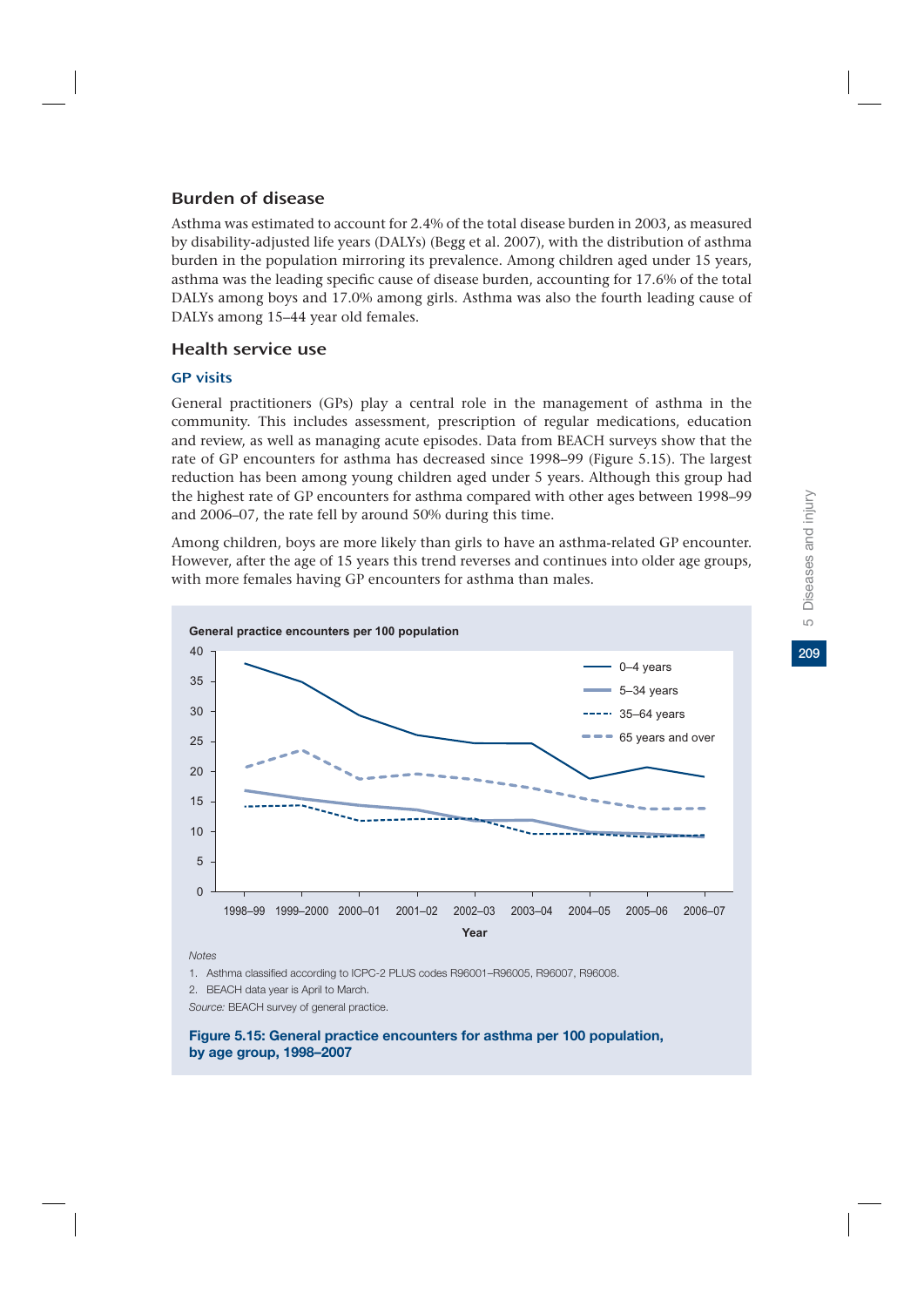#### Hospitalisations

Hospitalisation for asthma is required when flare-ups or 'attacks' are life-threatening or when they cannot be managed at home. Preventing such attacks is a major goal of primary care. However, in 2004–05 there were 37,461 hospitalisations for asthma in Australia, representing 0.53% of all hospitalisations during that year.

Since 1993–94 there has been a marked reduction in the rate of hospitalisations for asthma among children aged under 15 years (Figure 5.16). Between 1993–94 and 2005–06, hospitalisations decreased by 55% among those aged 5–14 years and by 36% among those aged 15 years and over. However, children still have high rates of hospitalisation for asthma compared with adults.

Among adults, hospitalisation rates for asthma are highest in the winter months, which probably reflects the impact of the winter rise in respiratory tract infections. Among children, the peaks for hospitalisations occur in late summer and autumn. The reason for this seasonal peak is not known, though it is likely to be related to a high prevalence of respiratory viral infections, particularly the common cold, around this time. Boys aged under 15 years are more likely to be admitted to hospital for asthma than girls, but after the age of 15 years females have a higher rate than males. This pattern is consistent with prevalence rates as well as the rate of asthma-related GP consultations.

People living in remote areas (particularly older adults), Indigenous Australians and people with lower socioeconomic status have higher rates of hospitalisation for asthma than other Australians.



*Notes* 

- 1. Age-standardised to the Australian population as at 30 June 2001.
- 2. Asthma classified according to ICD-9-CM code 493 and ICD-10-AM codes J45 and J46.
- 3. Hospitalisations coded to ICD-9-CM (1993 to 1997) were converted to ICD-10-AM using the following conversion: ages 0–34 years, no conversion; 35–64 years, converted by a factor of 0.64; 65 years and over, converted by a factor of 0.53.

*Source:* AIHW National Hospital Morbidity Database.

**Figure 5.16: Trends in hospitalisations for asthma, by age, 1993–94 to 2005–06**

**210**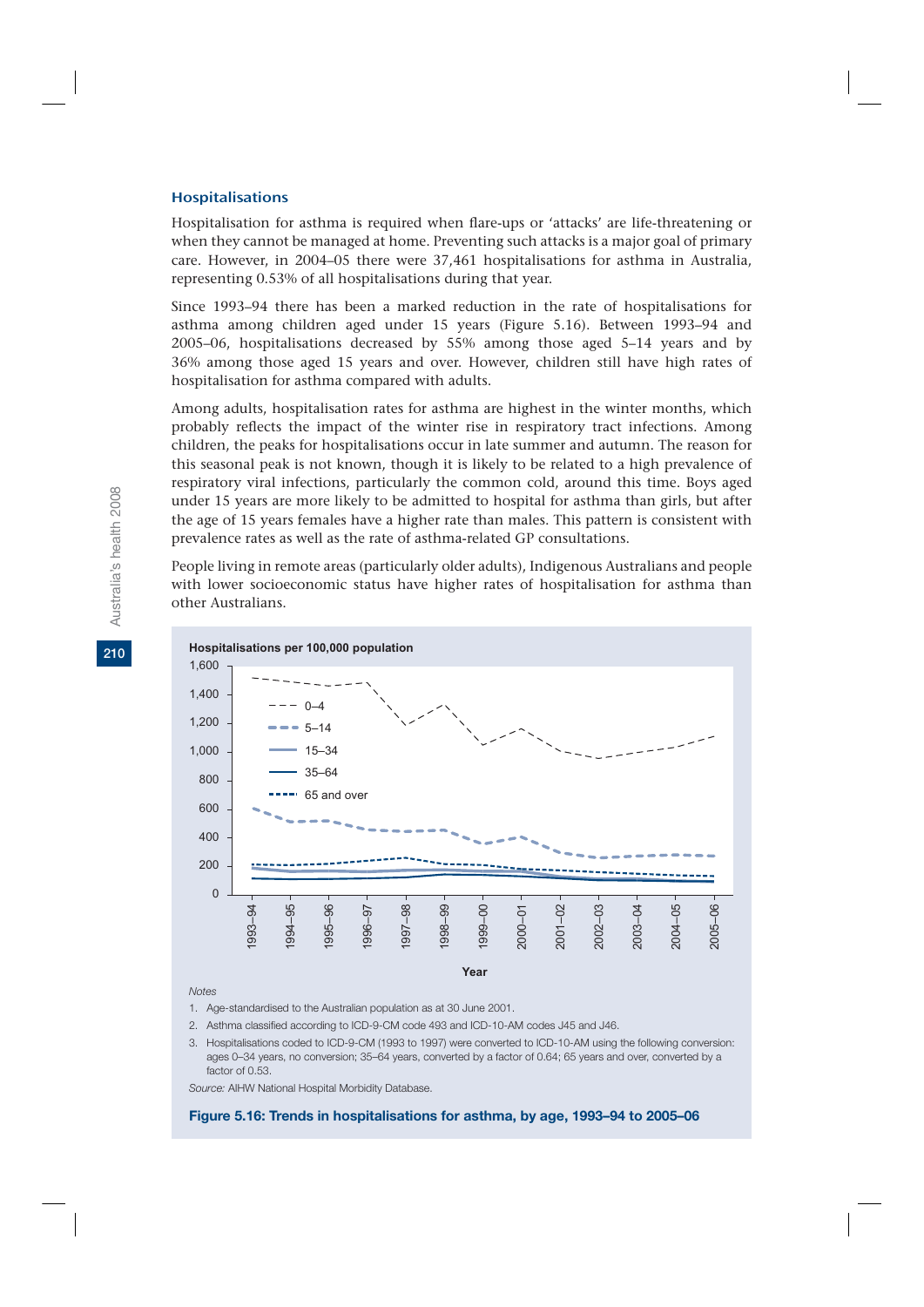# 5.6 Arthritis and other musculoskeletal conditions

Arthritis is marked by inflammation of the joints, causing pain, stiffness, deformity and disability. Other musculoskeletal conditions such as osteoporosis and back pain affect the bones, muscles and their attachments to each other. There are more than 150 forms of arthritis and musculoskeletal conditions, and their causes include overuse of joints, congenital anomalies, metabolic or biochemical abnormalities, infections, inflammatory conditions, trauma and cancer. These conditions result in few deaths but can cause significant pain and disability, severely limiting a person's ability to perform everyday tasks at home and work.

Arthritis and musculoskeletal conditions were declared a National Health Priority Area (NHPA) in 2002. The initial NHPA focus was on osteoarthritis, rheumatoid arthritis and osteoporosis, with juvenile arthritis added in 2006. The four focus areas are briefly described below.

*Osteoarthritis:* a degenerative joint condition that mostly affects the hands, spine and weight-bearing joints such as hips, knees and ankles. Its main feature is the breakdown of the cartilage that overlies the ends of the bones in the joint. The disease disrupts the normal function of the joint and can lead to pain, stiffness, activity limitations at home or work, and psychological distress.

*Rheumatoid arthritis:* a chronic auto-immune disease marked by inflammation of the joints, most often affecting the hand joints in a symmetrical fashion. The immune system attacks the tissues lining the joints, causing pain, swelling and stiffness. Over time there is progressive and irreversible joint damage, resulting in deformities and severe disability. The systemic nature of the condition can also lead to problems with the heart, lungs, nerves and eyes.

*Juvenile arthritis:* a common term used for arthritis occurring in children under the age of 16 years. The condition typically has an unpredictable pattern of disease activity, with periods of disease remission followed by a resurgence of signs and symptoms. The main symptoms are swelling, pain and stiffness in the affected joints. Juvenile arthritis may affect children's growth and skeletal maturity, causing long-term disability and affecting their participation in activities such as sport.

*Osteoporosis:* the thinning and weakening of bones that often occurs with age, increasing the risk of fracture in both males and females. Bone loss occurs when the bone remodelling process begins to favour bone breakdown. Fractures after minimal trauma, such as minor bumps or falls from a standing height, are a hallmark of osteoporosis. They can cause both acute and chronic pain and can significantly affect daily life.

## Prevalence

Data from the 2004–05 National Health Survey (NHS) reveal that long-term arthritis and musculoskeletal conditions affect 31% of the population—more than 6 million Australians (Table 5.7). Arthritis affects about 3 million people, with osteoarthritis accounting for about half the cases (1.6 million). From self-reports in the NHS, rheumatoid arthritis affects about 491,000 Australians and osteoporosis affects about 586,000. However, because of the 'silent' nature of osteoporosis, its true prevalence is significantly underestimated. The highest prevalence of musculoskeletal conditions is among older people, though the conditions also affect many younger Australians. About 1 in every 36 of those aged under 18 years are estimated to have arthritis or a musculoskeletal condition—an estimated 131,000 Australian children and young people. Of these, about 4,600 children reportedly had juvenile arthritis.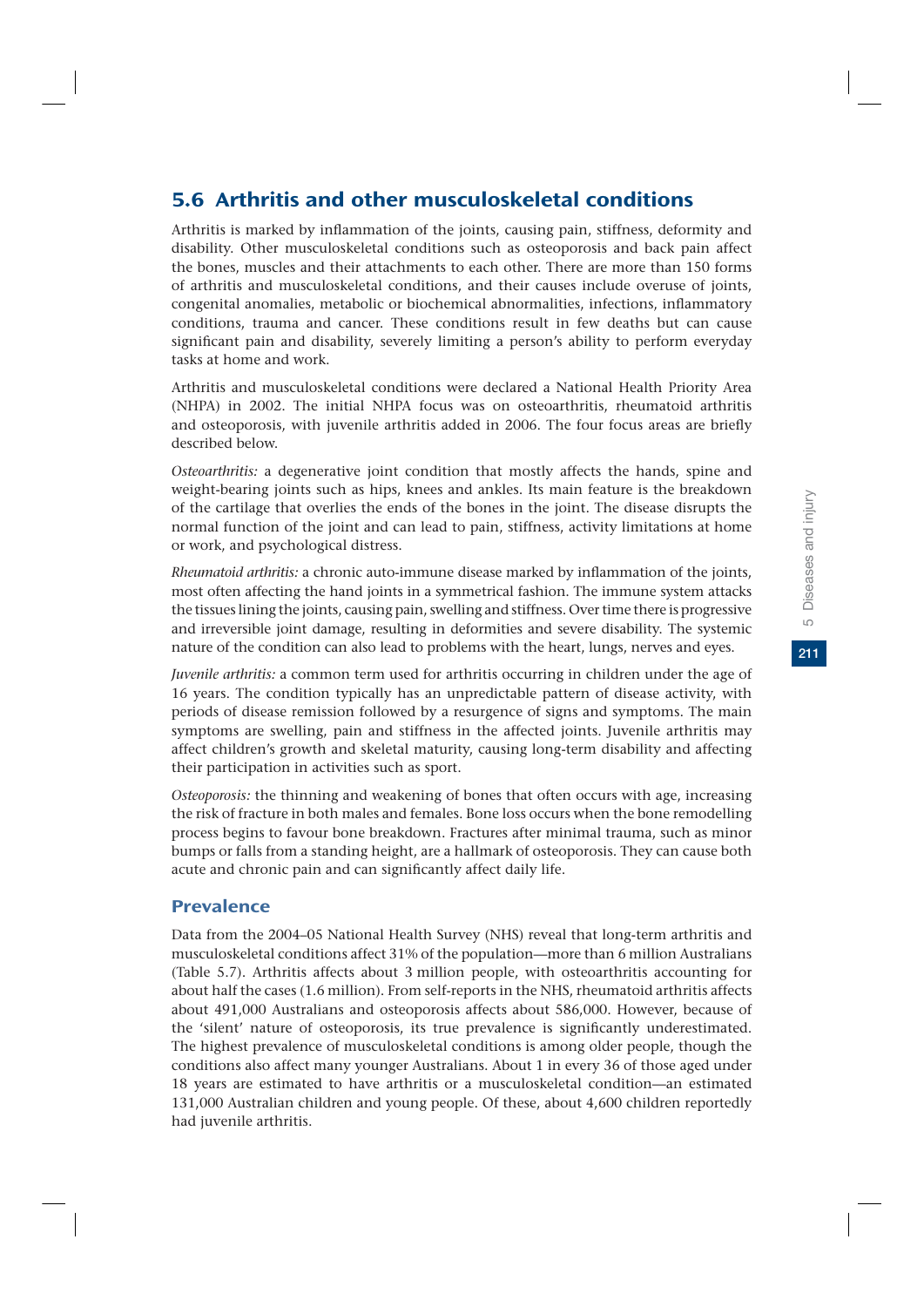|                                                         |                         | Prevalence <sup>(a)</sup><br>$(2004 - 05)$      |                         | Disability-adjusted<br>Disability <sup>(b)</sup><br>Deaths <sup>(c)</sup><br>life years (DALYs)<br>(2003)<br>(2005)<br>(2003) |                        |                                |                        |                                        |
|---------------------------------------------------------|-------------------------|-------------------------------------------------|-------------------------|-------------------------------------------------------------------------------------------------------------------------------|------------------------|--------------------------------|------------------------|----------------------------------------|
| Disease/<br>condition                                   | <b>Number</b><br>('000) | Percentage<br>of popu-<br>lation <sup>(d)</sup> | <b>Number</b><br>(000)' | Percentage<br>of popu-<br>lation                                                                                              | <b>Number</b><br>(000) | Percentage<br>of all<br>deaths | <b>DALYs</b><br>('000) | Percentage<br>of total<br><b>DALYs</b> |
| Osteoarthritis                                          | 1,548                   | 7.9                                             | n.a.                    | n.a.                                                                                                                          | 0.1                    | 0.1                            | 34.6                   | 1.3                                    |
| Rheumatoid<br>arthritis                                 | 491                     | 2.5                                             | n.a.                    | n.a.                                                                                                                          | 0.2                    | 0.1                            | 16.8                   | 0.6                                    |
| Juvenile<br>arthritis                                   | 5                       | 0.1                                             | n.a.                    | n.a.                                                                                                                          |                        |                                | n.a.                   | n.a.                                   |
| All arthritis                                           | 3,020                   | 15.3                                            | 558                     | 2.8                                                                                                                           | 0.4                    | 0.3                            | n.a.                   | n.a.                                   |
| Osteoporosis                                            | 586                     | 3.0                                             | 51                      | 0.3                                                                                                                           | 0.2                    | 0.1                            | n.a.                   | n.a.                                   |
| All arthritis<br>and musculo-<br>skeletal<br>conditions | 6,092                   | 31.0                                            | 1,245                   | 6.3                                                                                                                           | 1.0                    | 0.8                            | 105.5                  | 4.0                                    |

#### **Table 5.7: Prevalence and health impact of selected arthritis and musculoskeletal conditions, various years (includes** *NHPC indicator 1.08***)**

(a) Based on self-reported, current and long-term disease from the 2004–05 National Health Survey.

(b) Based on AIHW analysis of the 2003 Survey of Disability, Aging and Carers for persons aged 15 years and over.

(c) Deaths registered in 2005.

(d) For juvenile arthritis, population refers to all children aged under 16 years.

*Sources:* ABS 2006a; Begg et al. 2007; AIHW National Mortality Database.

### Disability and functioning

Arthritis and musculoskeletal conditions are common causes of long-term disability. The nature of these limitations and disability for the main conditions is described in Box 5.7.

Based on data from the 2003 Survey of Disability, Ageing and Carers, over 6% of the Australian population have a disability related to diseases of the musculoskeletal system or connective tissue (Table 5.7). The range of disability and functional limitations differs between the various conditions, affecting not only a person's physical wellbeing but also their mental wellbeing. Arthritis and osteoporosis were the main disabling condition for about 560,000 and 51,000 Australians respectively. More than 30% of people with arthritis-associated disability and almost half with osteoporosis-associated disability are estimated to have profound or severe limitations in performing core activities such as those related to self-care and mobility (AIHW: Rahman & Bhatia 2007). Although a large proportion of people with arthritis-associated disability are aged 75 years and over (about one-quarter), just under half (266,000 persons) are of working age (15–64 years). The functional limitations imposed by the condition can cause restrictions in the types of jobs they can do, difficulty in changing jobs or in obtaining a preferred job.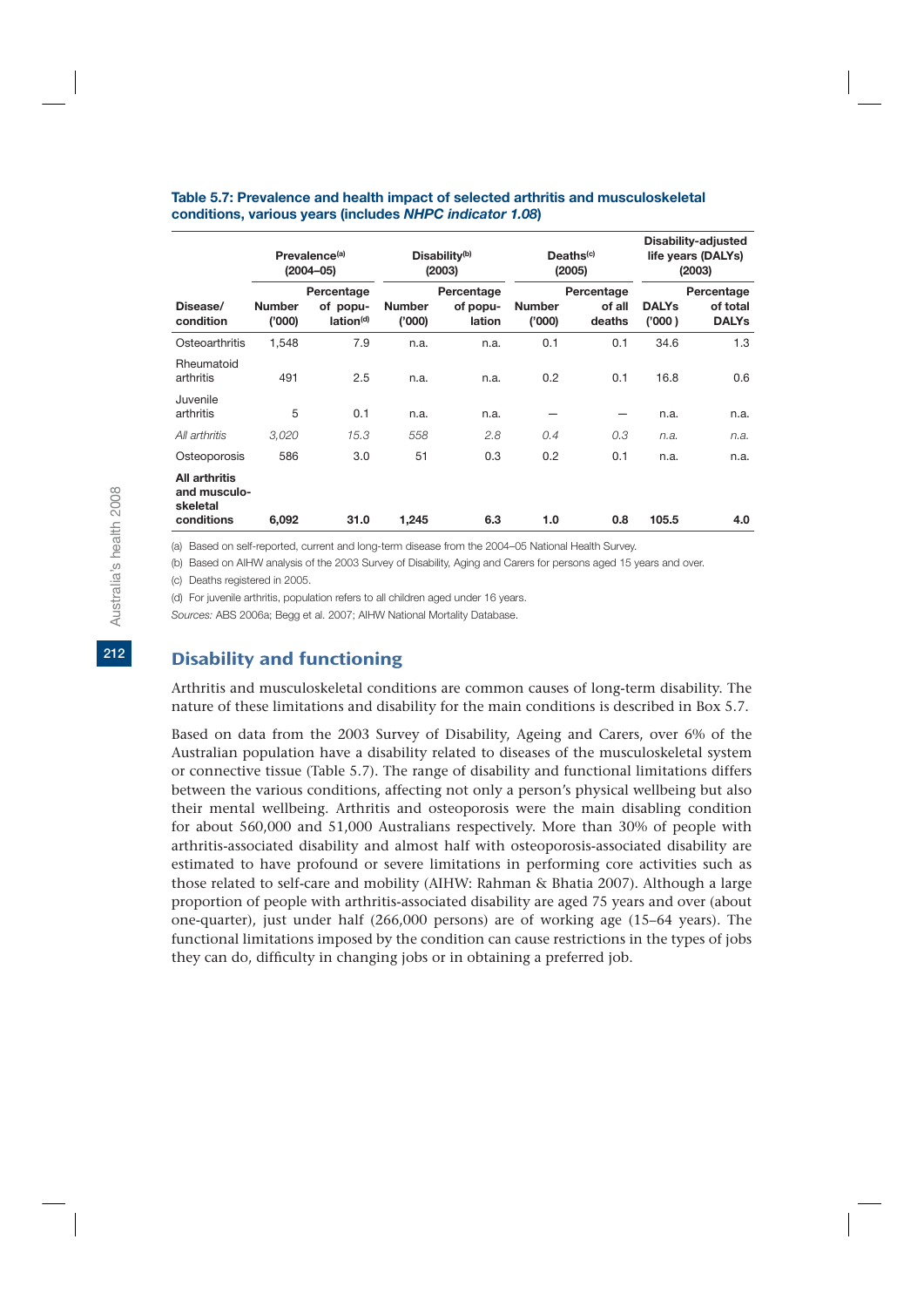### Box 5.7: Disability and musculoskeletal conditions

**Osteoarthritis:** The type of activity a person with osteoarthritis finds difficult is greatly determined by which joints are affected. Hand and arm problems may lead to a need for help with self-care tasks involving personal hygiene, dressing or other household chores. When hip or knee function is affected, mobility can be restricted, making tasks such as going up and down stairs, rising from a chair or bed, and walking very painful and difficult.

**Rheumatoid arthritis:** Deterioration in physical functioning can occur rapidly in the first couple of years after diagnosis. Being unable to perform tasks can lead to high levels of anxiety and depression. A loss of positive body image due to joint deformities can also reduce a person's wellbeing. Early diagnosis and treatment can do much to reduce the impact of rheumatoid arthritis.

**Juvenile arthritis:** The physical symptoms of juvenile arthritis can interrupt a child's daily activities, such as attending school and participating in play or exercise. Children might find it difficult to sit on the floor, hold pens and pencils, carry books and open their lunch box. Pain and functional limitations can prevent them from participating in sport, and the physical appearance of swollen and deformed joints can affect their psychosocial function. This can in some cases lead to social isolation and poor social development, which may lead to problems with employment, social interaction and personal relationships in adulthood.

**Osteoporosis:** The site and severity of a fracture will determine how a person's functioning may be limited. Wrist and forearm fractures may affect the ability to write or type, prepare meals, perform personal care tasks and manage household chores. Fractures of the spine and hip usually affect mobility, making activities involving walking, bending, lifting, pulling or pushing difficult. The loss of independence from the need for assistance may also reduce wellbeing.

## Burden of disease

Arthritis and musculoskeletal conditions do not account for many deaths (a total of about 1,000 each year), representing only 0.5% of life lost due to premature mortality (YLL). However, they are responsible for 7.3% of 'healthy' life lost due to poor health or disability (YLD). Including both deaths and disability, they accounted for 4% of the overall disease burden in 2003, measured in terms of DALYs (Table 5.7; Begg et al. 2007).

## Health service use

The treatment and management of arthritis and other musculoskeletal conditions results in the frequent use of primary care, hospital and allied health services. These conditions are the fourth leading cause of health expenditure, accounting for \$4.0 billion in 2004–05 or 7.5% of health system expenditure that can be reliably allocated to various diseases.

Most of these conditions can be effectively managed by general practitioners, who provide primary care and advice on self-management strategies. Hospital services are used when certain musculoskeletal conditions require surgical intervention or more specialised treatment. Allied health-care professionals, such as physiotherapists and occupational therapists, help to manage pain and maximise physical functioning. Information about services provided by GPs and hospitals is presented below. Unfortunately, although allied health care is an integral component of management for musculoskeletal conditions, very little information about the use of these services is currently available.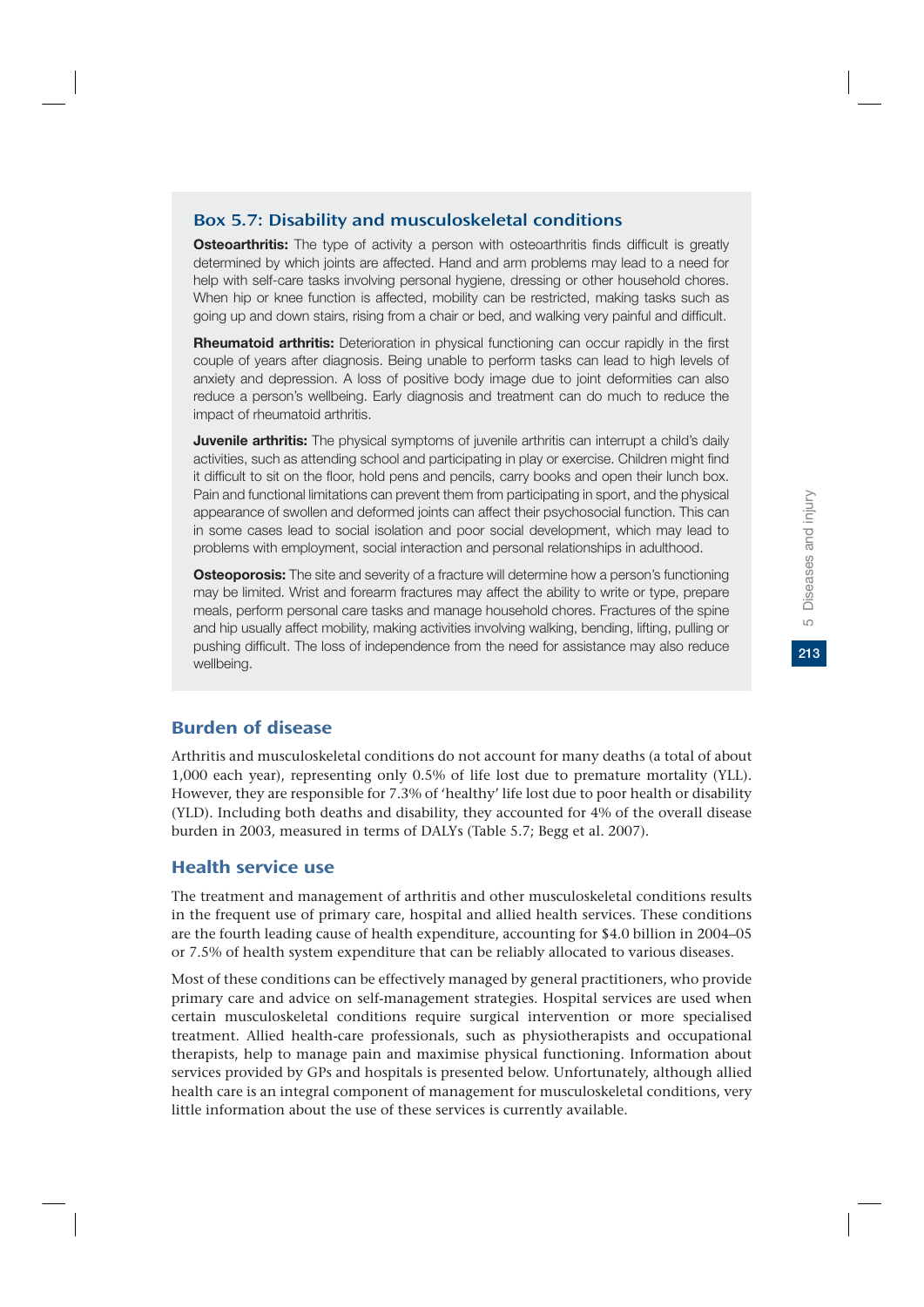## GP visits

Musculoskeletal conditions were the second most commonly managed problem by GPs in 2005–06, accounting for 11.8% of total problems managed (Britt et al. 2007). Osteoarthritis made up 1.8% of all problems managed by GPs, being managed in 27 out of every 1,000 encounters (more than one problem can be managed at each encounter). This equates to more than 2.5 million Medicare-paid GP consultations between 1 April 2005 and 31 March 2006. Rheumatoid arthritis (0.4% of problems managed in 2005–06) and osteoporosis (0.6%) are less commonly managed by GPs than osteoarthritis. This is most likely because of their lower prevalence, but it may also be related to differing levels of self-management for osteoporosis and the greater role of specialists in rheumatoid arthritis management. The most common action taken by GPs to manage osteoarthritis, rheumatoid arthritis and osteoporosis was to prescribe, advise on or supply medication.

## Hospitalisations

Significant advancements in surgical treatment have provided effective options to reduce the pain and disability associated with certain musculoskeletal conditions. Joint replacement surgery (knee and hip replacement) is considered the most cost-effective intervention for severe osteoarthritis, reducing pain and disability and restoring some patients to near normal function (Bachmeier et al. 2001). The fractures resulting from osteoporosis can require hospital care and treatment. Procedures such as partial joint replacements and the use of pins, screws and plates can help to strengthen and realign broken bones. These procedures can restore some degree of function, ultimately improving quality of life.

#### Joint replacements

In 2005–06, 44,446 total knee and hip joint replacements were performed in Australia for people with the principal diagnosis of a disease of the musculoskeletal system. About 95% of these procedures were for osteoarthritis, with the remaining 5% undertaken for osteoporosis, rheumatoid arthritis, and other musculoskeletal conditions. Knee replacements (25,897 procedures) were performed more commonly than hip replacements (18,549). Both procedures were more common in females than males.

The rate of joint replacements increased between 2000–01 and 2003–04, and this trend is expected to continue based on Australia's ageing population. However, data between 2003–04 and 2005–06 indicate that while knee replacement rates continued to rise, the rate of hip replacements declined (Figure 5.17).

Primary hip and knee replacements may need to be revised if the artificial joint can no longer provide suitable function. The need for revision can be caused by loosening or dislocation of the artificial joint (accounts for about 63% of revisions), osteolysis (degeneration of bone), fracture or infection (Australian Orthopaedic Association National Joint Replacement Registry 2006). The quality and performance of artificial joints are major factors affecting the revision rate of total hip and knee replacements. In 2005–06, total knee revisions (11.62 per 100,000 population) were less common than total hip revisions (14.27 per 100,000) (Figure 5.18).

Hospital services account for the largest proportion of total direct health expenditure for arthritis and musculoskeletal conditions (AIHW: Penm et al. 2006). Osteoarthritis is the greatest contributor to this, reflecting the use of joint replacement in its management. The average cost of a primary hip or knee replacement in a public hospital was estimated to be \$14,000–\$17,000 in 2004–05, and a revision hip procedure cost \$17,000–\$30,000 on average (DoHA 2006).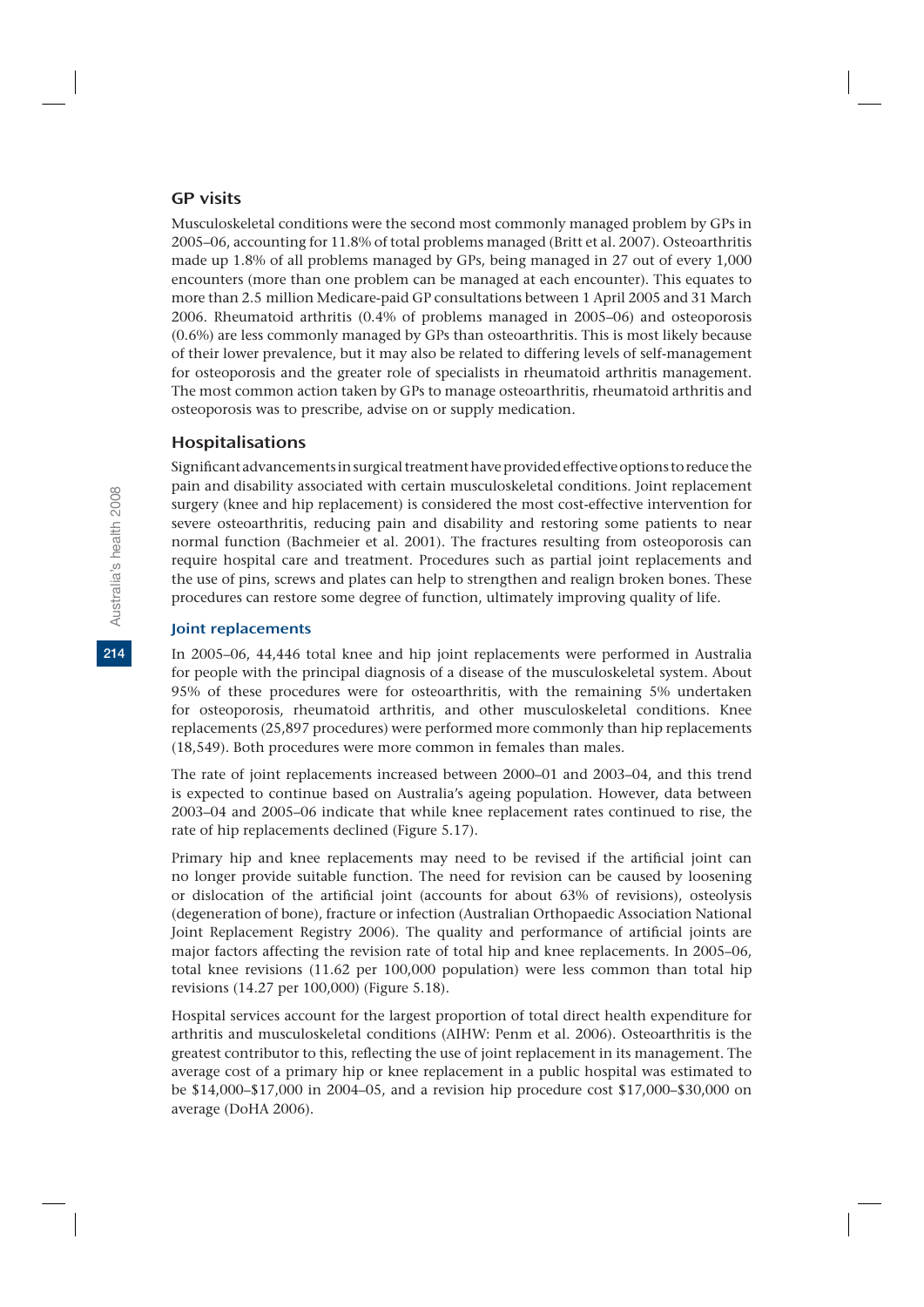





*Source:* AIHW National Hospital Morbidity Database.

**Figure 5.18: Trends in revisions of total primary hip and knee replacements, 1997–98 to 2005–06**

215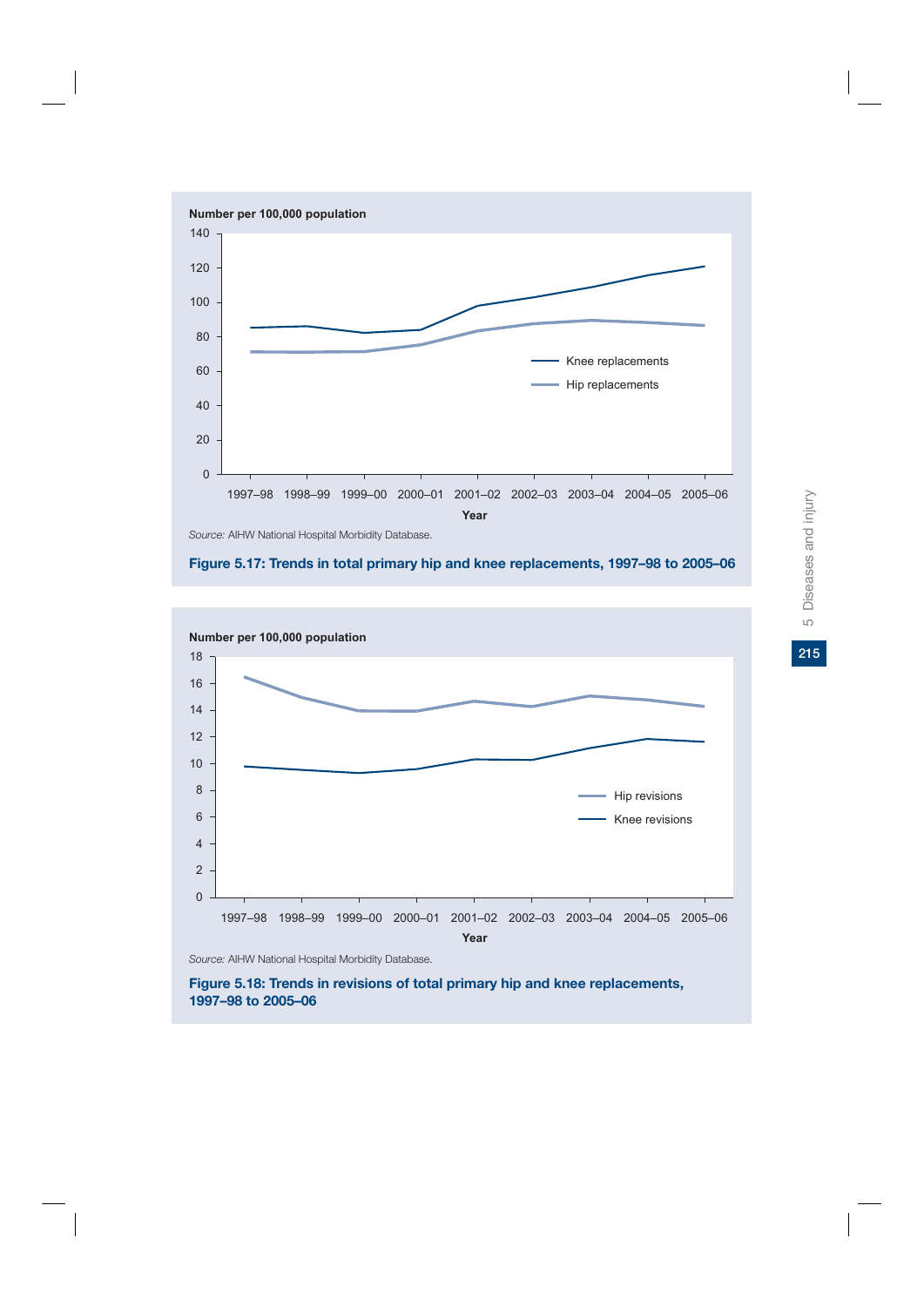#### Treatment for minimal trauma fractures

In 2005–06 there were 48,409 hospitalisations (excluding patient transfers) for minimal trauma (osteoporosis-related) fractures in persons aged 40 years and over. Almost fourfifths of these (78%) involved fractures at one of the major body sites listed in Table 5.8, with hip fractures accounting for about a third of all hospitalisations for minimal trauma fractures.

| Fracture site <sup>(a)</sup> | <b>Males</b> | <b>Females</b> | <b>Persons</b> | Per cent |
|------------------------------|--------------|----------------|----------------|----------|
| Hip                          | 4.410        | 11,824         | 16, 234        | 33.5     |
| Wrist                        | 922          | 5,917          | 6,839          | 14.1     |
| Shoulder                     | 861          | 3,046          | 3,907          | 8.1      |
| Pelvis                       | 661          | 3,037          | 3,698          | 7.6      |
| Ankle                        | 848          | 2,303          | 3,151          | 6.5      |
| Spine                        | 861          | 1,756          | 2,617          | 5.4      |
| Forearm                      | 328          | 1,026          | 1.354          | 2.8      |
| Other                        | 3,832        | 6,777          | 10,609         | 21.9     |
| <b>Total</b>                 | 12,723       | 35,686         | 48,409         | 100      |

**Table 5.8: Hospitalisations for minimal trauma fractures, persons aged 40 years or over, 2005–06**

(a) Based on principal diagnosis. More than one fracture may have been recorded. *Notes*

1. A hospitalisation for minimal trauma fracture was defined as any hospitalisation of a person aged 40 years and over with the principal diagnosis of a fracture and an external cause code indicating minor trauma (ICD-10-AM codes W00–W08, W18, W19, W22, W50, W51 and W548).

2. Hospitalisations where the patient was transferred from another hospital were excluded (6,891 cases, or approximately 12.5% of all minimal trauma fracture hospitalisations). This provides a more accurate estimate of the number of fractures that required hospital treatment as an admitted patient.

*Source:* AIHW National Hospital Morbidity Database.

## 5.7 Dementia

Dementia is a major health problem among older people. It can be described as a general and increasing deterioration of higher brain functions such as memory, understanding and reasoning. It is not a specific disease but a syndrome associated with a range of diseases. Dementia is highly disabling, restricts daily activities and can result in high care needs in the long term. Many diseases can cause dementia, the most common being Alzheimer's disease. Other common forms include vascular dementia, dementia with Lewy bodies, frontotemporal dementia (including Pick's disease) and mixed forms of dementia. Although dementia is not an inevitable part of ageing, its prevalence is greater in older age groups and it is very prevalent in the very old.

### **Disability**

Even though dementia is not often fatal in itself, it causes so much disability that it was ranked fifth as a specific cause of the burden of disease among females in 2003 (Begg et al. 2007). It is the greatest single contributor to the burden of disability at older ages and the second greatest single contributor to the cost of care in residential aged care (AIHW 2007a).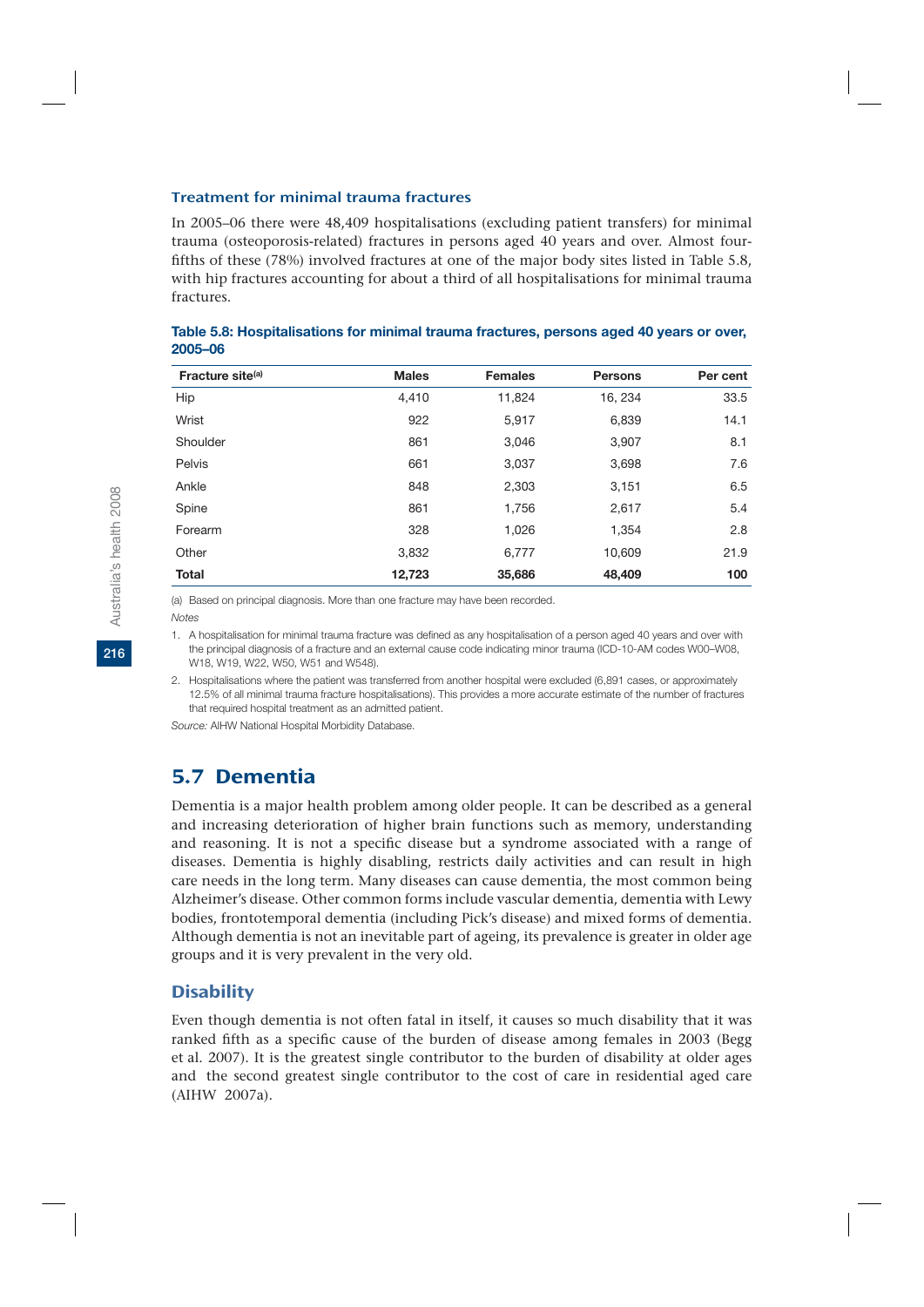In older people dementia is more likely than other health conditions to be associated with severe or profound limitations in self-care, mobility and communication, and is very likely to be associated with multiple health conditions (AIHW 2007a: Table 5.25; AIHW 2002). Other long-term problems include gait disturbance, slowed movement, fractures, arthritis, osteoporosis and urinary tract infections. The oral health of older people with dementia is also significantly worse than that of their counterparts (AIHW Dental Statistics and Research Unit 2005).

Dementia is a progressive condition whose impact on the individual's functioning increases with the growing severity of the underlying disease. It is classified as 'mild' in about 55%, 'moderate' in 30% and 'severe' in 15% of those affected, based on the severity definitions of the Clinical Dementia Rating scale (AIHW 2007a). However, the naming system of this scale does not adequately describe dementia's impact. For example, those with 'moderate' dementia are described as having such severe memory loss that only information that has long been deeply ingrained is retained. They are also severely impaired in making judgements or solving problems, they often cannot function independently outside the home, and they require help with personal care.

Because of the severity of the condition, people with dementia are heavy users of health and aged care services including GP consultations, pharmaceuticals, aged care assessments, community care programs, hospitals and residential aged care. They also require much time and help from their carers and their behavioural and psychological symptoms are also distressing to many of their carers.

## Prevalence

Based on findings from major European studies, about 6.5% of Australians aged 65 years and over had dementia in 2006, including 22% of people aged 85 years and over (Table 5.9). The condition is rare in people under the age of 65 years. Almost two-thirds (64%) of older people with dementia were female, mostly because of the higher proportion of females living to older ages. Rates increase markedly with age and dementia is common in very elderly people, and almost 40% of those with dementia are aged 85 years and over. The age profile of males with dementia is different from that of females. For example, 29% of males with dementia are aged under 75 years compared with 13% of females.

|              |              | Rate (per cent) |                |              | <b>Number</b>  |                |
|--------------|--------------|-----------------|----------------|--------------|----------------|----------------|
| Age          | <b>Males</b> | <b>Females</b>  | <b>Persons</b> | <b>Males</b> | <b>Females</b> | <b>Persons</b> |
| $0 - 64$     | 0.1          | 0.0             | 0.1            | 5,900        | 2,900          | 8,800          |
| $65 - 74$    | 2.0          | 1.8             | 1.9            | 13,900       | 12,600         | 26,500         |
| $75 - 84$    | 7.3          | 9.3             | 8.4            | 30,500       | 50,300         | 80,700         |
| $85+$        | 17.1         | 24.9            | 22.4           | 18,300       | 55,300         | 73,500         |
| Total $65+$  | 5.0          | 7.8             | 6.5            | 62,700       | 118,200        | 180,700        |
| <b>Total</b> | 0.7          | 1.2             | 0.9            | 68,600       | 121,100        | 189,500        |

#### **Table 5.9: Prevalence of dementia by age and sex, 2006**

*Note:* Derived from aggregated age- and sex-specific rates from a meta-analysis of data from European studies (Lobo et al. 2000). Percentages are of the estimated Australian resident population of that age and sex at 30 June 2006. *Source:* AIHW 2007a based on data from Lobo et al. 2000 and Harvey et al. 2003.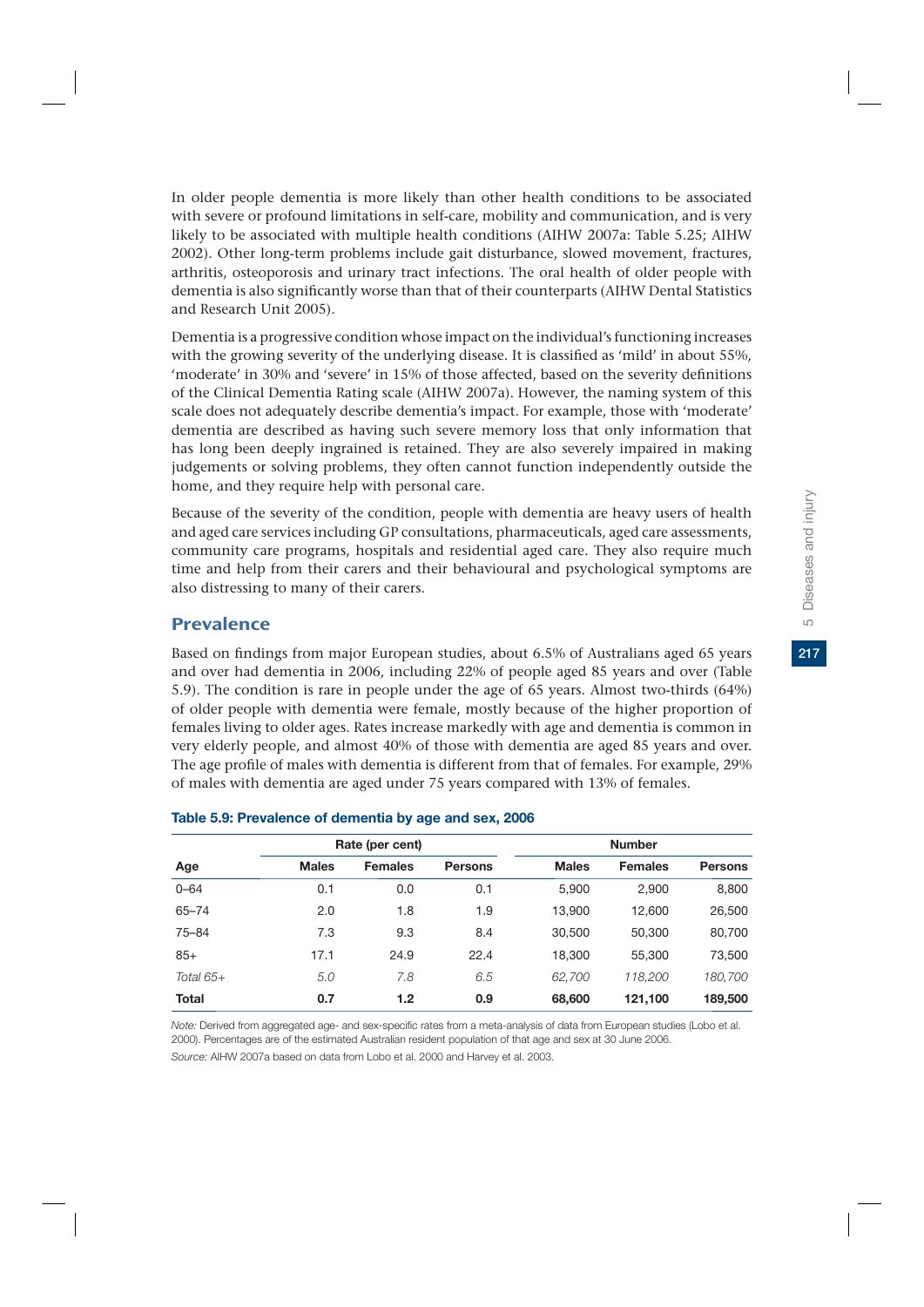### Use of cared accommodation

Because dementia is one of the most disabling health conditions, most (91%) who are moderately or severely affected require full-time care and live in cared accommodation. Conversely, nearly all (96%) with mild dementia live in households. Considering the 166,600 older people with dementia in 2003, 44% (74,100) were in cared accommodation and the remainder lived in households (Table 5.10). The proportion of people with dementia who lived in households decreased with age from 79% at ages 65–74 to 36% at ages 85 and over. Accordingly, the majority of the estimated \$1.4 billion health and agedcare system expenditure for dementia in 2003 is in the residential aged-care sector, where \$993 million was attributed to dementia.

Although the 2003 Survey of Disability, Ageing and Carers is currently the best source of data about dementia in cared accommodation, there is evidence that it underestimates the number of cases of mild and moderate dementia in households, and to a lesser extent in cared accommodation.

|              | Cared            |                   |                         | Per cent living in |
|--------------|------------------|-------------------|-------------------------|--------------------|
| Age          | accommodation(a) | <b>Households</b> | <b>Total prevalence</b> | households         |
| $0 - 64$     | 1.200            | 6.900             | 8.100                   | 85                 |
| $65 - 74$    | 5.300            | 20.100            | 25,400                  | 79                 |
| $75 - 84$    | 27,300           | 49,000            | 76.300                  | 64                 |
| $85+$        | 41,500           | 23,400            | 64.900                  | 36                 |
| Total $65+$  | 74,100           | 92,500            | 166,600                 | 56                 |
| <b>Total</b> | 75,300           | 99,400            | 174,700                 | 57                 |

#### **Table 5.10: Prevalence of those with dementia living in households or cared accommodation, 2003**

(a) Cared accommodation includes Accommodation for the retired or aged, Home for the aged, Home—other, Hospital general and Hospital—other. It is broader in scope than 'Residential aged care'.

*Sources:* AIHW 2007a based on data from Lobo et al. 2000 and Harvey et al. 2003 and AIHW analysis of ABS 2003 SDAC confidentialised unit record file.

### The future prevalence of dementia

The number of older Australians with dementia is projected to increase from 180,700 in 2006 to 452,600 in 2031, an increase of 150% or 271,900 persons (Table 5.11). For the 6 years from 2006 to 2011, the number of older people with dementia is projected to increase by 17% (31,300 persons) to around 212,000 persons. These estimates are based on the projected increase in the number of older people over this period and assumes that prevalence rates for dementia remain stable. However, prevalence rates may change as a result of changes in prevention, detection, management and treatment of the disease.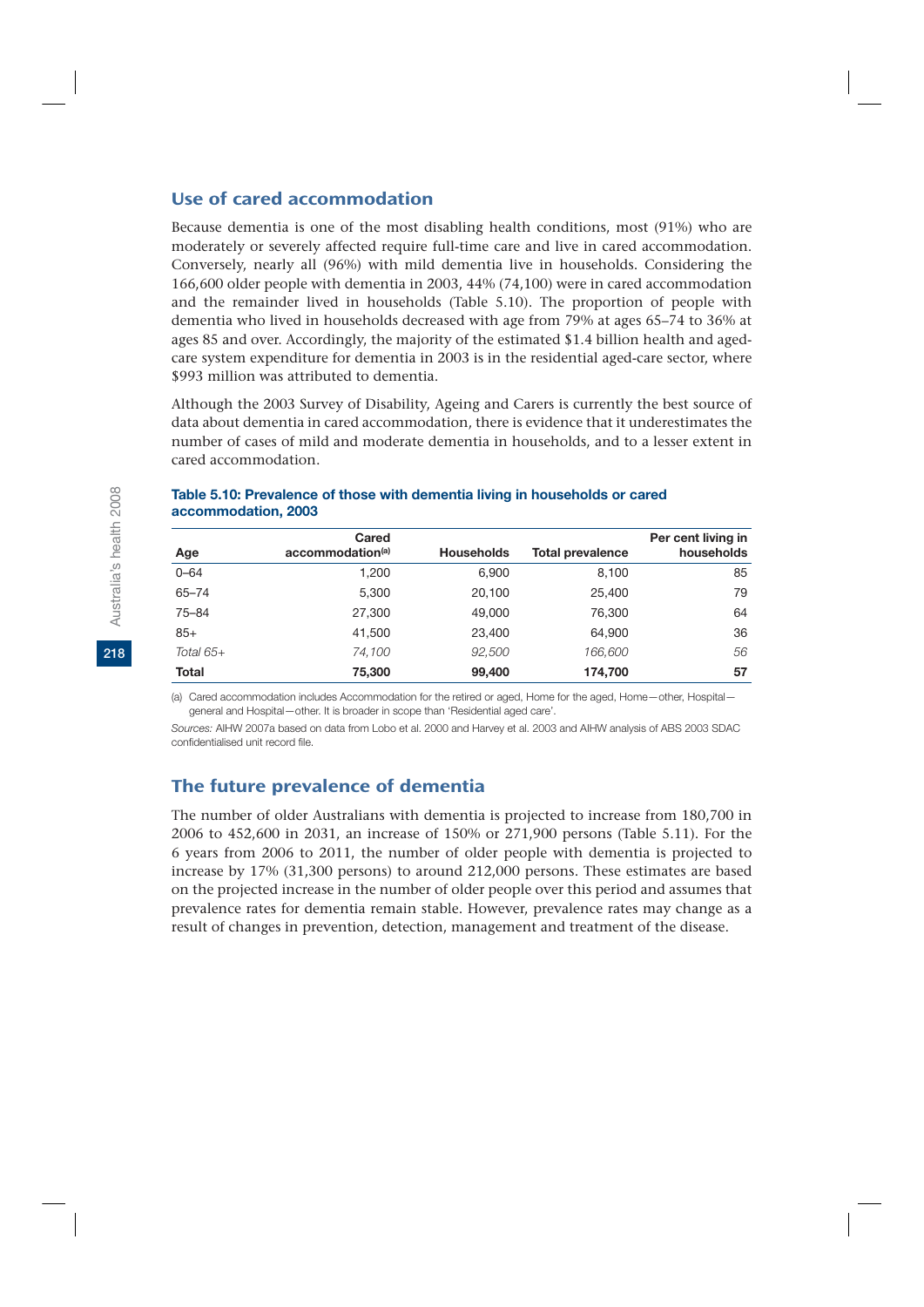|              |        | 2006    |                |             | 2011    |                |             | 2031    |                |
|--------------|--------|---------|----------------|-------------|---------|----------------|-------------|---------|----------------|
| Age          | Male   | Female  | <b>Persons</b> | <b>Male</b> | Female  | <b>Persons</b> | <b>Male</b> | Female  | <b>Persons</b> |
| $0 - 64$     | 5.900  | 2.900   | 8.800          | 6.700       | 3.300   | 10.000         | 8.000       | 4.000   | 12,000         |
| $65 - 74$    | 13.900 | 12.600  | 26,500         | 16.700      | 14.900  | 31,600         | 28,400      | 26,000  | 54,500         |
| $75 - 84$    | 30,500 | 50,300  | 80,700         | 33,000      | 51.500  | 84.500         | 71.800      | 104.100 | 175,900        |
| $85+$        | 18.300 | 55.300  | 73,500         | 25.700      | 70.300  | 96,000         | 74.200      | 148.100 | 222.200        |
| Total $65+$  | 62.700 | 118.200 | 180.700        | 75.400      | 136.700 | 212.100        | 174.400     | 278,200 | 452,600        |
| <b>Total</b> | 68,600 | 121.100 | 189,500        | 82.100      | 140,000 | 222.100        | 182,400     | 282,200 | 464,600        |

#### **Table 5.11: Projected number of people with dementia, 2006 to 2031**

*Source:* AIHW 2007a, based on data from Lobo et al. 2000 and Harvey et al. 2003.

## Incidence

Based on the best data about dementia prevalence, duration of illness and mortality, it has been estimated that there were 37,000 incident (new) cases of dementia among Australians in 2003, with most occurring in people over the age of 65 years (Table 5.12). The majority (63% or 23,300) of these were female and 13,900 were male. Not all incident cases of dementia will be initially visible because onset usually occurs with mild symptoms. However, as dementia is not reversible, these people will in time become part of the visible prevalent population unless they die from other causes first.

| Age          | <b>Males</b> | <b>Females</b> | <b>Persons</b> |
|--------------|--------------|----------------|----------------|
| $0 - 64$     | 1,100        | 600            | 1,600          |
| $65 - 74$    | 2,800        | 2,700          | 5,400          |
| $75 - 84$    | 6,300        | 10,100         | 16,400         |
| $85+$        | 3,700        | 9,900          | 13,500         |
| Total $65+$  | 12,800       | 22,700         | 35,400         |
| <b>Total</b> | 13,800       | 23,200         | 37,000         |

#### **Table 5.12: Estimated incidence of dementia, by age and sex, 2003**

*Note:* Figures may not sum to totals due to rounding.

*Source:* AIHW and University of Queensland estimates based on meta-analysis of overseas studies (see AIHW 2007a: Box 4.3).

# 5.8 Mental health problems and illnesses

Mental health problems and illnesses affect the perceptions, emotions, behaviour and resulting social wellbeing of individuals. There are numerous types of mental illnesses with varying degrees of severity. Examples include anxiety, depression, bipolar disorders and schizophrenia. Mental illness is widely recognised as a major health concern in Australia. Although fewer deaths are attributed to it than to other leading health problems, it causes so much distress and disability that it was third among the broad disease groups in the burden of disease rankings for 2003 (Begg et al. 2007).

Mental illness is also associated with stigma in Australian society, which often leads to isolation and discrimination for those affected. In February 2006 the Council of Australian Governments committed to reform of Australia's mental health services nationally, with a 5-year action plan developed for Commonwealth and state/territory collaboration. The plan focuses on the removal of stigma attached to mental illness through increasing community awareness of mental illness as a disease, preventing mental ill health, intervening early, and improving access to services for those in need.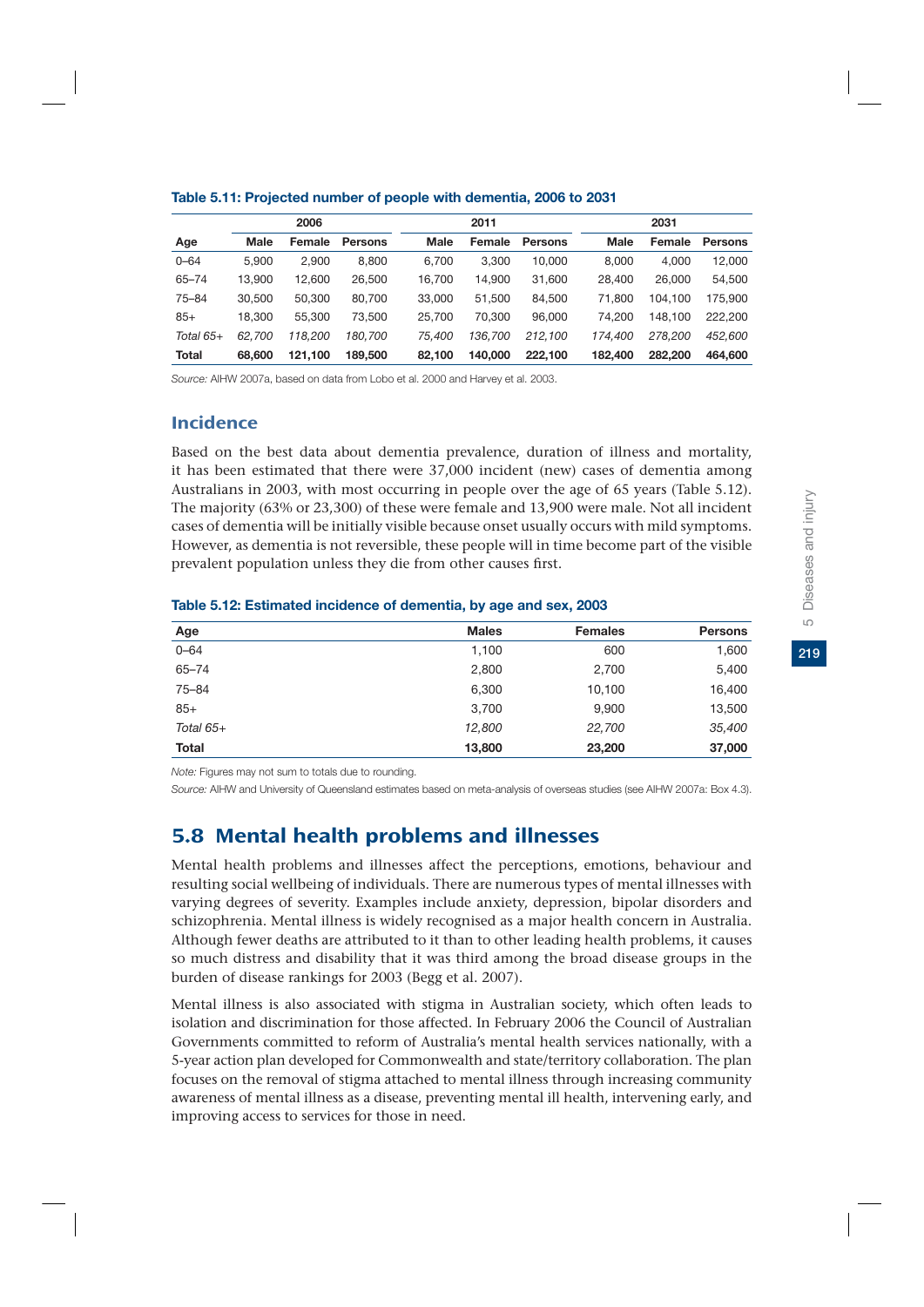## Prevalence

Based on the latest information available—collected in the 1997 National Survey of Mental Health and Wellbeing (see Box 5.8)—almost one in five Australian adults will experience a mental disorder at some time in their life. Overall, an estimated 18% of Australian adults had experienced a mental disorder in the preceding 12 months (ABS 1998).

## Box 5.8 Measuring the prevalence of mental health problems

The prevalence of mental health problems used in this section comes from three main sources:

- The National Survey of Mental Health and Wellbeing was conducted by the ABS in 1997. This survey used the Composite International Diagnostic Interview to identify adults with mental illness. The survey also collected information on psychological distress using the Kessler Psychological Distress Scale-10 items (K10). K10 is a scale of non-specific psychological distress based on 10 questions about negative emotional states in the reference period (the 4 weeks before interview). Another survey was run in 2007, with results not available in time for this publication.
- The ABS National Health Survey (NHS) of 2004–05 included two measures of the prevalence of mental health problems. The first was self-reported information about long-term conditions. The second was the K10 ( also collected in the previous two NHS surveys).
- The 2004 National Drug Strategy Household Survey also collected information using the K10.

The 2004–05 National Health Survey (NHS) provides the latest estimates of the prevalence of mental health problems in Australia based on self-reports (see Box 5.8). The proportion of people estimated to have a long-term mental or behavioural problem increased progressively over the last three NHS surveys—from 5.9% in 1995, to 9.6% in 2001, to 11.0% in 2004– 05 (age-standardised). This may reflect a real increase, or simply a growing willingness to report mental disorders, or both. The most commonly reported problems were anxietyrelated problems and mood (affective) problems, each found in about 4% of males and 6% of females. Females were more likely than males to report a long-term mental or behavioural problem (11.4% of females compared with 10% of males).

## Psychological distress

Based on information in the 2004–05 NHS, an estimated 3.8% of Australians aged 18 years and over had very high levels of psychological distress (Table 5.13). Earlier estimates covering the period between 1997 and 2004 varied between 2.2% and 3.6%. In 1997 and 2001, the highest rates occurred in the 45–54 years age group, for both males and females. This remained unchanged for females in 2004–05 but for males the group with the highest rate was now those aged 55–64 years.

Table 5.14 shows that high and very high levels of psychological distress were more common in females (15%) than in males (11%) in the 2004–05 NHS, and males (67%) were more likely to have low levels of psychological distress than females (59%). Adults reporting a long-term mental or behavioural problem were much more likely to have high or very high levels of psychological distress than the total adult population (48% compared with 13%) (ABS 2006a).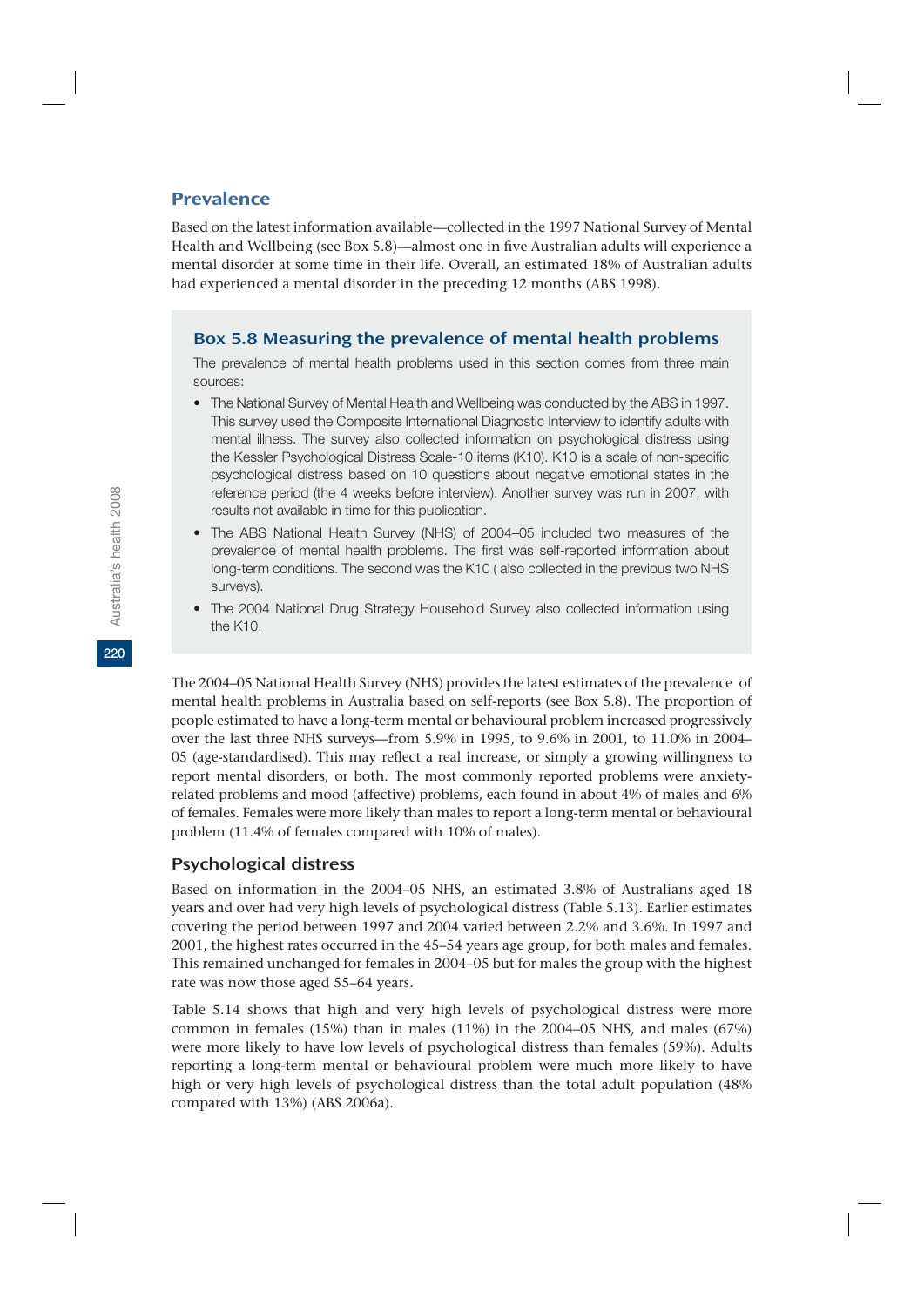|         |                    |                    |           | Age group      |             |                    |              |
|---------|--------------------|--------------------|-----------|----------------|-------------|--------------------|--------------|
| Year    | $18 - 24$          | $25 - 34$          | $35 - 44$ | $45 - 54$      | $55 - 64$   | 65 or over         | <b>Total</b> |
|         |                    |                    |           | <b>Males</b>   |             |                    |              |
| 1997    | 0.6 <sup>(b)</sup> | 1.3 <sup>(b)</sup> | 2.2       | 3.0            | 2.7         | 1.9 <sup>(b)</sup> | 1.9          |
| 2001    | 2.7                | 2.1                | 2.5       | 3.7            | 3.6         | 1.9                | 2.7          |
| 2004    | 2.5                | 2.9                | 1.5       | 2.0            | 1.9         | 1.0                | 2.0          |
| 2004-05 | 3.3                | 2.3                | 3.4       | 4.0            | 4.6         | 2.9                | 3.3          |
|         |                    |                    |           | <b>Females</b> |             |                    |              |
| 1997    | 2.1 <sup>(b)</sup> | 2.8                | 2.4       | 3.8            | $1.5^{(b)}$ | 1.3 <sup>(b)</sup> | 2.4          |
| 2001    | 5.4                | 4.6                | 4.2       | 5.5            | 3.6         | 3.2                | 4.4          |
| 2004    | 4.5                | 3.2                | 2.9       | 2.0            | 1.7         | 1.4                | 2.6          |
| 2004-05 | 3.5                | 3.5                | 5.1       | 5.5            | 4.3         | 3.5                | 4.3          |
|         |                    |                    |           | <b>Persons</b> |             |                    |              |
| 1997    | 1.3                | 2.1                | 2.3       | 3.4            | 2.1         | 1.6                | 2.2          |
| 2001    | 4.0                | 3.4                | 3.4       | 4.6            | 3.6         | 2.6                | 3.6          |
| 2004    | 3.5                | 3.0                | 2.2       | 2.0            | 1.8         | 1.2                | 2.3          |
| 2004-05 | 3.4                | 2.9                | 4.3       | 4.8            | 4.4         | 3.2                | 3.8          |
|         |                    |                    |           |                |             |                    |              |

#### Table 5.13: Prevalence of very high psychological distress<sup>(a)</sup> in adults, 1997, 2001, 2004, **2004–05 (per cent) (***NHPC indicator 1.05***)**

(a) Measured using the Kessler Psychological Distress Scale-10 items (K10).

(b) Estimate has a relative standard error of between 25% and 50% and should be used with caution. *Notes*

1. Persons with scores of 30 to 50 are rated as having a very high level of psychological distress on the K10 scale of psychological distress.

2. Age-standardised to the Australian population as at 30 June 2001.

*Sources:* ABS 1998, 2002, 2006a; AIHW 2005d.

#### **Table 5.14: Prevalence of psychological distress in adults, 2004–05 (per cent)**

|              | Level of psychological distress (K10 scale <sup>(a)</sup> ) |                |      |           |  |  |  |  |
|--------------|-------------------------------------------------------------|----------------|------|-----------|--|--|--|--|
| Age group    | Low                                                         | Moderate       | High | Very high |  |  |  |  |
|              | <b>Males</b>                                                |                |      |           |  |  |  |  |
| $18 - 24$    | 60.4                                                        | 27.1           | 9.1  | 3.3       |  |  |  |  |
| $25 - 34$    | 64.3                                                        | 26.4           | 7.0  | 2.3       |  |  |  |  |
| $35 - 44$    | 64.7                                                        | 23.8           | 7.9  | 3.4       |  |  |  |  |
| $45 - 54$    | 67.8                                                        | 21.0           | 7.0  | 4.0       |  |  |  |  |
| $55 - 64$    | 70.4                                                        | 18.0           | 6.7  | 4.6       |  |  |  |  |
| 65 or over   | 72.4                                                        | 17.2           | 7.3  | 2.9       |  |  |  |  |
| <b>Total</b> | 66.6                                                        | 22.4           | 7.5  | 3.3       |  |  |  |  |
|              |                                                             | <b>Females</b> |      |           |  |  |  |  |
| $18 - 24$    | 49.4                                                        | 31.8           | 15.2 | 3.5       |  |  |  |  |
| $25 - 34$    | 55.3                                                        | 30.2           | 10.9 | 3.5       |  |  |  |  |
| $35 - 44$    | 57.2                                                        | 26.1           | 11.5 | 5.1       |  |  |  |  |
| $45 - 54$    | 59.4                                                        | 24.1           | 10.7 | 5.5       |  |  |  |  |
| $55 - 64$    | 69.1                                                        | 17.8           | 8.8  | 4.3       |  |  |  |  |
| 65 or over   | 65.4                                                        | 22.8           | 8.1  | 3.5       |  |  |  |  |
| <b>Total</b> | 59.1                                                        | 25.7           | 10.8 | 4.3       |  |  |  |  |

(a) Based on the Kessler 10 scale of psychological distress.

*Source*: ABS 2006a.

 $\Box$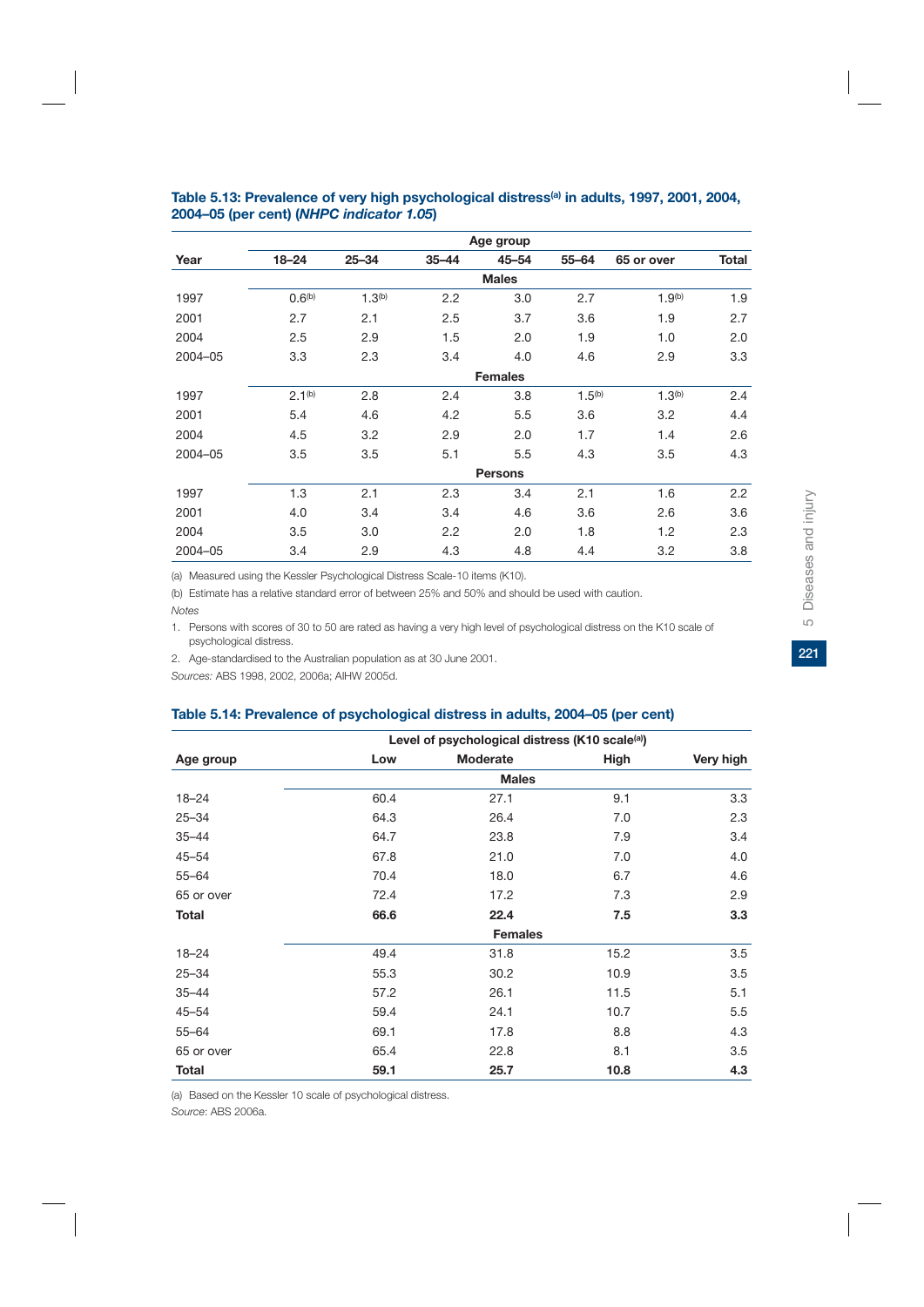### **Mortality**

A mental or behavioural disorder was recorded as the underlying cause for 579 deaths in 2005 (excluding dementia and suicide), an age-standardised rate of 2.7 per 100,000 persons. (Suicides are reported in Section 5.10 and dementia in Section 5.7.) The rate dropped substantially from the peak years of the mid to late 1990s, and now appears to be plateauing (Figure 5.19). Most cases with a mental or behavioural disorder as the underlying cause of death were due to abuse of psychoactive substances such as alcohol and heroin.



2. A comparability factor was applied to enable comparison between ICD-9 (baseline) and ICD-10 (most recent) coded data.

3. Age-standardised to the Australian population as at 30 June 2001.

*Source:* AIHW National Mortality Database.

#### **Figure 5.19: Death rates for mental and behavioural disorders, 1979 to 2005 (***NHPC indicator 1.08***)**

Deaths due to psychoactive substance abuse were more common among males than females (Figure 5.20). Deaths with another mental or behavioural disorder as the underlying cause (that is, not psychoactive substance abuse) were mainly recorded for persons over the age of 65 years.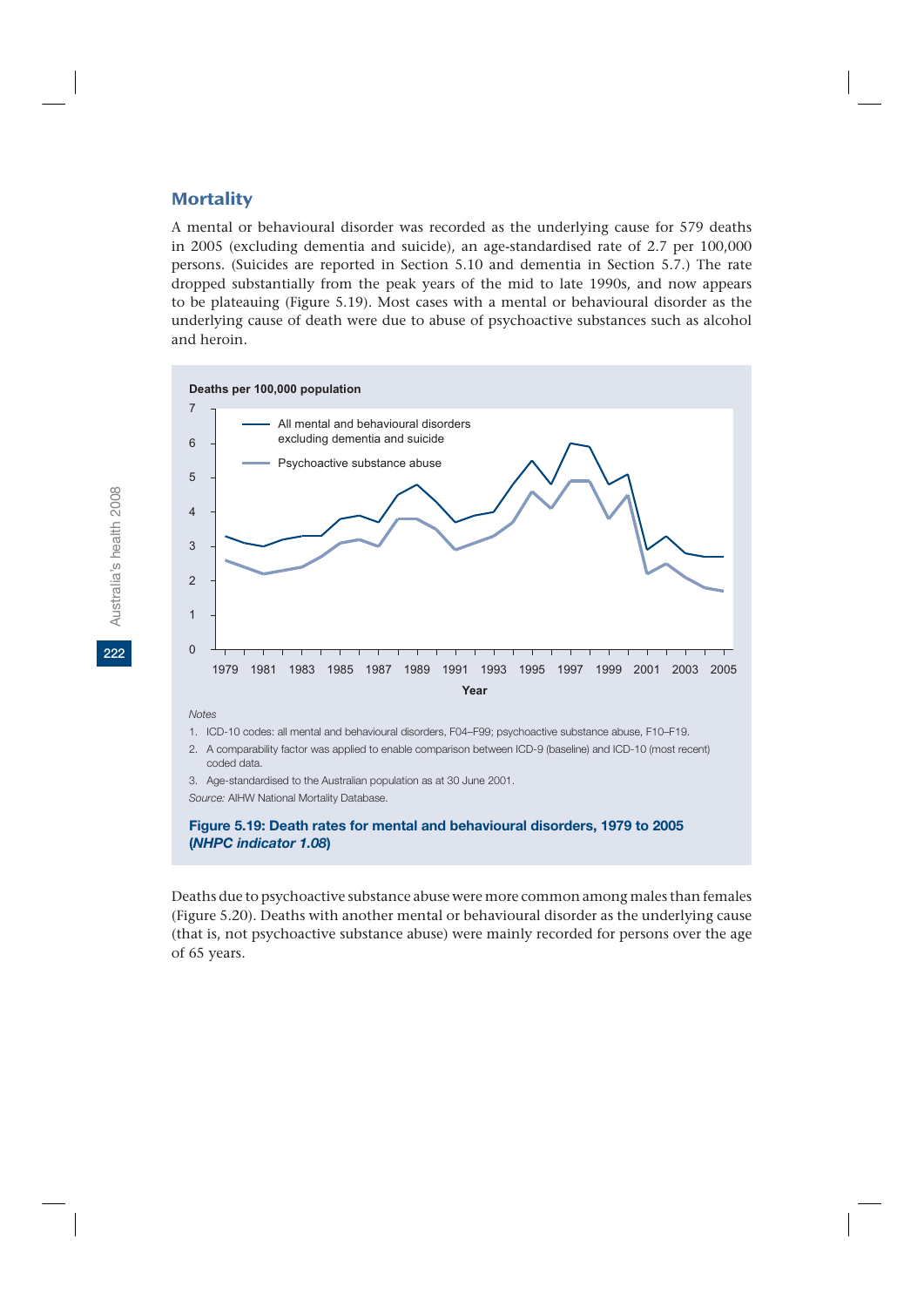

**Figure 5.20: Deaths from mental and behavioural disorders, by sex and age group, 2005**

# Psychiatric disability

Based on the ABS Survey of Disability, Ageing and Carers (ABS 2005), around 1 in 20 (5.2%, about 1.0 million) Australians were estimated to have a psychiatric disabling condition in 2003. Almost half of these had severe or profound core activity limitation—that is, they sometimes or always needed help with self-care, mobility or communication (Table 5.15). The proportion of females with a psychiatric disability who had a severe or profound activity limitation was higher than for males (3.0% and 2.0% respectively).

Psychiatric disability is also associated with other disabling conditions. For those with a psychiatric problem as a disabling condition, 36.7% also had a sensory/speech disability and 36.2% reported physical and/or diverse disabilities. In those aged under 15 years, 83.9% also reported an intellectual disability.

|                                                    | <b>Males</b>            |             | <b>Females</b>          |             | <b>Persons</b>          |             |
|----------------------------------------------------|-------------------------|-------------|-------------------------|-------------|-------------------------|-------------|
| <b>Core activity limitation</b>                    | <b>Number</b><br>('000) | Per<br>cent | <b>Number</b><br>('000) | Per<br>cent | <b>Number</b><br>('000) | Per<br>cent |
| Profound core activity limitation                  | 109.6                   | 1.1         | 187.4                   | 1.9         | 297.0                   | 1.5         |
| Severe core activity limitation                    | 89.6                    | 0.9         | 106.2                   | 1.1         | 195.8                   | 1.0         |
| Moderate core activity limitation                  | 65.6                    | 0.7         | 91.1                    | 0.9         | 156.6                   | 0.8         |
| Mild core activity limitation                      | 87.9                    | 0.9         | 96.9                    | 1.0         | 184.8                   | 0.9         |
| Total with a psychiatric disability <sup>(b)</sup> | 447.4                   | 4.6         | 570.5                   | 5.8         | 1.017.9                 | 5.2         |

#### **Table 5.15: Prevalence of psychiatric disability(a) by core activity limitation, 2003**

(a) Persons with a psychiatric disability as the main or other disabling condition.

(b) Includes persons with no core activity limitation but who are restricted in schooling or employment only, and persons without specific limitations or restrictions.

*Note:* Percentages are of the respective component of the Australian population. *Source:* AIHW 2005c.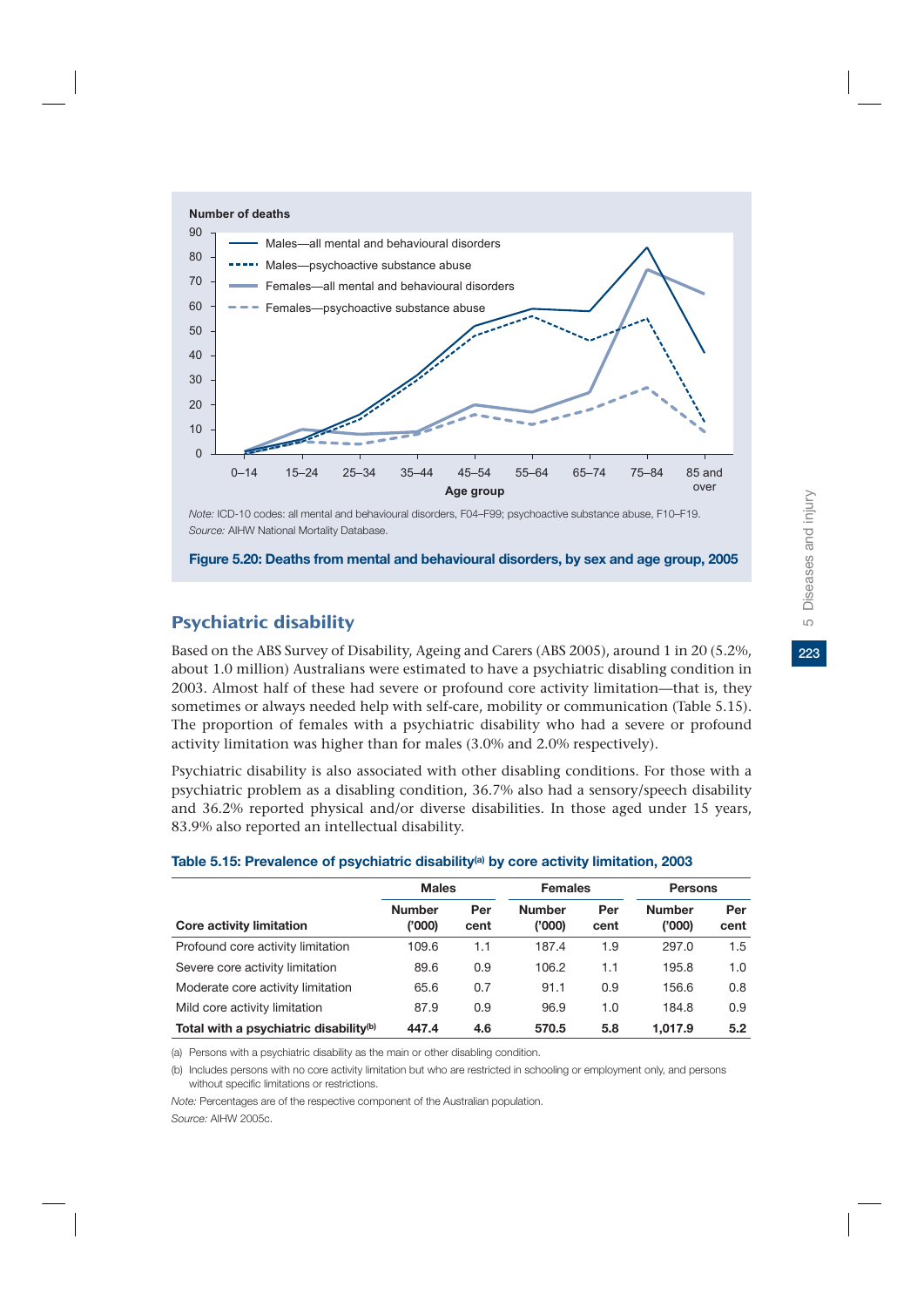As at June 2005, 26.2% of the 706,782 recipients of the Australian Government's Disability Support Pension had a psychiatric/psychological condition, second only to musculoskeletal and connective tissue conditions (33.9%) (DEWR 2006).

## Burden of disease

Mental illness was estimated to be responsible for 13% of the total burden of disease in Australia in 2003, placing it third as a broad disease group after cancers and cardiovascular disease (Begg et al. 2007; see Section 2.6). Almost all (93%) of the mental illness burden was due to disability rather than premature mortality. In fact, mental illnesses accounted for almost one-quarter (24%) of the total disability burden for all diseases.

The burden attributed to mental illness was spread across both sexes and all ages, with females accounting for 53% of the burden. In females, anxiety and depression were the foremost causes, accounting for 10% of the overall female burden of disease, and together they ranked third (at almost 5%) in the overall male burden.

The burden from mental illnesses for both sexes was greater in early to mid adulthood than at other ages (Figure 5.21).

Mental illnesses accounted for a relatively large proportion of overall disease burden for age groups up to middle age. Twenty-three per cent of the overall burden for children aged 0–14 years was due to mental illnesses and the proportion was 36% for the 15–44 years age group.



*Note:* Disease burden is measured using Disability-Adjusted Life Years. See Section 2.6 for more information. *Source*: Begg et al. 2007.

#### **Figure 5.21: Mental illnesses burden by age and sex, 2003**

**224**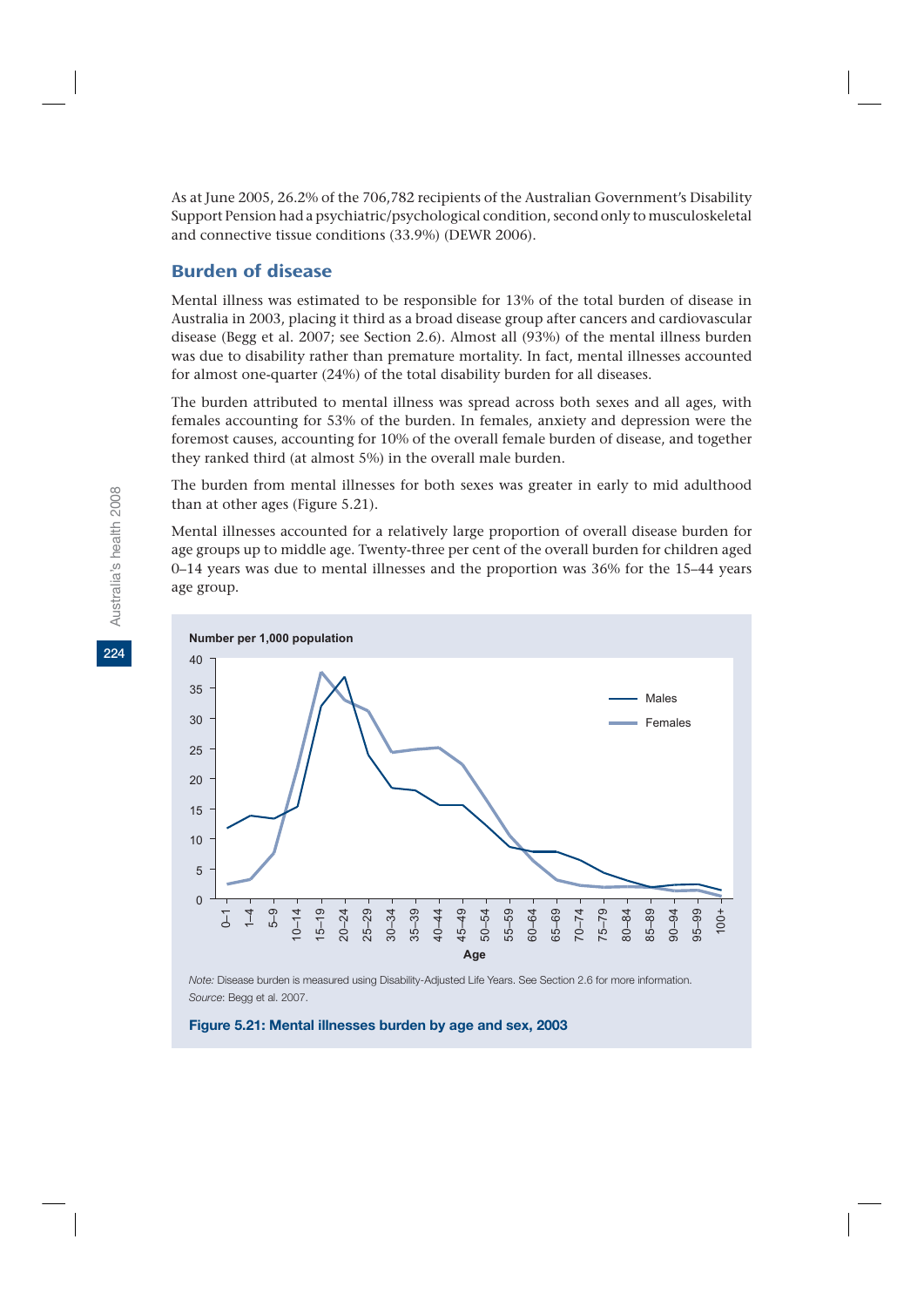## **Comorbidity**

Comorbidity, involving more than one mental illness, or at least one mental illness and one or more physical illnesses, is common among those with mental illness. Based on information from the National Survey of Mental Health and Wellbeing, of people who had a mental disorder (including anxiety, affective, substance use and personality disorders), 40% reported at least one other disorder. People with multiple disorders were more disabled, more distressed, had more consultations for mental health problems, and had higher measured levels of neuroticism than those with only one disorder (Andrews et al. 2002).

From the 2004–05 NHS, the prevalence of other National Health Priority Area diseases and conditions was higher among those with a long-term mental or behavioural problem than among the total population (Table 5.16).

| <b>NHPA disease/condition</b>      | Among persons with a long-term<br>mental or behavioural problem | Among the total<br>population |
|------------------------------------|-----------------------------------------------------------------|-------------------------------|
| Arthritis                          | 23.4                                                            | 15.3                          |
| Asthma                             | 16.0                                                            | 10.2                          |
| Heart, stroke and vascular disease | 6.3                                                             | 3.8                           |
| <b>Diabetes</b>                    | 3.7                                                             | 3.6                           |
| Malignant neoplasms (cancers)      | 3.2                                                             | 1.7                           |

#### **Table 5.16: Prevalence of NHPA diseases, 2004–05 (per cent)**

*Source*: ABS 2006a.

The causal link between mental illnesses and physical ill health is also now widely recognised. A recent World Health Organization report contends that there is strong evidence establishing depression as a risk factor for heart disease (Raphael et al. 2005). Australian research has also supported a causal association between depression, social isolation and lack of quality social support and the onset and prognosis of coronary heart disease (Bunker et al. 2003).

## Health service use

### GP visits

According to estimates from the 2005–06 BEACH survey of general practice activity, 11.1% of GP encounters involved the management of a psychological problem (Britt et al. 2007). Depression was the fourth most commonly managed problem in general practice (3.6 per 100 encounters) and the second most frequently managed chronic problem, accounting for 7.1% of total chronic problems. Over 80% of GP contacts involving a diagnosis of depression were repeat attendances. Medications relating to the nervous system were the most commonly prescribed drug type, accounting for an estimated 21.7% of prescriptions written by GPs. Medications in this group included antidepressants, anti-anxiety drugs and antipsychotics.

## Hospitalisations

There were 322,110 hospitalisations with either a mental health-related principal diagnosis or a record of specialised psychiatric care in the financial year 2005–06 (1,567 hospitalisations per 100,000 people). These accounted for 2,960,201 patient days, which equates to an average stay of 9.2 days (Table 5.17).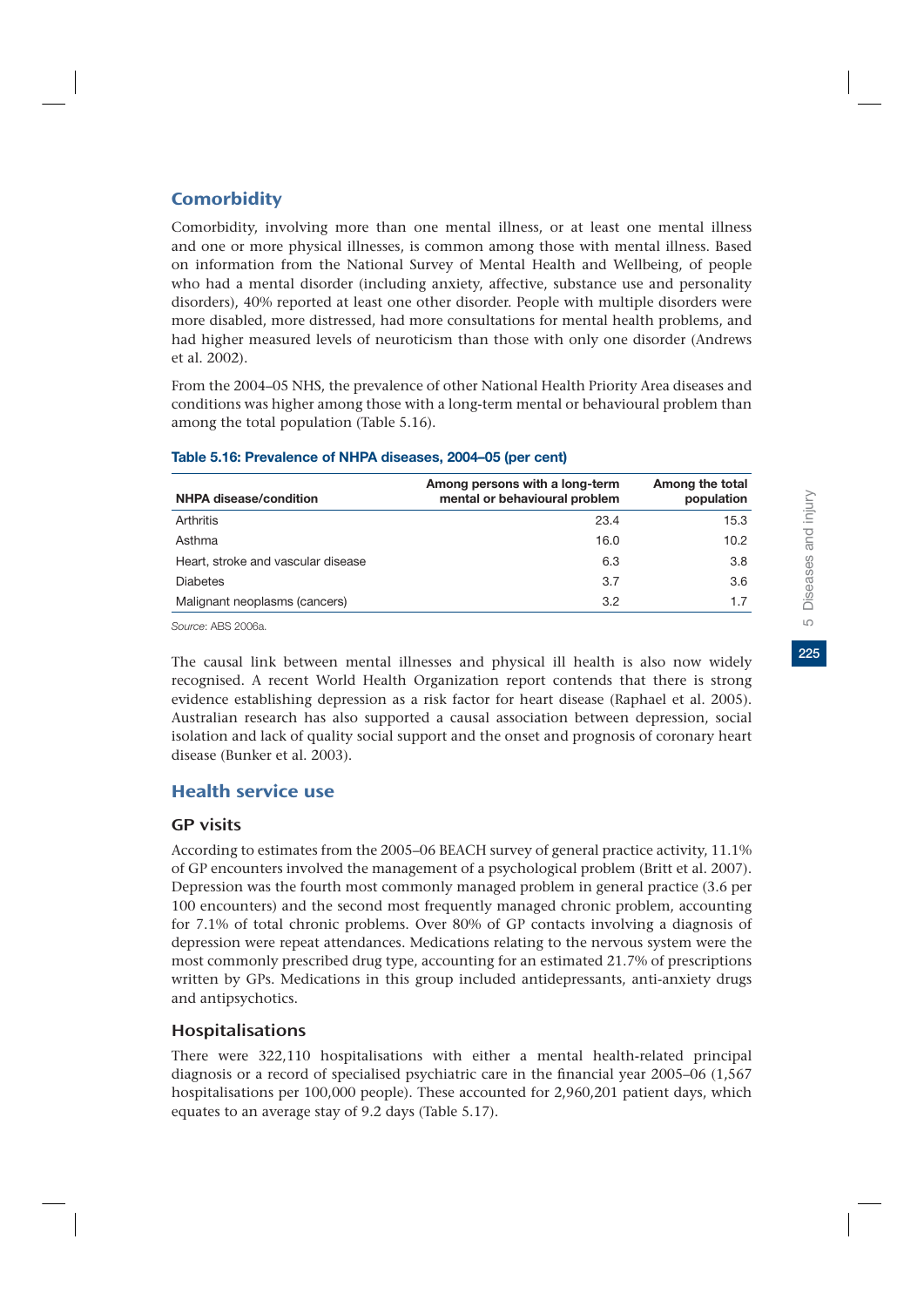Although constituting 4.4% of all hospitalisations, mental health-related hospitalisations accounted for 12.2% of total patient days. Principal diagnoses of depressive disorders (25.8%), neurotic and stress-related disorders (15.5%), mental and behavioural disorders due to alcohol (11.8%), and schizophrenia (9.6%) accounted for large proportions of mental health-related hospitalisations. Schizophrenia accounted for the largest proportion of such patient days (22.2%).

| <b>Principal diagnosis</b>                                                                       | <b>Hospitalisations</b> | <b>Patient days</b> |
|--------------------------------------------------------------------------------------------------|-------------------------|---------------------|
| Dementia                                                                                         | 5,973                   | 143,103             |
| Other organic mental disorders                                                                   | 5,166                   | 71,717              |
| Mental and behavioural disorders due to use of alcohol                                           | 38,122                  | 147,964             |
| Mental and behavioural disorders due to other psychoactive<br>substance use                      | 15,145                  | 85,454              |
| Schizophrenia                                                                                    | 30.834                  | 657,775             |
| Other schizophrenic, schizotypal, delusional disorders                                           | 20.523                  | 259,994             |
| Manic episode                                                                                    | 986                     | 11,034              |
| Bipolar affective disorder                                                                       | 20.854                  | 232,111             |
| Depressive disorders                                                                             | 83,189                  | 497,523             |
| Other mood (affective) disorders                                                                 | 3,527                   | 18,881              |
| Neurotic, stress-related and somatoform disorders                                                | 49.933                  | 213,493             |
| Eating disorders                                                                                 | 4,971                   | 56,821              |
| Other behavioural syndromes associated with physiological<br>disturbances and physical factors   | 2,123                   | 11,115              |
| Disorders of adult personality and behaviour                                                     | 9,885                   | 50,409              |
| Mental retardation                                                                               | 409                     | 43,834              |
| Disorders of psychological development                                                           | 887                     | 11,586              |
| Behavioural and emotional disorders with onset usually<br>occurring in childhood and adolescence | 4,237                   | 13,740              |
| Mental disorder not otherwise specified                                                          | 576                     | 6.083               |
| Other mental health-related diagnosis <sup>(b)</sup>                                             | 14,636                  | 115,825             |
| Other <sup>(c)</sup>                                                                             | 10,134                  | 311,739             |
| <b>Total</b>                                                                                     | 322,110                 | 2,960,201           |

#### **Table 5.17: Mental health-related hospitalisations(a), 2005–06 (number)**

(a) Includes hospitalisations which reported either specialised psychiatric care days and/or a mental health-related principal diagnosis.

(b) Includes mental health-related diagnoses other than those in the Mental and Behavioural Disorders chapter of ICD-10-AM, as detailed in AIHW 2007b: Appendix 4.

(c) Includes hospitalisations for which specialised psychiatric care was provided without a mental health-related principal diagnosis being recorded.

*Source:* AIHW National Hospital Morbidity Database.

In 2005–06, there were a further 282,876 hospitalisations with a mental health-related additional diagnosis and a non-mental health-related principal diagnosis. These accounted for around 2.8 million patient days.

The average length of stay in hospital for patients with various NHPA-related principal diagnoses was higher when the patient also had a mental health diagnosis reported (Figure 5.22).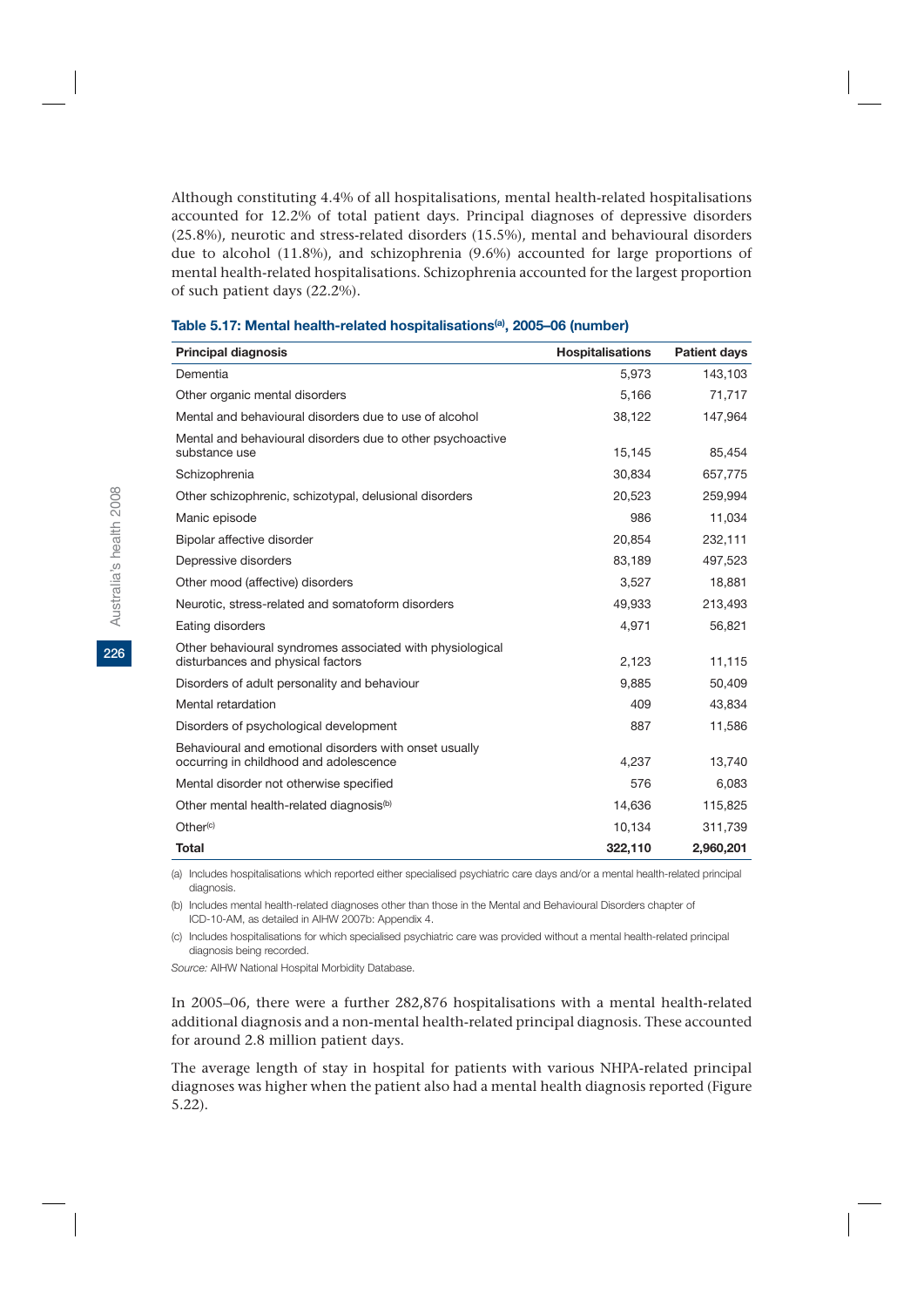

**Figure 5.22: Length of stay when mental health problems are a comorbidity in hospitalisations, 2005–06**

# 5.9 Oral health problems

The picture for oral health problems is improving in Australia, indicated by the number of people with dental decay decreasing over the last two decades. Australia also compares well internationally, with a low number of children with decayed teeth compared with other OECD countries. However, oral health problems are still common, and since they are highly preventable there is considerable scope to improve.

The oral diseases that most frequently contribute to poor oral health in the Australian population are dental decay and periodontal (gum) disease. Both conditions can express themselves as toothache, unsightly teeth with cavities, red and sore gums, or pain with eating and drinking. Even today, it is common for a tooth to be extracted when it is affected severely by decay, gum disease, or both (see Box 5.9).

Information for this section has come from two national oral health surveys, one conducted in 2004–06, and one in 1987–88. See Box 5.10 for more information on these surveys. Information on dental services is included in Chapter 8.

## Box 5.9 Dental health problems and tooth loss

Individuals who experience repeated episodes of oral disease in different teeth can lose several or all of their natural teeth. Dentures are worn by virtually all people who lose all of their natural teeth and by some people who have lost several. However, decisions to extract teeth or to wear dentures are not dictated solely by the degree of oral disease or tooth loss. Alternative treatments for severe disease or extensive tooth loss tend to be expensive, which can influence patients' and dentists' treatment preferences. There is historical evidence that when dentists had few alternative methods to treat oral disease, they were more likely to recommend extractions of all teeth, even when severe disease affected only a few such teeth (Davis 1980).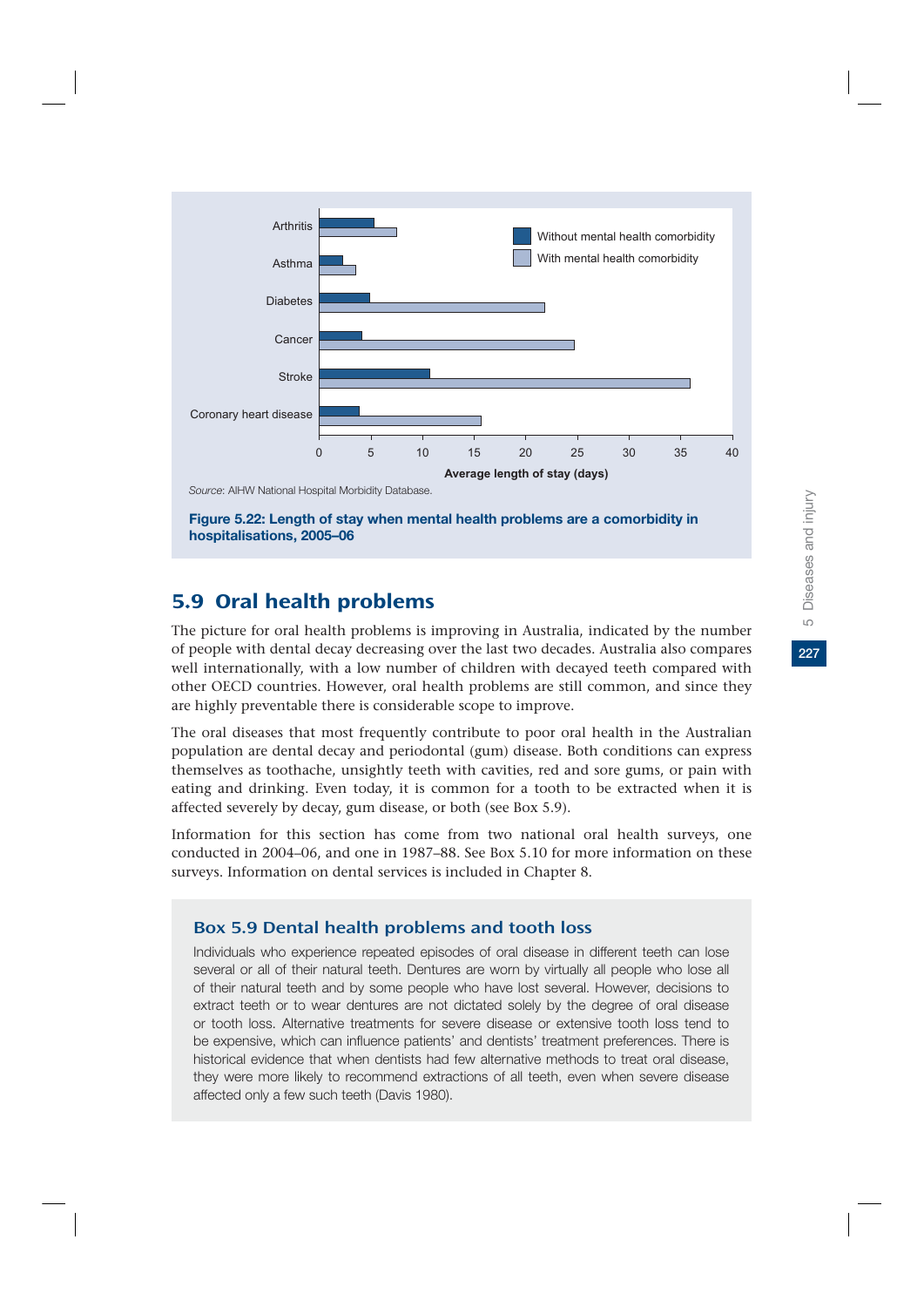### Box 5.10 National oral health surveys

New information about oral health in the Australian adult population was obtained in Australia's second National Oral Health Survey conducted in 2004–06 (Slade et al. 2007). Population estimates of oral disease and functioning were generated through interviews with 14,123 people aged 15 years or over. Additionally, dentists examined 5,505 survey participants who had one or more of their own natural teeth and recorded their levels of dental decay and gum disease.

The 2004–06 survey was Australia's second national oral examination survey, occurring 17 years after the 1987–88 National Oral Health Survey of Australia (Barnard 1993). Dental decay was measured in a way that permitted comparisons between surveys to evaluate trends.

By convention, dental decay experience is measured as the sum of three components: decayed (D), missing (M) and filled (F) teeth (T).

### Prevalence

Based on the National Survey of Adult Oral Health, nearly one-fifth (19.0%) of Australians had gum disease in 2004–06 and one-quarter had untreated dental decay, with only a moderate amount of variation among age groups (Table 5.18). However, most people had a history of tooth decay, as shown by having one or more filled teeth (83.9% of people) or one or more teeth extracted because of tooth decay (61%). Both these signs of tooth decay were strongly associated with age, and were almost universal among people aged 75 years and over. Only 6.4% of Australian adults had lost all of their teeth, although this varied markedly from negligible among 15–34 year olds to over one-third of those aged 75 years and over. On average, Australians aged 15 year and over had 12.6 decayed, missing or filled teeth (DMFT).

Between 1987–88 and 2004–06, the dental health of people aged 15 years and over improved, indicated by the average number of decayed, missing or filled teeth falling from 14.9 to 12.6 (Figure 5.23). Two other distinctive trends are apparent (see Box 5.10 for information about the surveys). First, the total number of decayed, missing or filled teeth reduced markedly over the period for the three age groups below 45 years. Those younger adults were dominated by a 'fluoride generation' of people born between 1967 and 1983, who received more dental prevention than any previous generation. For example, from birth, the fluoride generation grew up in an era when virtually all toothpaste that could be purchased contained fluoride, and two-thirds of them lived in cities and towns where the water supply contained fluoride. Fluoride has been found to be effective in preventing dental decay in children, and the trends found through the surveys suggest that Australians exposed to fluoride since childhood have major oral health benefits as adults.

The second noteworthy trend, shown in Figure 5.23, is visible when considering the missing and filled components of dental decay experience among people aged 55 years and over. In each of those age groups, there were fewer missing teeth in 2004–06 compared with 1987–88, but a corresponding increase in the number of filled teeth. These findings illustrate a changing pattern of dental treatment, with a preference for fillings to treat decayed teeth, rather than extractions.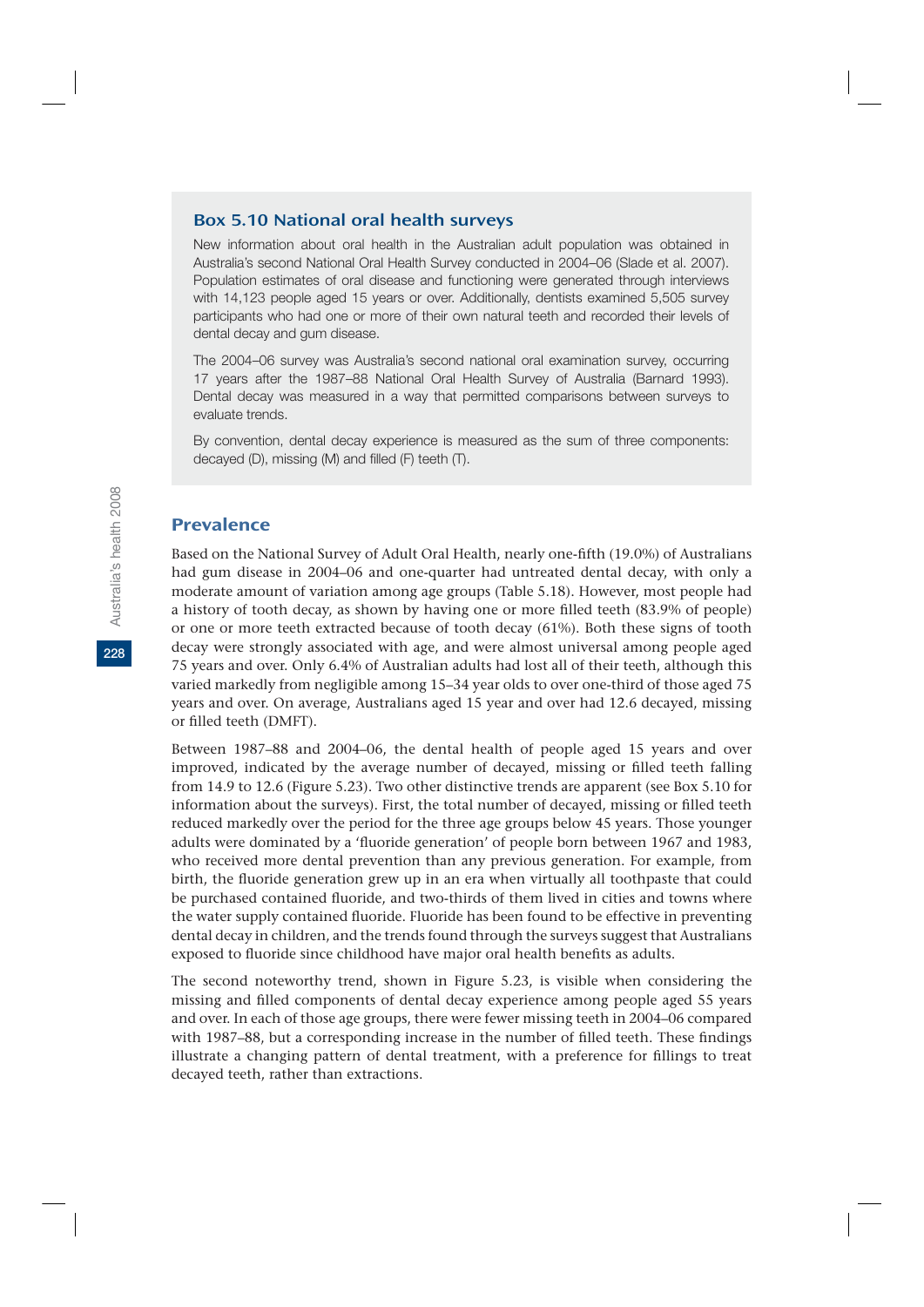#### **Table 5.18: Oral disease and function among adults 2004–06**

|                                                   |             |               |                     | Age           |               |               |
|---------------------------------------------------|-------------|---------------|---------------------|---------------|---------------|---------------|
| Oral health indicator                             |             | All ages      | $15 - 34$           | $35 - 54$     | $55 - 74$     | $\geq 75$     |
| Population: all adults                            |             |               |                     |               |               |               |
| Loss of all natural teeth                         | % of people | 6.4           | 0.0                 | 1.7           | 13.9          | 35.7          |
|                                                   | 95% CI      | $6.0 - 6.9$   | $0.0 - 0.1$         | $1.3 - 2.2$   | $12.7 - 15.2$ | 32.6-38.9     |
| Avoidance of foods due to                         | % of people | 17.4          | 14.7                | 17.7          | 19.8          | 21.1          |
| dental problems                                   | 95% CI      | $16.5 - 18.2$ | $13.1 - 16.4$       | $16.4 - 19.1$ | 18.2-21.4     | $18.7 - 23.7$ |
| Population: adults with one or more natural teeth |             |               |                     |               |               |               |
| Periodontal (gum) disease <sup>(a)</sup>          | % of people | 19.0          | 12.0                | 23.2          | 23.5          | 25.9          |
|                                                   | 95% CI      | $17.2 - 21.0$ | $9.2 - 15.6$        | $20.5 - 26.1$ | $20.8 - 26.4$ | 18.4-35.0     |
| One or more teeth with                            | % of people | 25.5          | 25.8                | 27.1          | 22.6          | 22.0          |
| untreated decay                                   | 95% CI      | $23.7 - 27.3$ | $22.4 - 29.5$       | 24.6-29.8     | $20.1 - 25.4$ | 17.4-27.4     |
| One or more teeth filled                          | % of people | 83.9          | 65.4                | 94.8          | 96.2          | 89.5          |
| because of decay                                  | 95% CI      | $81.9 - 85.6$ | 61.2-69.4           | $93.1 - 96.0$ | 94.6–97.3     | 84.8-92.9     |
| One or more teeth extracted                       | % of people | 61.0          | 25.8                | 70.7          | 97.8          | 99.2          |
| because of decay                                  | 95% CI      | 58.5-63.5     | $21.9 - 30.2$       | 67.7-73.5     | 96.3-98.7     | 94.9-99.4     |
| Experience of toothache                           | % of people | 15.1          | 18.7                | 15.3          | 10.6          | 6.4           |
| during the preceding year                         | 95% CI      | $14.2 - 16.1$ | 16.9-20.6           | 14.1–16.6     | $9.4 - 11.9$  | $4.7 - 8.6$   |
| Fair or poor self-rating of oral                  | % of people | 16.4          | 13.4                | 18.2          | 18.1          | 18.0          |
| health                                            | 95% CI      |               | 15.5-17.4 11.9-15.1 | 16.8–19.7     | 16.4–20.0     | $15.1 - 21.3$ |

(a) Presence of at least one periodontal pocket with both probing depth of 4 mm or more and loss of gum attachment to the tooth for 3 mm or more.

*Note:* 95% CI = 95% confidence interval for estimated percentage. *Source:* Slade et al. 2007.



(a) Black error bars are 95% confidence interval for estimated average number of decayed, missing and filled teeth (DMFT).

*Source:* Slade et al. 2007.

**Figure 5.23: Age group trends in dental decay experience among dentate Australians, 1987–88 to 2004–06**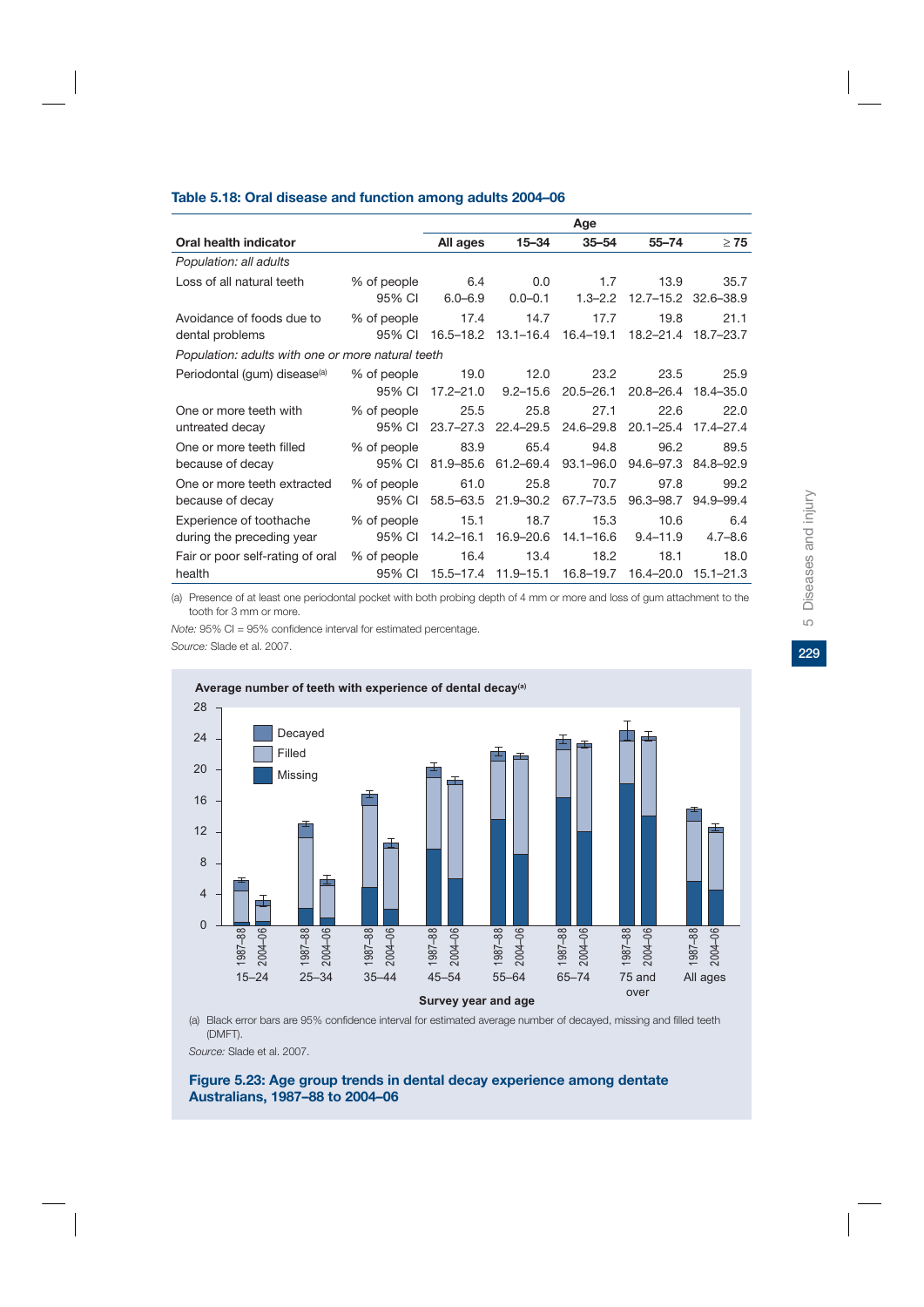### Disability and functioning

Based on information reported in the 2004–06 National Survey of Adult Oral Health, more than one in six (17.4%) Australians were estimated to have difficulty eating foods because of dental problems, and the percentage increased slightly with age (Table 5.18).

Among adults with at least one natural tooth, two consequences of oral disease were toothache, affecting 15.1% of Australian adults, and a perception (in 16.4% of adults) that their oral health was 'fair' or 'poor' (Table 5.18). Over the preceding years, toothache was more likely among younger adults than older adults, probably because older adults had fewer teeth. However, there was little age variation in perceived fair/poor oral health.

# 5.10 Injury

Injury has a major, but often preventable, impact on Australia's health. It affects Australians of all ages, is the greatest cause of death in the first half of life and leaves many with serious disability or long-term conditions. In 2003, it accounted for 7% of the burden of disease (Begg et al. 2007). For these reasons, injury prevention and control was declared a National Health Priority Area and is the subject of three national prevention plans: the National Injury Prevention and Safety Promotion Plan: 2004–2014 (NPHP 2005a), National Falls Prevention for Older People Plan: 2004 Onwards (NPHP 2005b) and the National Aboriginal and Torres Strait Islander Safety Promotion Strategy (NPHP 2005c).

This section describes fatal and serious non-fatal (hospitalised) injury in Australia.

## Hospitalised injury

Hospitalisation data provide an indication of the incidence of more severe injuries (excluding those cases where the person dies before they can be admitted to hospital). Injury accounted for over 1 in 20 of all hospitalisations in Australia in the financial year 2005–06, with 400,000 admitted patient episodes that year (Table 5.19; see also AIHW 2007c). Table 5.19 also provides estimates of the number of people hospitalised (a lower number, because some injuries result in more than one episode in hospital) along with several other summary measures.

Incidence rates of serious injury are higher for males than females, both overall and for most types of injury. However, the average length of stay is longer for females than males, reflecting the large number of older females hospitalised for hip fractures (see 'Fall-related injury' later in this section).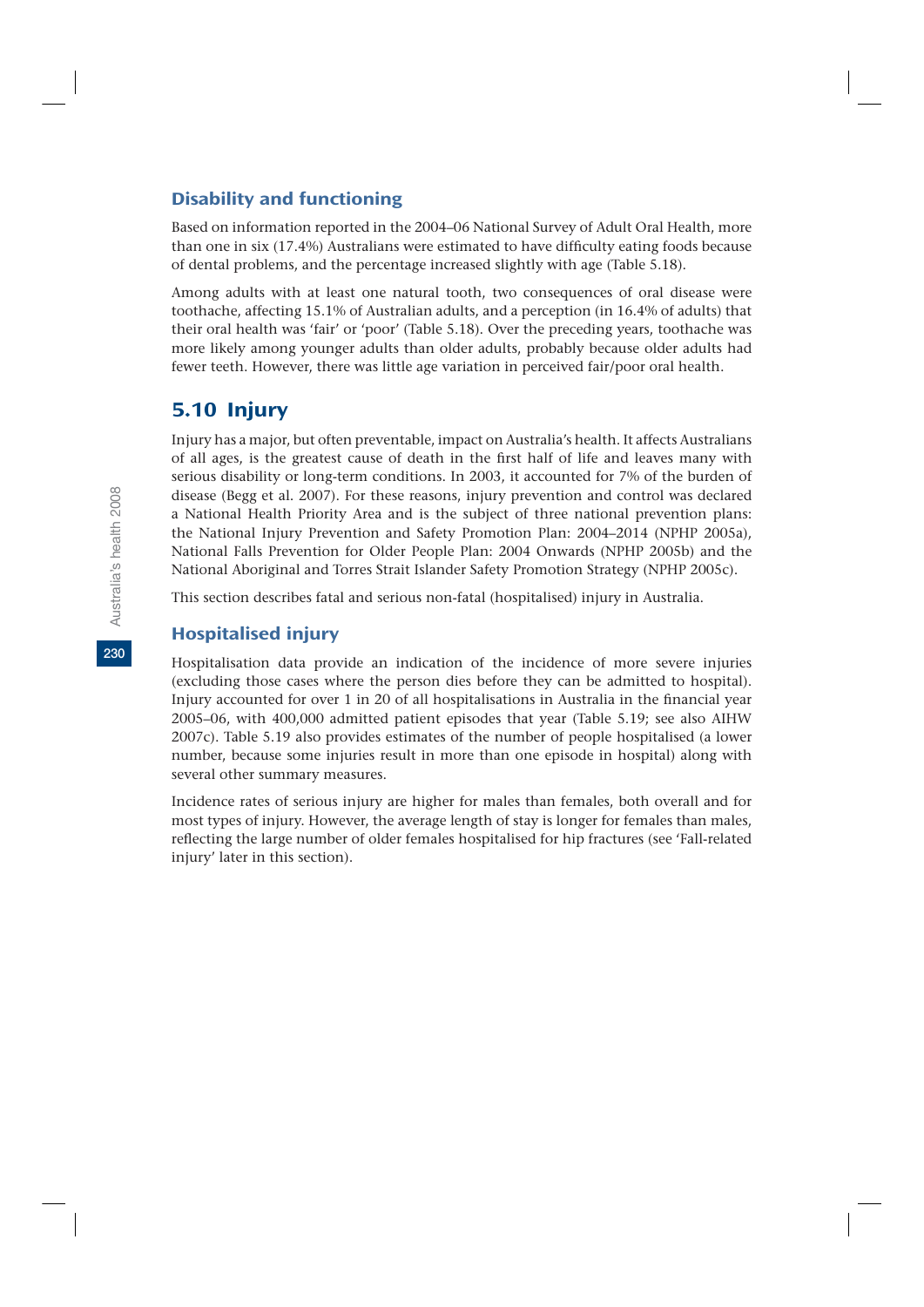| Table 5.19: Hospitalisations due to injury and poisoning <sup>(a)</sup> , 2005-06 |  |  |  |
|-----------------------------------------------------------------------------------|--|--|--|
|-----------------------------------------------------------------------------------|--|--|--|

| <b>Measure</b>                                                    | <b>Males</b> | <b>Females</b> | Persons <sup>(b)</sup> |
|-------------------------------------------------------------------|--------------|----------------|------------------------|
| <b>Hospitalisations</b>                                           |              |                |                        |
| Hospitalisations due to injury and poisoning <sup>(a)</sup>       | 232,666      | 167,347        | 400,019                |
| Hospitalisations due to all causes                                | 3,438,248    | 3,873,645      | 7,311,983              |
| Injury hospitalisations as proportion of all hospitalisations (%) | 6.8          | 4.3            | 5.5                    |
| <b>Cases</b>                                                      |              |                |                        |
| Estimated number of hospitalised injury cases <sup>(c)</sup>      | 216,158      | 155,133        | 371,297                |
| Crude rate (per 100,000 population)                               | 2,124.8      | 1,509.2        | 1,815.4                |
| Adjusted rate (per 100,000 population) <sup>(d)</sup>             | 2,145.6      | 1,402.9        | 1,791.3                |
| Number of patient days                                            | 728,853      | 769,995        | 1,498,862              |
| Average patient days/case                                         | 3.4          | 5.0            | 4.0                    |
| Number of high threat-to-life cases <sup>(e)</sup>                | 31,357       | 29.579         | 60.938                 |

(a) Includes cases where the principal diagnosis was coded to ICD-10-AM S00–T75 or T79.

(b) Includes cases where sex is missing or indeterminate.

(c) Omits inward transfers from acute hospitals.

(d) Age-standardised to the Australian population as at 30 June 2001.

(e) ICD-based Injury Severity Score < 0.941 (weights from Stephenson et al. 2003).

*Source:* AIHW National Hospital Morbidity Database.

High threat-to-life cases are defined here as those with injury diagnoses having about a 6% or higher chance of fatal outcome in hospital (Stephenson et al. 2003). Injury of this severity is likely to have a large impact on the patient, often with persisting problems and ongoing need for health-care services. One in 6 cases of hospitalised injury fell into this group (15% of the male cases, 19% of female) and they accounted for 43% of injury patient days in 2005–06.

The incidence of hospitalised injury varies with age (Figure 5.24), and the number of cases is greatest among teenagers and young adults. There is also a peak in rates at this age, but by far the highest rates are in the oldest age groups.

The rate of hospitalised injury at ages 90 years and over was high in 2005–06, at more than one hospitalisation for every 10 people in that age group. This rate is almost entirely due to injury from unintentional falls (see 'Fall-related injury' later in this section).

The excess of male over female rates of hospitalised injury was largest for young adults, mainly because of transport injury (mainly road crashes) and interpersonal violence. At 60 years and over, however, the female rate exceeded the male rate, again mainly because of injury from unintentional falls.

Injuries result from exposures and events that are technically called 'external causes'. Table 5.20 summarises the types of external causes among injury cases admitted to hospital. Nearly 7 out of 8 injury cases hospitalised in 2005–06 were recorded as unintentional that is, the injuries were not caused deliberately.

Falls and transport accidents were common external causes of injury in 2005–06 (50% of all hospitalised injury cases), and accounted for three-quarters of high threat-to-life cases (78%).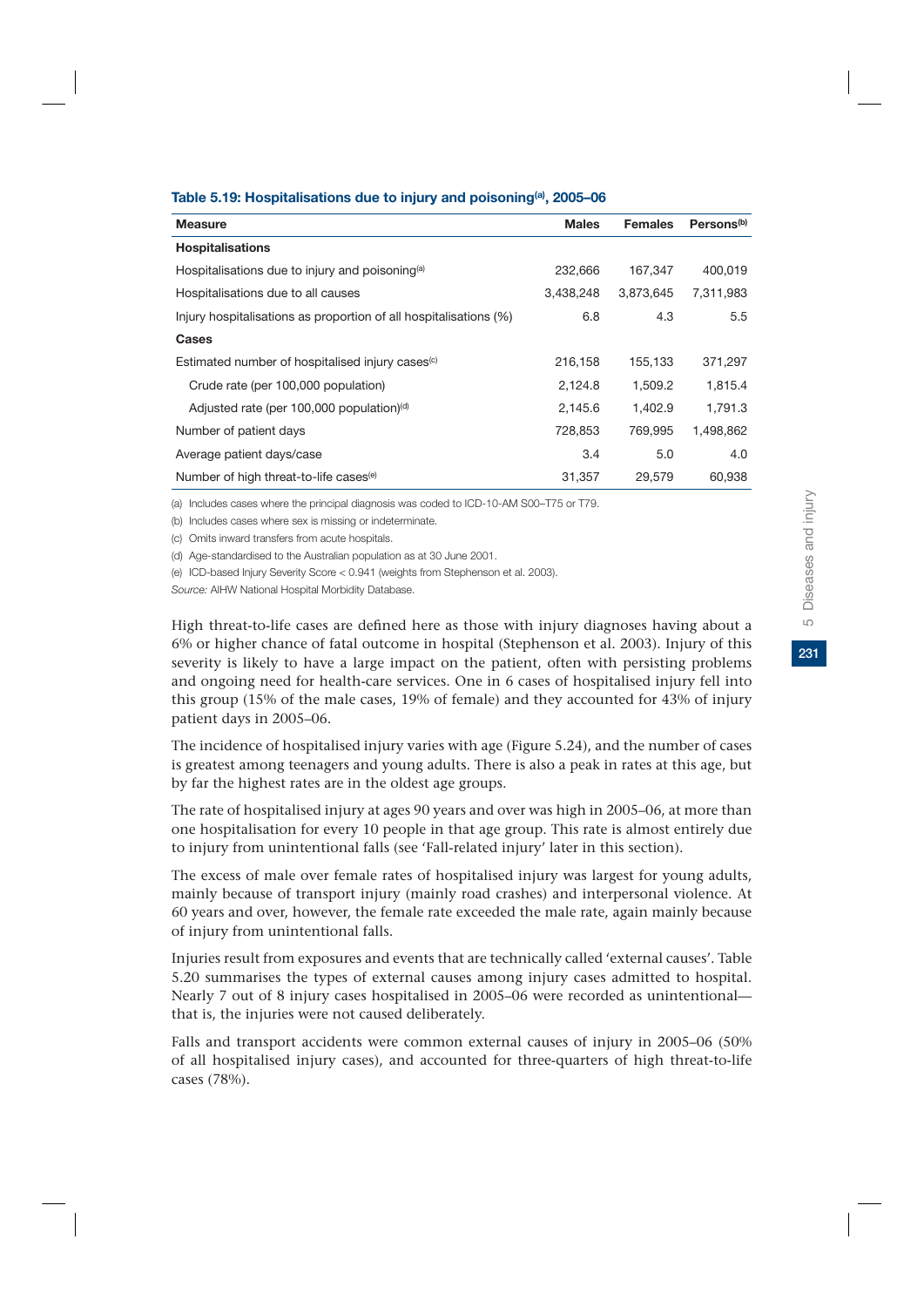

*Note:* Includes cases where the principal diagnosis was coded to ICD-10-AM S00–T75 or T79. *Source:* AIHW National Hospital Morbidity Database.

**Figure 5.24: Hospitalisations due to injury and poisoning, 2005–06: number of cases and rates, by age**

|                                | All cases     |                      |                     | High threat-to-life <sup>(b)</sup> |                      |                     |                            |  |
|--------------------------------|---------------|----------------------|---------------------|------------------------------------|----------------------|---------------------|----------------------------|--|
| External cause of injury $(c)$ | <b>Number</b> | Per cent<br>of total | Rate <sup>(d)</sup> | <b>Number</b>                      | Per cent<br>of total | Rate <sup>(d)</sup> | Per cent<br>within<br>type |  |
| Unintentional                  |               |                      |                     |                                    |                      |                     |                            |  |
| Transportation                 | 52,254        | 14                   | 256.7               | 14,082                             | 23                   | 68.6                | 27                         |  |
| Drowning & submersion          | 494           | 0                    | 2.5                 | 440                                | 1                    | 2.2                 | 89                         |  |
| Poisoning, pharmaceuticals     | 6,358         | $\overline{2}$       | 31.3                | 108                                | 0                    | 0.5                 | 2                          |  |
| Poisoning, other substances    | 2,398         | 1                    | 11.8                | 135                                | $\Omega$             | 0.7                 | 6                          |  |
| Falls                          | 132,566       | 36                   | 618.5               | 33,444                             | 55                   | 148.5               | 25                         |  |
| Fires/burns/scalds             | 5,457         | 1                    | 27.1                | 1,405                              | $\overline{2}$       | 6.9                 | 26                         |  |
| Other unintentional            | 119,487       | 32                   | 585.6               | 5,073                              | 8                    | 24.2                | $\overline{4}$             |  |
| Intentional                    |               |                      |                     |                                    |                      |                     |                            |  |
| Self-inflicted                 | 23,778        | 6                    | 117.1               | 1,051                              | $\overline{2}$       | 5.2                 | $\overline{4}$             |  |
| Inflicted by another person    | 22,080        | 6                    | 109.4               | 4,753                              | 8                    | 23.5                | 22                         |  |
| Undetermined intent            | 4,430         | 1                    | 21.8                | 186                                | $\Omega$             | 0.9                 | 4                          |  |
| Other & missing                | 1,995         | 1                    | 9.4                 | 261                                | $\Omega$             | 1.2                 | 13                         |  |
| <b>Total</b>                   | 371,297       | 100                  | 1,791.3             | 60,938                             | 100                  | 282.5               | 16                         |  |

#### Table 5.20: Hospitalisation due to injury and poisoning<sup>(a)</sup>, by external cause groups, 2005–06

(a) Includes cases where the principal diagnosis was coded to ICD-10-AM S00–T75 or T79.

(b) ICD-based Injury Severity Score < 0.941 (weights from Stephenson et al. 2003).

(c) ICD-10-AM External Cause codes aggregated as in Berry & Harrison 2007.

(d) The number of cases per 100,000 persons, age-standardised to the Australian population as at 30 June 2001.

*Source:* AIHW National Hospital Morbidity Database.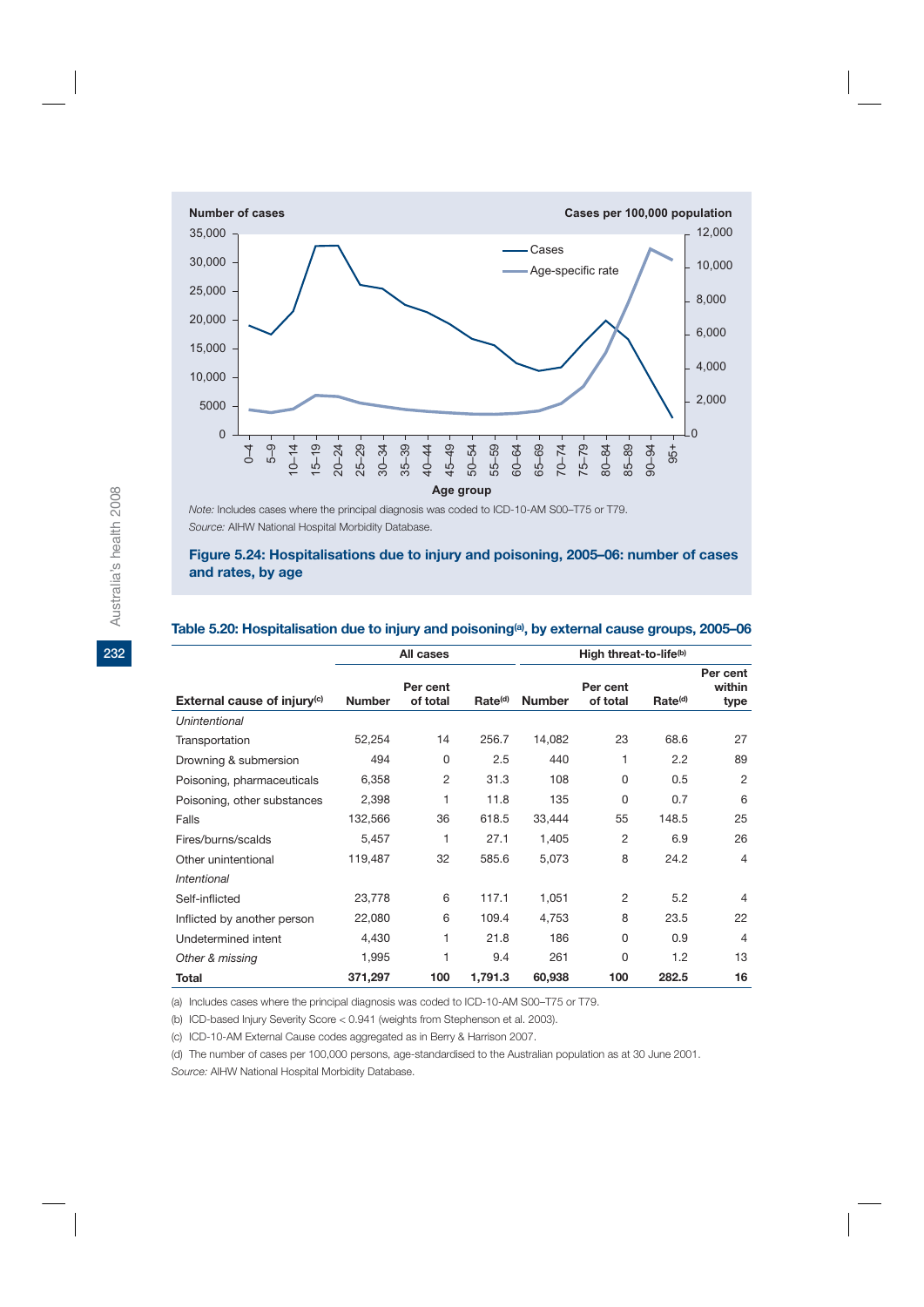Almost 7.5% of all deaths occurring in Australia in 2004–05 were injury deaths, about 27 per day (Table 5.21) (see Box 5.11 for information on counting injury deaths). The overall injury death rate for males was almost 1.7 times that of females. During the first year of life, congenital and perinatal conditions were the most common cause of death, but injury was the most common cause of death from early childhood through to middle age. In 2004–05, half of all deaths of persons aged 1–44 years were due to injury.

| <b>Measure</b>                                        | <b>Males</b> | <b>Females</b> | <b>Persons</b> |
|-------------------------------------------------------|--------------|----------------|----------------|
| Number of deaths <sup>(a)</sup>                       | 6.090        | 3.678          | 9.768          |
| Proportion of all deaths (per cent)                   | 9.0          | 5.8            | 7.5            |
| Crude rate (per 100,000 population)                   | 60.6         | 36.2           | 48.3           |
| Adjusted rate (per 100,000 population) <sup>(b)</sup> | 58.8         | 34.6           | 46.7           |

#### **Table 5.21: Injury deaths—numbers, proportions and rates, 2004–05**

(a) Deaths occurring during 2004–05 for which the underlying cause of death was coded to ICD-10 V01–Y36, Y85–Y86, Y89 or any associated cause of death coded to ICD-10 S00–T75, T79. Method follows Henley et al. 2007.

(b) Age-standardised to the Australian population as at 30 June 2001.

*Source:* AIHW National Mortality Database.

Of the nearly 10,000 injury deaths in 2004–05, 77% (7,526 deaths) had an injury coded as the underlying cause of death, and the remaining 23% (2,242) had injury coded as an associated cause of death.

## Box 5.11: Counting injury deaths

Counting injury deaths is complex, due to how injury is coded in the International Classification of Diseases, which includes 'external cause' (ICD-10 U50–Y98) and 'injury' (ICD-10 S00–T98) codes. Injury deaths reported here follow the method of counting deaths described in Henley et al. (2007). This method classifies a death as an injury death if:

- the underlying cause of death was coded to ICD-10 V01–Y36, Y85–Y86, or Y89; or
- there is an associated cause of death coded to ICD-10 S00–T75, or T79.

By counting injury deaths in this way we obtain a more accurate count than the conventional method based solely on the underlying cause of death being an external cause. The main difference between this new method and the conventional one is that complications of surgical and medical care are not included in the new definition (Henley et al. 2007). However, note that the method used here is not comparable to that used for the diseases covered in the chapter, and is different to the method used in *Australia's health 2006* to count injury deaths. The conventional method results in about 8,000 injury deaths in 2005, compared to the almost 10,000 injury deaths reported in this section.

Intentional self-harm or suicide (29%), falls (21%) and transport injury (17%) accounted for nearly 67% of injury deaths in 2004–05 (6,582 deaths). Suicide was the most frequent external cause of injury death among males, and injury due to unintentional falls was most common among females (Table 5.22).

The number of deaths for some categories in Table 5.22 are likely to be a significant underestimate (see 'Trends in mortality' later in this section).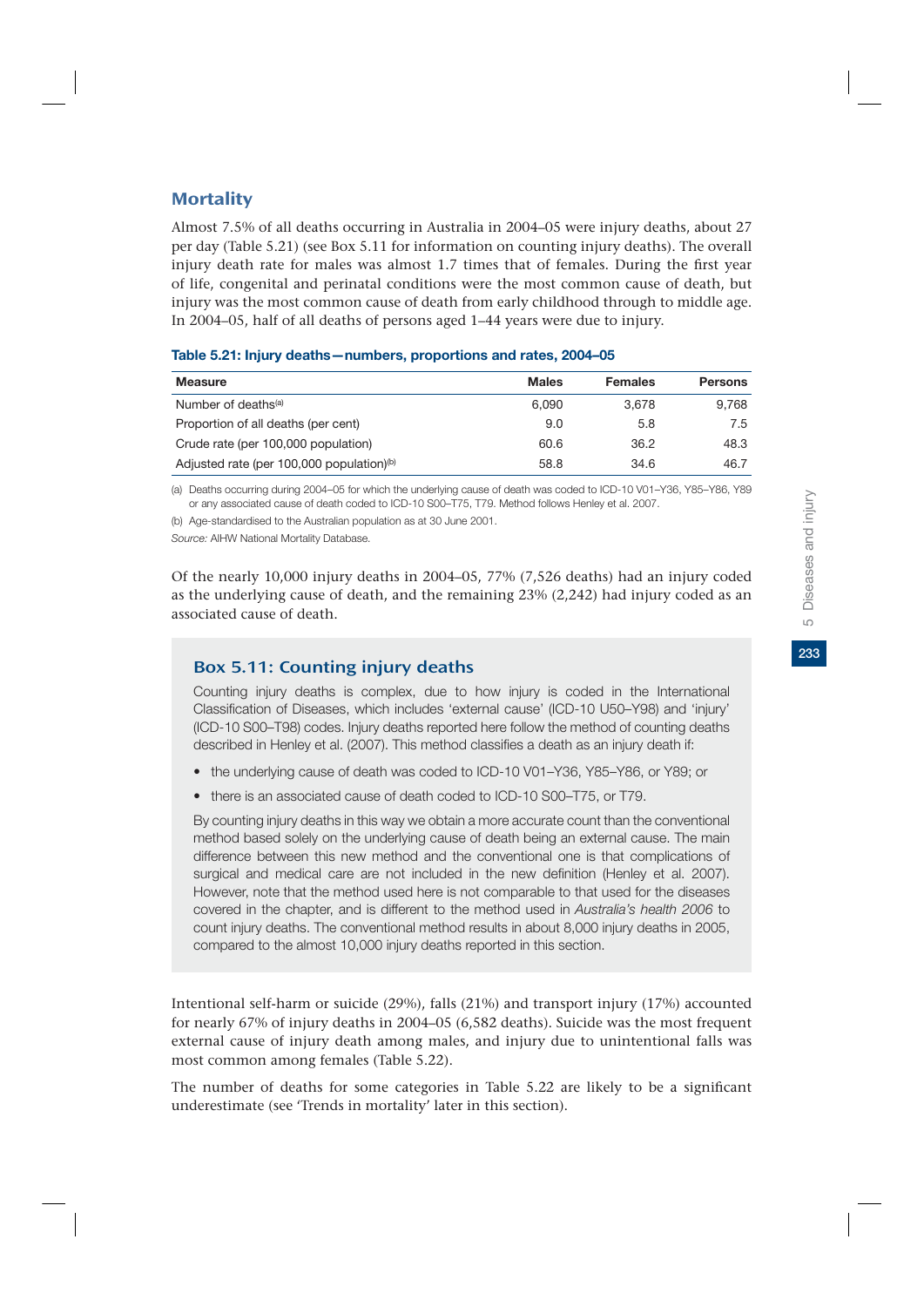#### **Table 5.22: Injury deaths(a), by type of external cause, 2004–05 (related to** *NHPC indicator 1.08***)**

|                                         | <b>Males</b> |      | <b>Females</b>      |       |      | M: F                |        |
|-----------------------------------------|--------------|------|---------------------|-------|------|---------------------|--------|
|                                         |              | Per  |                     |       | Per  |                     | (rate  |
| External cause of injury <sup>(b)</sup> | Count        | cent | Rate <sup>(c)</sup> | Count | cent | Rate <sup>(c)</sup> | ratio) |
| <b>Unintentional</b>                    |              |      |                     |       |      |                     |        |
| Transport                               | 1,239        | 20.3 | 12.4                | 437   | 11.9 | 4.2                 | 2.9    |
| Drowning                                | 174          | 2.9  | 1.7                 | 62    | 1.7  | 0.6                 | 2.7    |
| Poisoning,<br>pharmaceuticals           | 508          | 8.3  | 5.1                 | 238   | 6.5  | 2.2                 | 2.1    |
| Poisoning, other<br>substances          | 227          | 3.7  | 2.3                 | 79    | 2.1  | 0.7                 | 2.9    |
| Falls                                   | 1.151        | 18.9 | 13.7                | 1.729 | 46.9 | 12.5                | 0.7    |
| Fires/burns/scalds                      | 103          | 1.7  | 1.0                 | 53    | 1.4  | 0.5                 | 1.9    |
| Other unintentional                     | 1.162        | 19.1 | 12.4                | 661   | 17.9 | 5.4                 | 1.8    |
| Subtotal                                | 4,308        | 70.7 | 46.0                | 3,172 | 86.0 | 25.3                | 1.4    |
| <b>Intentional</b>                      |              |      |                     |       |      |                     |        |
| Intentional, self inflicted             | 1.609        | 26.4 | 16.1                | 420   | 11.4 | 4.1                 | 3.9    |
| Intentional, inflicted by<br>another    | 116          | 1.9  | 1.2                 | 57    | 1.5  | 0.6                 | 2.0    |
| Subtotal                                | 1,724        | 28.3 | 17.3                | 477   | 13.0 | 4.7                 | 3.6    |
| Undetermined intent                     | 68           | 1.1  | 0.7                 | 26    | 0.7  | 0.3                 | 2.7    |
| Other                                   | 12           | 0.2  | 0.1                 | 13    | 0.4  | 0.1                 | 0.9    |
| All external causes                     | 6,090        | 100  | 50.1                | 3,687 | 100  | 30.3                | 1.7    |

(a) Deaths occurring during 2004–05 for which the underlying cause of death was coded to ICD-10 V01–Y36, Y85–Y86, Y89 or any multiple cause of death coded to ICD-10 S00–T75, T79.

(b) Category definitions and case inclusion follow Henley et al. 2007.

(c) Number of deaths per 100,000 persons. Age-standardised to the Australian population as at 30 June 2001.

*Source:* AIHW National Mortality Database.

Injury death rates are relatively low in childhood (Figure 5.25). However, deaths from all causes are low in this age group, and injury accounted for about 38% of all deaths between the ages 1–14 years in 2004–05. Prominent external causes are transport injuries (especially as car occupants and pedestrians), drowning (especially for toddlers), and fires, burns and scalds. Injury is the main cause of death in the age-range during which teenagers become adults. In 2004–05, 71% of all deaths at ages 15–24 years were injury deaths, mainly due to transport injuries and suicide. Suicide and transport-related injuries are also prominent causes of injury death in middle age. At older ages, fall-related injury predominates.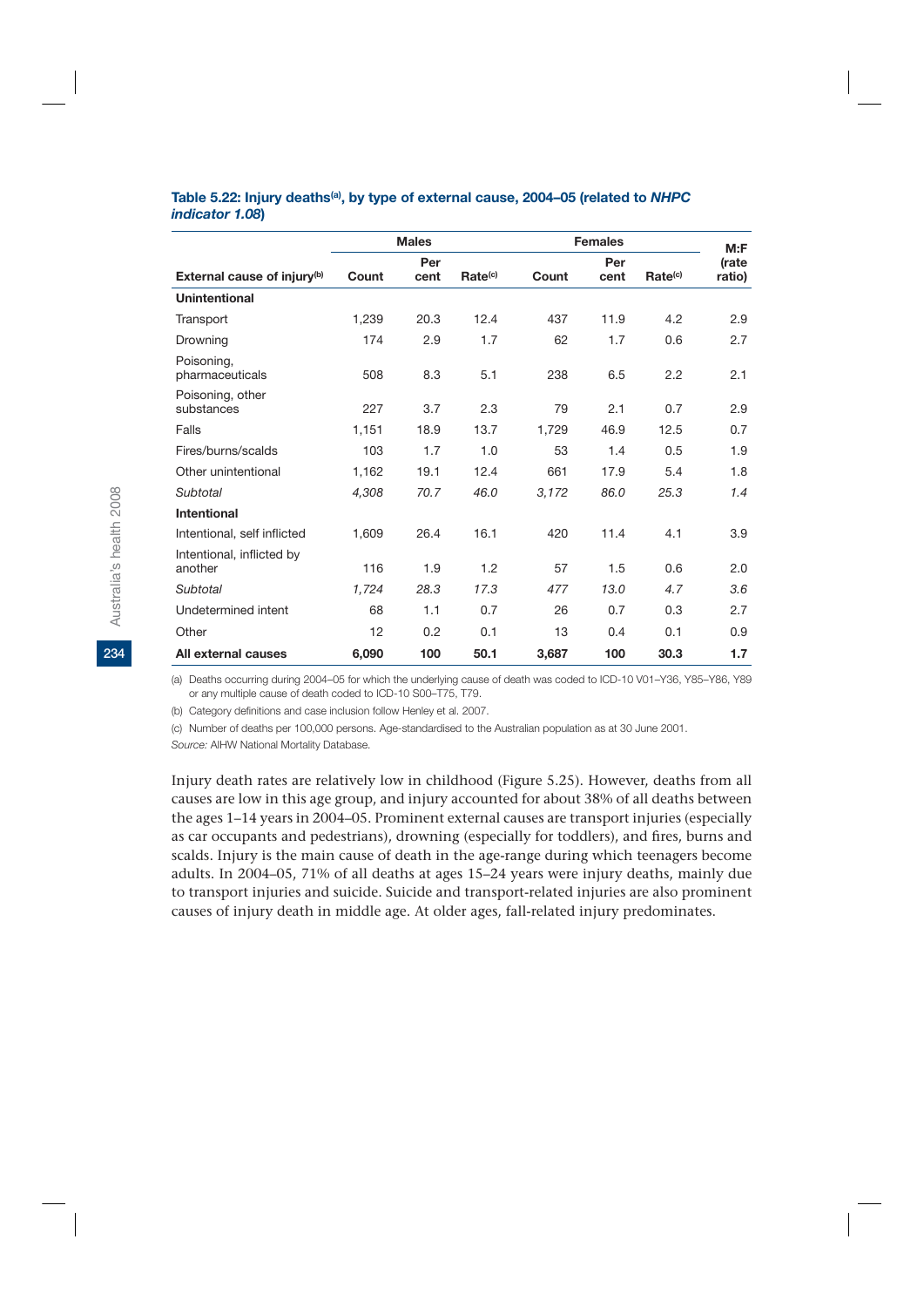

*indicator 1.08***)**

## Trends in mortality

Overall injury mortality has tended to decline during recent decades, largely due to a decline in road deaths (Kreisfeld & Harrison 2005). The decline in road deaths has slowed more recently, however. From the late 1990s, noteworthy declines occurred in drug-related deaths and in suicides (Henley et al. 2007).

Interpreting trends in injury mortality for recent years is complicated by coding issues resulting in underestimation of deaths due to certain external causes of injury (ABS 2007; Henley et al. 2007). Information available at the time of writing indicates that underestimation has occurred for road deaths, homicides and suicides. Alternative sources, available for the first two of these types, suggest that road deaths were underestimated in the mortality data by about 12% in 2005 (ATSB 2006) and homicides by about 54% in 2004–05 (Mouzos & Houliaras 2006). No suitable comparison source is available for suicide. Work is in progress to assess these issues.

## Disability and chronic injury

The nature and severity of an injury will determine the likelihood and degree of longterm disability and impairment experienced by an individual. For minor injuries recovery is usually quick, typically resolving within days or weeks. More serious injuries can have major effects, resulting in a requirement for lifetime care and support. These most serious cases are sometimes described as catastrophic injuries.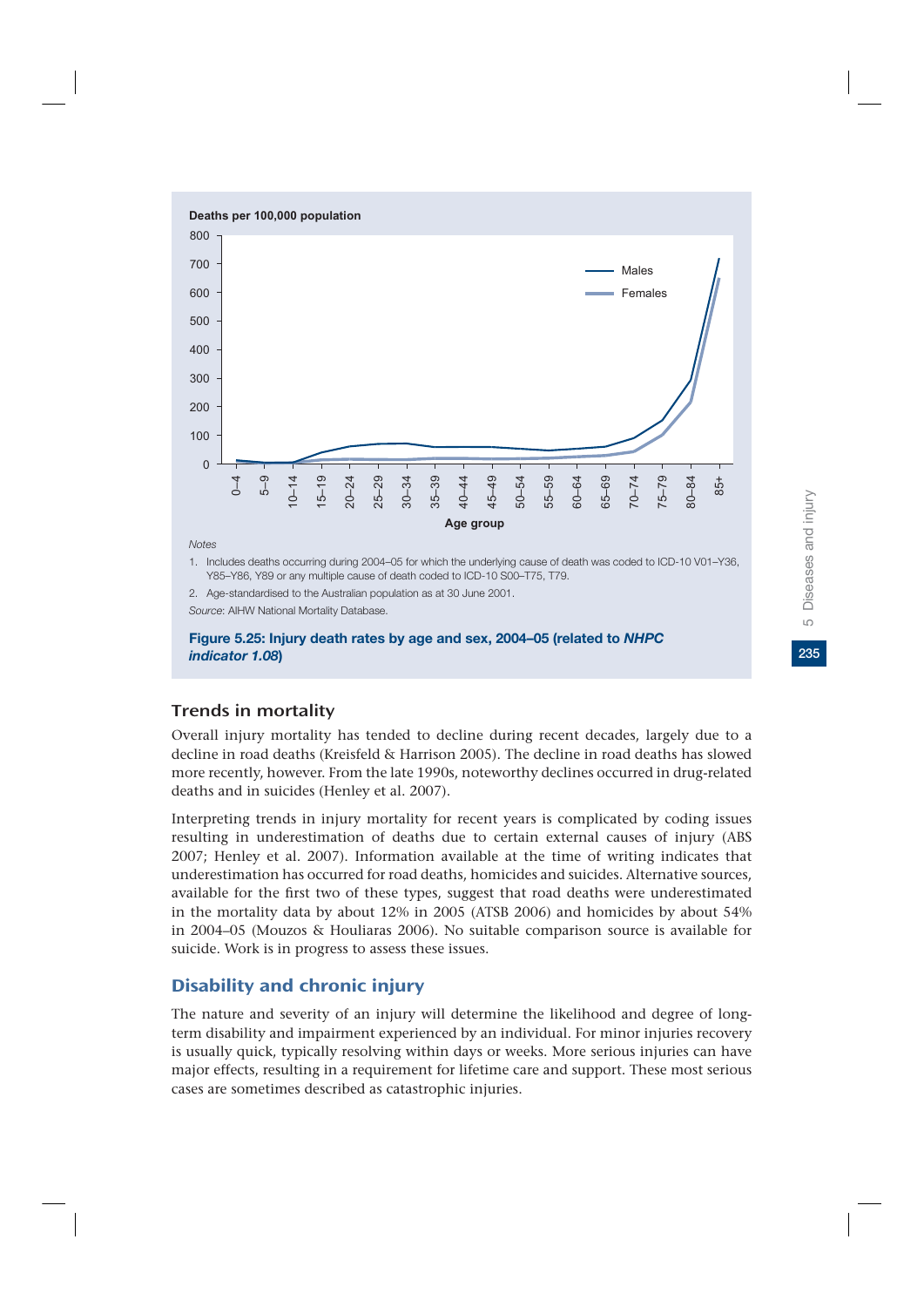Catastrophic injuries such as persisting spinal cord injury (SCI) and severe traumatic brain injury lead to long-term disability. Each year in Australia, about 300–400 new cases of SCI from traumatic and non-traumatic causes are added to an estimated prevalent SCI population of about 9,000 (AIHW: Cripps 2007). More than 13,000 cases of hospitalised traumatic brain injury (TBI) occurred each year during the 6-year period 1999–00 to 2004–05 (AIHW National Morbidity Database). TBI cases can vary in severity but it is important to note that even low threat-to-life cases of TBI can have lifelong consequences for the individual.

Other injuries such as burns, fractures, and back injuries can also have profound effects on long-term health and wellbeing. The results of the 2004–05 NHS revealed that about 2.1 million Australians had a long-term condition due to an injury (ABS 2006a). The conditions most commonly reported as being caused by an injury were musculoskeletal (25.4%) injury was identified as the cause of 31.2% of back problems, 15.9% of rheumatism and soft tissue disorders, and 12.2% of arthritis conditions.

### Burden of disease

Injury accounted for an estimated 7% of the total burden of disease and injury in Australia in 2003 (Begg et al. 2007), most of which was due to premature death rather than years lived with disability. About two-thirds of the injury burden was from three injury types: suicide and self-inflicted injuries, road traffic accidents and falls. Males accounted for the majority of burden for two of the three injury types, suicide and self-inflicted injuries and road traffic accidents, whereas for falls the burden was shared more equally between males and females. Early adulthood had the highest burden of injury because of high death rates mainly from road traffic accidents and suicide.

### Fall-related injury

Falls account for about a third of all hospitalised injury cases and a fifth of all fatal injury in Australia. The overall age-standardised rate of injurious falls requiring hospitalisation in 2005–06 was 618.5 per 100,000 population. The rate increased exponentially with age—for Australians aged 65 years and over the rate of hospitalised fall cases in 2005–06 was about 2,350 per 100,000. At ages 85 years and over, unintentional falls accounted for about seven times the number of injury incidents attributed to all other external causes combined. Unlike for most other types of external cause, rates of hospitalisation because of falls were higher for older females than older males (Figure 5.26; see also Bradley & Harrison 2007). Deaths following injurious falls also rise rapidly with age, especially after about 70 years of age (Henley et al. 2007).

Falls by older people commonly result in a fracture, often a hip fracture. Nearly a third of hospitalised fall-related injuries for older Australians in 2005–06 involved the hip or thigh. Head injuries due to a fall were also common, particularly for males. Most injurious falls are due to slips, trips and stumbles and other falls on the same level (54% of injurious falls for people aged 65 years and over in 2005–06). Seven out of ten injurious falls resulting in hospitalisation of older people in 2005–06 occurred either in the home or in aged care facilities. Rates of injurious falls in aged care facilities have been found to be higher than those in the home (Bradley & Harrison 2007).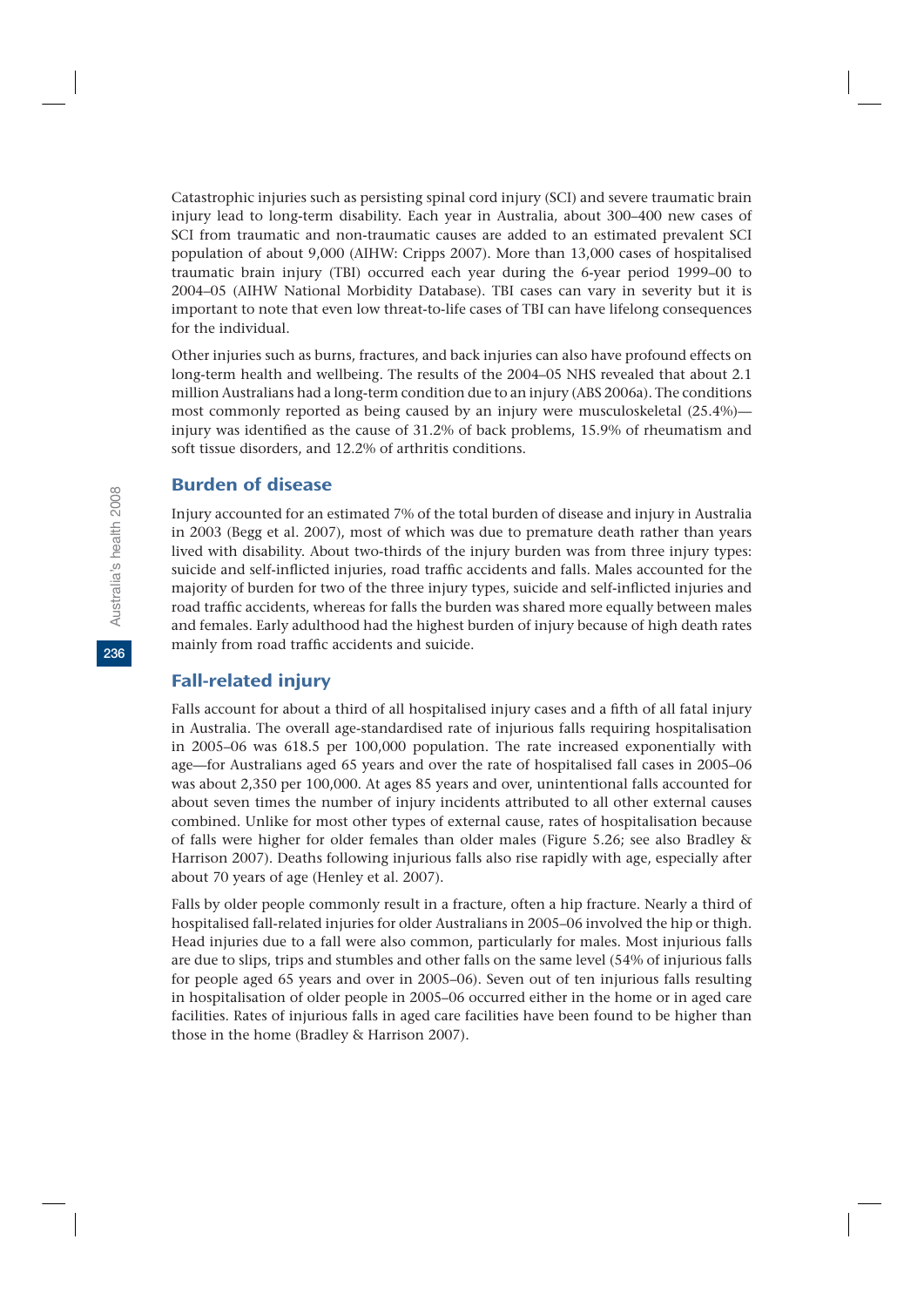

coded to V01–Y89.

*Source:* AIHW National Hospital Morbidity Database.

#### **Figure 5.26: Hospitalisation rates for unintentional falls and for all other external causes of injury, by age and sex, 2005–06**

Injurious falls by older people place a heavy burden on the hospital system because they are numerous and cases have a long average stay. These cases often require a period of rehabilitation after acute care. It is estimated that the average total hospital stay (including rehabilitation) due to an injurious fall by an older person was 15 days in 2003–04 (Bradley & Harrison 2007).

The direct cost of fall-related acute episodes of care for Australians aged 65 and over in 2003–04 was estimated to be \$566 million (Bradley & Harrison 2007). The total hospital cost is likely to be considerably higher than this, because episodes of care classified as rehabilitation and certain other types could not be accounted for in this estimate.

## Injury among Aboriginal and Torres Strait Islander peoples

In 2005–06, the rate of hospitalised injury for Aboriginal and Torres Strait Islander males was 2.2 times as high as the rate for other Australian males, and the corresponding rate for females was 1.8 times as high (Table 5.23). Injury mortality has been found to be about three times as high among Aboriginal and Torres Strait Islander Australians as it is in the remainder of the population (Helps & Harrison 2004). The values reported here include data only from four jurisdictions: Queensland, Western Australia, South Australia and the Northern Territory.

Accidental falls (17%) and transport injuries (9%) are prominent external causes of hospitalised injury for Indigenous people, just as they are in the overall Australian population (Table 5.23). More common than either of these external causes in the Indigenous population is hospitalisation due to injury inflicted by another person (34% of cases), which occurred at a rate 12 times that of the rest of the population.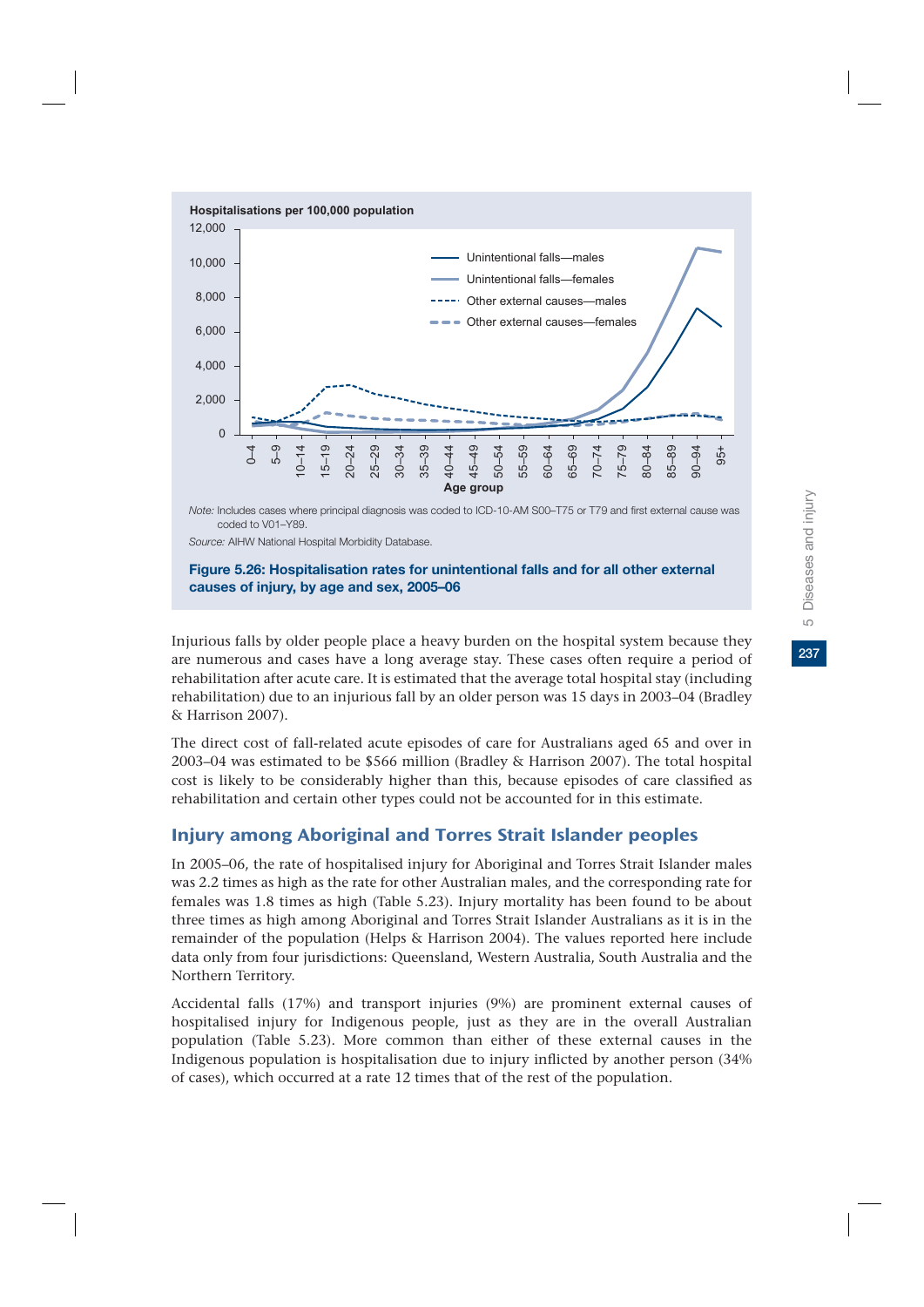Suicide and transport-related injuries are common causes of fatal injury, as they are in the general population. Rates of fatal injury due to interpersonal violence among Indigenous Australians are much higher than in the general population (Helps & Harrison 2004).

| External cause of injury <sup>(c)</sup> | Count  | Per cent of total | Rate <sup>(d)</sup> | Rate ratio <sup>(e)</sup> |
|-----------------------------------------|--------|-------------------|---------------------|---------------------------|
| Unintentional                           |        |                   |                     |                           |
| Transport                               | 1,028  | 9                 | 257.6               | 1.0                       |
| Drowning & submersion                   | 11     | 0                 | 1.6                 | 0.6                       |
| Poisoning, pharmaceuticals              | 186    | 2                 | 48.8                | 1.6                       |
| Poisoning, other substances             | 59     |                   | 15.1                | 1.2                       |
| Falls                                   | 1,928  | 17                | 686.9               | 1.2                       |
| Fires/burns/scalds                      | 303    | 3                 | 81.5                | 2.6                       |
| Other unintentional                     | 3,080  | 27                | 793.5               | 1.3                       |
| Intentional                             |        |                   |                     |                           |
| Self-inflicted                          | 684    | 6                 | 182.1               | 1.6                       |
| Inflicted by another person             | 3,884  | 34                | 1,084.9             | 12.2                      |
| Undetermined intent                     | 154    | 1                 | 44.0                | 2.6                       |
| Other & missing                         | 47     | 0                 | 23.2                | 2.0                       |
| <b>Total</b>                            | 11,364 | 100               | 3,219.1             | 1.8                       |

#### Table 5.23: Hospitalisation due to injury and poisoning<sup>(a)</sup>, by external cause groups, **Aboriginal and Torres Strait Islander peoples, selected jurisdictions(b), 2005–06**

(a) Includes cases where the principal diagnosis was coded to ICD-10-AM S00–T75 or T79.

(b) Includes Queensland, Western Australia, South Australia and the Northern Territory (public hospitals only for the Northern Territory).

(c) ICD-10-AM External Cause codes aggregated as in Berry Harrison 2007.

(d) The number of cases per 100,000 persons, directly standardised to the Australian population as at 30 June 2001.

(e) Ratio of Aboriginal and Torres Strait Islander rates to rates for other Australians.

*Source:* AIHW National Hospital Morbidity Database.

Rates of hospitalised and fatal injury were higher at almost every age for Indigenous Australians than for the rest of the population. The risk excess (that is, the difference between the two sets of rates) was greatest at about 20–50 years of age. Hence, as with cardiovascular disease, injury is one of the causes of mortality which contribute to the low life expectancy of Indigenous Australians, mainly because of high rates at early and middle adult ages.

For injury overall, and for most specified external causes, hospitalisation and mortality rates for Aboriginal and Torres Strait Islander peoples and other Australians increase with remoteness (Helps & Harrison 2004: Helps & Harrison 2006).

## 5.11 Infectious diseases

The term 'infectious disease' refers to illness, fever or rash due to harmful organisms (mostly micro-organisms) or their toxic products. Generally acute in nature, infectious diseases are large causes of illness, disability and death in many parts of the world. From a public health perspective, the distinctive feature of infectious diseases is that some can occur in outbreaks that affect many people, especially if they can spread rapidly through a community through human-to-human contact.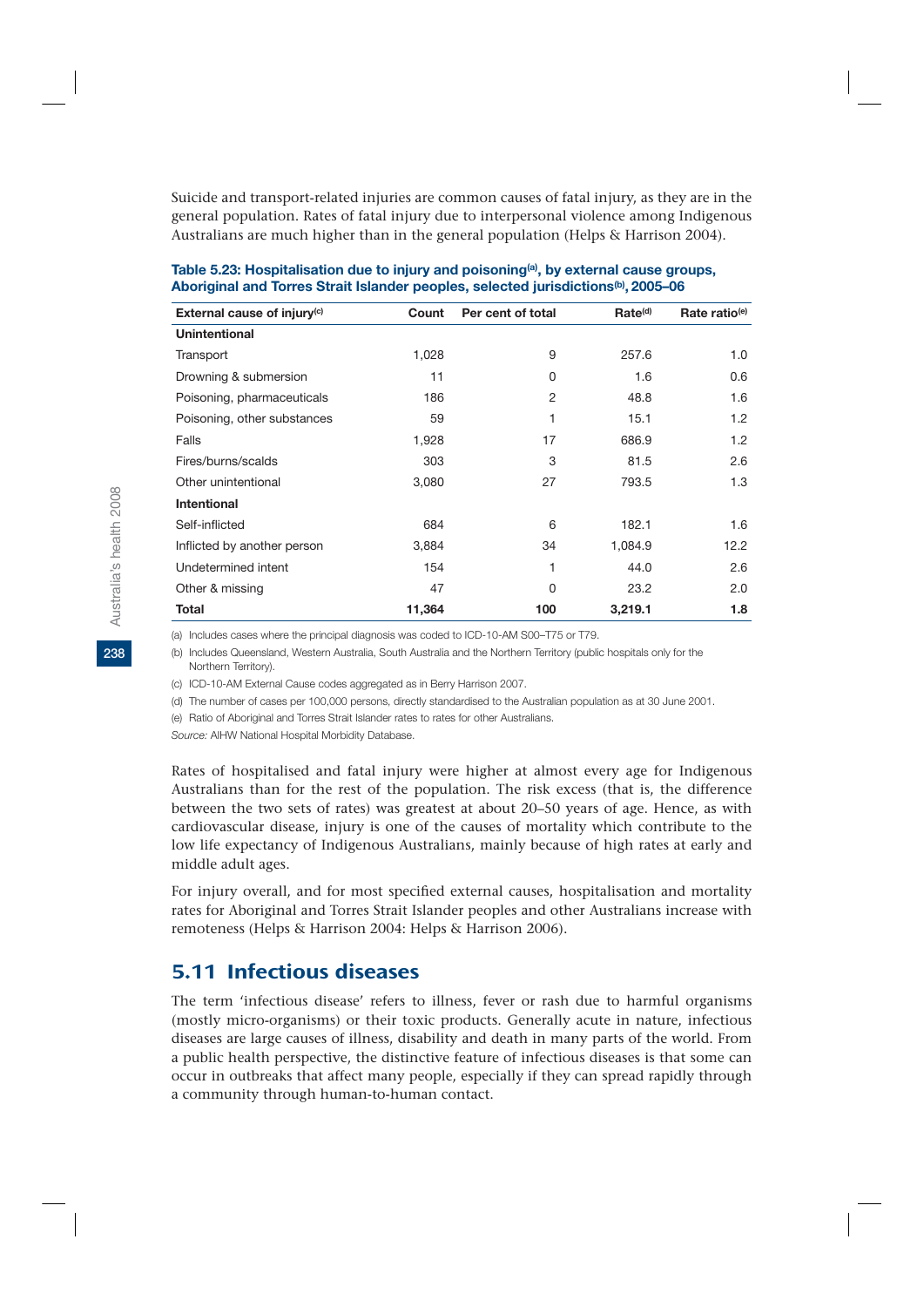239

In Australia and similar developed countries, infectious diseases are not among the leading contributors to the burden of disease. With improved sanitation, the introduction of antibiotics and immunisation programs, the impact of infectious diseases on Australia's health has reduced markedly over the last century.

Yet the burden of infectious diseases continues to be significant in Australia. Infections and immunisations account for about 7% of all GP consultations (AIHW: Britt et al. 2005). Almost 4% of deaths annually are attributed to infection (AIHW 2007d) and a similar percentage of hospitalisations in 2005–06 were for pneumonia, urinary tract infections and gastrointestinal infections (AIHW 2007c). Also, the potential for serious outbreaks continues to present a challenge in public health and requires planning and constant vigilance.

Health departments continue to monitor trends over time for certain important infections. The infections chosen for surveillance usually meet at least one of the following criteria:

- They have a high risk of death, especially if this includes young and otherwise healthy people.
- They are highly contagious.
- They have not been seen until recently; for example, severe acute respiratory syndrome (SARS), and avian influenza.
- They are not established in Australia.
- They are vaccine-preventable.
- They are related to lifestyle factors; for example sexual activity or injecting drug use.
- They arise from contaminated food.
- They can be used for bioterrorism.
- They require worldwide monitoring, even though they are not so relevant to Australia; for example, cholera.

There are four main data sources used in this section. See Box 5.12 for more information.

## Box 5.12: Infectious diseases data

Four main data sources are used in this section:

- The incidence of infectious diseases is largely based on information from the National Notifiable Diseases Surveillance System (NNDSS). A disease may be made notifiable to jurisdictional health authorities depending on its significance to public health. Each state or territory has specific requirements under its public health legislation for notification by medical practitioners, laboratories and hospitals.
- Information on the number of deaths from infectious diseases has come from the AIHW National Mortality Database.
- Information on hospitalisations for infectious diseases has come from the AIHW National Hospital Morbidity Database.
- Burden of disease information comes from *The burden of disease and injury in Australia, 2003* report (Begg et al. 2007).

In this section, only deaths and hospitalisations coded to the 'certain infectious and parasitic diseases' chapter (ICD-10 and ICD-10-AM codes A00–B99) have been included. This is consistent with the method used in the burden of disease study, but differs from estimates provided in *Australia's health 2006*.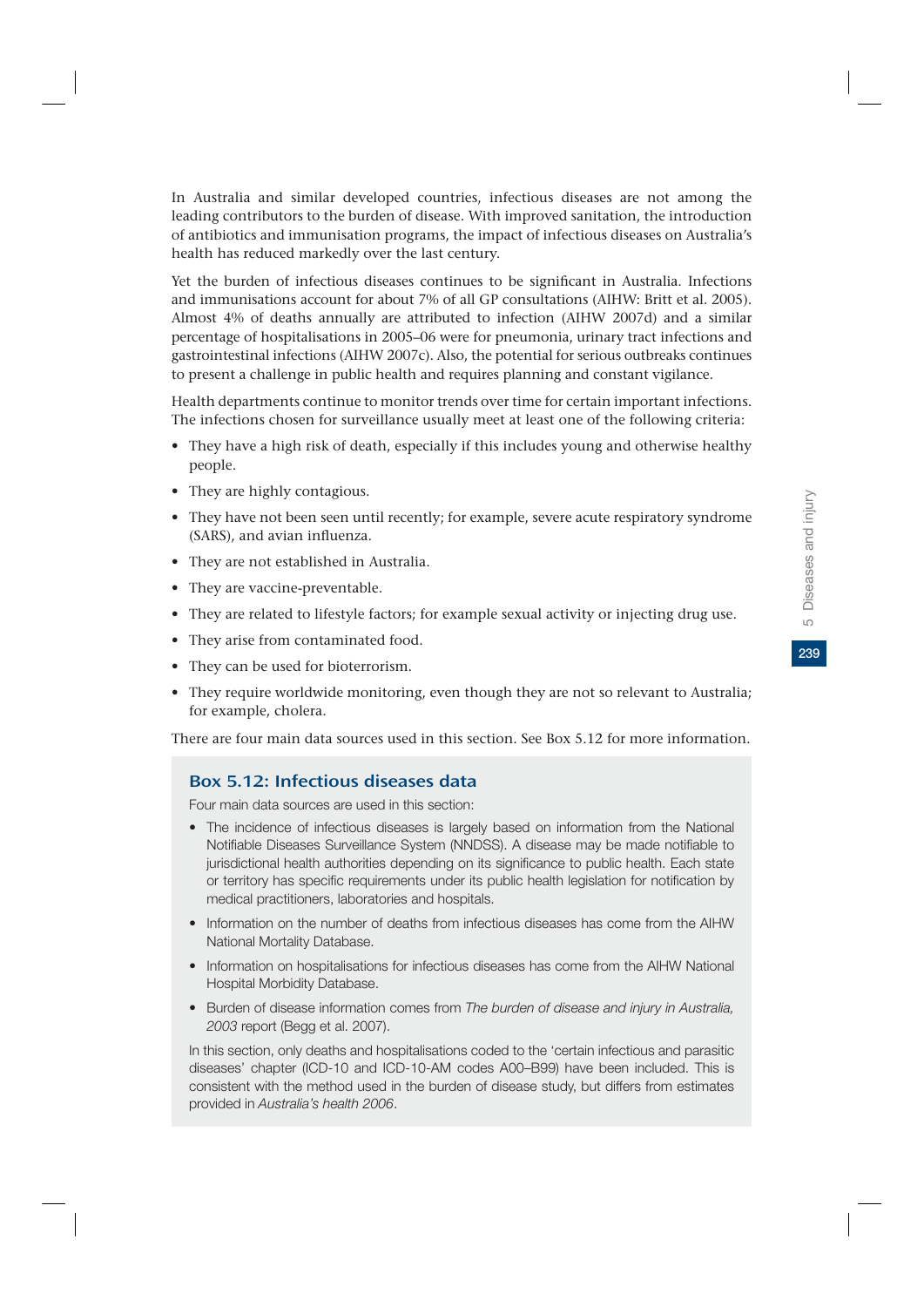## **Overview**

### Incidence

Infectious diseases remain relatively common. Although there are no data on the incidence of infectious disease overall, some of these diseases are notifiable, meaning that the law requires them to be notified to government health authorities. A selection of the main notifiable diseases is included in Table 5.24. Among this group of diseases, chlamydia infection was the most common with over 50,000 notifications. Other leading notifiable diseases were campylobacteriosis (a gastrointestinal disease), hepatitis C and laboratory confirmed influenza.

| <b>Disease</b>                         | <b>Notifications</b> | Number per 100,000 |
|----------------------------------------|----------------------|--------------------|
| Vaccine-preventable diseases           |                      |                    |
| Meningococcal infection                | 310                  | 1.5                |
| Pneumococcal disease (invasive)        | 1,485                | 7.1                |
| Pertussis (whooping cough)             | 5,396                | 25.7               |
| <b>Mumps</b>                           | 570                  | 2.7                |
| Influenza (laboratory confirmed)       | 10,687               | 50.8               |
| <b>Mosquito-borne diseases</b>         |                      |                    |
| Barmah Forest virus infection          | 1,695                | 8.1                |
| Ross River virus infection             | 4,152                | 19.8               |
| Malaria                                | 578                  | 2.8                |
| Dengue                                 | 318                  | 1.5                |
| <b>Sexually transmitted infections</b> |                      |                    |
| HIV <sup>(a)</sup>                     | 998                  | 5.0                |
| Syphilis <sup>(b)</sup>                | 3,057                | 14.5               |
| Gonococcal infection                   | 7,553                | 35.9               |
| Chlamydial infection                   | 51,089               | 243.1              |
| <b>Hepatitis</b>                       |                      |                    |
| Hepatitis $B(c)$                       | 7,694                | 36.6               |
| Hepatitis C <sup>(c)</sup>             | 13,436               | 64.0               |
| <b>Gastrointestinal diseases</b>       |                      |                    |
| Campylobacteriosis <sup>(d)</sup>      | 17,663               | 84.0               |
| Salmonellosis (nec)                    | 9,694                | 46.1               |
| <b>Tuberculosis</b>                    | 1,116                | 5.3                |

#### **Table 5.24: Selected notifiable diseases, 2007**

nec = not elsewhere classified

(a) 2006.

(b) Includes all syphilis categories (see Table S22).

(c) Includes incident and unspecified cases.

(d) Notified as 'foodborne disease' or 'gastroenteritis in an institution' in New South Wales.

*Sources:* NNDSS 2007; NCHECR 2007.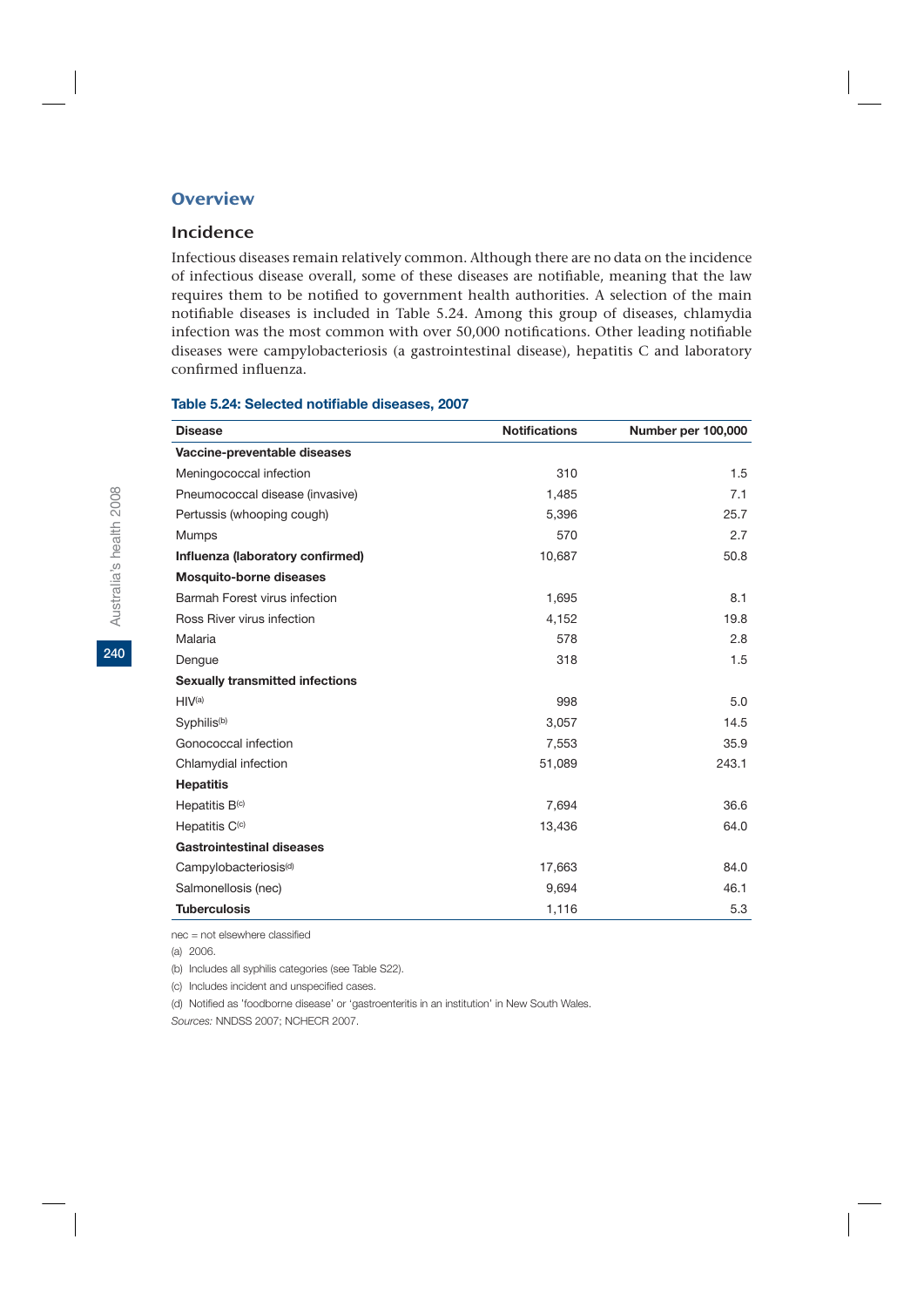## **Mortality**

Deaths from infectious diseases have declined dramatically since the early part of the last century (Figure 5.27). In 1922, they accounted for 15% of all deaths, but by 2005 they accounted for a little over 1%. In 2005, there were just over 1,700 infectious diseases deaths, a death rate of 7.8 per 100,000 (age-standardised). Septicaemia accounted for the largest proportion of these (1,053 deaths) and the next most common was viral hepatitis (162 deaths).



## Burden of disease

The infectious diseases group was a relatively small contributor to the burden of disease in 2003, accounting for 1.7% of the total burden (Begg et al. 2007). The highest infectious disease burden was for older people, particularly for those aged 75 years and over. Most of the burden (69%) was because of premature death rather than years lived with disability.

## Hospitalisations

Over 87,000 hospitalisations in 2004–05 were attributed to infectious diseases (ICD-10-AM codes A00–B99 as the principal diagnosis), a figure that has remained fairly steady in recent years. Intestinal infectious diseases were the largest group (38%). The largest number of admissions were for children, particularly those aged under 5 years.

## Vaccine-preventable infections

Immunisation has had a dramatic impact on rates of illness and death from a wide variety of infections. This section focuses on a select number of infections for which childhood immunisation programs exist, namely meningococcal disease, invasive pneumococcal disease, measles, pertussis, mumps and poliomyelitis.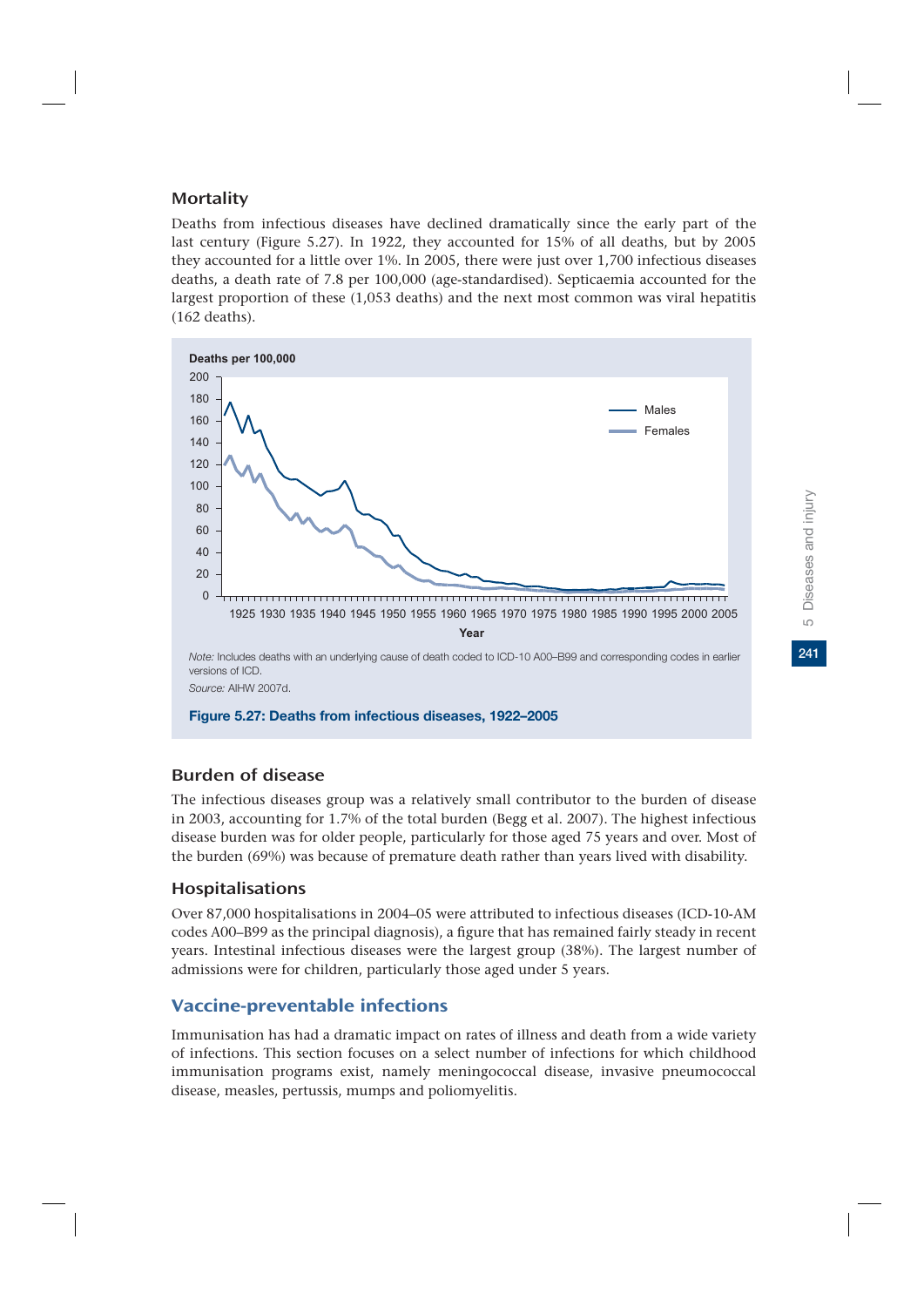### Invasive meningococcal disease

This bacterial infection is caused by *Neisseria meningitidis* (also known as 'meningococcus'). It is one of the highest profile infections in Australia because of the rapid and serious way it can attack children and young adults. Infection is usually most common in children aged under 5 years and those aged 15–24 years (Senanayake 2007: 230). Around 10% of those infected die (Rosenstein et al. 2001), which is a high rate for an acute infection. Since 2003, there has been a nationally funded immunisation program to vaccinate against one of the five strains of the disease, namely the C strain.

Notification rates for infections due to meningococcal disease have been falling in recent years (Figure 5.28). The reasons for this are not clear but the fall is unlikely to be due solely to the introduction of the vaccine. Three main reasons point to other possible factors: the rate started to fall before the immunisation program began, rates of the B strain have also fallen, and adults older than 25 years (who are outside the target vaccination age range) were the age group with the greatest decrease, about 30% (Australian Meningococcal Surveillance Programme 2007).



### Invasive pneumococcal disease

Invasive pneumococcal disease (IPD) is due to a bacterium called *Streptococcus pneumoniae* (also known as 'pneumococcus'). An individual can be classified as having IPD only if pneumococcus is isolated from a so-called sterile site. Blood, spinal fluid and fluid from around the lung are examples of sterile sites; therefore, most middle ear and chest infections due to pneumococcus are not included in the notifications for IPD since they are not classified as sterile sites. Rates of IPD tend to be largest at the extremes of age, namely in children under 2 years and the very elderly (McIntyre et al. 2000).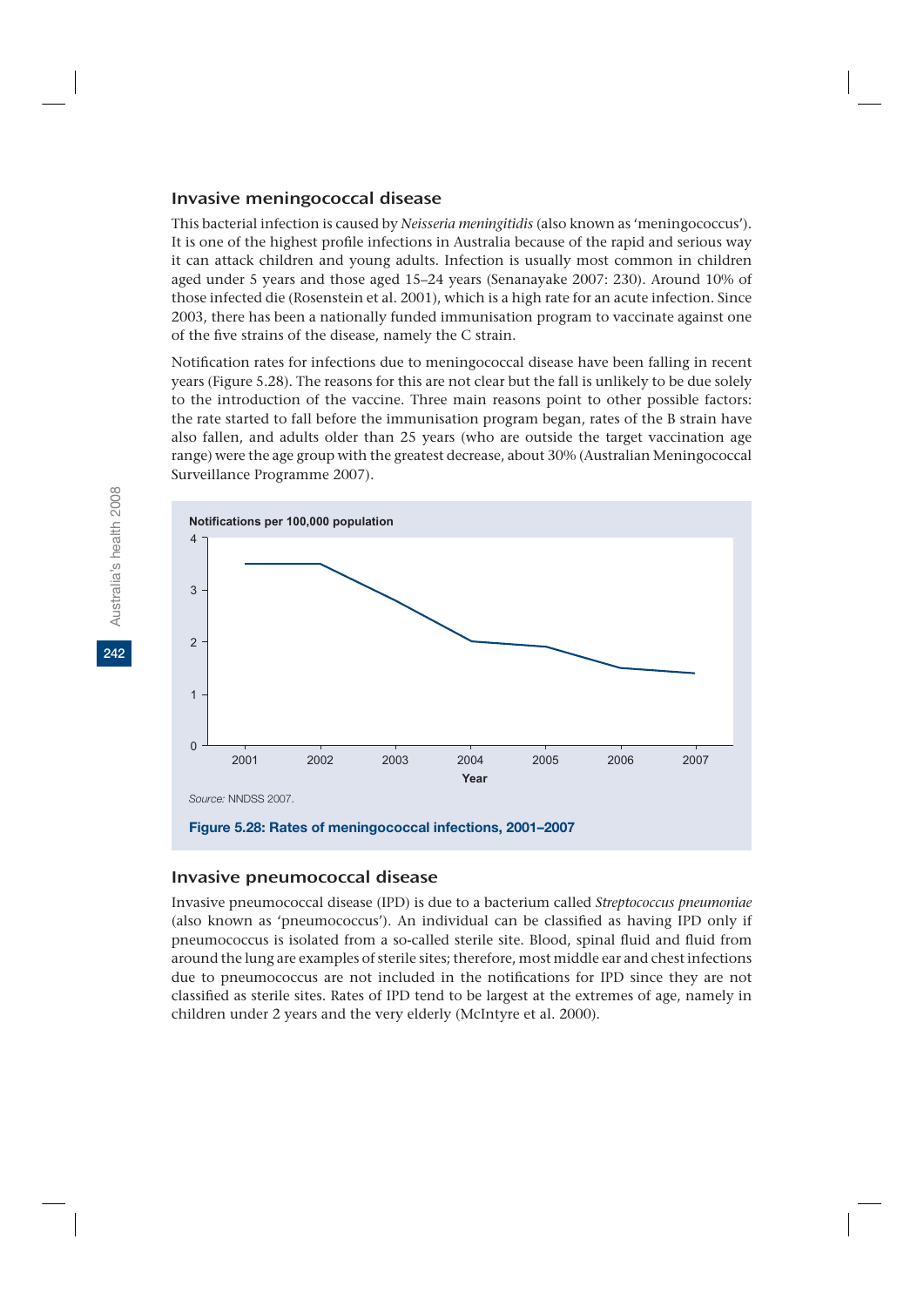Before January 2005, only certain at-risk children were eligible for free immunisation against IPD. However, from then the Australian Government expanded its program to fund vaccination for all infants and children and all adults aged 65 years and over (Roche et al. 2007a). Since these changes, there has been a reduction in notification rates of IPD (Figure 5.29), including among age groups which are not covered by the vaccination program (NNDSS 2007). This is most likely to represent a phenomenon known as 'herd immunity', where unvaccinated groups benefit from vaccination of others.



## Pertussis (whooping cough)

Pertussis is an infection usually due to the bacterium *Bordetella pertussis*. It is best known for its chronic cough and severe coughing fits that can be life-threatening, particularly in infants.

Despite global immunisation programs, pertussis remains a significant problem in both developing and developed nations (WHO 2005). This includes Australia, where pertussis is the most commonly notified vaccine-preventable infection. Since vaccination began among children in Australia, there has been a shift upwards in the age distribution of pertussis, with over 90% of notifications since 2003 occurring in those aged over 10 years and 60% in those aged 20–59 years. Although adolescents and adults tend to have a milder illness than infants, the concern is that these older individuals could go on to infect susceptible infants, the group most likely to die from the infection (Brotherton et al. 2004).

The notification rates from 1995 to 2007 show a fairly typical pattern for pertussis, namely a background rate of cases annually interrupted by an epidemic peak every 4 years or so (Figure 5.30) (NNDSS 2007; Cherry 2005).

243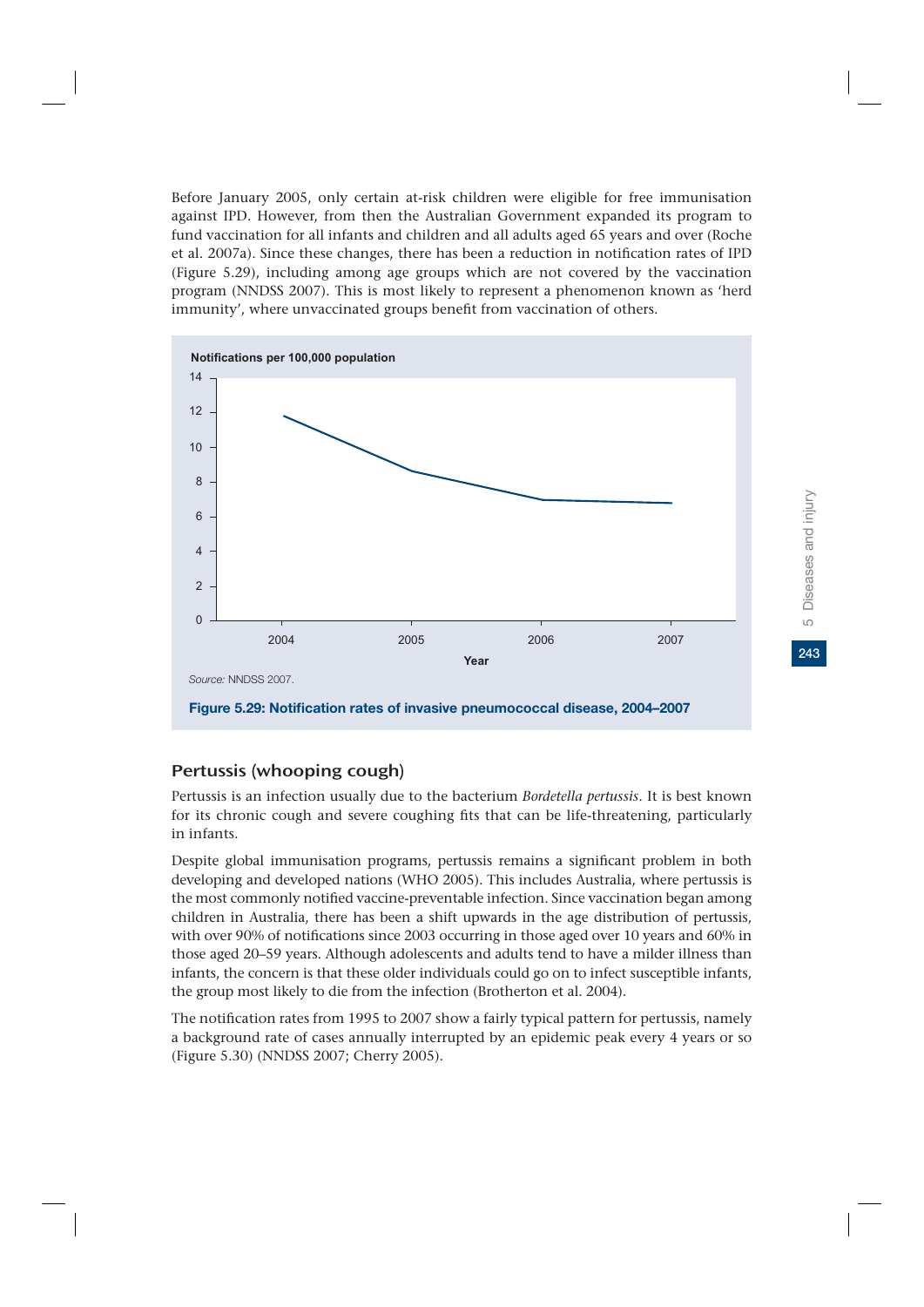

Australian surveillance data for pertussis have shown at least two positive trends which both may be attributable to the impact of changes in the immunisation schedule (NNDSS 2007; Quinn & McIntyre 2007). First, the drop in notification rates in children aged 5–9 years since 1999 probably reflects the addition of a fifth dose of vaccine in 1994–1995. Second, a reduction since 2005 may be due to introducing the 'whole of high school' vaccination program in 2004.

## Poliomyelitis

Poliomyelitis (or 'polio') is a viral infection that can cause paralysis of limbs in previously well people, typically in children. Polioviruses are excreted in faeces and transmitted through oral ingestion of the virus. Because of global immunisation programs, transmission of naturally occurring polioviruses has been largely eradicated from most countries, including Australia. However, naturally occurring polioviruses are still being transmitted in some countries (Grassly et al. 2007), and a case occurred in Australia in early 2007 in a student who had recently travelled in Pakistan.

### Mumps

Mumps is a vaccine-preventable viral disease that may be experiencing a resurgence. It causes swelling of the salivary glands in the face and can lead to a variety of complications such as meningitis, inflammation of the testicles in post-pubertal males, and pancreatitis. In susceptible populations, it is a highly infectious disease (WHO 2007a).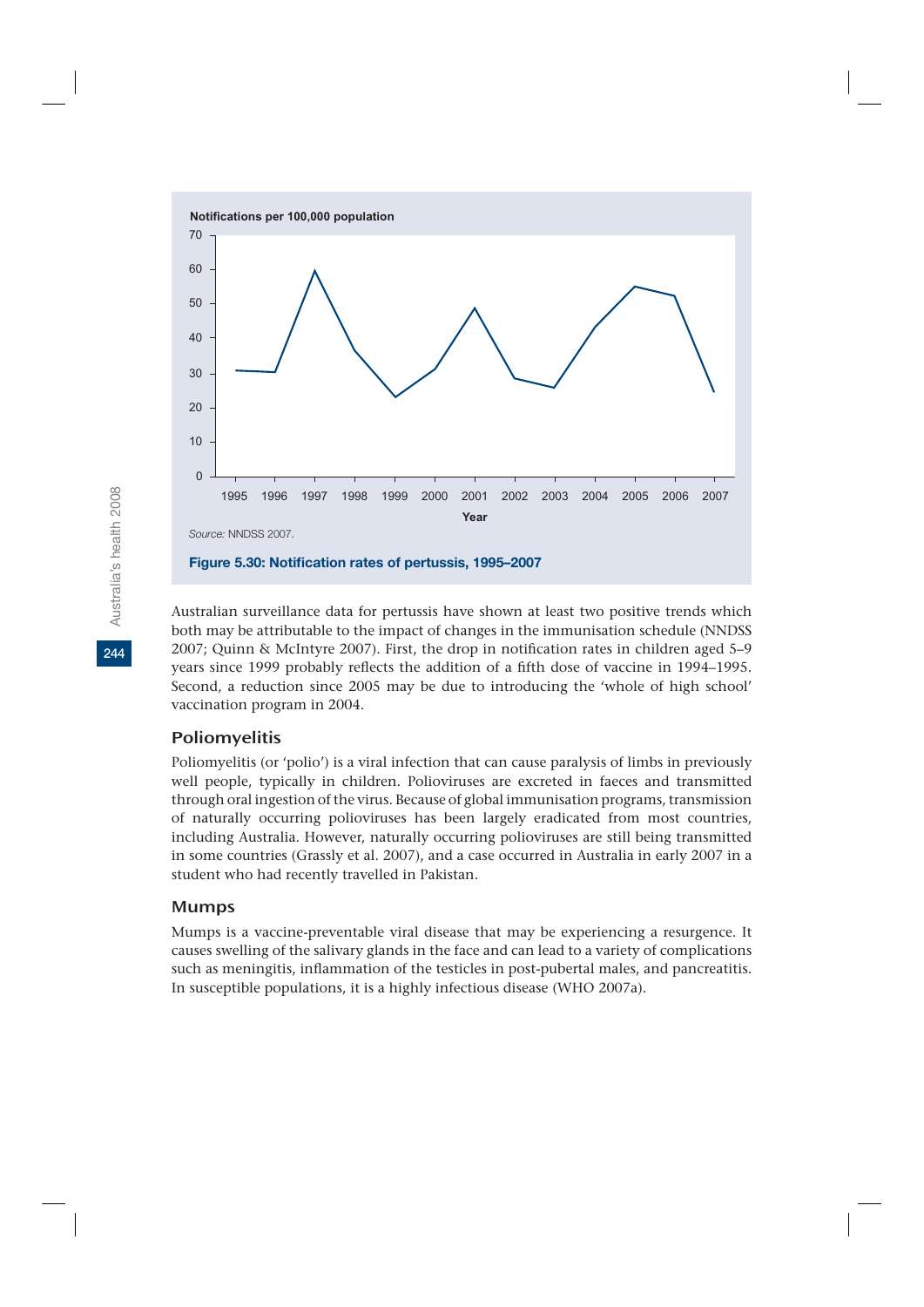Notification rates of mumps have increased in Australia over the last 5 years (Figure 5.31). In addition, whereas mumps was traditionally an infection of mainly young children, it now also affects adolescents and adults (NNDSS 2007). This is probably due to a combination of vaccine failure in childhood (especially in those who received only one dose of vaccine) and waning immunity from childhood immunisation in adults (Cohen et al. 2007, Harling et al. 2005).



#### Influenza

Influenza is a common viral respiratory infection that affects many people around the world each year. The classical infection consists of fevers, generalised muscle aches, headache, cough and sore throat. This combination of symptoms is also called an 'influenza-like illness' or 'ILI', since other bacteria or viruses can produce a similar sickness. The most serious complication of influenza is pneumonia, which can be due to the influenza virus itself or a secondary bacterial infection. More details about influenza are provided in Box 5.11.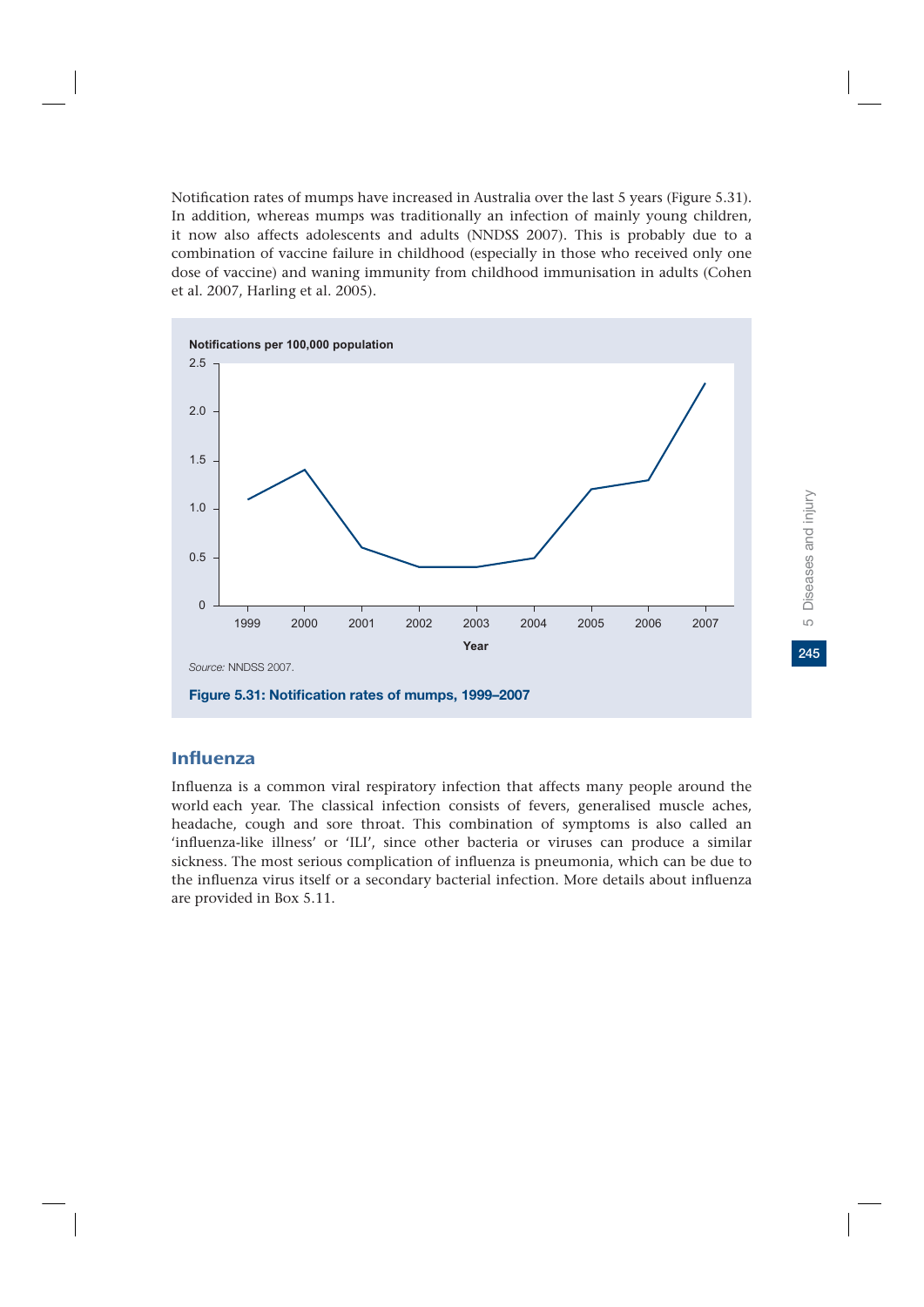#### Box 5.11: Influenza characteristics and vaccination

Not all influenza viruses are the same—they are distinguished in different ways. First, they can be classed as influenza A, B or C. Influenza B and C are exclusively human viruses, whereas influenza A can also be found in aquatic birds and other mammals. Influenza A viruses can then be further subdivided into 'H' and 'N' strains based on two of their proteins (Zambon 1999). For example, avian influenza ('bird flu') is the influenza A strain H5N1.

Influenza tends to be a seasonal illness in temperate climates where it usually occurs from June to September in southern hemisphere nations (such as Australia) and December to April in the northern hemisphere. It can occur throughout the year in tropical countries (Li et al. 2005). The annual seasonal influenza epidemics are due to small changes in the virus (antigenic drift), or when a new virus subtype emerges (antigenic shift). The problem with antigenic shift is that the human population has no underlying immunity to the new virus; therefore, devastating worldwide epidemics (known as pandemics) can result. There have been three influenza pandemics since the beginning of the 20th century: 1918 (H1N1), 1957 (H2N2) and 1968 (H3N2).

Influenza vaccines need to be given just before the influenza season. Since the viruses continually mutate, a new influenza vaccine has to be given every year. The vaccine usually covers three strains of influenza: two A strains and one B strain (National Health and Medical Research Council 2003).

In 2007 Australia had a large rate of influenza notifications (Figure 5.32). In fact, 2007 marked the first year with 10,000 influenza notifications (NNDSS 2007). Although this is likely to truly represent increasing cases, other contributing factors probably include increased demand for influenza testing and the increased availability and use of more rapid and efficient testing kits.

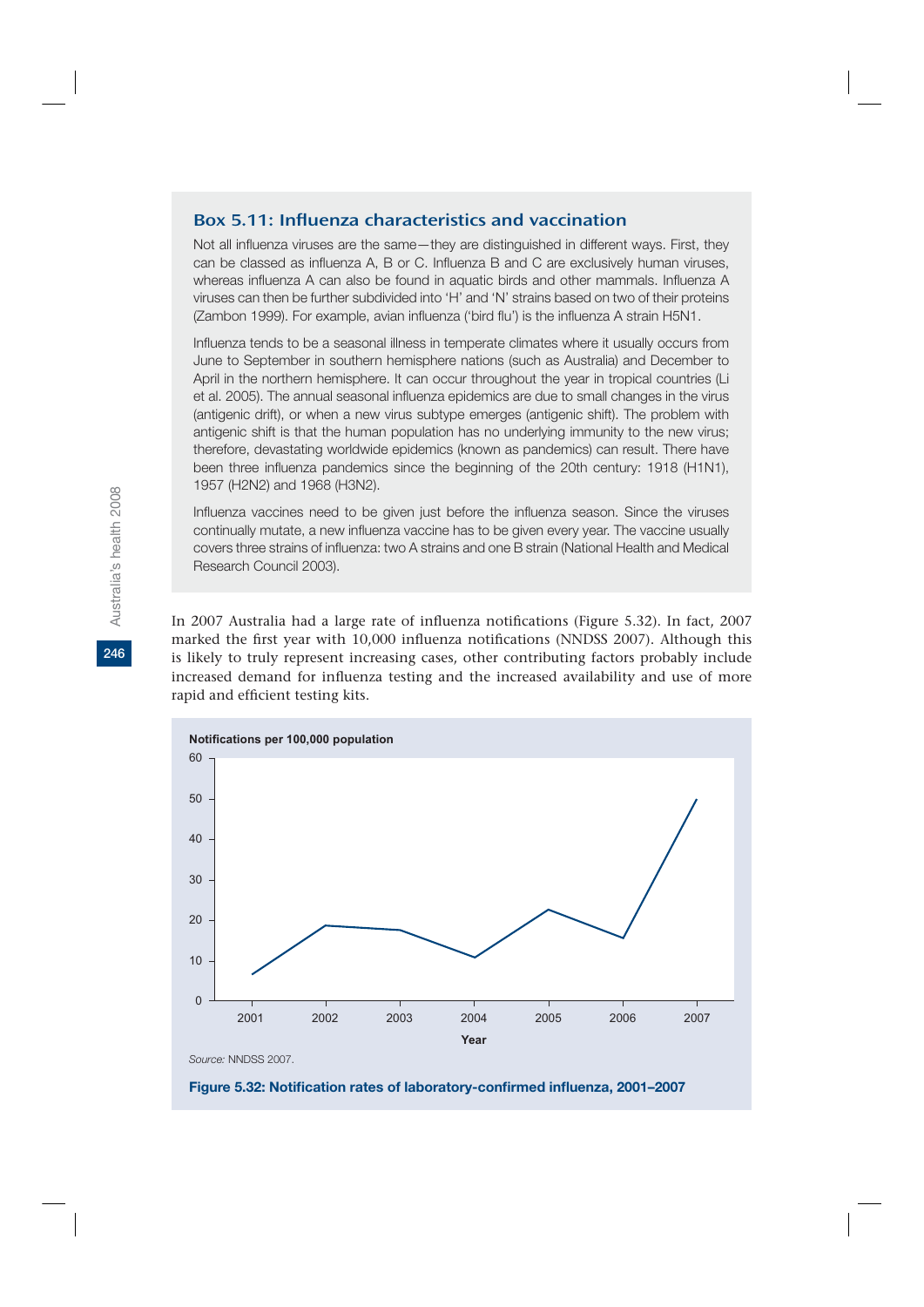# Mosquito-borne infections

Australia has numerous notifiable mosquito-borne infections including:

- infections acquired only within Australia (such as Ross River virus and Barmah Forest virus)
- infections usually acquired only overseas (malaria)
- infections that could have been acquired in either location (such as Japanese encephalitis and dengue).

### Barmah Forest virus and Ross River virus

Barmah Forest virus and Ross River virus come from a family of viruses called alphaviruses. They are transmitted to humans by a variety of species of mosquitoes. Both viruses typically cause an illness associated with fevers, rash and joint pains. Despite their geographical names, cases have now been reported throughout Australia for both infections, with most notifications being from Queensland, South Australia and New South Wales (Liu et al. 2006; NNDSS 2007).



The notification rates for both infections have fluctuated over the last few years (Figure 5.33).

Malaria

Malaria is a parasitic infection transmitted by the night-feeding Anopheles mosquito. Although hundreds of cases are reported in Australia every year, these cases have almost certainly been acquired overseas. Malaria commonly causes fevers within 2 weeks of the person being infected, although some people only become unwell many months after being bitten. Even people who take all their medication during their travel to prevent malaria can still be infected. One species of the malaria parasite can kill humans quickly if untreated, especially when it spreads to the brain ('cerebral malaria').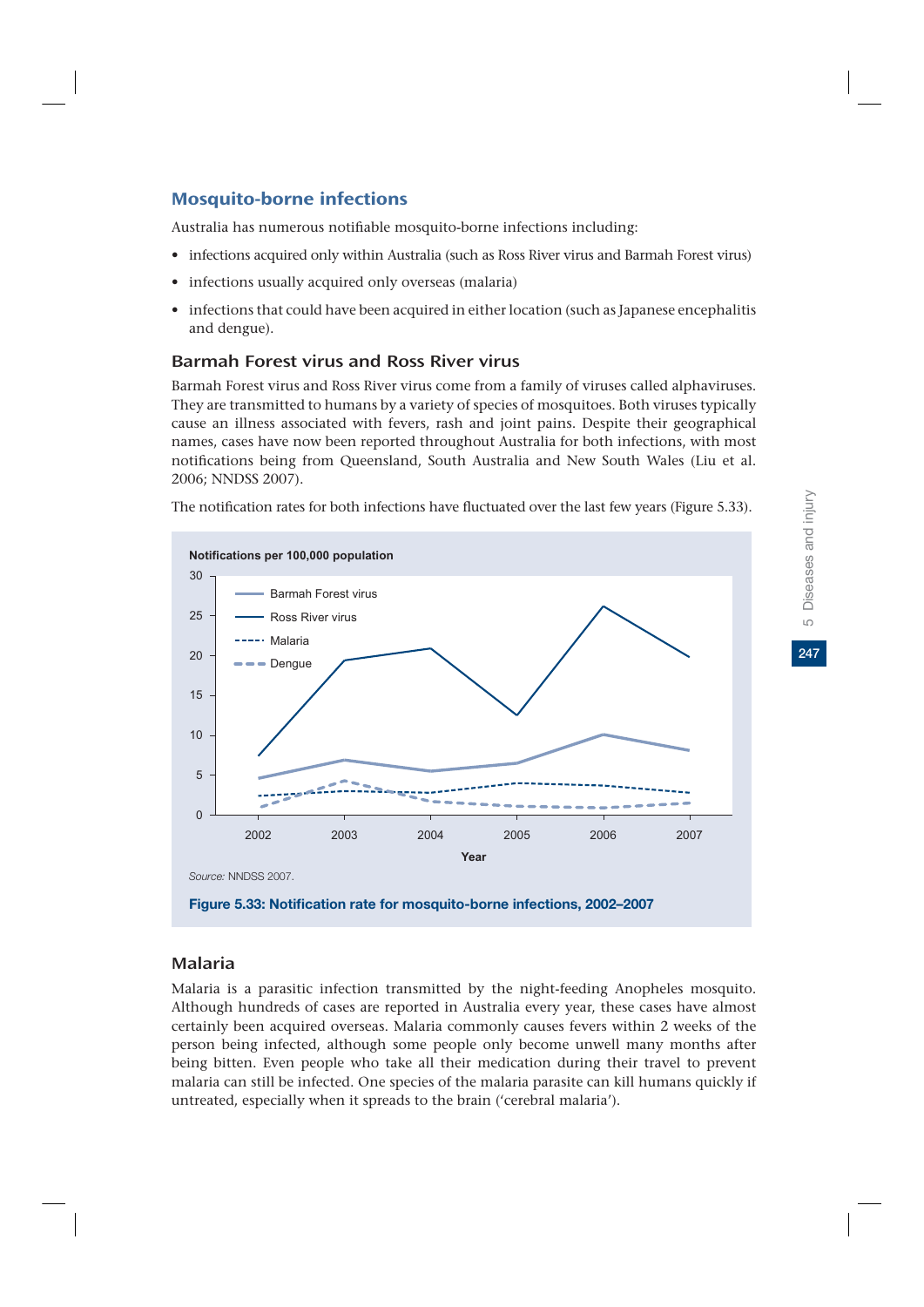The 2007 data show a slight decrease in notification rates from the previous years (2.6 per 100,000 population, 545 cases) but no marked changes (Figure 5.33).

#### Dengue

Dengue is a viral infection found worldwide and transmitted by the day-feeding Aedes mosquito. The Aedes mosquito is found in Australia and there was a large local outbreak in 2001 in North Queensland (Hanna et al. 2002; Hills et al. 2002). There are four different types of dengue virus and infection with one type does not protect from future infections with others. If people become unwell with dengue, this usually causes an illness with fevers, rash, headache and muscle aches in the neck and back that can be very severe (Senanayake 2006). Although most people completely recover, serious complications may occur in some.

Apart from a dramatic rise in 2003, notification rates for dengue were fairly stable over the last few years (Figure 5.33). Analysis of 200 cases from 2005–2006 found that 46% of notifications were reported as imported, 43% were locally acquired and 11% had an unknown source (Liu et al. 2006).

#### Sexually transmitted infections

#### Human immunodeficiency virus

Human immunodeficiency virus (HIV) can be transmitted by sexual contact with an infected person, through infected blood products, to the fetus during pregnancy, and to infants through breastfeeding from an infected mother. Those infected can remain well for many years without treatment but are still able to infect others. In most untreated cases, the virus will damage their immune system over many years until they become susceptible to a number of serious infections and cancers. This stage is known as the acquired immune deficiency syndrome (AIDS).

Infections with HIV cannot be cured and there is no vaccine to prevent it, although research into a vaccine continues. However, a wider variety of more effective antiviral medications has allowed people with HIV to lead relatively normal lives. It has become a disease that many more people now live with rather than die from, as they previously did.

Although HIV continues to be a global problem, Australia has maintained a very low prevalence of the infection compared with other countries (Figure 5.34).

Between 1993 and 2006, more than 12,000 new HIV infections were notified in Australia. Although there was a decline in the annual number of notifications from 1993 to 1999, there was a rise from 2000 (763 in 2000 to 998 in 2006) (Guy et al. 2007). Male-to-male sex was the risk factor in 70% of these notifications, mirroring a pattern seen in other developed nations (Hamers et al. 2006; Centers for Disease Control and Prevention 2005). Only 18% of new cases were due to heterosexual contact.

Despite the rise in HIV notifications, AIDS notifications have remained relatively stable at around 230 cases each year since about 2001 (NCHECR 2007). This probably reflects the availability of more effective combinations of antiviral medications which are preventing, or at least delaying, many cases from progressing to AIDS. The reasons for the overall increase in HIV notifications are not certain but possibilities include increased testing of individuals at risk of HIV and increased levels of unsafe sexual practices (Guy et al. 2007).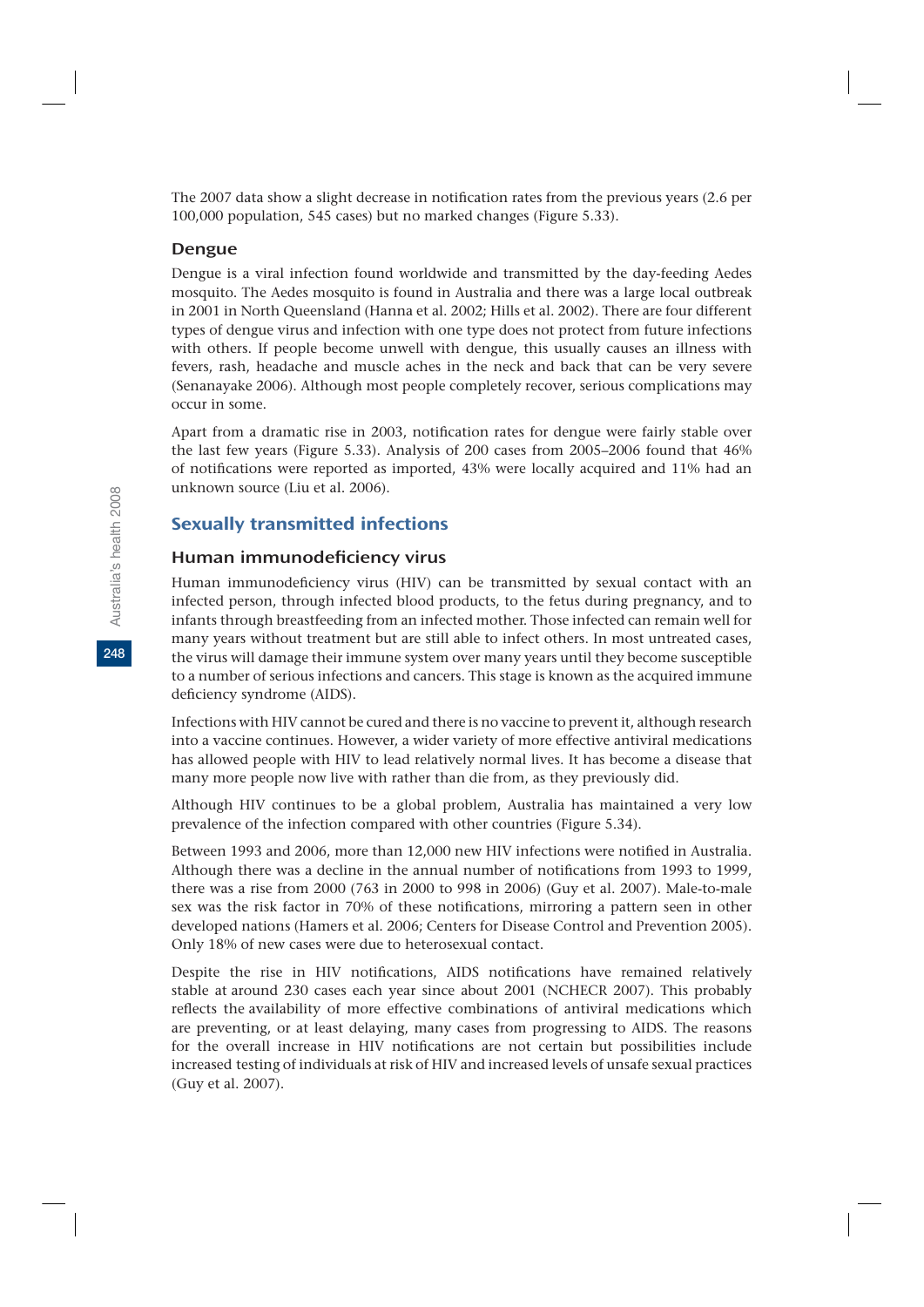

#### Syphilis

Syphilis is a complex sexually transmitted infection due to an organism known as *Treponema pallidum*. It responds well to penicillin but untreated it becomes a chronic disease with a variable course and long latent (symptom-free) periods. Its most serious expressions are tertiary (third stage) syphilis and congenital syphilis, where a child is infected by its mother during pregnancy. In a proportion of untreated cases, tertiary syphilis can arise about 10 or more years after the original infection, with serious damage to the brain, other parts of the nervous system, and the cardiovascular system. Congenital syphilis is a serious condition that can result in a variety of problems for the child from birth or even much later in life.

In Australia, there has been a resurgence of infectious syphilis, particularly in the homosexual communities. Risk factors probably include an increase in unprotected sexual practices, being HIV-positive, having more partners and using more recreational drugs (Botham et al. 2006; Jin et al. 2005). The increase of notifications is not limited to Australia and is part of a wider pattern in the developed world (Centers for Disease Control and Prevention 2004; Fenton et al. 2001).

Notifications of congenital syphilis have remained low in Australia (8–13 cases per year or 0–0.1 per 100,000 population per year from 2005 to 2007) (NNDSS 2007). This reflects effective screening and treatment of pregnant women for syphilis.

## Gonococcal infection and chlamydia

Gonococcal infection is due to a bacterium called *Neisseria gonorrhoeae* (also known as 'gonococcus'). Although it can cause localised genital disease, such as gonorrhoea or pelvic inflammatory disease, gonococcus can also cause eye disease and a more widespread illness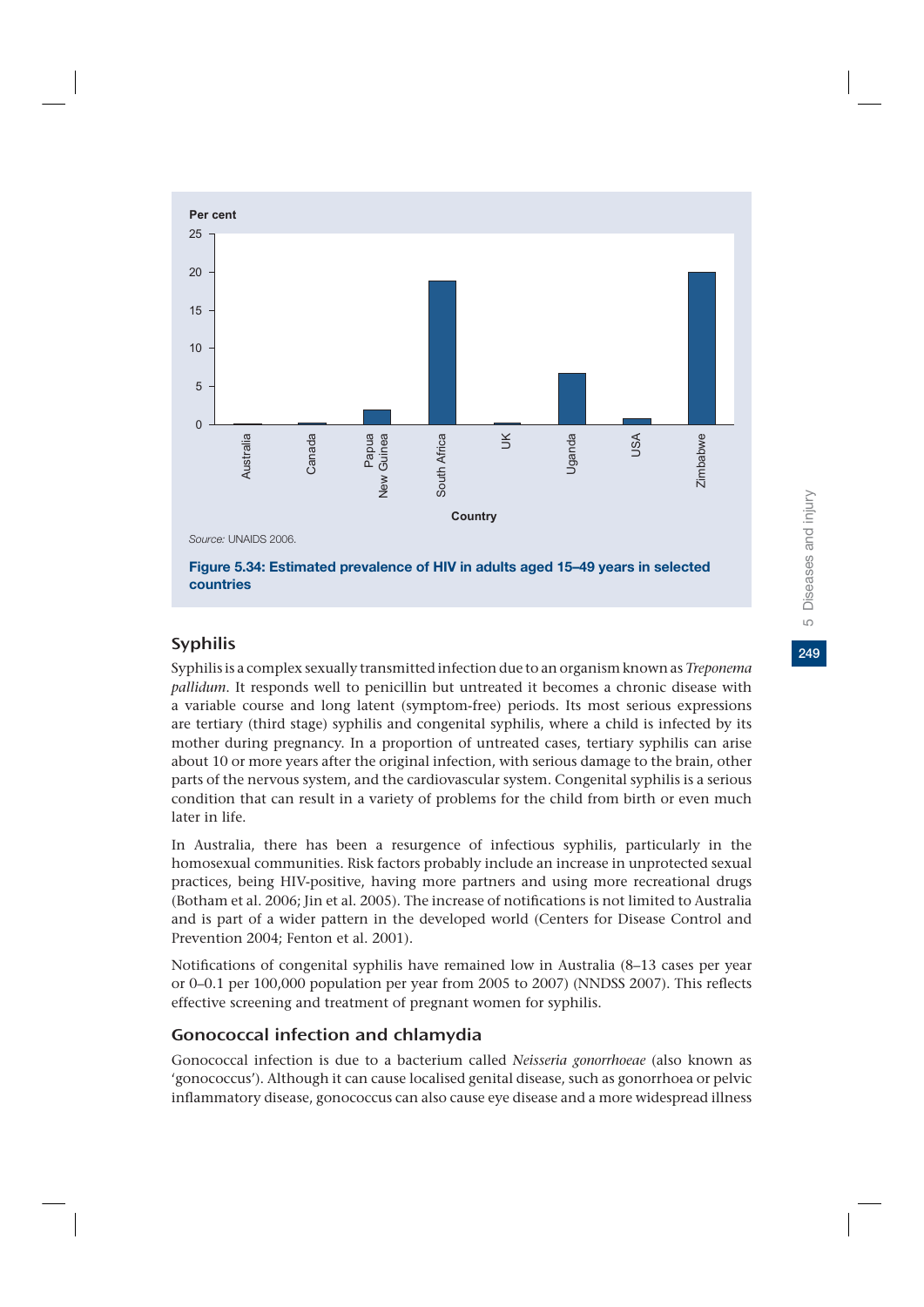known as disseminated gonococcal infection (DGI). DGI causes an acute illness typically with fevers, rash and inflamed joints. Antibiotic resistance is a problem in treating some of these infections.

Chlamydia can cause a variety of sexually transmitted genital infections similar to gonococcal infection. A systematic review of genital chlamydia notifications in Australia from 1997 to 2004 found that young adults and especially Indigenous Australians had unacceptably high rates (Vajdic et al. 2005).

Notification rates of both gonococcal infection and chlamydia have risen since 1999. The increase has been far greater for chlamydia notifications (Figure 5.35).

There is a striking sex difference in the infection patterns: gonococcal rates are more than twice as common in males, and chlamydia is more common in females (NNDSS 2007).



**Figure 5.35: Notification rate of chlamydia and gonococcal infections, 1997–2007**

## Hepatitis B and C infections

Hepatitis B and C viruses can cause chronic liver damage and liver cancer. Rates of new cases of hepatitis B and C viruses have remained fairly stable in recent years at just over 1 and just over 2 per 100,000 population respectively each year (NNDSS 2007).

A program to increase vaccine coverage in the 15–19 year age group may explain a drop in rates of new hepatitis B infections between 2002 and 2006 that occurred among those aged 15–29 years. Injecting drug use accounted for about 50% of new cases of hepatitis B infection with another 21% attributed to heterosexual sex (NCHECR 2007).

Between 2002 and 2006, there was a large decline in the diagnosis of hepatitis C infections in those aged 15–39 years. This is thought to be due largely to less injecting drug use, which is considered one of the most important causes of hepatitis C transmission (NCHECR 2007).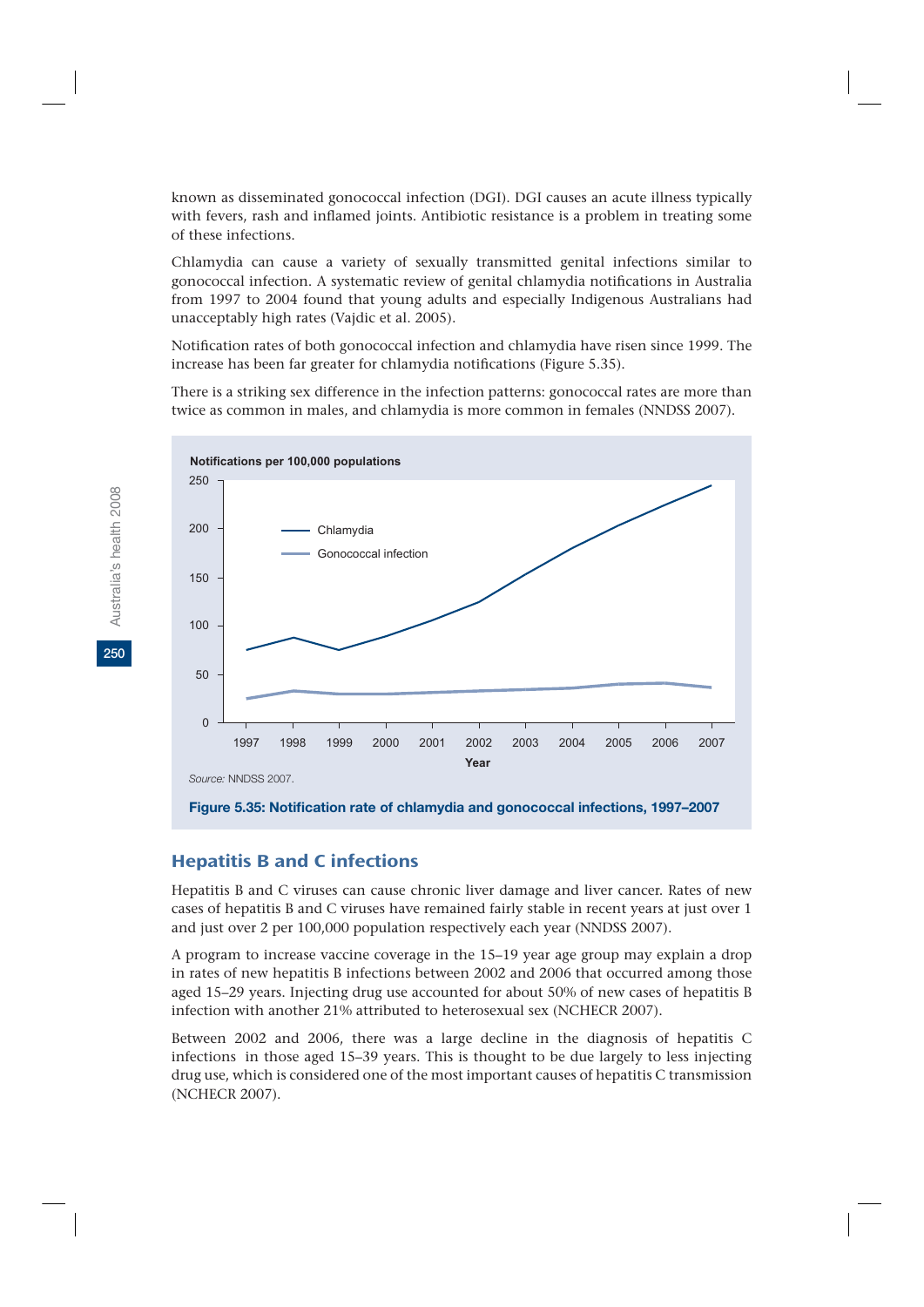### Gastrointestinal outbreaks

Gastrointestinal infections are common, with only limited data available to monitor them. Some data are available from OzFoodNet, a federal government agency that specialises in investigating outbreaks of gastrointestinal illness and clusters of disease due to contaminated food (OzFoodNet Working Group 2006a, 2006b, 2006c, 2007a, 2007b, 2007c). These reports under-represent the true number of outbreaks since many are not reported to health authorities (OzFoodNet Working Group 2007a).

There were 2,143 outbreaks of gastrointestinal illness notified to OzFoodNet during the 18-month period from 1 January 2006 to June 2007, an average of 27 per week around the country. Most of the outbreaks were attributed to person-to-person spread. The number of people affected in a quarter ranged from 4,522 to 14,688. The number hospitalised from these outbreaks ranged from 72 to 306 per quarter, with a death rate ranging from 0.06% to 0.30%.

The organism causing these outbreaks was often not identified but when it was, salmonella was the most common cause. Salmonella is a bacterium found in a variety of animals, including humans, and it can contaminate virtually any food.

## **Tuberculosis**

Tuberculosis (TB) is a potentially serious infection caused by a group of bacteria known as the TB complex, with most cases caused by *Mycobacterium tuberculosis*. It especially affects the lungs, with fever-like symptoms and destruction of tissue. New TB cases still occur in Australia, with about 1,000 new cases identified annually, representing an incidence of around 5 per 100,000 population (NNDSS 2007). This is low compared with other developed and developing nations (Figure 5.36). Despite this, the rate is disproportionately high in certain groups, namely Indigenous Australians and people born overseas (Roche et al. 2007b). Also, rates of TB in people born overseas have been rising since 1991 while they have been falling in Australian-born individuals (Roche et al. 2007b).



*Sources:* Estimated from WHO 2007b and Population Division of the Department of Economic and Social Affairs of the United Nations Secretariat 2006.

**Figure 5.36: Incidence of tuberculosis in selected countries, 2005**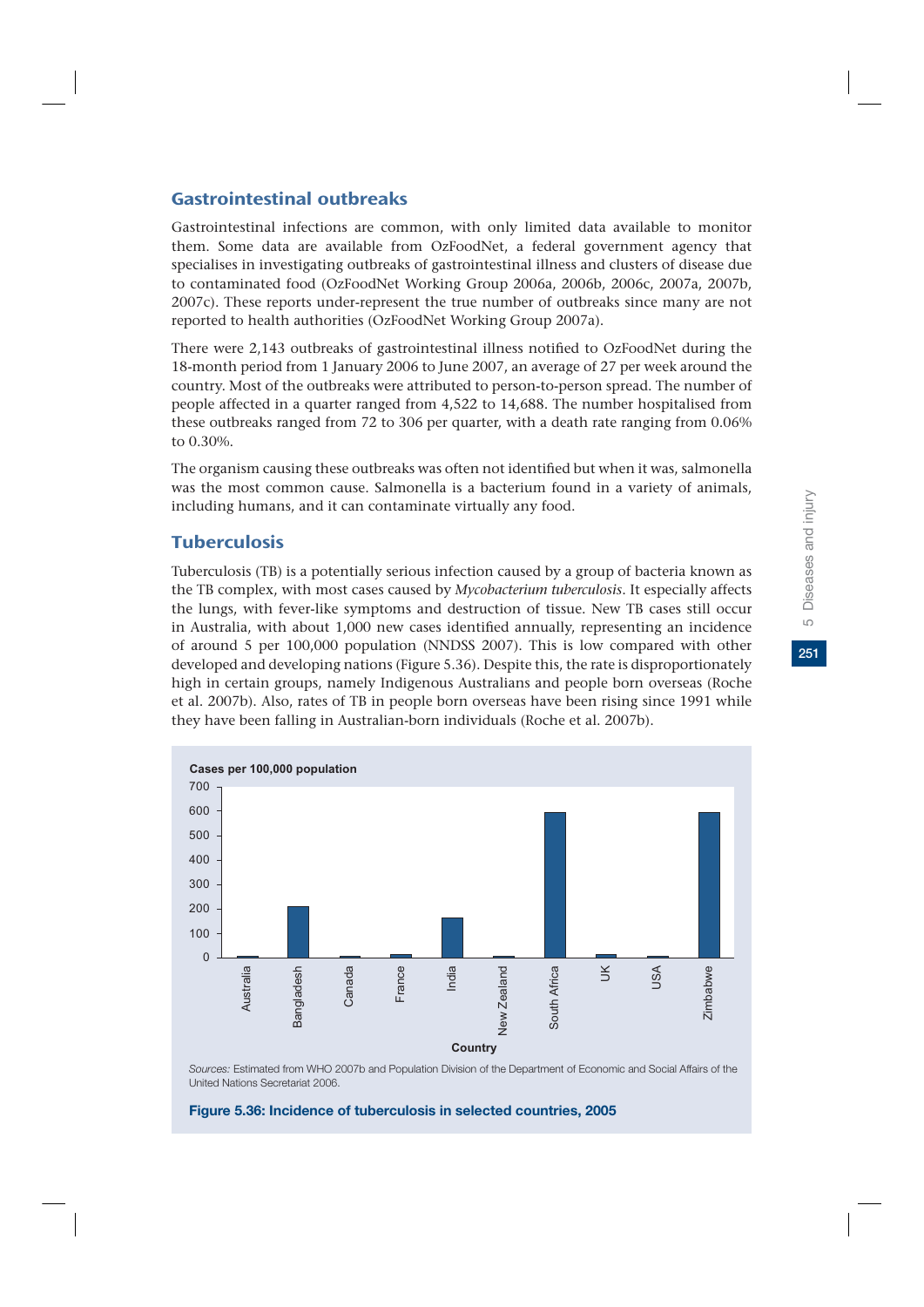People with HIV are prone to TB and this has become a problem overseas. The death rate for TB in HIV-positive individuals is much higher than in non-HIV individuals (Corbett et al. 2003). A US study found that 26% of their TB cases in 2007 were associated with HIV. In Australia though, out of 373 individuals with TB who were tested for HIV, only 9 (2%) were positive (Roche et al. 2007b).

Although TB can affect virtually any part of the body, TB of the lungs is still the most common form in Australia, occurring in over 55% of cases in 2005 (Roche et al. 2007b). TB of the lungs is especially important because, unlike other forms of TB, it can be spread to other individuals.

## Emerging infections

#### Avian influenza

Avian influenza ('bird flu') currently remains rare worldwide. In 2007, there were 77 human cases of bird flu worldwide, two-thirds of whom died. This takes the total number of cases between the end of 2003 to the end of 2007 to 340, with 61% dying. There have been no human cases in Australia since the outbreak began (WHO 2007c).

#### Chikungunya

This is a viral infection transmitted by mosquitoes that typically causes severe joint pains, rash and conjunctivitis. Recently, there have been large epidemics of chikungunya in Asia and Africa involving hundreds of thousands of individuals (Charrel et al. 2007). Two of the major mosquito vectors involved in its transmission are both found in Australia; therefore, if people with chikungunya enter Australia from overseas, this could lead to local epidemics within Australia.

# **References**

- ABS (Australian Bureau of Statistics) 1998. Mental health and wellbeing: profile of adults, Australia, 1997. ABS Cat. no. 4326.0. Canberra: ABS.
- ABS 2002. 2001 National Health Survey: summary of results. ABS Cat. no. 4364.0. Canberra: ABS.
- ABS 2005. Disability, ageing and carers, Australia, basic confidentialised unit record file (reissue), 2003. ABS Cat. no. 4430.0. Canberra: ABS.
- ABS 2006a. 2004–2005 National Health Survey: summary of results, Australia. Cat. no. 4364.0. Canberra: ABS.
- ABS 2006b. National Aboriginal and Torres Strait Islander Health Survey, Australia 2004– 05. ABS Cat. no. 4715.0 Canberra: ABS.
- ABS 2007. Causes of death, Australia 2005. ABS Cat. no. 3303.0. Canberra: ABS.
- ABS & AIHW (Australian Institute of Health and Welfare) 2005. The health and welfare of Australia's Aboriginal and Torres Strait Islander peoples. ABS Cat. no. 4704.0. Canberra: ABS.
- ACAM (Australian Centre for Asthma Monitoring) 2005. Asthma in Australia 2005. AIHW Asthma Series 2. Cat. no. ACM 6. Available at Canberra: AIHW.
- ACAM 2007. Asthma in Australia: findings from the 2004–05 National Health Survey. Cat. no. ACM 10. Canberra: AIHW.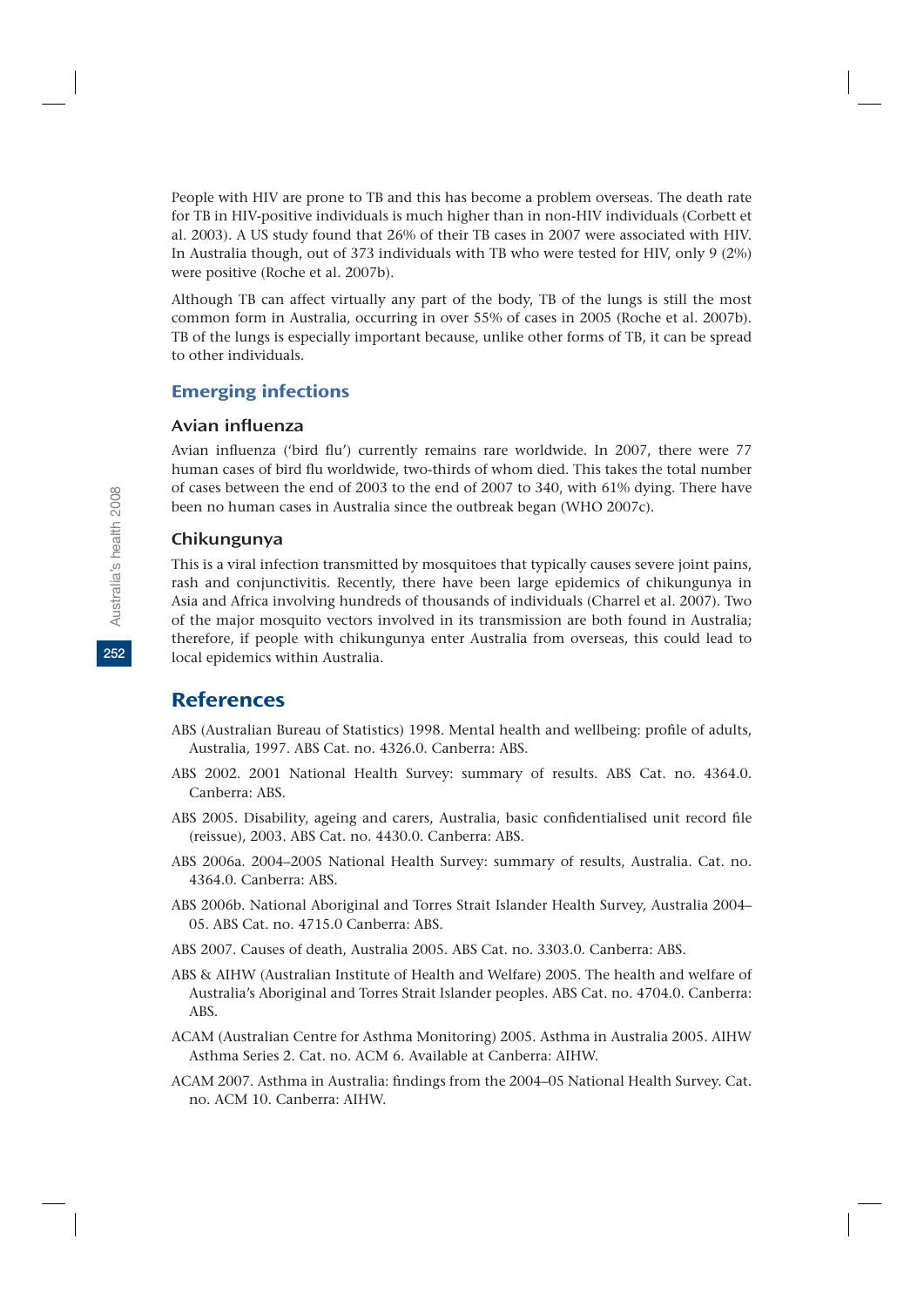- ADIPS (Australasian Diabetes in Pregnancy Society) 2007. Gestational diabetes. Viewed September 2007, <http://adips.org>.
- AIHW (Australian Institute of Health and Welfare) 2002. Older Australia at a glance 2002, 3rd edition. ABS cat. no. 8932.0. AIHW cat. no. AGE 25. Canberra: AIHW.
- AIHW 2004. Heart, stroke and vascular diseases—Australian facts 2004. Cat. no. CVD 27. Canberra: AIHW and National Heart Foundation of Australia.
- AIHW 2005a. Chronic kidney disease in Australia, 2005. Cat. no. PHE 68. Canberra: AIHW.
- AIHW 2005b. Chronic respiratory diseases in Australia: their prevalence, consequences and prevention. Cat. no. PHE 63. Canberra: AIHW.
- AIHW 2005c. Mental health services in Australia 2003–04. Cat. no. HSE 40. Canberra: AIHW
- AIHW 2005d. 2004 National Drug Strategy Household Survey: first results. Cat. no. PHE 57. Canberra: AIHW (Drug Statistics Series no. 13).
- AIHW 2007a. Dementia in Australia: national data analysis and development. Cat. no. AGE 53. Canberra: AIHW.
- AIHW 2007b. Mental health services in Australia 2004–05. Cat. no. HSE 47. Canberra: AIHW.
- AIHW 2007c. Australian hospital statistics 2005–06. Cat. no. HSE 50. Canberra: AIHW Health Services Series no. 30.
- AIHW 2007d. GRIM (general record of incidence of mortality) books. Canberra: AIHW.
- AIHW 2008. Diabetes: Australian facts 2008. Cat. no. CVD 40 (Diabetes Series No.8). Canberra: AIHW.
- AIHW: Catanzariti L, Faulks K & Water A-M 2007. National Diabetes Register. statistical profile 1999–2005. Cat. no. CVD 39. Diabetes Series no. 7. Canberra: AIHW.
- AIHW: Cripps RA 2007. Spinal cord injury, Australia 2005–06. Cat. no. INJCAT 102. Adelaide: AIHW.
- AIHW: Field B 2003. Heart failure: what of the future? Bulletin no. 6. Cat. no. AUS 34. Canberra: AIHW.
- AIHW: Field B. 2004. Rheumatic heart disease: all but forgotten in Australia except among Aboriginal and Torres Strait Islander peoples. Bulletin no. 16. Cat. no. AUS 48. Canberra: AIHW.
- AIHW: Mathur S 2002. Epidemic of coronary heart disease and its treatment in Australia. Cat. no. CVD 21. Cardiovascular disease series no. 20. Canberra: AIHW.
- AIHW: Mathur S, Moon L & Leigh S 2006. Aboriginal and Torres Strait Islander people with coronary heart disease: further perspectives on health status and treatment. Cardiovascular disease series no. 26. Cat. no. CVD 34. Canberra: AIHW.
- AIHW: Penm E 2008 (forthcoming). Cardiovascular disease and its associated risk factors in Aboriginal and Torres Strait Islander peoples. Canberra: AIHW.
- AIHW: Penm E, Dixon T & Bhatia K 2006. Health expenditure for arthritis and musculoskeletal conditions in Australia, 2000–01. AIHW Bulletin no. 46. Cat. no. AUS 83. Canberra: AIHW.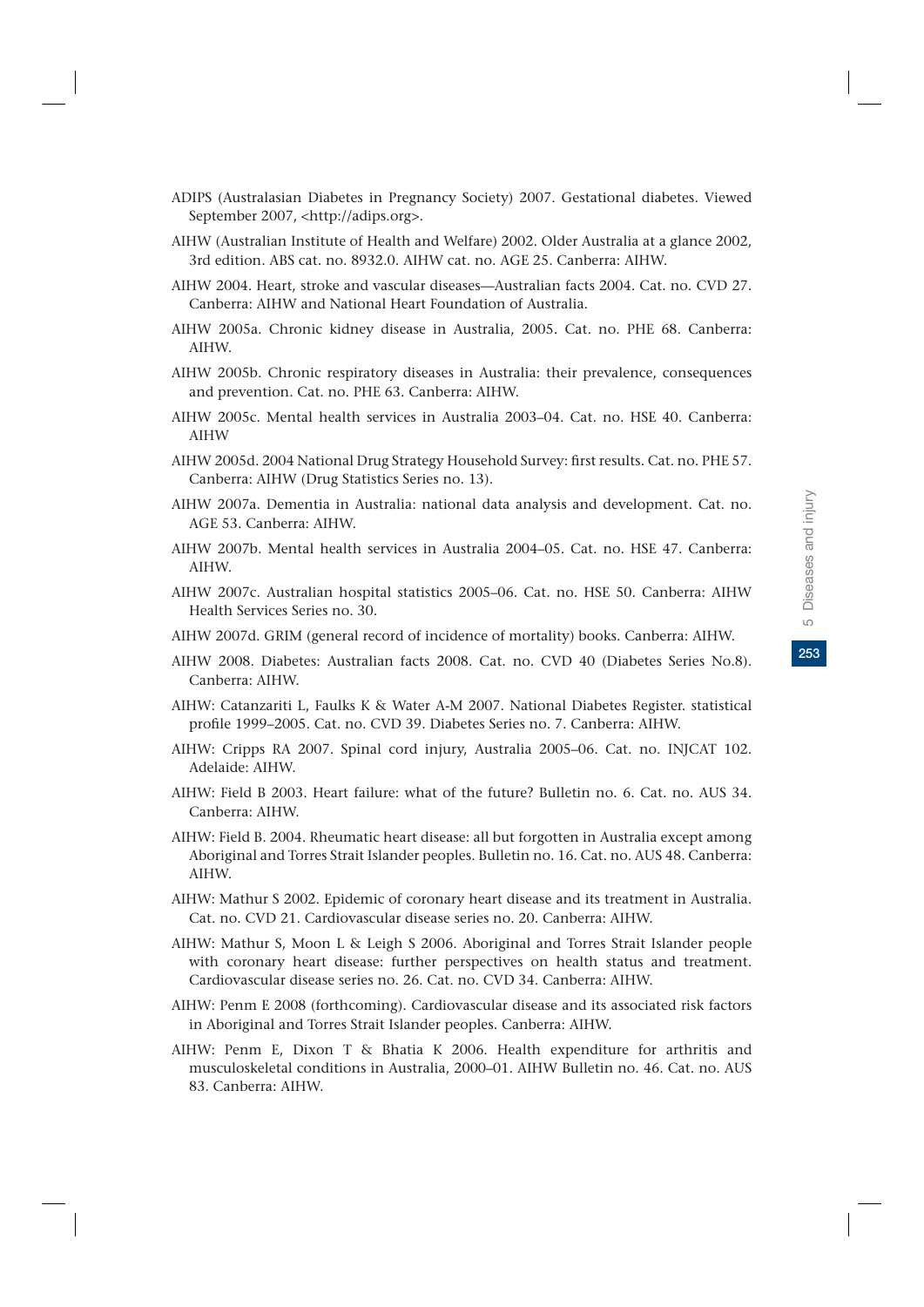- AIHW: Rahman N & Bhatia K 2007. Impairments and disability associated with arthritis and osteoporosis. Cat no. PHE 90. Canberra: AIHW.
- AIHW: Senes S 2006. How we manage stroke in Australia. Cat. no. CVD 31. Canberra: AIHW.
- AIHW: Senes S & Penm E 2007. Medicines for cardiovascular health: are they used appropriately? Cat. no. CVD 36. Canberra: AIHW.
- AIHW: Tong B & Stevenson C 2007. Comorbidity of cardiovascular disease, diabetes and chronic kidney disease in Australia. Cardiovascular Disease Series no. 28. Cat. no. CVD 37. Canberra: AIHW.
- AIHW Dental Statistics and Research Unit 2005. The oral health of older adults with dementia. Dental statistics and research series no. 29. Cat. no. DEN 111. Canberra: AIHW.
- Andrews G, Slade T & Issakidis C 2002. Deconstructing current comorbidity: data from the Australian National Survey of Mental Health and Well-Being. British Journal of Psychiatry 181:306–14.
- Asher MI, Montefort S, Bjorksten B, Lai CKW, Strachan DP, Weiland SK et al. 2006. Worldwide trends in the prevalence of symptoms of asthma, allergic rhinoconjunctivitis, and eczema in childhood: ISAAC Phases One and Three repeat multicountry crosssectional surveys. Lancet 368:733–43.
- Atkinson MA & Eisenbarth GS 2001. Type 1 diabetes: new perspectives on disease pathogenesis and treatment. Lancet 358:221–9.
- ATSB (Australian Transport Safety Bureau) 2006. Road deaths Australia: 2005 statistical summary. Canberra: ATSB.
- Australasian Creatinine Consensus Working Group 2005. Chronic kidney disease and automatic reporting of estimated glomerular filtration rate: a position statement. Medical Journal of Australia 183(3):138–41.
- Australian Meningococcal Surveillance Programme 2007. Annual report of the Australian Meningococcal Surveillance Programme, 2006. Communicable Diseases Intelligence 31(2):185–94.
- Australian Orthopaedic Association National Joint Replacement Registry 2006. Annual Report. Adelaide: AOA.
- Bachmeier CJ, March LM, Cross MJ, Lapsley HM, Tribe KL, Courtenay BG et al. 2001. A comparison of outcomes in osteoarthritis patients undergoing total hip and knee replacement surgery. Osteoarthritis Cartilage 9:137–46.
- Barnard PD 1993. National Oral Health Survey Australia 1987–88. Canberra: Australian Government Publishing Service.
- Begg S, Vos T, Barker B, Stevenson C, Stanley L, Lopez AD, 2007. The burden of disease and injury in Australia 2003. AIHW Cat. no. PHE 82. Canberra: AIHW.
- Berry JG & Harrison JE 2007. Hospital separations due to injury and poisoning, Australia 2003–04. Injury Research and Statistics Series no. 30. AIHW Cat. no. INJCAT 88. Adelaide: AIHW.
- Botham SJ, Ressler KA, Bourne C et al. 2006. Epidemic infectious syphilis in inner Sydney strengthening enhanced surveillance. Australian and New Zealand Journal of Public Health 30:529–33.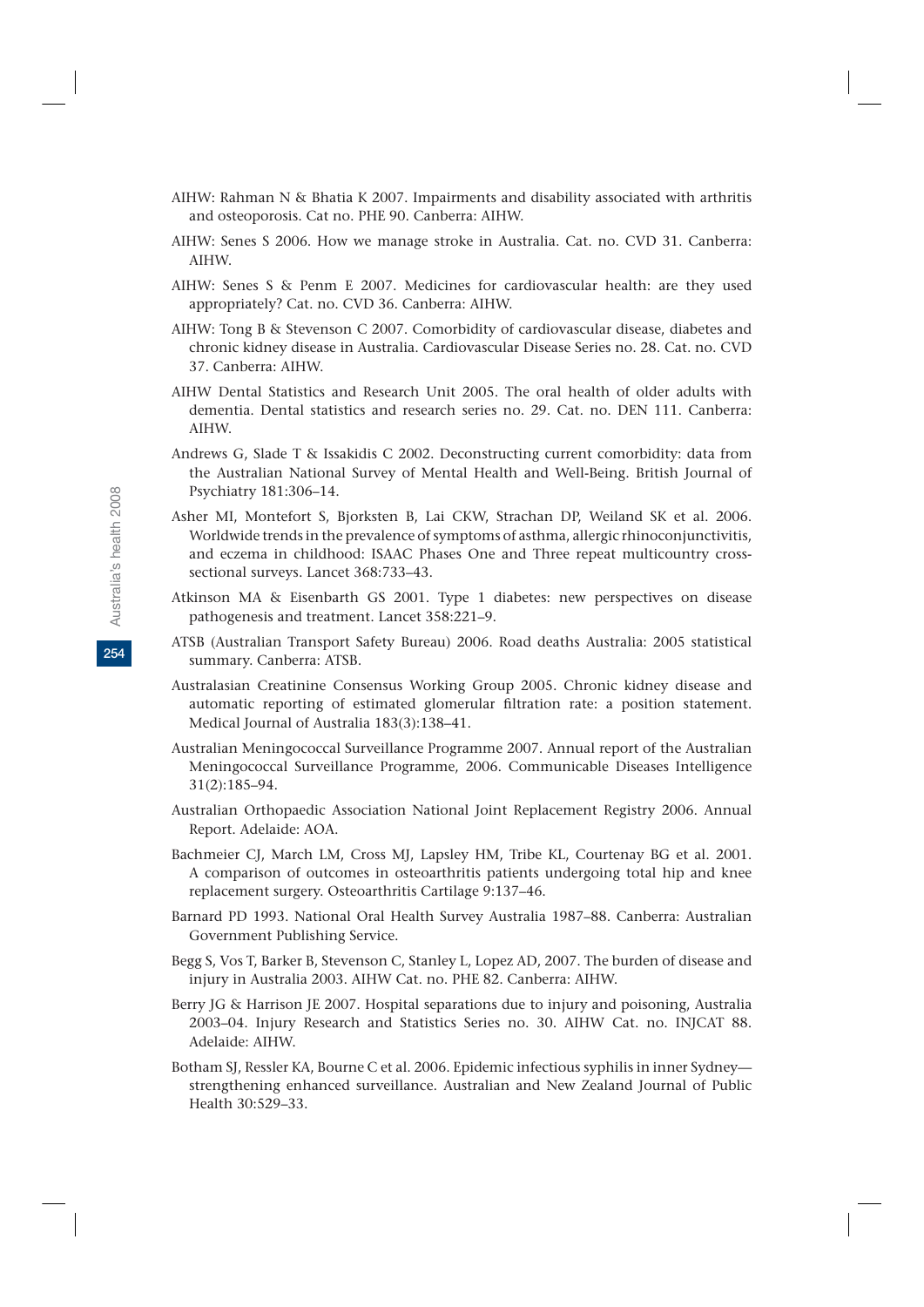- Bradley C & Harrison JE 2007. Hospitalisations due to falls in older people, Australia, 2003–04. Injury research and statistics series no. 32. AIHW Cat. no. INJCAT 96. Adelaide: AIHW.
- Britt H, Miller GC, Charles J, Pan Y, Valenti L, Henderson J, Bayram C, O'Halloran J, Knox S 2007. General practice activity in Australia 2005–06. General practice series no. 19. AIHW Cat. no. GEP 19. Canberra: Australian Institute of Health and Welfare.
- Britt H, Miller GC, Knox S et al. 2005. General practice activity in Australia 2004–05. AIHW Cat. no. GEP 18. Canberra: AIHW.
- Brotherton J, McIntyre P, Puech M et al. 2004. Vaccine preventable diseases and vaccination coverage in Australia 2001 to 2002. Communicable Diseases Intelligence 28:vii–S116.
- Bunker SJ, Colquhoun DM, Murray DE, Hickie IB, Hunt D, Jelinek VM et al. 2003. 'Stress' and coronary heart disease: psychosocial risk factors. National Heart Foundation position statement update. Medical Journal of Australia 178(6):272–276.
- Centers for Disease Control and Prevention 2004. Trends in primary and secondary syphilis and HIV infections in men who have sex with men—San Francisco and Los Angeles, California, 1998–2002. MMWR Morbidity and Mortality Weekly Report 53:575–8.
- Centers for Diseases Control and Prevention 2005. Trends in HIV/AIDS diagnoses—33 states, 2001–2004. MMWR Morbidity and Mortality Weekly Report 54:1149–53.
- Chadban SJ, Briganti EM, Kerr PG et al. 2003. Prevalence of kidney damage in Australian adults: the AusDiab kidney study. Journal of the American Society of Nephrology 14:S131–8.
- Chapman KR, Mannino DM, Soriano JB et al. 2006. Epidemiology and costs of chronic obstructive pulmonary disease. European Respiratory Journal 27:188–207.
- Charrel RN, de Lamballerie X & Raoult D 2007. Chikungunya—the globalization of vectorborne diseases. New England Journal of Medicine 356:769–71.
- Cherry JD 2005. The epidemiology of pertussis: a comparison of the epidemiology of the disease pertussis with the epidemiology of Bordetella pertussis infection. Pediatrics 115:1422–7.
- Chew GT, Gan SK & Watts GF 2006. Revisiting the metabolic syndrome. Medical Journal of Australia 185:445–9.
- Cohen C, White JM, Savage EJ et al. 2007. Vaccine effectiveness estimates, 2004–2005 mumps outbreak, England. Emerging Infectious Diseases 13:12–17.
- Colagiuri S, Borch-Johnson K, Glumer C & Vistisen G 2005. There really is an epidemic of Type 2 diabetes. Diabetologia 48(8):1459–63.
- Corbett EL, Watt CJ, Walker N et al. 2003. The growing burden of tuberculosis: global trends and interactions with the HIV epidemic. Archives of Internal Medicine 163:1009–21.
- Davis P 1980. The social context of dentistry. London: Croom Helm, 64.
- de Marco R, Accordini S, Cerveri I et al. 2004. An international survey of chronic obstructive pulmonary disease in young adults according to GOLD stages. Thorax 59:120–5.
- DEWR (Department of Employment and Workplace Relations) 2006. Characteristics of Disability Support Pension recipients June 2005. Canberra: DEWR.
- DIAMOND Project Group 2006. Incidence and trends of childhood Type 1 diabetes worldwide 1990–1999. Diabetic Medicine 23:857–66.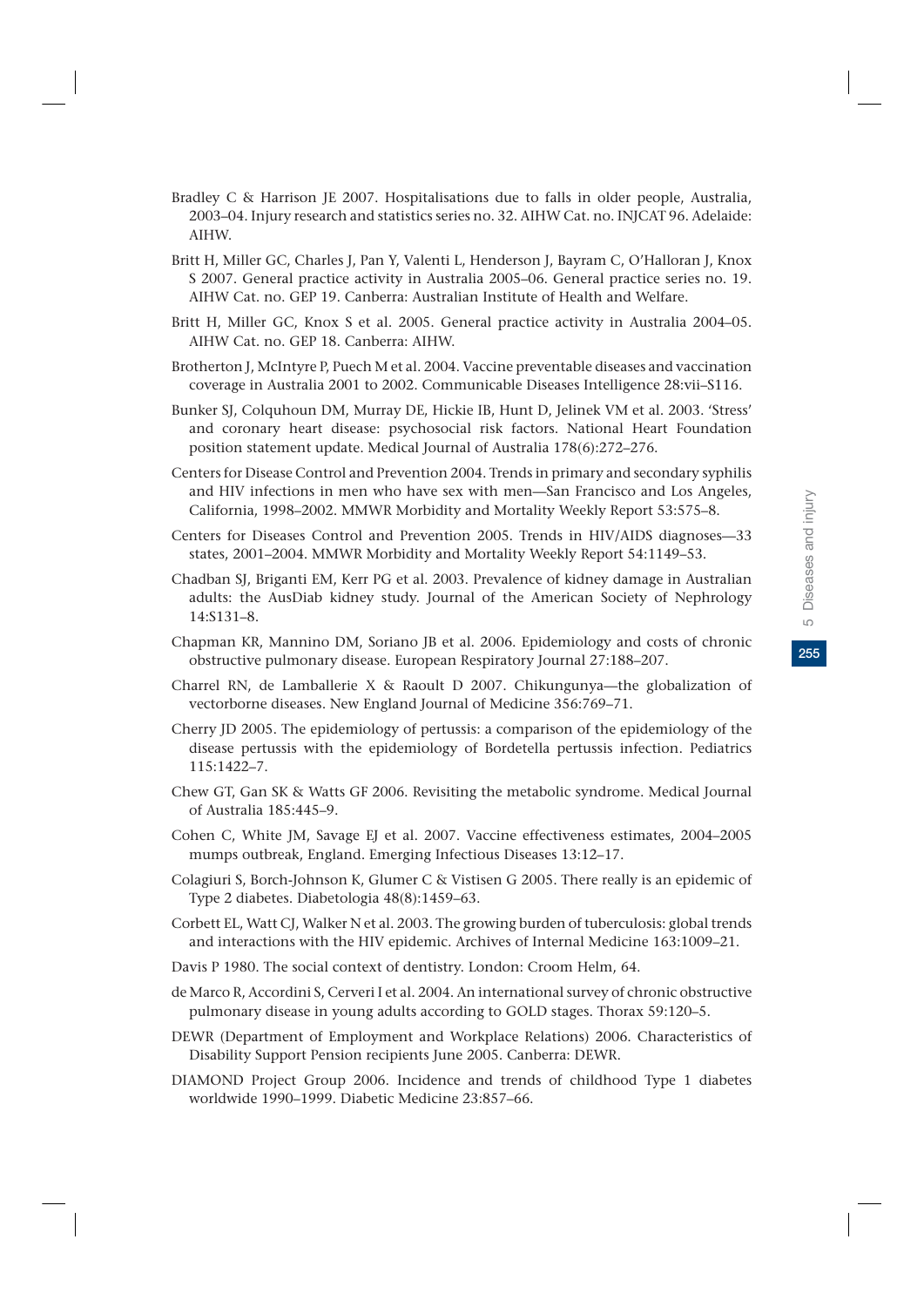- Dickman P 2004. Estimating and modelling relative survival using SAS. Stockholm: Karolinska Institutet. Downloaded 8 May 2007, <www.pauldickman.com>.
- DoHA 2006. Cost report round 9 (2004–05) AR-DRG 5.0. Canberra: DoHA. Viewed 24 January 2007, <www.health.gov.au>.
- Dunstan D, Zimmet P, Welborn T et al. 2002. The rising prevalence of diabetes and impaired glucose tolerance. The Australian Diabetes, Obesity and Lifestyle Study. Diabetes Care 25:829–34.
- Eder W, Ege MJ & Von Mutius E 2006. The asthma epidemic. New England Journal of Medicine 355:2226–35.
- Fenton KA, Nicoll A & Kinghorn G 2001. Resurgence of syphilis in England: time for more radical and nationally coordinated approaches. Sexually Transmitted Infections 77:309–10.
- Flack J & Colagiuri S 2005. Final report—ANDIAB 2004. Sydney: NADC-ANDIAB (National Association of Diabetes Centres—Australian National Diabetes Information Audit & Benchmarking).
- Grassly NC, Wenger J, Durrani S et al. 2007. Protective efficacy of a monovalent oral type 1 poliovirus vaccine: a case-control study. Lancet 369:1356–62.
- Guy RJ, McDonald AM, Bartlett MJ et al. 2007. HIV diagnoses in Australia: diverging epidemics within a low-prevalence country. Medical Journal of Australia 187:437–40.
- Hamers FF, Devaux I, Alix J et al. 2006. HIV/AIDS in Europe: trends and EU-wide priorities. Euro Surveillance 11:E061123.1.
- Hanna JN, Ritchie SA, Hills SL et al. 2002. Dengue in north Queensland. Communicable Diseases Intelligence 27:384–9.
- Harling R, White JM, Ramsay ME et al. 2005. The effectiveness of the mumps component of the MMR vaccine: a case control study. Vaccine 23:4070–4.
- Harvey R, Skelton-Robinson M & Rossor M 2003. The prevalence and causes of dementia in people under the age of 65 years. Journal of Neurology Neurosurgery and Psychiatry 74:1206-9.
- Helps Y & Harrison JE 2004. Aboriginal and Torres Strait Islander reported injury mortality: Australia, 1997–2000. AIHW Cat. no. INJCAT 66. Adelaide: AIHW.
- Helps Y & Harrison J 2006. Hospitalised injury of Australia's Aboriginal and Torres Strait Islander people 2000–02. Cat. no. 8 INJCAT 94. Adelaide: AIHW.
- Henley G, Kreisfeld R, Harrison JE 2007. Injury deaths, Australia, 2003–04. Injury Research and Statistics Series no. 31. AIHW Cat. no. INJCAT 89. Adelaide: AIHW.
- Hills SL, Piispanen JP, Humphreys JL et al. 2002. A focal, rapidly-controlled outbreak of dengue fever in two suburbs in Townsville, north Queensland, 2001. Communicable Diseases Intelligence 26:596–600.
- IDF (International Diabetes Federation) 2006. Diabetes atlas, 3rd edition. Brussels: International Diabetes Federation.
- Jamrozik K, Dobson A, Hobbs M et al. 2001. Monitoring the incidence of cardiovascular disease in Australia. Cat. no. CVD 16. Canberra: AIHW.
- Jin F, Prestage, GP, Kippax SC et al. 2005. Epidemic syphilis among homosexually active men in Sydney. Medical Journal of Australia 183:179–83.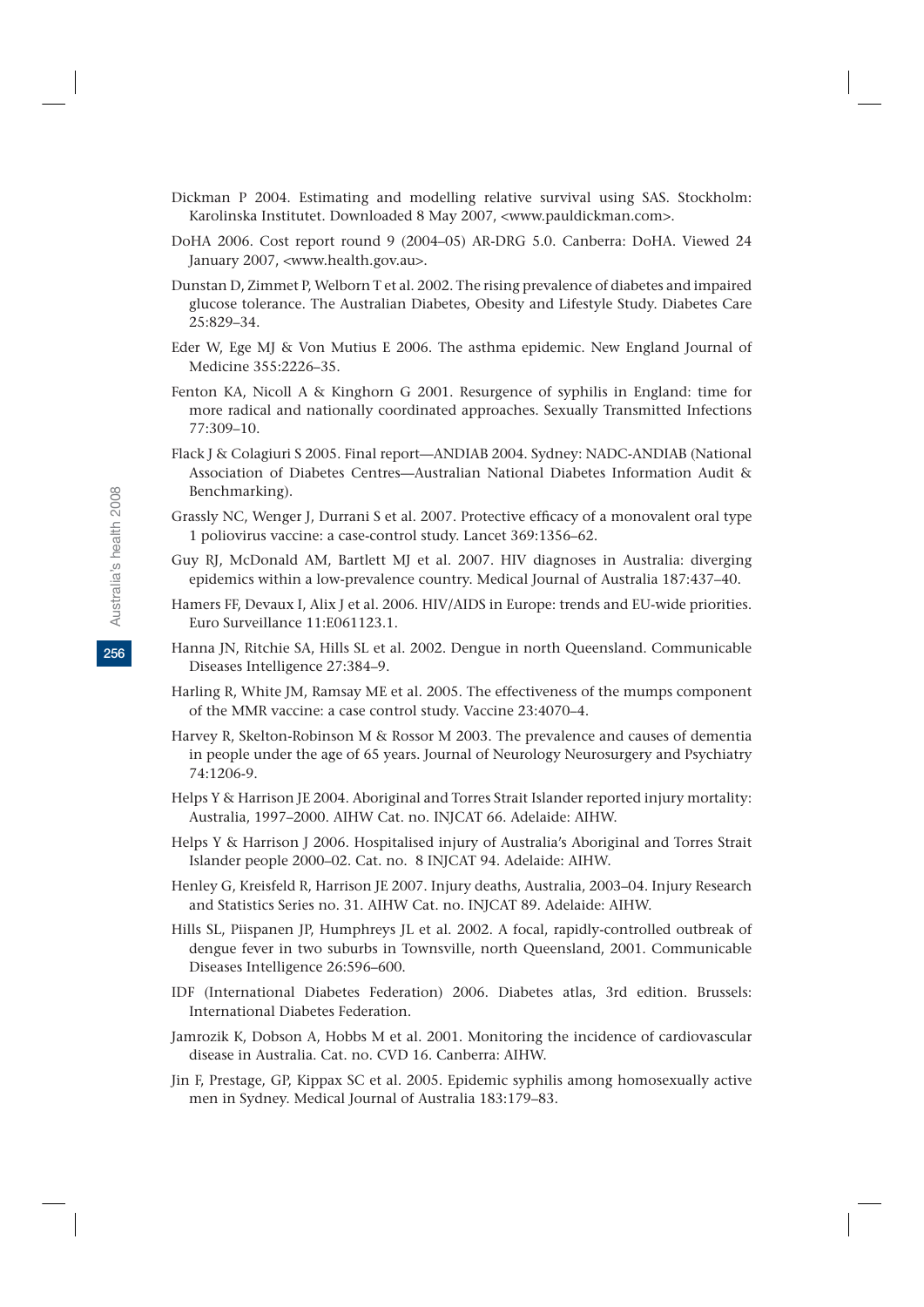- Johnson D 2004. Evidence-based guide to slowing the progression of early renal insufficiency. Internal Medicine Journal 34:50–7.
- Kreisfeld R & Harrison J 2005. Injury deaths, Australia, 1999. Injury Research and Statistics Series no. 24. AIHW Cat. no. INJCAT 67. Adelaide: AIHW.
- Li J, Hampson A, Roche P et al. 2005. Annual report of the National Influenza Surveillance Scheme, 2006. Communicable Diseases Intelligence 29:125–36.
- Liu C, Johansen C, Kurucz N et al. 2006. Communicable Diseases Network Australia National Arbovirus and Malaria Advisory Committee annual report, 2005–06. Communicable Diseases Intelligence 30:411–29.
- Lobo A, Launer L, Fratiglioni L, Andersen K, Carlo AD, Breteler M et al. 2000. Prevalence of dementia and major subtypes in Europe: a collaborative study of population-based cohorts. Neurology 54:S4–S9.
- Mannino DM 2001. Chronic obstructive pulmonary disease: epidemiology and evaluation. Hospital Physician (October):22–31.
- Mannino DM, Homa DM, Akinbami LJ et al. 2002. Chronic obstructive pulmonary disease surveillance: United States, 1971–2000. Morbidity and Mortality Weekly Report 51(SS– 6):1–16.
- Marmot M 2005. Social determinants of health inequalities. Lancet 365:1099–104.
- McDonald SP, Chang S & Excell L 2007. ANZDATA Registry report 2007. Adelaide: Australia and New Zealand Dialysis and Transplant Registry.
- McDonald SP, Excell L & Shtangey (eds.) 2006. New patients. In: McDonald SP & Excell L (eds.) ANZDATA Registry rReport 2005. Adelaide: Australia and New Zealand Dialysis and Transplant Registry.
- McIntyre PB, Gilmour RE, Gilbert GL et al. 2000. Epidemiology of invasive pneumococcal disease in urban New South Wales, 1997–1999. Medical Journal of Australia 173:S22–6.
- Mouzos J & Houliaras T 2006. Homicide in Australia 2004–05 National Homicide Monitoring Program (NHMP) annual report. Research and public policy series no. 72. Canberra: Australian Institute of Criminology.
- Najafi F, Dobson AJ & Jamrozik K 2006. Is mortality from heart failure increasing in Australia? An analysis of official data on mortality for 1997–2003. Bulletin of the World Health Organization 84:722–8.
- National Health and Medical Research Council 2003. Australian immunisation handbook, 8th edition. Viewed 13th December, 2007, <www9.health.gov.au/immhandbook>.
- NCCI (National Cancer Control Initiative) 2003. The 2002 national non-melanoma skin cancer survey: a report by the NCCI Non-melanoma Skin Cancer Working Group. Melbourne: NCCI.
- NCHECR (National Centre in HIV Epidemiology and Clinical Research) 2007. Annual surveillance report: HIV/AIDS, viral hepatitis and sexually transmitted infections in Australia. Sydney: NCHECR.
- NHPC (National Health Performance Committee) 2004. National report on health sector performance indicators 2003. AIHW Cat. no. HWI 78. Canberra: AIHW.
- NNDSS (National Notifiable Diseases Surveillance System) 2007. National notifiable diseases surveillance system tables. Viewed 5 February, 2008, <www9.health.gov.au>.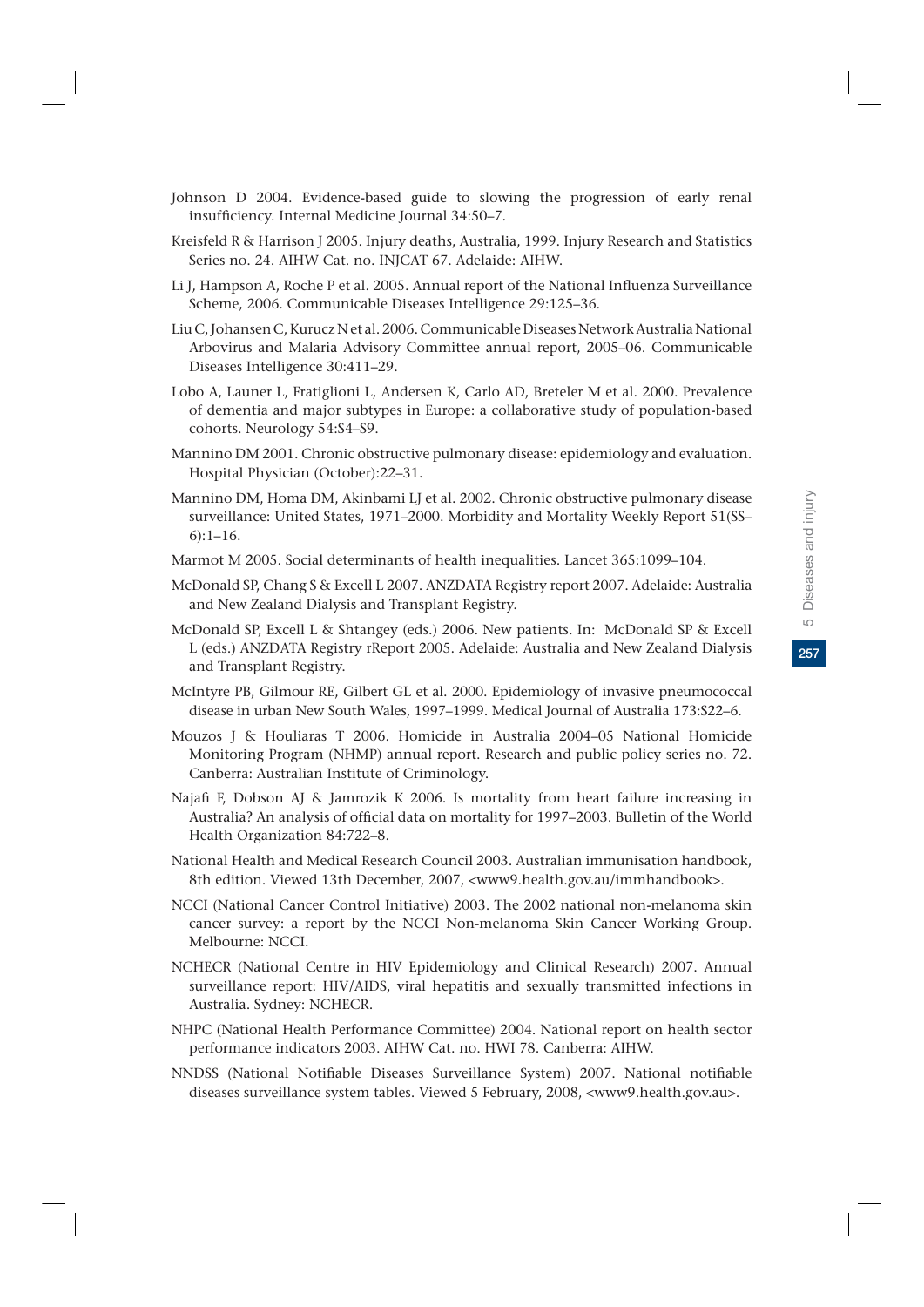- NPHP (National Public Health Partnership) 2005a. The National Injury Prevention and Safety Promotion Plan: 2004–2014. Canberra: NPHP.
- NPHP 2005b. National Falls Prevention for Older People Plan: 2004 onwards. Canberra: NPHP.
- NPHP 2005c. National Aboriginal and Torres Strait Islander Safety Promotion Strategy. Canberra: NPHP.
- OECD (Organisation for Economic Cooperation and Development) 2007. Health at a glance: OECD indicators. Paris: OECD.
- OzFoodNet Working Group 2006a. OzFoodNet quarterly report, 1 July to 30 September 2006. Communicable Diseases Intelligence 30:467–70.
- OzFoodNet Working Group 2006b. OzFoodNet quarterly report, 1 April to 30 June 2006. Communicable Diseases Intelligence 30:381–4.
- OzFoodNet Working Group 2006c. OzFoodNet quarterly report, 1 January to 31 March 2006. Communicable Diseases Intelligence 30:228–32.
- OzFoodNet Working Group 2007a. OzFoodNet quarterly report, 1 April to 30 June 2007. Communicable Diseases Intelligence 31:314–8.
- OzFoodNet Working Group 2007b. OzFoodNet quarterly report, 1 January to 31 March 2007. Communicable Diseases Intelligence 31:234–9.
- OzFoodNet Working Group 2007c. OzFoodNet quarterly report, 1 October to 31 December 2006. Communicable Diseases Intelligence 31:128–33.
- Population Division of the Department of Economic and Social Affairs of the United Nations Secretariat 2006. World population prospects: the 2006 revision and world urbanization prospects: the 2005 revision. Viewed 14th December, 2007, <esa.un.org/unpp>.
- Quinn HE & McIntyre PB 2007. Pertussis epidemiology in Australia over the decade 1995–2005—trends by region and age group. Communicable Diseases Intelligence 31(2):205–15.
- Raphael B, Schmolke M & Wooding S 2005. Links between mental and physical health and illness. In: Herrman H, Saxena S & Moodie R (eds). Promoting mental health: concepts, emerging evidence, practice. Geneva: World Health Organization.
- Rennard SI 1998. COPD: overview of definitions, epidemiology, and factors influencing its development. Chest 113:235S–41S.
- Roche P, Krause V, Cook H et al. 2007a. Invasive pneumococcal disease in Australia, 2005. Communicable Diseases Intelligence 31:86–100.
- Roche P, Bastian I, Krause V et al. 2007b. Tuberculosis notifications in Australia, 2005. Communicable Diseases Intelligence 31:71–80.
- Rosenstein NE, Perkins BA, Stephens DS et al. 2001. Meningococcal disease. New England Journal of Medicine 344:1378–88.
- Senanayake S 2006. Dengue fever and dengue haemorrhagic fever—a diagnostic challenge. Australian Family Physician 35:609–12.
- Senanayake S 2007. Clinical cases in infectious diseases: a public health approach. Sydney: McGraw-Hill.
- Shaw JE & Chisholm DJ 2003. Epidemiology and prevention of type 2 diabetes and the metabolic syndrome. Medical Journal of Australia 179:379–83.